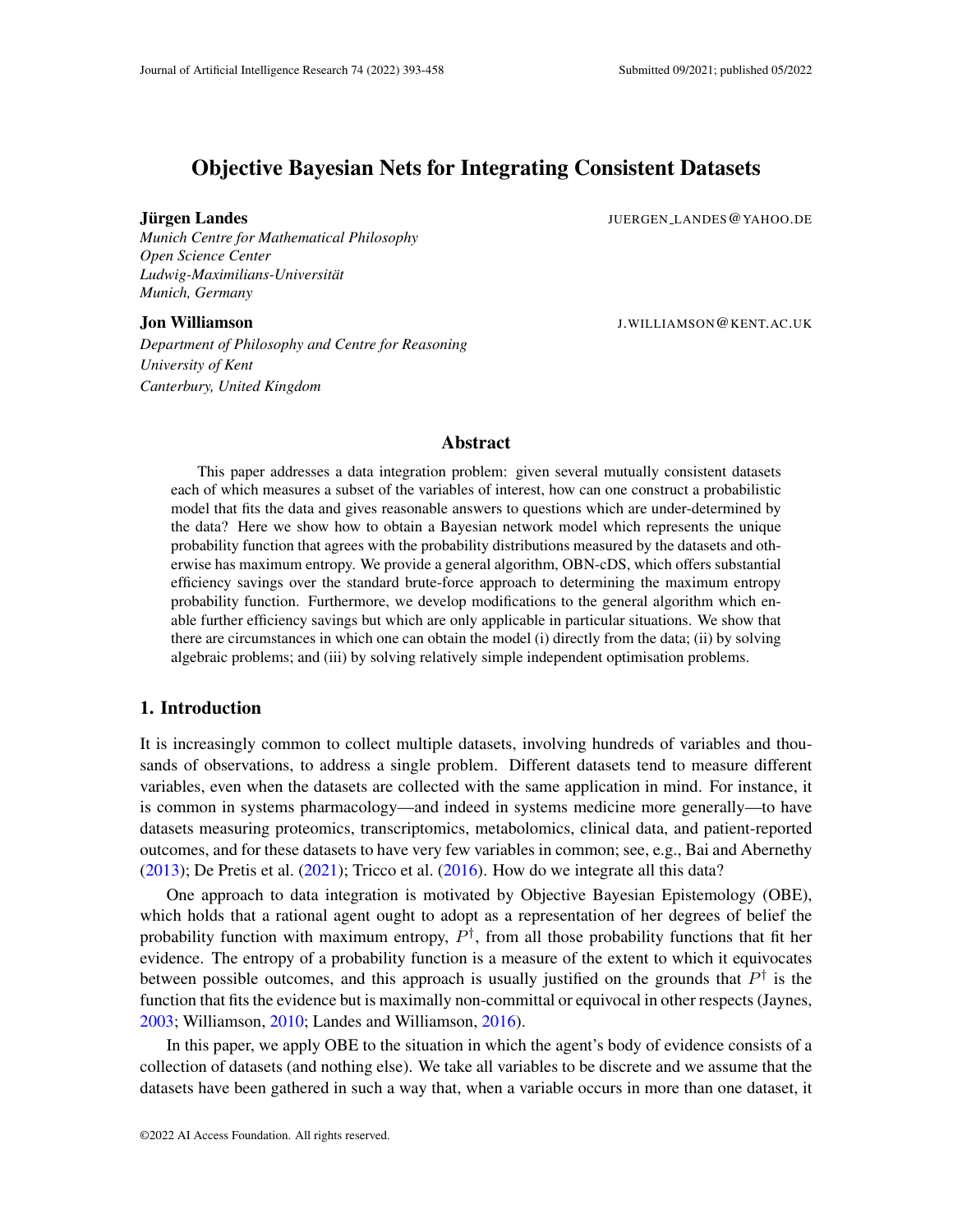is genuinely the same variable, with the same number of values, measured in the same way, in each dataset in which it occurs. Furthermore, we assume that the datasets are large and reliable enough that each dataset distribution provides an accurate estimate of the frequency distribution of the measured variables, and that they are consistent in the sense that these marginal frequency distributions are satisfiable by some joint probability function defined on the set  $V$  of all the variables measured by the datasets. $<sup>1</sup>$  $<sup>1</sup>$  $<sup>1</sup>$ </sup>

The agent's belief function  $P^{\dagger}$  will be defined on the algebra generated by this larger set V of variables. OBE holds that  $P^{\dagger}$  should agree with each marginal distribution of measured frequencies, and should otherwise have maximum entropy. (To the extent that the dataset distributions only approximate the corresponding marginal frequency distributions, the maximum entropy function  $P^{\dagger}$  which agrees with the dataset distributions should be thought of as an approximation to the belief function warranted by OBE (Williamson, [2017,](#page-65-1) §4).)

In general, finding the function in a convex set of probability functions which has maximum entropy is a computationally hard optimisation problem (Paris, [1994,](#page-63-0) Chapter 10). Indeed, this has been viewed as a criticism of the maximum entropy approach (Pearl, [1988,](#page-63-1) p. 463). In this paper, we employ Bayesian networks to reduce the dimension of the problem in typical cases, and thereby reduce its complexity. A Bayesian net representation of the probability function  $P^{\dagger}$  which is motivated by OBE is called an *Objective Bayesian Net* or OBN (Williamson, [2005b\)](#page-65-2). In this paper we develop a general algorithm, OBN-cDS, which generates an OBN and does so efficiently in typical cases, and we show that this algorithm is preferable to a brute-force approach to entropy maximisation. Furthermore, we explore particular situations in which one can generate an OBN faster than is possible even by OBN-cDS: this leads to algorithms OBN-2cDS and OBN-ccDS that are tailored to these situations.

In the next section, we briefly review related work. In Section [3,](#page-3-0) we present the general algorithm for constructing an OBN, OBN-cDS, and we discuss its complexity in Section [4.](#page-22-0) We then present algorithms which run faster but are only applicable in particular situations. In Section [5](#page-29-0) and Section [6,](#page-32-0) we consider cases in which we can find an OBN without solving any optimisation problem at all, by determining the OBN instead directly from the datasets: in Section [5](#page-29-0) we consider the two dataset case, which we generalise to *centred* datasets in Section [6.](#page-32-0) Section [7](#page-34-0) presents cases in which the OBN cannot be inferred directly from the data but can be constructed by solving an algebraic problem—again, without the need for numerical optimisation. In Section [8,](#page-39-0) we delineate a class of scenarios in which one can construct an OBN by solving relatively few independent optimisation problems and we also give a graph-theoretical characterisation of this class.

This contribution adds to the state-of-the-art in the following ways: (a) it develops the OBE approach to data integration, (b) it shows how Bayesian net algorithms can be used to determine a maximum entropy probability function more efficiently, (c) it explores algebraic means to solve

<span id="page-1-0"></span><sup>1.</sup> There is a sense in which a collection of datasets can never be inconsistent—after all, they are just observations. However, inconsistencies can indeed arise between their measured frequency distributions, because these are assumed to be marginal distributions of some joint data-generating distribution, defined over the domain  $V$  as a whole. Thus, the datasets are inconsistent when they impose mutually contradictory constraints on this distribution, i.e., when no such joint distribution exists (cf. Remark [28\)](#page-36-0).

Note that consistency is a stronger condition than the requirement that the measured marginal distributions agree on variables in common. Due to different sample sizes, sampling bias and stochastic noise, real world datasets are rarely consistent, even in this weaker sense. In real world applications, agreement on joint domains may be achieved by taking weighted means of measured marginals with weights equal to the proportions of observations in the different datasets, or via more sophisticated meta-analyses.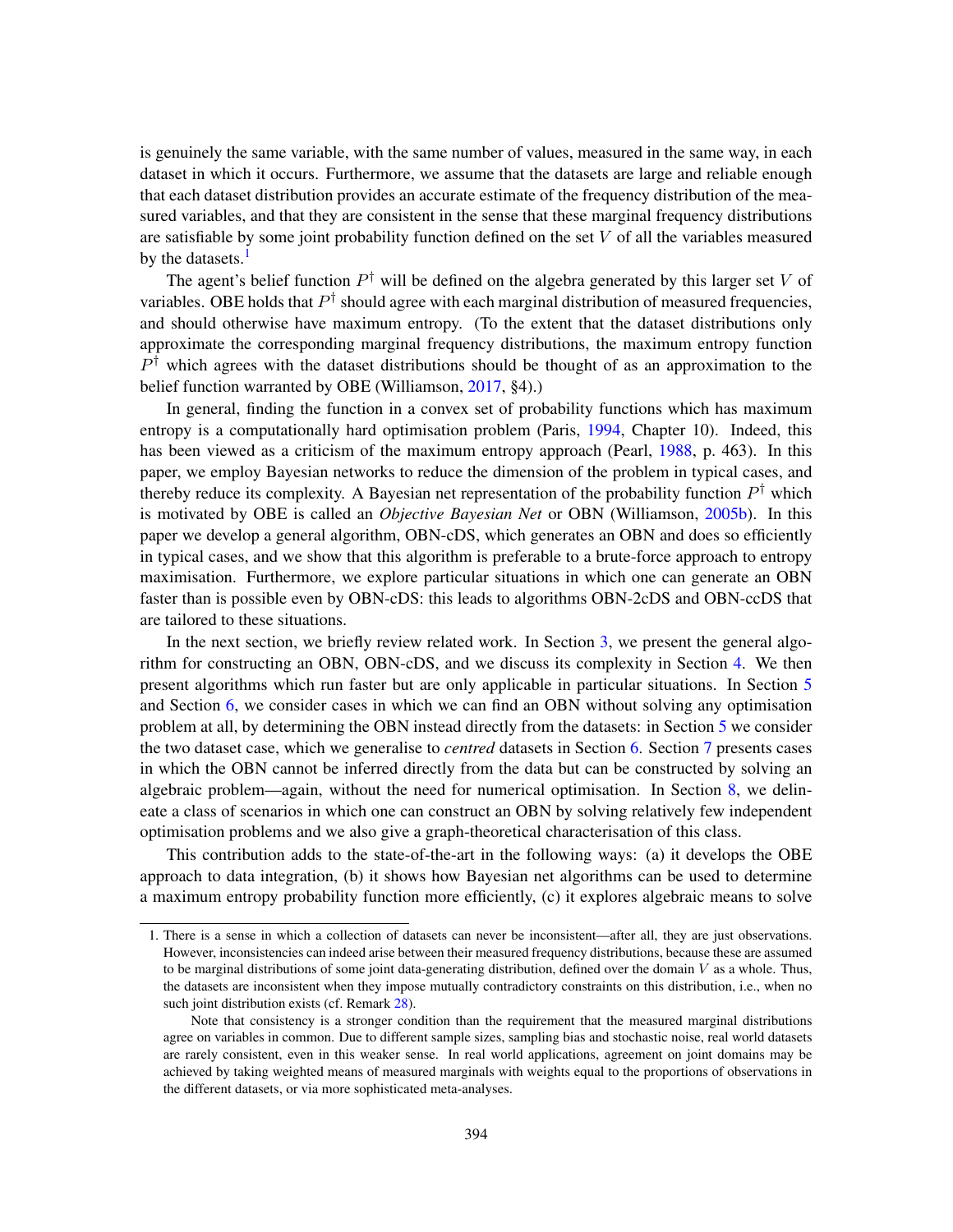the maximum entropy optimisation problem and (d) it provides philosophical underpinnings for a particular kind of 'statistical matching' technique (see below).

# 2. Related Work

This paper rests on three main strands of previous research.

First, we build on previous research which demonstrates the importance of maximising entropy for determining a rational belief function, i.e., for OBE. This connection was originally made by Jaynes [\(1957\)](#page-62-2) and was defended by Tribus [\(1969\)](#page-64-1); Rosenkrantz [\(1977\)](#page-64-2); Paris and Vencovská ([1997,](#page-63-2) [1990\)](#page-63-3); Williamson [\(2010\)](#page-65-0); Grove et al. [\(1994\)](#page-61-1) and Landes and Williamson [\(2013,](#page-62-3) [2015\)](#page-62-4) among others. This first strand of previous research establishes the need for computing the maximum entropy function. The importance of the maximum entropy approach to AI has been explored by, among others, Adamčík [\(2016\)](#page-59-0); Paris [\(2014\)](#page-63-4); Caticha [\(2014,](#page-60-1) [2013\)](#page-60-2); Thimm et al. [\(2010\)](#page-64-3); Balasubrama-nian [\(2005\)](#page-60-3); Halpern and Koller [\(2004\)](#page-61-2); Kern-Isberner [\(1998\)](#page-62-5); Kern-Isberner and Rödder ([2004\)](#page-62-6); Kern-Isberner and Lukasiewicz [\(2004\)](#page-62-7); Berger et al. [\(1996\)](#page-60-4).

Second, while several steps have been taken to render determining the maximum entropy function more efficient (e.g., Cheeseman, [1983;](#page-61-3) Goldman, [1987;](#page-61-4) Goldman and Rivest, [1988;](#page-61-5) Ormoneit and White, [1999;](#page-63-5) Balestrino et al., [2006;](#page-60-5) Abramov, [2010;](#page-59-1) Chen et al., [2010;](#page-61-6) Landes and Williamson, [2016\)](#page-62-1), this is a computationally hard problem, as demonstrated in the context of OBE by Maung and Paris [\(1990\)](#page-63-6). For example, if  $P\neq NP$  then it is not possible to approximate the maximum entropy function in polynomial time on a deterministic Turing machine (Paris, [1994,](#page-63-0) Theorem 10.6). This casts doubt on whether one can hope to approximate the maximum entropy function in problems with large numbers of variables—these problems occur regularly in systems medicine, for instance.

Third, the extensive literature on Bayesian networks demonstrates that, although probabilistic inference is NP-complete in the worst case, one can employ Bayesian nets to reason much more efficiently in *typical* cases (see, e.g., Pearl, [1988;](#page-63-1) Neapolitan, [1990\)](#page-63-7). Thus, Williamson [\(2005a](#page-65-3)[,b\)](#page-65-2) developed the OBN approach of using Bayesian nets to represent maximum entropy probability functions, in order to render inference more tractable in typical cases, if not in the worst case. This was applied to systems medicine by Nagl et al. [\(2008\)](#page-63-8). This paper further develops the OBN approach: it uses Bayesian nets to render maximum entropy methods more efficient in typical cases.

Some other strands of work, which might be thought to be closely related, actually tackle rather different problems. For example, Paris [\(2005\)](#page-63-9) considers the use of maximum entropy to determine conditional probabilities that are missing from a causal Bayesian network. In contrast, here we use non-causal Bayesian networks to represent maximum entropy distributions. Lukasiewicz [\(2000\)](#page-62-8) applies the principle of maximum entropy to select a unique joint probability distribution from the set of all joint probability distributions specified by a credal network. (A credal network can be thought of as a generalisation of a Bayesian network with intervals of probabilities rather than precise probabilities.) In contrast, we seek a Bayesian network that represents such a joint distribution. Meta-analysis is a statistical method which seeks to combine findings from different studies (Borenstein et al., [2009\)](#page-60-6). However, whereas meta-analysis typically seeks the overall effect of a treatment, i.e., to assess a single causal relationship, here the task is to determine and represent a joint probability distribution. Another strand of research is concerned with inferring causal relationships, rather than rational degrees of belief, from multiple datasets (Danks, [2002;](#page-61-7) Danks et al., [2008;](#page-61-8) Triantafillou et al., [2010;](#page-64-4) Tsamardinos et al., [2012;](#page-64-5) Tillman and Spirtes, [2011;](#page-64-6) Tillman and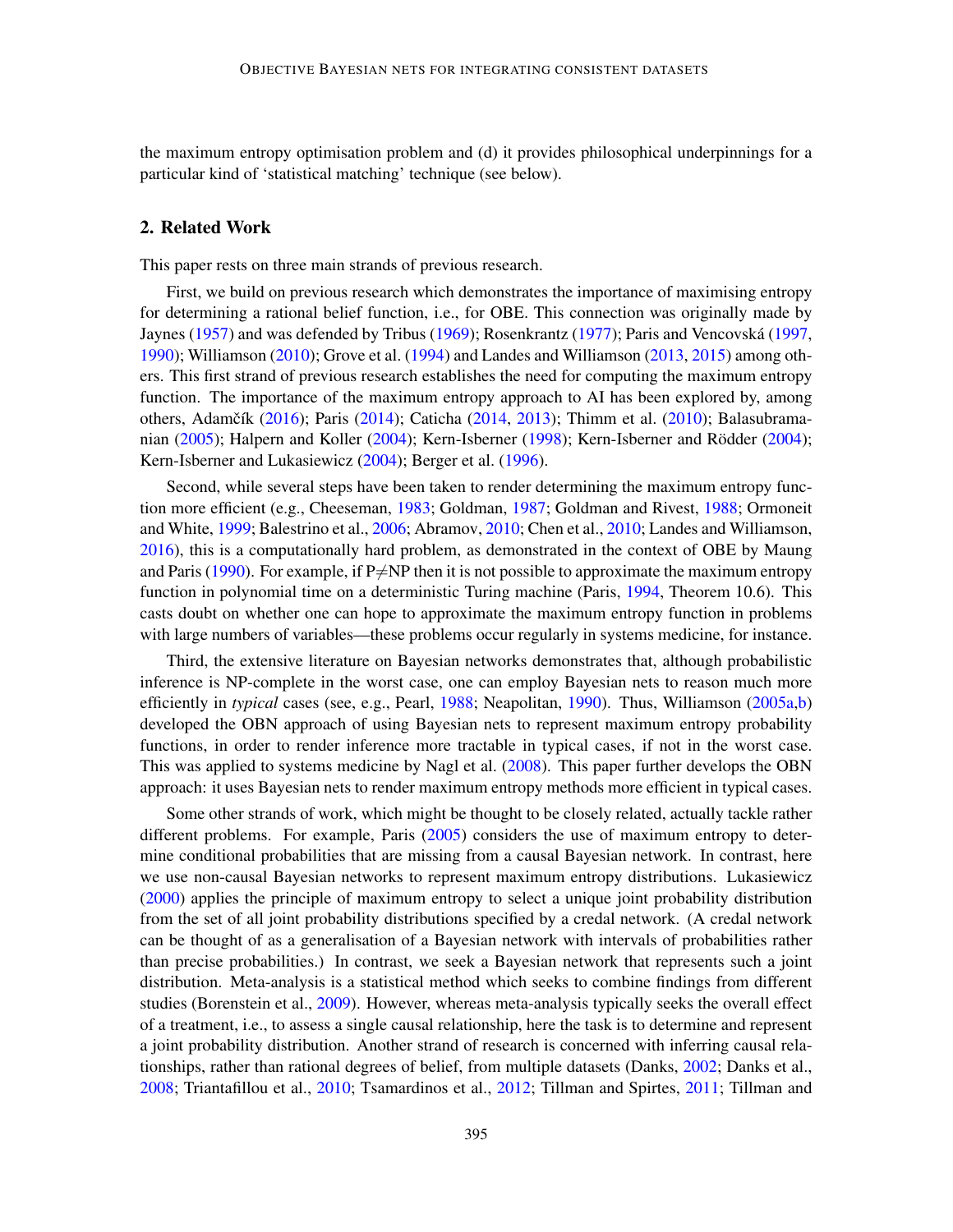Eberhardt, [2014;](#page-64-7) Triantafillou and Tsamardinos, [2015;](#page-64-8) Bareinboim and Pearl, [2016;](#page-60-7) Mayo-Wilson, [2019\)](#page-63-10). Discovery of causal relationships is a very different problem to the one we tackle here.

Statistical methods for handling missing data are more closely related to the present work: if one concatenates several datasets that measure overlapping sets of variables, then one is left with a single dataset with lots of missing values. Little and Rubin [\(2014,](#page-62-9) p. 19-20) identify four types of methods for handling missing data. First, one might discard those lines of the concatenated dataset which contain missing values. This would be inadequate in our context, where all the lines will contain missing values. The second method involves the use of weighting procedures; these apply to values that are missing in survey responses, which is not the case here, since we presume that all attempted measurements were successful. Third, imputation-based procedures attempt to fill in missing data by direct extrapolation from the values that are actually present. The fourth method is to build a model and sample from that model to fill in missing data. In our context, these latter two methods could play the following role: first one can apply such a method to fill in the missing data; then one can apply standard methods for learning a Bayesian network from complete data to represent a joint distribution on the domain as a whole. However, adopting this sort of two-step procedure is undesirable because the first step—filling in the missing data—is unreliable when a large proportion of values are missing, as is the case in our context. Our approach avoids this errorprone step: in this paper we learn a model of the joint distribution directly from the data that is present.

The present work can also be viewed as an instance of *statistical matching*: the problem of inte-grating datasets which measure different sets of variables and which sample different individuals.<sup>[2](#page-3-1)</sup> D'Orazio et al. [\(2006\)](#page-61-9) distinguish two approaches to statistical matching. The 'micro' approach aims to produce a single dataset covering the domain as a whole from all the individual datasets that measure subsets of variables, by synthetically producing extra data. This is the missing-data approach outlined above. On the other hand, the 'macro' approach to statistical matching uses the given datasets to produce a joint distribution over the domain as a whole. The approach of this paper is a 'macro' approach: here the joint distribution is the maximum entropy distribution. This is an approach not considered by D'Orazio et al. [\(2006\)](#page-61-9) or Vantaggi [\(2008\)](#page-64-9), who focus on the special case of two datasets. Endres and Augustin  $(2016)$  develop an approach to statistical matching that builds a joint distribution by assuming various conditional probabilistic independencies.

However, in applications with many datasets it can be hard to justify conditional probabilistic independence assumptions between sets of variables measured by different datasets. The maximal entropy approach avoids this problem because it does not make any such independence assumptions. On the other hand, the use of the maximum entropy function does guarantee that certain probabilistic independencies obtain and the OBN exploits this feature to reduce the dimension of the entropy maximisation problem. The maximum entropy approach can thus be thought of as providing a principled way of avoiding ad hoc independence assumptions.

# <span id="page-3-0"></span>3. The General Algorithm OBN-cDS

In this section, we present a general algorithm for finding an OBN, given evidence that takes the form of consistent datasets  $DS_1, DS_2, \ldots, DS_h$ . The algorithm is called OBN-cDS for its ability to construct an OBN from consistent datasets.

<span id="page-3-1"></span><sup>2.</sup> See Nielsen [\(2016\)](#page-63-11); Schleicher et al. [\(2020\)](#page-64-10) for reviews of the applicability of different matching approaches to concrete problems.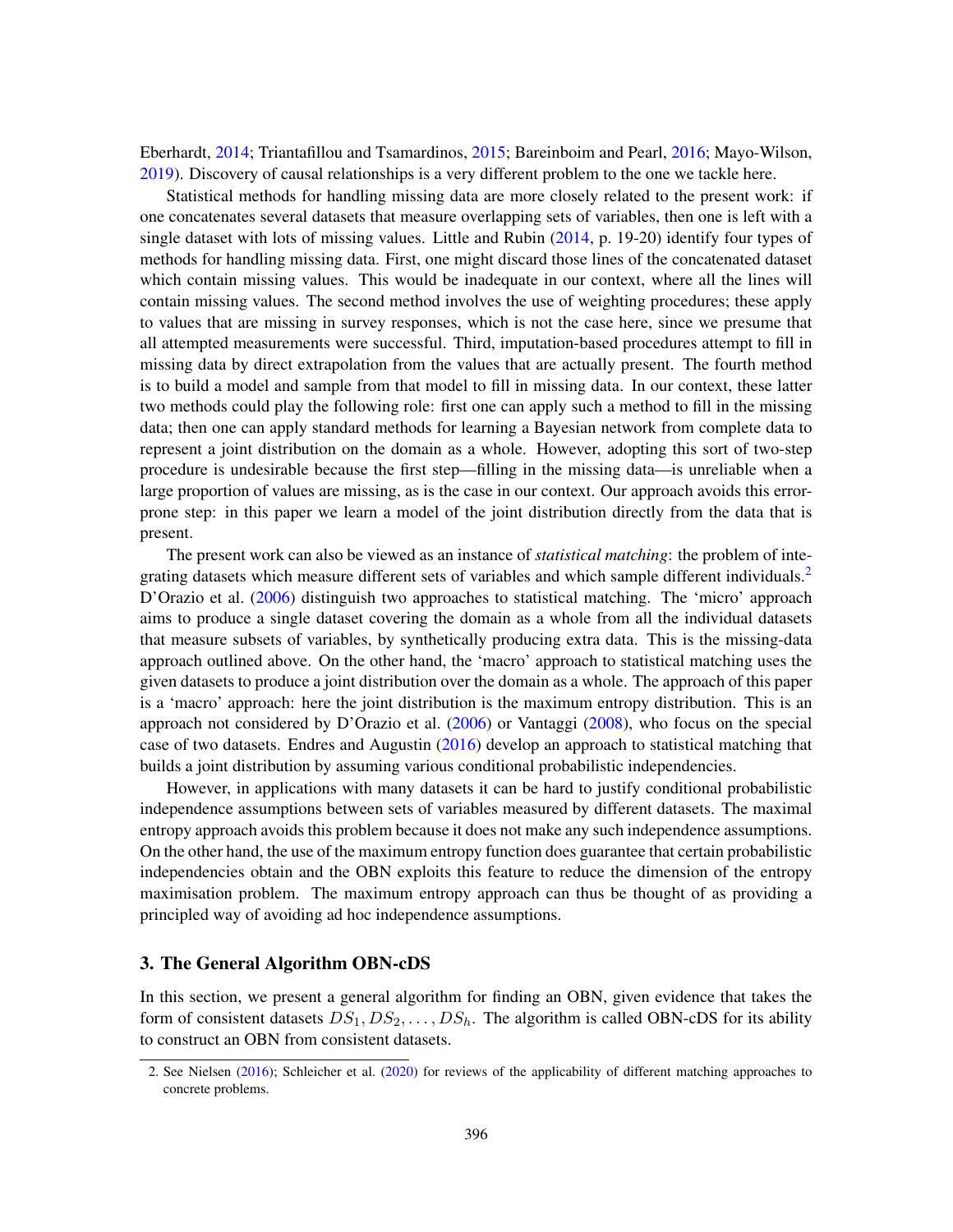# 3.1 Notation and Motivation

Notation is aligned with Williamson [\(2005a\)](#page-65-3).

Definition 1 (Variables and Assignments). Variables are denoted by (sometimes subscripted) upper case letters A, B, C, the set of all variables by  $V \neq \emptyset$ . V has size  $n \geq 2$  and variables have arbitrary finite arity greater or equal than two. Let  $\#V$  denote the number of states of V. In case all variables are binary, we have  $2^n = #V$ . We denote by  $V_i$  the set of variables measured by dataset  $DS_i$ .

An assignment of values to a set of variables  $U \subseteq V$  is written as  $u \otimes U$  and the value of variable  $A \in U$  under assignment u is denoted by  $a^u$ . We also write  $b^u$  for as set of variables  $B \subseteq U$ , meaning that all variables in B are assigned a value according to u. Sometimes we need to modify an assignment v. We denote by sv for  $s \circledcirc S$  the assignment obtained from v by assigning all variables in S their value according to s. For example for  $s@S$  and  $t@S$  it holds that  $st = s$ .

<span id="page-4-1"></span>**Definition 2** (Probabilities and Entropy). A probability function P maps each assignment  $v@V$  to  $[0, 1]$  such that  $\sum_{v \in V} P(v) = 1$  and for all  $U \subset V$  all  $u \otimes U$  and all  $A \in V \setminus U$  it holds that [0, 1] such that  $\sum_{v \in V} P(v) = 1$  and for all  $U \subset V$  all  $u \oplus U$  and all  $A \in V \setminus U$  it holds that  $\sum_{v \in \{A\}} P(ua^v) = P(u) \in [0, 1]$ . The entropy  $H(P)$  of a probability function P is defined as  $H(P) := -\sum_{v \in V} P(v) \log P(v)$ , where  $0 \cdot \log 0 = 0$ . The base of the logarithm is strictly greater than 1 but otherwise arbitrary; for concreteness we take the logarithm to be the natural logarithm in this paper.

**Motivation & Example.** Consider datasets  $DS_1$ ,  $DS_2$ ,  $DS_3$  which measure sets of binary variables  $\{A_0, A_1\}$ ,  $\{A_0, A_2\}$  and  $\{A_1, A_2\}$ . From the datasets we obtain measured frequency distributions  $P_1^*, P_2^*, P_3^*$ , which measure respectively  $\{A_0, A_1\}$ ,  $\{A_0, A_2\}$  and  $\{A_1, A_2\}$ . The consistency condition (cf. Footnote [1](#page-1-0) and Remark [28\)](#page-36-0) ensures that  $P_1^*$  and  $P_2^*$  agree on  $\{A_0\}$ ,  $P_1^*$  and  $P_3^*$  agree on  $\{A_1\}$  and  $P_2^*$  and  $P_3^*$  agree on  $\{A_2\}$ . Note that none of the  $P_i^*$  is defined on the set of all variables  $V = \{A_1, A_2, A_3\}$  and hence the problem arises as to how to determine beliefs on the entire domain of interest (we return to the example of Table [1](#page-5-0) and Example [31\)](#page-39-1).

In general, there are uncountably many probability functions defined on  $V$  which agree with all  $P_i^*$  simultaneously. This paper is concerned with efficiently computing the unique probability function  $P^{\dagger}$ , from all the probability functions defined on V that agree with each  $P_i^*$ , that has maximum entropy.<sup>[3](#page-4-0)</sup> The full formal problem to determine an OBN is stated in Section [3.3.5.](#page-12-0)

**The Optimisation Problem.** To find the probability function  $P^{\dagger}$  defined on the entire domain of interest that has maximal entropy and agrees with all measured marginal probability distributions one needs to find the solution to the following optimisation problem:

maximise: 
$$
H(P) = -\sum_{v \text{ } Q\{V\}} P(v) \log(P(v))
$$
  
\nsubject to:  $P(v) \ge 0$  for all  $v \text{ } Q\{V\}$   
\n
$$
\sum_{v \text{ } Q\{V\}} P(v) = 1
$$
\n
$$
P(s) = P_i^*(s) \text{ for all } 1 \le i \le h \text{ and all } s \text{ } Q\{V_i\}.
$$

The number of unknowns in the optimisation problem, i.e., the number of probabilities  $P(v)$ , grows exponentially in the number of measured variables. If all variables are binary, then the number of

<span id="page-4-0"></span><sup>3.</sup> Uniqueness follows from the entropy function being strictly concave and the feasible region being convex.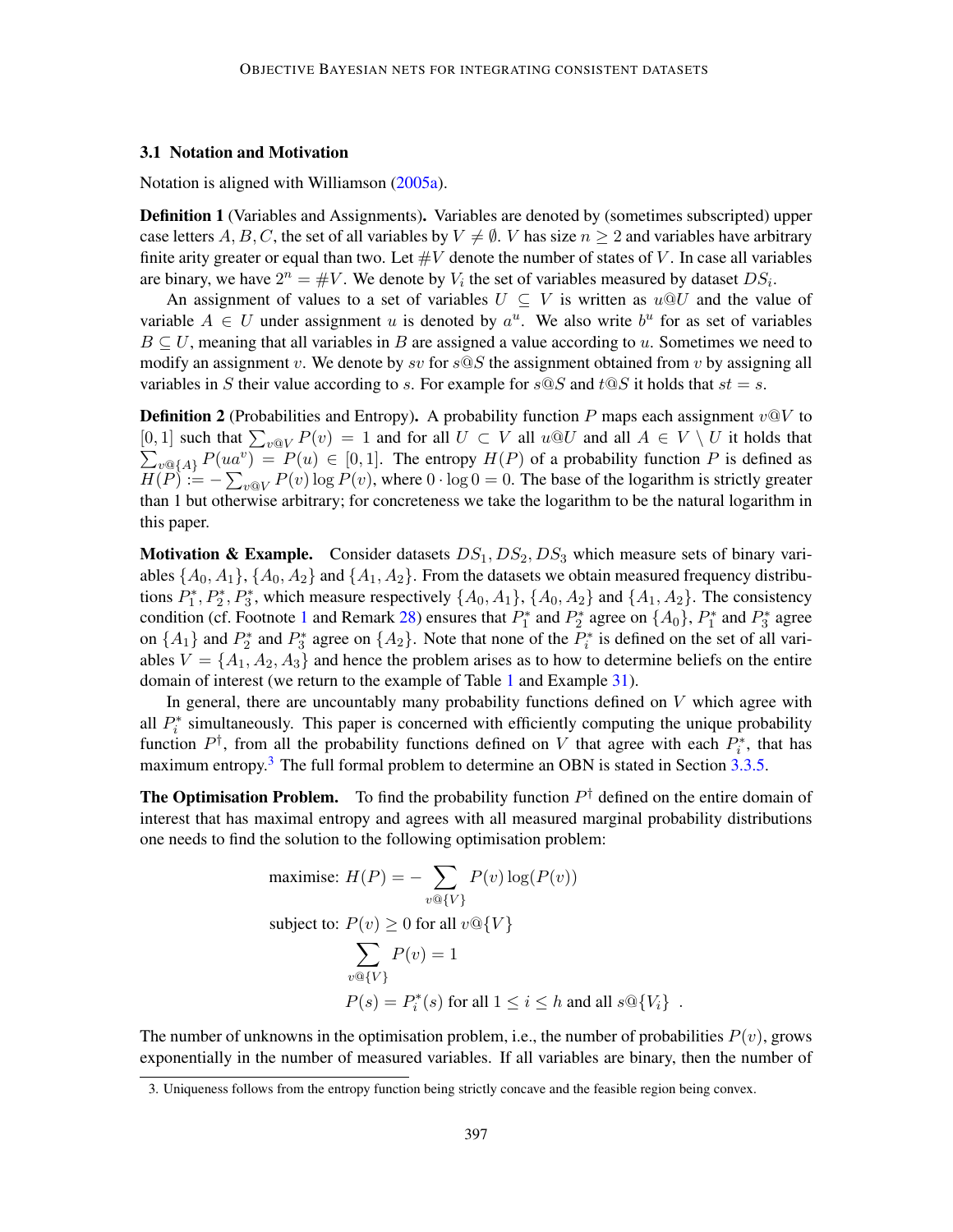<span id="page-5-0"></span>Table 1: Example of three consistent datasets where every variable is measured by two datasets. The black cells indicate variables not measured by the corresponding dataset.



unknowns is equal to  $2^n - 1$ . Solving this optimisation problem by 'brute force'—i.e., without efforts to reduce its complexity—is simply not feasible for large  $n$ . Indeed, no method will be feasible for all problems where n is large: if  $RP\neq NP$  then there is no random Turing machine that can probably approximate the correct solution in polynomial time—see, e.g., Paris [\(1994,](#page-63-0) Theorem 10.7). Hence, there is a need for an approach to compute  $P^{\dagger}$  that does not work by brute force and that is computationally tractable in many natural cases, if not the worst case.

# <span id="page-5-1"></span>3.2 Overview of OBN-cDS

The algorithm that we present relies on the ability to learn Markov network structures that represent the conditional independencies satisfied by the marginal probability distributions measured in the datasets.

Markov Network Structure Learning. There are numerous algorithms for learning Markov and Bayesian networks that approximate the measured probabilities of a single dataset,  $P_i^*$ . See Neapolitan [\(2003\)](#page-63-12) for general background. Our general algorithm presupposes the ability to learn, from a given dataset, the structure of a Markov network representation of the dataset distribution. Such a structure consists in an undirected graph on the set  $V_i$  of vertices that represents conditional probabilistic independencies satisfied by  $P_i^*$  by means of graph separation: if sets X and Y of variables are separated by a set  $Z$  of variables in the graph (i.e., every pathway from a variable in  $X$  to a variable in Y proceeds via a variable in Z) then  $P_i^*$  renders X and Y to be probabilistically independent, conditional on  $Z$ . Bromberg et al. [\(2009\)](#page-60-8), for example, provide an algorithm for efficient Markov net structure discovery.

It is also possible to first learn a Bayesian net structure and then convert that structure to a Markov net structure. A Bayesian net consists in a directed acyclic graph (DAG) on the set  $V_i$  of vertices (the 'structure' of the net) together with the probability distribution of each variable conditional on its parents in the DAG (the 'parameters' of the net). These are related by an assumption known as the Markov Condition, which says that for all  $A \in V_i$ , A is probabilistically independent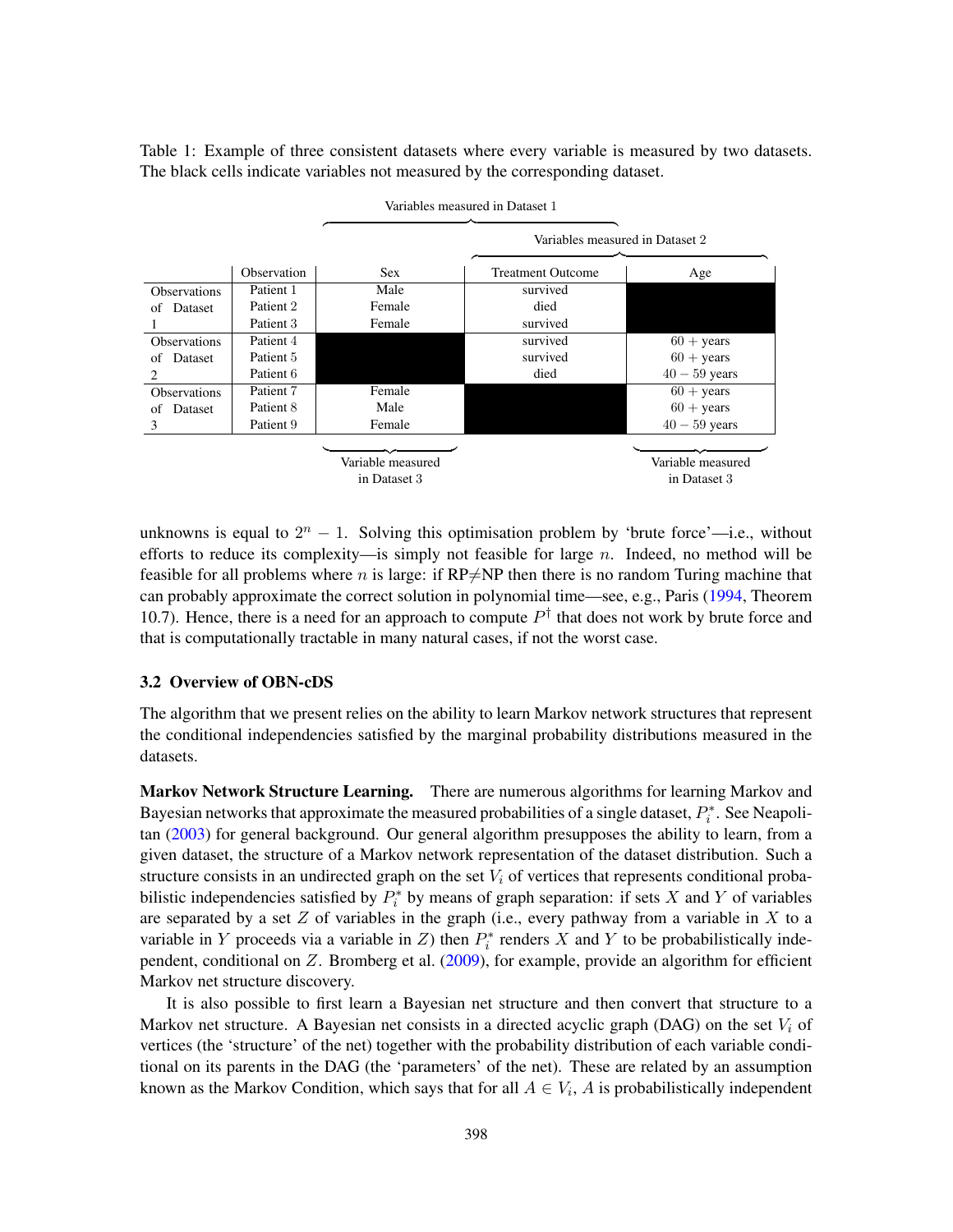of its non-descendants in the DAG conditional on its parents. Tsamardinos et al. [\(2006\)](#page-64-11) provide an algorithm for learning a Bayesian net structure, for example. This structure can be converted to a Markov net structure by 'marrying' any unmarried parents in the DAG (i.e., adding an undirected edge between those two variables) and dropping the orientations of the remaining edges.

Pseudo Code of OBN-cDS. We now show how to turn these DAG structures into an OBN. Steps 1–2 construct an undirected graph representing the conditional independence structure of the maximum entropy function,  $P^{\dagger}$ . Steps 3–5 then translate this into a Bayesian network. The correctness of the algorithm is demonstrated below.

Input: consistent datasets  $DS_1, \ldots, DS_h$ .

- 1) For all *i* learn a Markov network structure  $\mathcal{G}_i$  from  $DS_i$  representing independences of  $P_i^*$ .
- 2) Set overarching undirected graph  $G$  as the union of the  $G_i$ .
- 3) Compute a minimal triangulation  $\mathcal{G}^T$  of  $\mathcal{G}$ .
- 4) Orientate  $\mathcal{G}^T$  to give DAG H.
- 5) For each vertex in  $H$ , determine its probability distribution conditional on its parents:
	- a) For all vertices for which there exists a dataset which measures this vertex and all its parents determine conditional probabilities as described in Section 3.3.3.
	- b) For all other vertices determine conditional probabilities by solving the optimisation problem specified below.

Output: Objective Bayesian Net with DAG  $H$  and conditional probabilities as determined in Step 5.

Next we will specify the algorithm in more detail and specify regularity conditions under which the algorithm is guaranteed to succeed. In Section [4](#page-22-0) we will discuss how to further improve the efficiency of the algorithm: Step 3 is addressed in Sections [4.1](#page-22-1) and [4.2;](#page-24-0) Step 4 is considered in Sections [4.1](#page-22-1) and [4.4.](#page-26-0)

# <span id="page-6-1"></span>3.3 OBN-cDS in Detail

We now explain the general algorithm OBN-cDS in more detail.

### <span id="page-6-0"></span>3.3.1 DETERMINING THE STRUCTURE OF THE OBJECTIVE BAYESIAN NET

**Step 1.** For every dataset  $DS_i$  we learn the structure  $\mathcal{G}_i$  of a Markov network which represents conditional probabilistic independencies in the distribution measured by the dataset,  $P_i^*$ .

**Step 2.** We form an undirected graph G by joining the  $G_i$ : take the variables in  $V = \bigcup_i V_i$  as vertices and connect every pair of vertices that are connected in some  $\mathcal{G}_i$ .

**Step 3.** Compute a minimal triangulation  $\mathcal{G}^T$  of  $\mathcal{G}$ . A *triangulation* of  $\mathcal{G}$  is a supergraph of  $\mathcal{G}$  in which each simple cycle of length greater or equal than 4 possesses a chord. A triangulation of  $\mathcal G$ is *minimal* if none of its proper subgraphs is a triangulation of G. See Heggernes [\(2006\)](#page-62-10) for more background on triangulations.

**Step 4.** Transform  $\mathcal{G}^T$  into a DAG  $\mathcal{H}$  that also represents the independence structure of  $P^{\dagger}$ . This is a standard transformation, which can be achieved as follows; see Williamson [\(2005a,](#page-65-3) §5.7) and Neapolitan [\(1990\)](#page-63-7) for further discussion and details. (i) Order the vertices of  $\mathcal{G}^T$  with vertex set V according to maximum cardinality search: at each step select a vertex which is adjacent to the largest number of previously numbered vertices. (ii) Let  $D_1, \ldots, D_l$  be the cliques of  $\mathcal{G}^T$ , ordered according to the highest labelled vertex. (iii) Let  $E_j := D_j \cap (\bigcup_{i=1}^{j-1} D_i)$  and  $F_j := D_j \setminus E_j$ . (iv)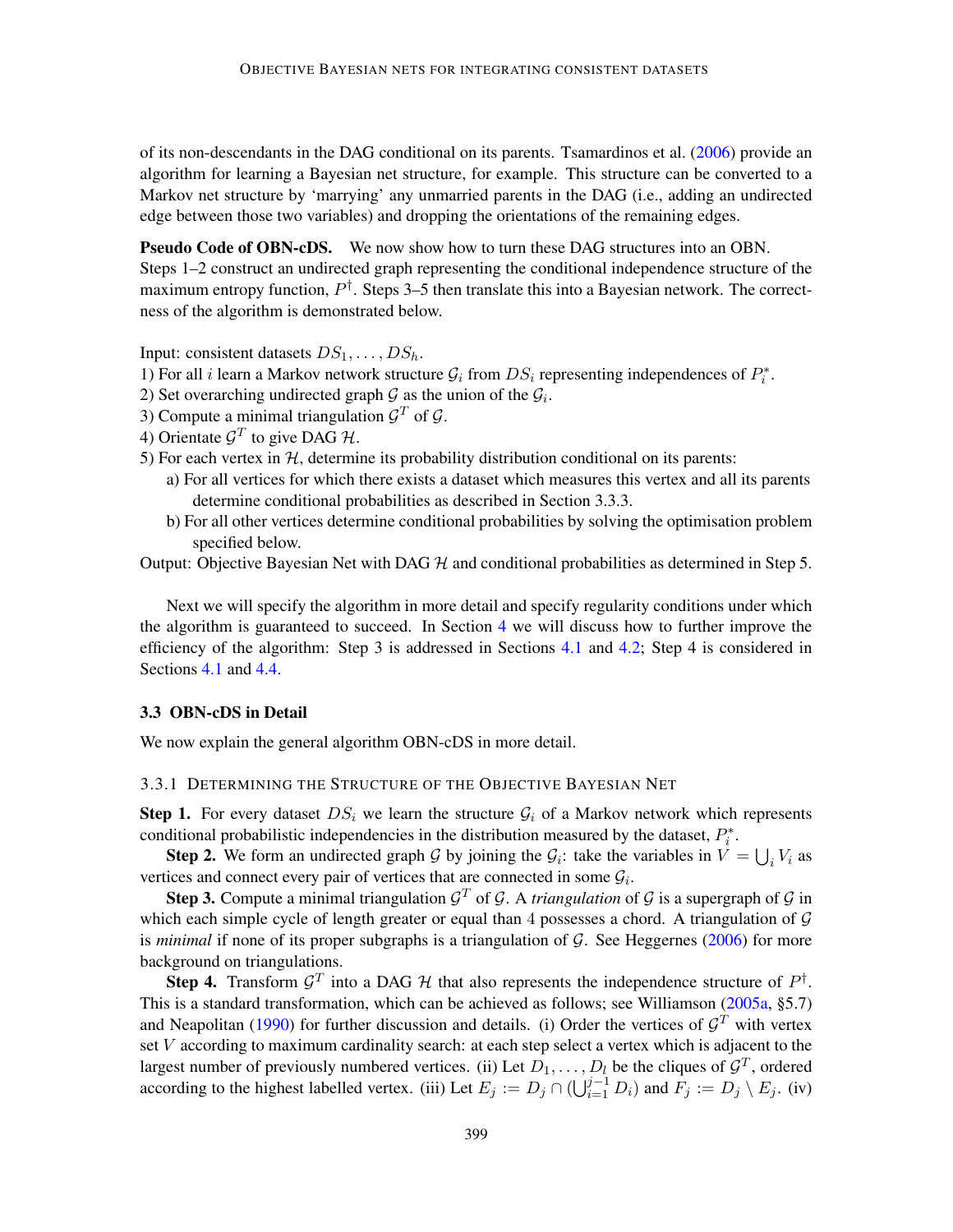Add an arrow from each vertex in  $E_j$  to each vertex in  $F_j$ . (v) Add further arrows to ensure there is an arrow between each pair of vertices in  $D_i$  such that the resulting directed graph H is acyclic. Arbitrarily break ties and arbitrarily make unconstrained choices.

We use the following procedure for inserting arrows in every connected component of  $\mathcal{G}^T$  in (v). This procedure has the advantage that it is easily implementable. First, observe that every edge is in some clique. Next, note that if an orientation of the unoriented edges results in a *directed* cyclic graph, then there has to exist a clique which contains all vertices of a directed cycle. This is because all arrows between cliques originate from cliques earlier in the ordering and point to the cliques later in the ordering. So, all we need to ensure is that there is no directed cycle within any clique. For all  $1 \leq i \leq l$  and all edges in clique  $D_i$  which are not orientated in (iv), these are the edges between vertices in the  $F_i$  and the edges between vertices in  $D_i$ . Now orient the edge such that it originates from the vertex which comes prior to the vertex to which it points towards in the maximum cardinality ordering. We use this way of breaking ties in our Matlab implementation, which is described in [§3.4.](#page-14-0) As a consequence of this procedure, every connected component of  $H$ has a unique root, i.e., a variable which does not have a parent.

Before proceeding to Step 5, we provide a result which provides conditions under which Steps 1-4 are guaranteed to succeed. If the Markov network structure learning in Step 1 is successful then Steps 2-4 are guaranteed to produce a Bayesian network structure that can be used to represent the maximum entropy function  $P^{\dagger}$ :

<span id="page-7-0"></span>**Theorem 3.** If each dataset distribution  $P_i^*$  satisfies the conditional probabilistic independence *relationships represented by*  $\mathcal{G}_i$ *, for*  $i = 1, \ldots, h$ , then the maximum entropy function  $P^\dagger$ , from all *those probability functions that match the*  $P_i^*$ , satisfies the conditional probabilistic independence *relationships represented by* H*.*

Proof: The key elements of the proof are developed in Appendix A.

The main fact that underpins the algorithm is that separation in the graph  $G$  produced by Step 2 represents probabilistic independencies satisfied by  $P^{\dagger}$ : for arbitrary subsets  $X, Y, Z$  of variables, if Z separates X from Y in G then  $X \perp_{P^{\dagger}} Y | Z$ . This is Theorem [34](#page-42-0) of Appendix A, which appeals to results of Williamson [\(2002,](#page-65-4) [2005a\)](#page-65-3).

Steps 3 and 4 are a fairly standard way of transforming an undirected graph which represents independencies by means of separation, into a directed acyclic graph which represents independencies by means of D-separation, as defined by Pearl [\(1988,](#page-63-1) §3.3.1). That the independencies represented by H do indeed hold for the maximum entropy function  $P^{\dagger}$  is Theorem [35](#page-43-0) of Appendix A.

Note that  $P^{\dagger}$  may satisfy further probabilistic independence relationships, not captured by H. Indeed, it may be that there is no directed acyclic graph that captures all the independencies satisfied by  $P^{\dagger}$ . This does not matter for our purpose here, which is to exploit those independencies that are represented by  $H$  to reduce the dimension of the entropy maximisation problem.

We next turn to Step 5: determining the conditional probabilities that are the parameters of the objective Bayesian net.

#### 3.3.2 DETERMINING THE PARAMETERS OF THE OBJECTIVE BAYESIAN NET

The conditional probabilities in the OBN can be obtained by solving an optimisation problem. These can be found by computing the probability function, from all those that agree with the dataset distributions  $P_i^*$ , that has maximum entropy. The objective function to be maximised is the entropy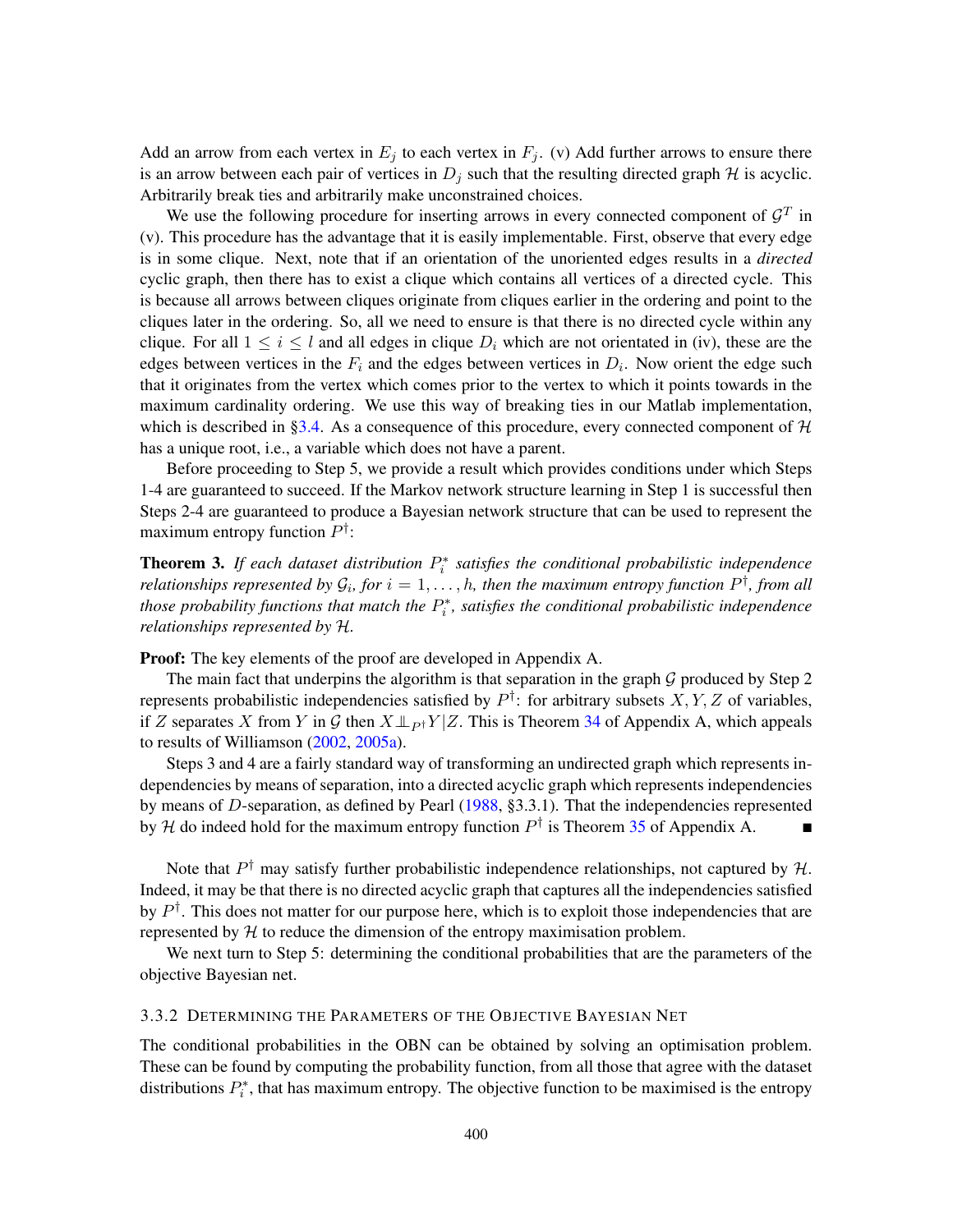of a probability function,  $H(P)$ . Probability functions satisfying the probabilistic independences specified by the structure (the DAG)  $H$  of our Bayesian network can be conveniently represented as follows:

**Definition 4** (Objective Function and y-parameters, Williamson [\(2005a\)](#page-65-3) (p. 93)). Let  $Anc_i$  be the ancestors of  $A_i$  in  $H$ ;  $Anc'_i := \{A_i\} \cup Anc_i$ ; and  $Par_i$  be the set of parents of  $A_i$  in  $H$ . The entropy of a probability function P that satisfies the probabilistic independencies represented by  $H$  is:

<span id="page-8-2"></span>
$$
H(P) := -\sum_{v \text{QV}} P(v) \log(P(v))
$$
  
= 
$$
-\sum_{i=1}^{n} \sum_{v \text{Q} \text{An}c'_{i}} \left( \prod_{A_{j} \in \text{An}c'_{i}} P(a_{j}^{v} | Par_{j}^{v}) \right) \log P(a_{i}^{v} | Par_{i}^{v})
$$
  
= 
$$
-\sum_{i=1}^{n} \sum_{v \text{Q} \text{An}c'_{i}} \left( \prod_{A_{j} \in \text{An}c'_{i}} y_{j}^{v} \right) \log y_{i}^{v}.
$$
 (1)

Here each  $y_j^v$  is a parameter which denotes  $P(a_j^v|Par_j^v)$ . These y-parameters are the unknowns to be determined by the solution of the optimisation problem. Note that  $y_j^v$  only depends on values assigned to  $A_i$  and all its parents.

# <span id="page-8-3"></span>3.3.3 VARIABLES OF THE OPTIMISATION PROBLEM

If a variable  $A_i$  and all its parents are measured in the same dataset,  $DS_k$  say, then for all  $v@Par_i \cup$  $\{A_i\}, P_k^*(v)$  can be obtained from  $DS_k$ . Since  $P^{\dagger}$  and  $P_k^*$  have to agree, such parameters can typically be computed *without* solving an optimisation problem.<sup>[4](#page-8-0)</sup> The conditional probability  $y_j^v =$  $P(a_j^v|Par_j^v)$  can be determined from the dataset  $DS_k$  itself, by dividing the number of observations in  $DS_k$  in which  $a_i^vPar_i^v$  holds by the number of observations in which  $Par_i^v$  holds.<sup>[5](#page-8-1)</sup>

If  $Par_i^v$  has no observed instances in any dataset which measures  $A_i$  and all its parents, then the parameter  $y_i^v = P(a_i^v | Par_i^v)$  cannot be determined from the dataset, because the measured frequency is  $0/0$ . In such a case, this parameter will not contribute to any probabilities calculated from the OBN, since all of its occurrences in [\(1\)](#page-8-2) are in terms which are multiplied by 0. Nevertheless, it needs to be given a value in order to fully specify the net. In such a situation, we set  $y_i^v = 1/k_i$ , where  $k_i$  is the number of possible values of variable  $A_i$ , because these are the maximum entropy values in the absence of any relevant evidence, and thus the natural objective Bayesian solution.

Next we turn to the situation in which there is no dataset that measures a variable and all its parents.

**Definition 5** (Under-determined Variable). We call a variable  $A \in V$  *under-determined*, if and only if there is no dataset jointly measuring A and all its parents. A variable  $A \in V$  is either under-

<span id="page-8-0"></span><sup>4.</sup> If there exists a further dataset  $DS_l$  which measures  $A_i$  and all its parents, then  $P_k^*(v) = P_l^*(v)$  because datasets are assumed to be consistent. Hence,  $P^{\dagger}(v)$  can be uniquely determined as long as there exists at least one dataset which measures  $A_i$  and all its parents, modulo the qualification below.

<span id="page-8-1"></span><sup>5.</sup> An alternative objective Bayesian approach to determining these conditional probabilities involves adopting an objective prior distribution over these probability parameters and then updating this prior in the light of the data. This alternative strategy introduces further complexities but is a natural approach to pursue when the datasets are too small to provide acceptable estimates of the underlying frequency distribution. In this paper, it is assumed that the datasets are large enough for their distributions to be used as frequency estimates.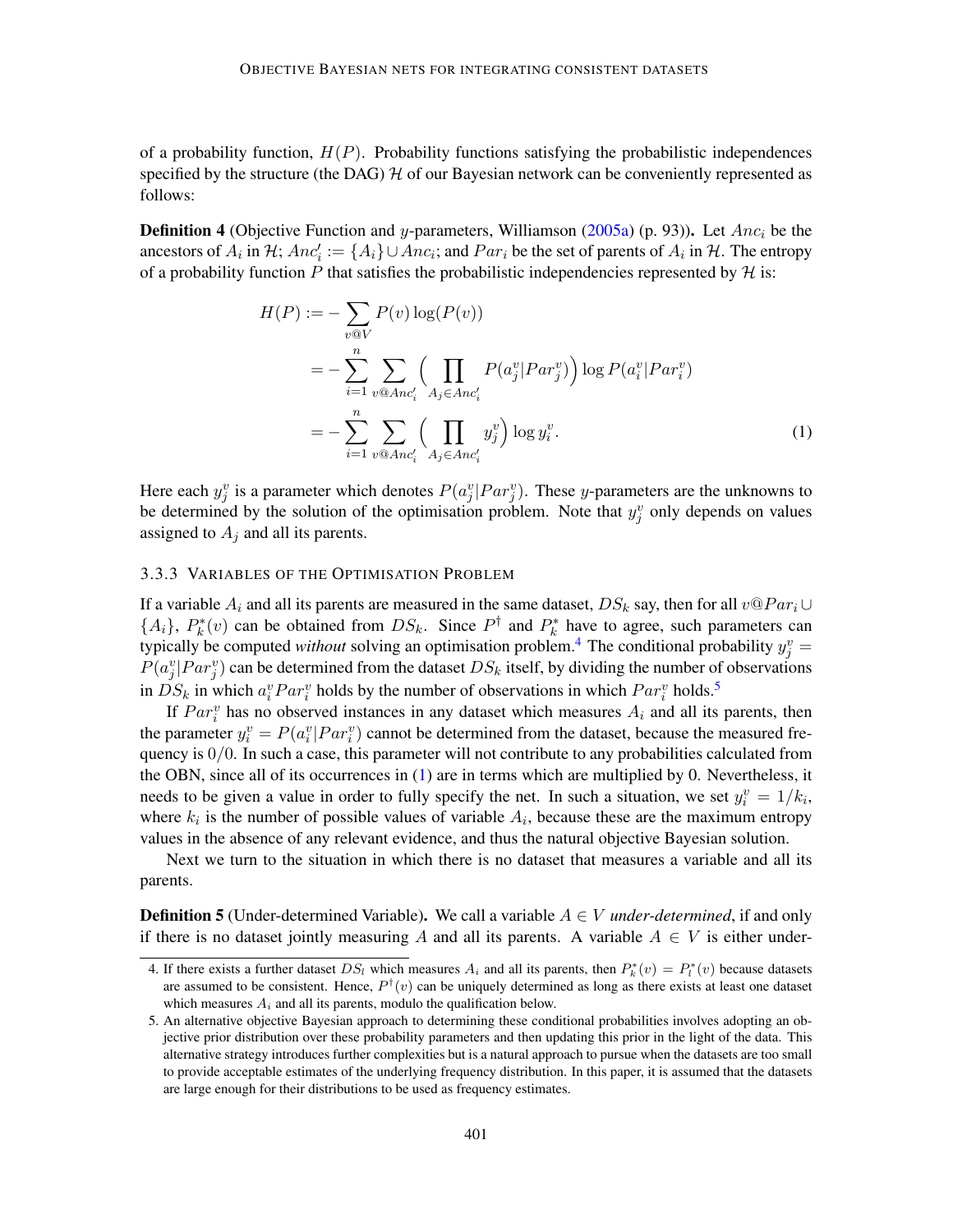determined or we can determine the values of the  $y_i^v$  as described above, in which case the variable is said to be *fully determined*.

In particular, every under-determined variable has at least one parent. So, the  $y$ -parameters corresponding to variables that are roots of the OBN structure  $H$  can be determined directly.

<span id="page-9-0"></span>If A has two or more parents, arrows from those parents to A are said to *collide* at A, and A is called a *collider* variable. In the simplest such case A has precisely two parents—see Figure [1.](#page-9-0) The variable A is under-determined, if and only if there is no dataset which jointly measures A and both its parents,  $A_1$  and  $A_2$ .



Figure 1: Collider variable A with parents  $A_1, A_2$ .

If it were the case that every arrow in  $H$  connects two variables which are jointly measured in some dataset, then no variable with only one parent would be under-determined. As we shall now see, this is not always the case.

<span id="page-9-1"></span>**Example 6.** Consider a collection of four datasets where  $DS_1$  measures  $A_1$ ,  $A_2$ ,  $DS_2$  measures  $A_2, A_3, DS_3$  measures  $A_3, A_4$  and  $DS_4$  measures  $A_4, A_1$ . All variables are distinct. If the overarching undirected graph G is the cycle  $A_1 - A_2 - A_3 - A_4 - A_1$ , then every triangulation of G will either contain an edge between  $A_1$  and  $A_3$ , an edge between  $A_2$  and  $A_4$  or both these edges. In all these cases, there exists an edge between two variables which are not jointly measured in any dataset, see Figure [2.](#page-9-1)



Figure 2: Every triangulation will either introduce an edge between  $A_1$  and  $A_3$  or an edge between  $A_2$  and  $A_4$  or both edges (dotted). No two variables connected by a dotted edge have been jointly measured in a single dataset.

Step 3 of OBN-cDS (triangulation) is the only step at which edges are added and where there is some free choice as to how to add these edges. Where possible, the creation of edges should be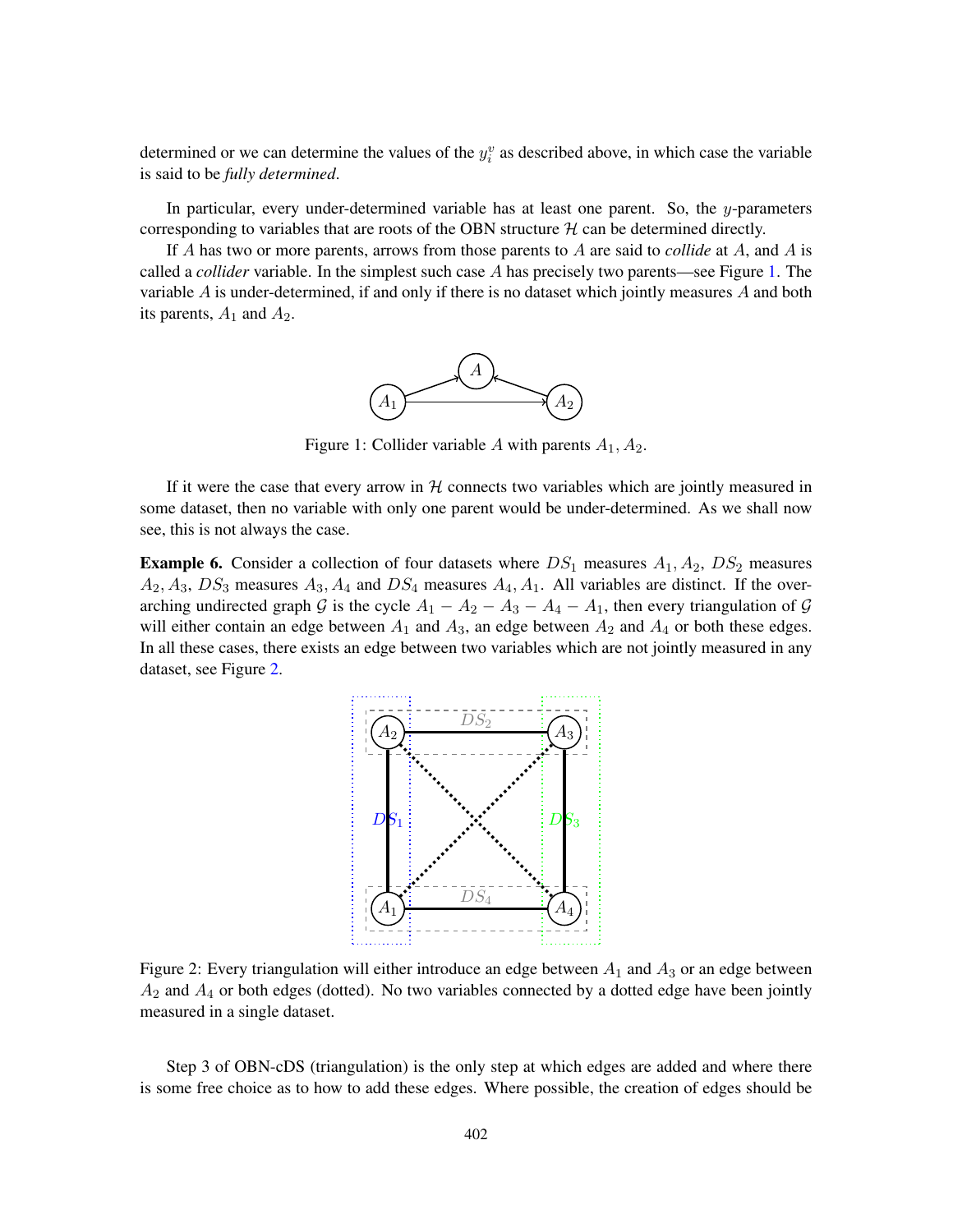<span id="page-10-0"></span>avoided, in order to minimise the number of under-determined variables. However, as we saw in the example depicted in Figure [2](#page-9-1) and Figure [3](#page-10-0) this is not always possible. Where the creation of edges cannot be avoided, our approach does, in general, require the solution of an optimisation problem to compute the parameters of an OBN.



Figure 3: This orientation of the graph depicted in Figure [2](#page-9-1) has the under-determined variable  $A_3$ which only has the single parent  $A_1$ . Hence, variables with a single parent (i.e., variables which are not colliders) may be under-determined, too.

In Section [7,](#page-34-0) we delineate cases in which one cannot apply Step 5a to find all (conditional) probabilities, but in which it is nevertheless possible to find an OBN *without* solving an optimisation problem.

# <span id="page-10-1"></span>3.3.4 THE CONSTRAINTS FOR UNDER-DETERMINED VARIABLES

We now give pseudo code for determining the constraints relating to under-determined variables. Explanations and examples will follow.

Input: The DAG of OBN and the allocation of variables to the datasets measuring them.

- 1) Determine the subset of variables  $U \subset V$  such that  $A_i \in U$  if and only if there exists no dataset jointly measuring  $A_i$  and all its parents.
- 2) For all variables  $A_i \in \mathcal{U}$  and all assignments  $s \mathbb{Q} Par_i$  to the parents of  $A_i$  we have the following constraints:  $1 = \sum_{r \in \{A_i\}} P(A_i^r | Par_i^s)$  and  $0 \leq P(A_i^r | Par_i^s) \leq 1$ .
- 3) For all variables  $A_i \in \dot{\mathcal{U}}$ , all datasets  $DS_k$  measuring  $A_i$ , all subsets  $Par_{i:k}$  of parents of  $A_i$ measured by  $DS_k$ , all assignments  $s \mathcal{Q} Par_{i:k}$  and all assignments  $v \mathcal{Q} \{A_i\}$  we have the constraints:  $P^{\dagger}(A_i^v|Par_{i:k}^s) = P_k^*(A_i^v|Par_{i:k}^s)$ , if  $P_k^*(Par_{i:k}^s) > 0$ . Output: Constraints.

Step 1 computes the set of under-determined variables. Step 2 ensures that a probability function is well defined. Step 3 ensures that  $P^{\dagger}$  agrees with all measured marginal probability distributions  $P_k^*$ .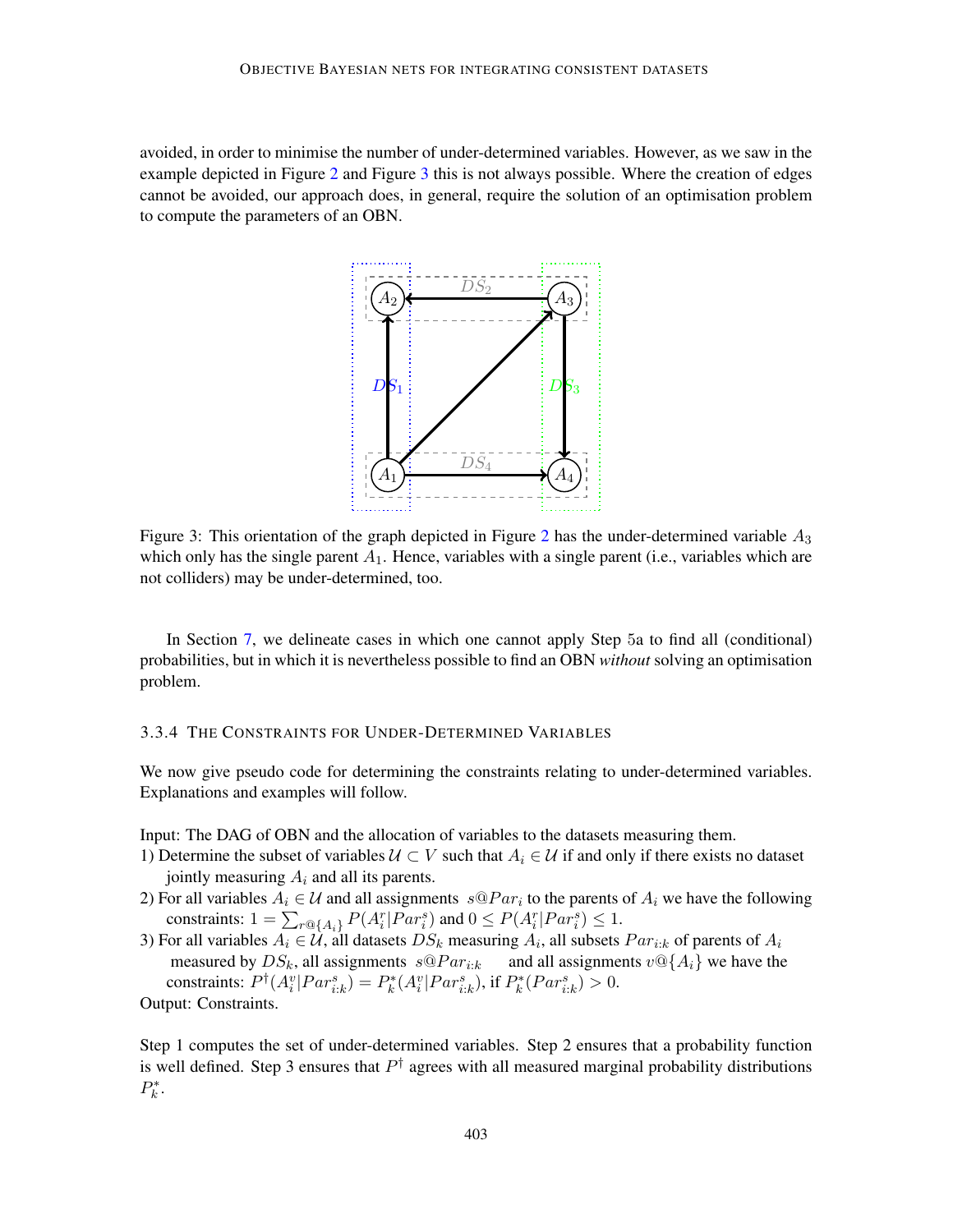Suppose that dataset  $DS_k$  measures the under-determined variable  $A_r$  and a possibly empty subset of parents  $Par_{r:k}$  of  $A_r$  and no other dataset measures a strict superset of  $\{A_r\} \cup Par_{r:k}$ .<sup>[6](#page-11-0)</sup> Recall that all datasets are assumed to be consistent, so no conflict arises where two datasets measure the same variables. For all  $v \mathcal{Q}\{A_r\} \cup Par_{r:k}$  the following constraint has to hold:

$$
P^{\dagger}(v) = P^{\dagger}(a_r^v P a r_{r:k}^v) = P_k^*(a_r^v P a r_{r:k}^v) = P_k^*(v) .
$$

Note that all constraints which arise from the requirement that  $P^\dagger$  ought to agree with measured probabilities are of this form.

We shall now rewrite this constraint as a constraint on the y-parameters. The right hand side can be determined from  $DS_k$  as described in Section [3.3.3.](#page-8-3) Then for all  $v \mathcal{Q}{A_r} \cup Par_{r:k}$ , assuming that  $P(Par_{r,k}^v) > 0$  and hence the conditional probabilities are well-defined, it must hold that:

$$
P^{\dagger}(a_r^v Par_{r:k}^v) = \sum_{s \otimes Anc_r \backslash Par_{r:k}} P^{\dagger}(a_r^v Par_{r:k}^v s)
$$
  
\n
$$
= \sum_{s \otimes Anc_r \backslash Par_{r:k}} P^{\dagger}(a_r^v | Par_r^{sv}) \prod_{A_i \in Anc_r} P^{\dagger}(a_i^{sv} | Par_i^{sv})
$$
  
\n
$$
= \sum_{s \otimes Anc_r \backslash Par_{r:k}} \prod_{A_i \in Anc'_r} P^{\dagger}(a_i^{sv} | Par_i^{sv})
$$
  
\n
$$
= \sum_{s \otimes Anc_r \backslash Par_{r:k}} \prod_{A_i \in Anc'_r} y_i^{sv} . \tag{2}
$$

We also need to ensure that we restrict the feasible region to *probability* functions. Hence, the constraint that no probability is less than zero and greater than one does, of course, also apply. Furthermore, it must also be the case that for all variables and all assignments  $v$  of their parents that conditional probabilities add up to 1:

$$
\sum_{g \circledast A_r} P^{\dagger}(a_r^g | Par_r^v) = \sum_{g \circledast A_r} y_r^{gv} = 1.
$$

There are no further constraints to satisfy. All constraints at which we arrive in this fashion are multi-linear in the  $y$ -parameters.

Of course, not all  $y$ -parameters are unknown optimisation parameters in our approach. The value of some subset of the y-parameters may be established by Step 5a, as explained above and as illustrated by the following example.

**Example 7.** Let us consider the DAG in Figure [3](#page-10-0) with binary variables and determine constraints for  $A_4$ . For the assignment  $v \mathbb{Q} \{A_3, A_4\}$  making  $A_3$  and  $A_4$  true, we have the following constraint

$$
P^*(a_3a_4) = P^{\dagger}(a_3a_4)
$$
  
=  $P^{\dagger}(a_1a_3a_4) + P^{\dagger}(\overline{a}_1a_3a_4)$   
=  $y_4^{a_4a_1a_3}P^{\dagger}(a_3|a_1)P^{\dagger}(a_1) + y_4^{a_4\overline{a}_1a_3}P^{\dagger}(a_3|\overline{a}_1)P^{\dagger}(\overline{a}_1)$   
=  $y_4^{a_4a_1a_3}y_3^{a_3a_1}y_1^{a_1} + y_4^{a_4\overline{a}_1a_3}y_3^{a_3\overline{a}_1}y_1^{\overline{a}_1}$ 

<span id="page-11-0"></span><sup>6.</sup> Figure [3](#page-10-0) is an example in which no dataset measures an under-determined variable and at least one of its parents. In such a case, constraints arise from datasets which measure this under-determined variable.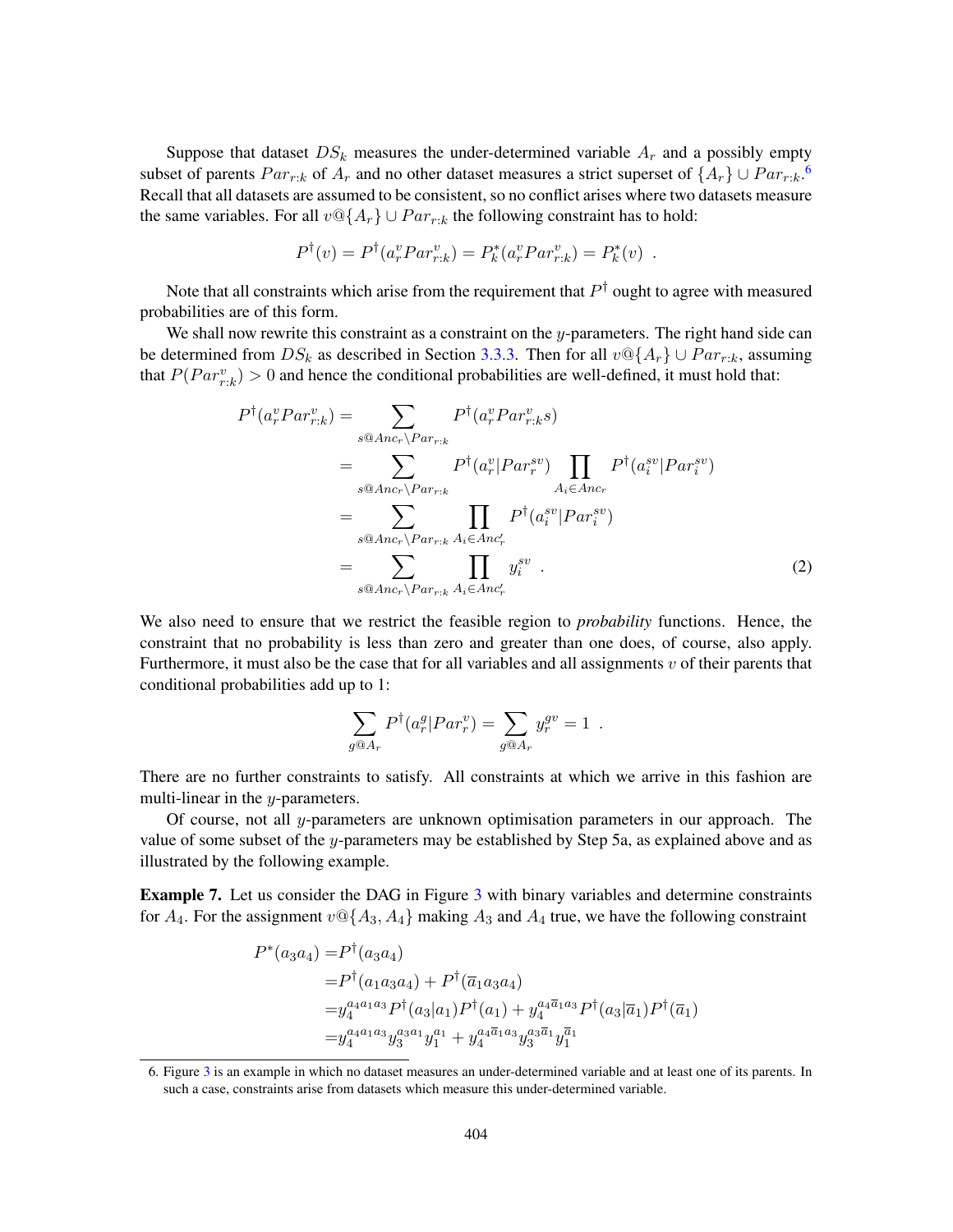$$
= y_4^{a_4a_1a_3} y_3^{a_3a_1} P^*(a_1) + y_4^{a_4\overline{a}_1a_3} y_3^{a_3\overline{a}_1} (1 - P^*(a_1)) .
$$

For the assignment  $v' \mathbb{Q} \{A_3, A_4\}$  making  $A_3$  true and  $A_4$  false, we have the following constraint

$$
P^*(a_3\overline{a}_4) = P^{\dagger}(a_3\overline{a}_4)
$$
  
\n
$$
= P^{\dagger}(a_1a_3\overline{a}_4) + P^{\dagger}(\overline{a}_1a_3\overline{a}_4)
$$
  
\n
$$
= y_4^{\overline{a}_4a_1a_3} P^{\dagger}(a_3|a_1)P^{\dagger}(a_1) + y_4^{\overline{a}_4\overline{a}_1a_3} P^{\dagger}(a_3|\overline{a}_1)P^{\dagger}(\overline{a}_1)
$$
  
\n
$$
= y_4^{\overline{a}_4a_1a_3} y_3^{a_3a_1} y_1^{a_1} + y_4^{a_4\overline{a}_1a_3} y_3^{a_3\overline{a}_1} y_1^{\overline{a}_1}
$$
  
\n
$$
= (1 - y_4^{a_4a_1a_3}) y_3^{a_3a_1} P^*(a_1) + (1 - y_4^{a_4\overline{a}_1a_3}) y_3^{a_3\overline{a}_1} (1 - P^*(a_1)) .
$$

For the assignment  $v''@{A_3, A_4}$  making  $A_3$  false and  $A_4$  true, we have the following constraint

$$
P^*(\overline{a}_3 a_4) = P^{\dagger}(\overline{a}_3 a_4)
$$
  
\n
$$
= P^{\dagger}(a_1 \overline{a}_3 a_4) + P^{\dagger}(\overline{a}_1 \overline{a}_3 a_4)
$$
  
\n
$$
= y_4^{a_4 a_1 \overline{a}_3} P^{\dagger}(\overline{a}_3 | a_1) P^{\dagger}(a_1) + y_4^{a_4 \overline{a}_1 \overline{a}_3} P^{\dagger}(\overline{a}_3 | \overline{a}_1) P^{\dagger}(\overline{a}_1)
$$
  
\n
$$
= y_4^{a_4 a_1 \overline{a}_3} y_3^{\overline{a}_3 a_1} y_1^{a_1} + y_4^{a_4 \overline{a}_1 \overline{a}_3} y_3^{\overline{a}_3 \overline{a}_1} y_1^{\overline{a}_1}
$$
  
\n
$$
= y_4^{a_4 a_1 \overline{a}_3} (1 - y_3^{a_3 a_1}) P^*(a_1) + y_4^{a_4 \overline{a}_1 \overline{a}_3} (1 - y_3^{a_3 \overline{a}_1}) (1 - P^*(a_1)) .
$$

For the assignment  $v'''@{A_3, A_4}$  making  $A_3$  and  $A_4$  false, we have the following constraint

$$
P^*(\overline{a}_3\overline{a}_4) = P^{\dagger}(\overline{a}_3\overline{a}_4)
$$
  
\n
$$
= P^{\dagger}(a_1\overline{a}_3\overline{a}_4) + P^{\dagger}(\overline{a}_1\overline{a}_3\overline{a}_4)
$$
  
\n
$$
= y_4^{\overline{a}_4a_1\overline{a}_3} P^{\dagger}(\overline{a}_3|a_1)P^{\dagger}(a_1) + y_4^{\overline{a}_4\overline{a}_1\overline{a}_3} P^{\dagger}(\overline{a}_3|\overline{a}_1)P^{\dagger}(\overline{a}_1)
$$
  
\n
$$
= y_4^{\overline{a}_4a_1\overline{a}_3} y_3^{\overline{a}_3a_1} y_1^{a_1} + y_4^{\overline{a}_4\overline{a}_1\overline{a}_3} y_3^{\overline{a}_3\overline{a}_1} y_1^{\overline{a}_1}
$$
  
\n
$$
= (1 - y_4^{a_4a_1\overline{a}_3})(1 - y_3^{a_3a_1})P^*(a_1) + (1 - y_4^{a_4\overline{a}_1\overline{a}_3})(1 - y_3^{a_3\overline{a}_1})(1 - P^*(a_1)) .
$$

Similarly, four constraints arise for the assignments  $s \mathcal{Q} \{A_1, A_4\}.$ 

### <span id="page-12-0"></span>3.3.5 THE OPTIMISATION PROBLEM

After determining the y-parameters of fully determined variables via Step 5a and collecting the set of under-determined variables by letting

$$
\mathcal{U} := \{ 1 \le i \le n : A_i \text{ is under-determined} \},\tag{3}
$$

we can state the optimisation problem as follows:

maximise: 
$$
-\sum_{i=1}^{n} \sum_{v \otimes Anc'_i} \Biggl(\prod_{A_j \in Anc'_i} y_j^v\Biggr) \log y_i^v \tag{4}
$$

subject to: 
$$
y_i^v \ge 0
$$
 for all  $i \in \mathcal{U}$  (5)

$$
\sum_{g \circledcirc \{A_i\}} y_i^{gv} = 1 \text{ for all } i \in \mathcal{U}
$$
 (6)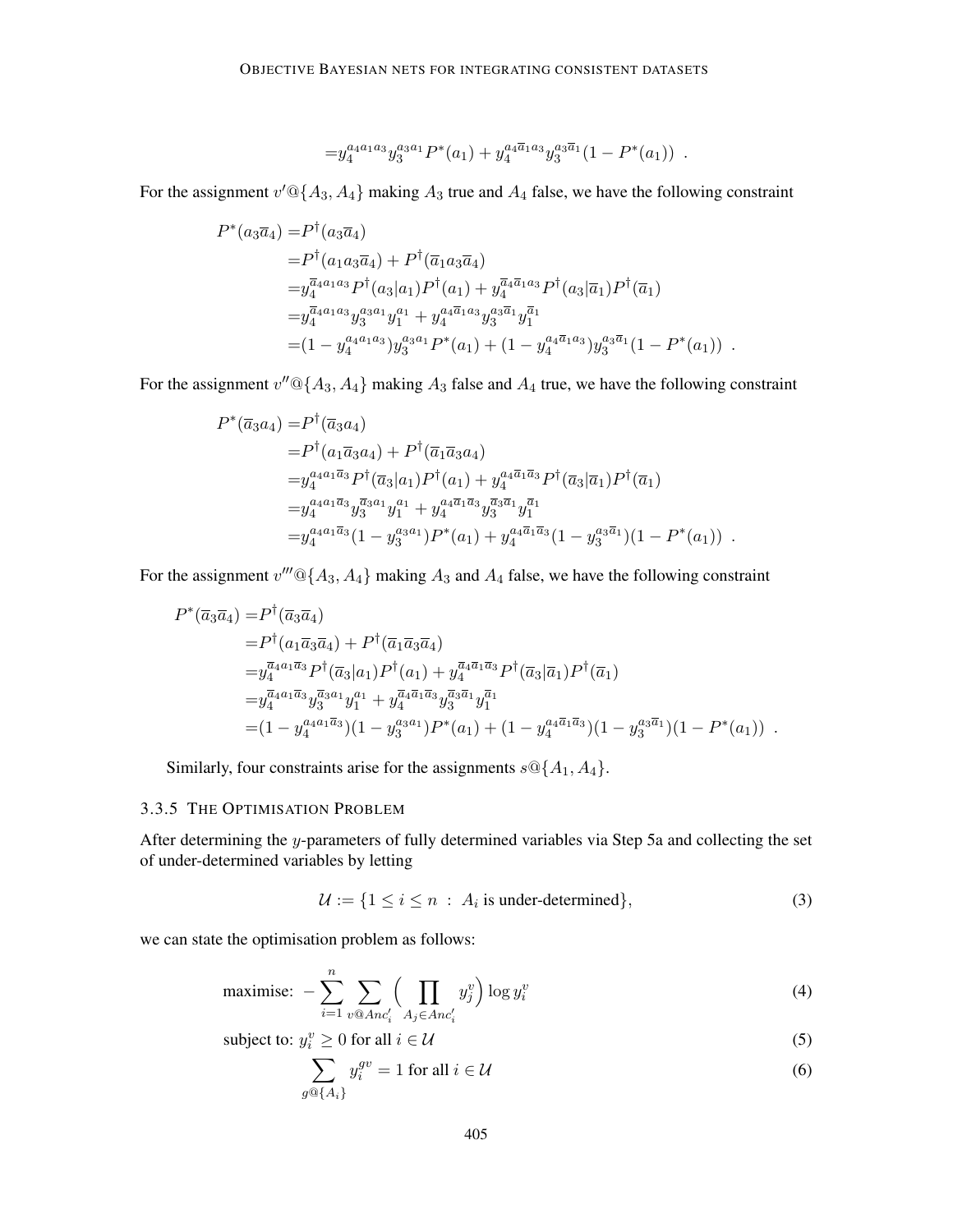<span id="page-13-2"></span>
$$
\sum_{s \circledast Anc_i \backslash Par_{i:k}} \prod_{A_j \in Anc'_i} y_j^{sv} = P_k^*(a_i^v Par_{i:k}^v) \text{ for all } i \in \mathcal{U} \text{ and }
$$

all maximal jointly measured sets of the form  $\{A_i\} \cup Par_{i:k}$ . (7)

Note that the first two constraints jointly entail that all  $\nu$ -parameters are less or equal than 1.

Proposition 8 (Agreement with Measured Marginals). *All conditional probabilities of the OBN* agree with all measured marginal probability distributions  $P_k^*$  defined on  $V_k$ .

**Proof:** The (conditional) probabilities according to  $P^{\dagger}$  of each fully determined variable in the DAG  $H$  are equal to the measured marginals by construction (Step 5a).

Next consider the conditional probabilities according to  $P^{\dagger}$  of an under-determined variable  $A_i$ in the DAG H. For all valuations v the conditional probability of  $P^{\dagger}(a_i^v|par_{i:k}^v)$ , where  $A_i$  is measured by  $DS_k$ , is equal to the measured marginals by construction,  $P_k^*(a_i^v|par_{i:k}^v)$ , as explained in Section [3.3.4.](#page-10-1)

Note that this does not mean that the distribution determined by the OBN is guaranteed to agree with the measured marginal probability distributions, since the structure learning algorithm employed in Step 1 of the algorithm only approximates the measured marginals. If the structure learning approximation finds too few edges, then the OBN distribution is likely to have erroneous independencies and thus likely to fail to agree with the dataset distributions. Nevertheless we do have the following guarantee.

<span id="page-13-0"></span>Proposition 9 (Correctness of the Optimisation). *The OBN represents the probability function with maximal entropy given the evidential constraints and the independence structure determined by the DAG* H*.*

**Proof:** Optimisation is carried out with respect to the evidential constraints (Section [3.3.4\)](#page-10-1) ensuring that all probability functions in the feasible region agree with all evidential constraints. Since optimisation only provides values for under-determined variables and we impose no further constraints, the independence structure of the DAG  $H$  is preserved.

This leads to a guarantee of correctness of the algorithm as a whole, conditional on Step 1 being successful.

<span id="page-13-1"></span>**Theorem 10** (Correctness of OBN-cDS). If each dataset distribution  $P_i^*$  satisfies the conditional probabilistic independence relationships represented by  $\mathcal{G}_i$ , for  $i=1,\ldots,h$ , then OBN-cDS outputs *an OBN that represents the probability function* P † *, from all those that agree with all measured* marginal probability distributions  $P_k^*$ , that has maximal entropy.

**Proof:**  $P^{\dagger}$  satisfies the conditional independence relationships represented by the graphical structure  $H$  of the OBN output by OBN-cDS (Theorem [3\)](#page-7-0). The parameters of the OBN ensure that the evidential constraints are satisfied and that entropy is maximised (Proposition [9\)](#page-13-0). Thus, the OBN represents  $P^{\dagger}$ , as required.

In concrete applications, the condition of Theorem [10](#page-13-1) may not hold: the learned structures  $\mathcal{G}_i$ will often only approximate the independence structures of the dataset distributions. In which case, the Bayesian network output by OBN-cDS will provide an approximation of the maximal entropy function  $P^{\dagger}$ .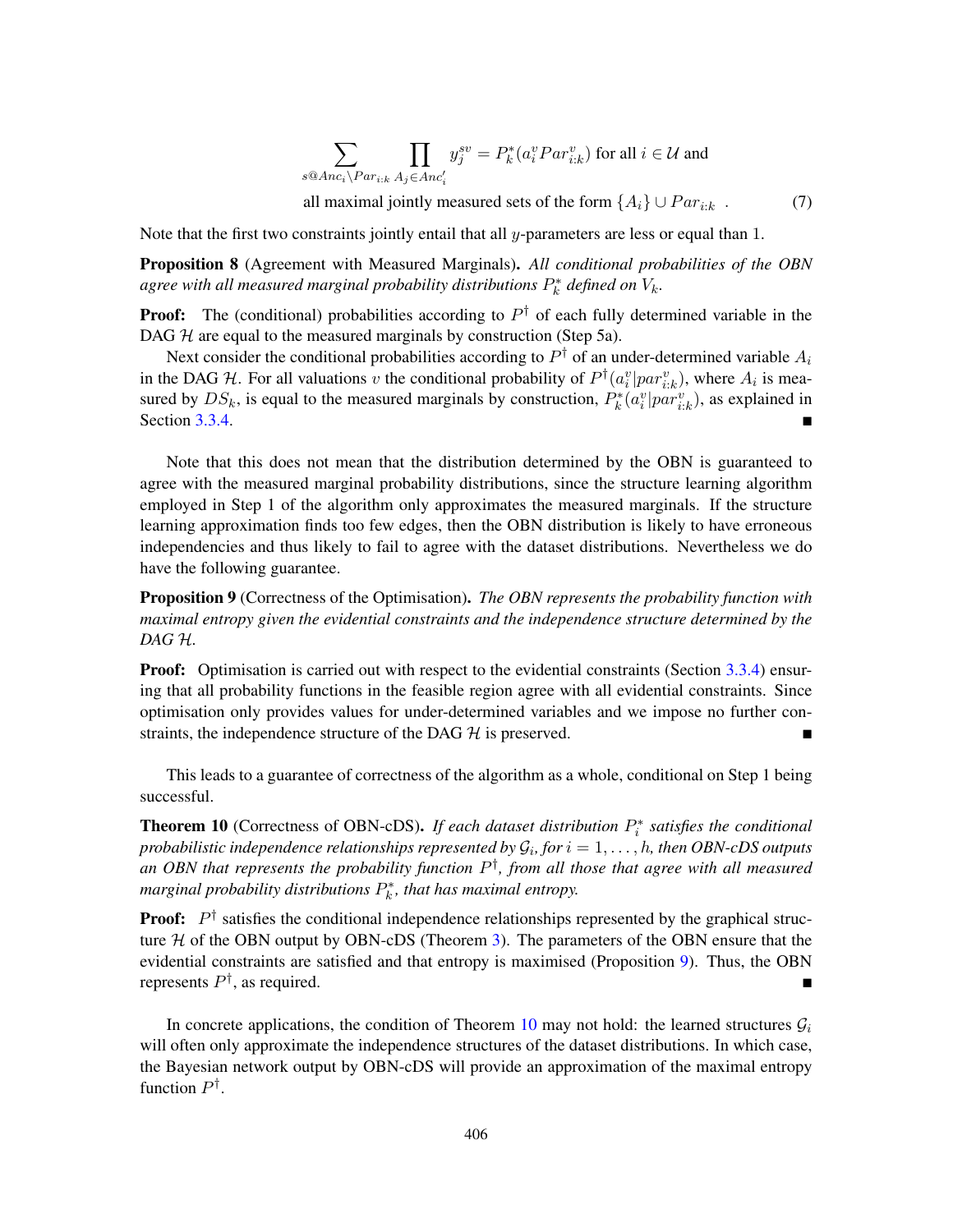**Example 11.** Let us again consider the situation in Figure [3](#page-10-0) and let  $v \mathcal{Q} \{A_1, A_2, A_3, A_4\}$ . Then the conditional probability  $P^{\dagger}(a_3^v|a_1^v)$  is determined by the solution of the optimisation problem as is the conditional probability  $P^{\dagger}(a_4^v | a_1^v a_3^v)$  under the constraint that  $P^{\dagger}(a_4^v | a_3^v) = P_3^*(a_4^v | a_3^v)$ .

If the situation is instead as in Figure [4,](#page-14-1) we can either either use a minimal triangulation (Step 3) connecting  $A_1$  and  $A_3$  or  $A_2$  and  $A_4$ . In the former case, we can enumerate the variables in the standard way  $(A_1, A_2, A_3, A_4)$ ; arrows then originate from variables earlier in the enumeration and point towards variables appearing later in the enumeration. All variables are fully determined. The (conditional) dependencies according to  $P^{\dagger}$  among the  $A_1, A_2, A_3$  and among the  $A_1, A_3, A_4$  are hence exactly as in the measured marginal frequencies. Assuming that the (conditional) independence  $A_1$  of  $A_3$  given  $A_2$  in  $G_1$  was learned correctly, determining the conditional probability of  $A_3$  given  $A_1$  and  $A_2$  from  $P_1^*$  will give conditional probabilities for  $P^{\dagger}$  of  $A_3$  such that  $A_3$  is independent of  $A_1$  given  $A_2$ . This means that the edge connecting  $A_1$  and  $A_3$  could be dropped from our OBN even though our general algorithm for creating the DAG  $H$  contains an arrow originating from  $A_1$  and pointing to  $A_3$ .

In the latter case either  $A_2$  or  $A_4$  is under-determined, since  $A_2$  and  $A_4$  are not jointly measured. Beginning our enumeration with  $A_1, A_2$  we are then forced to complete the enumeration with  $A_4$ ,  $A_3$  (Step 4), see the right-hand side of Figure [4.](#page-14-1) According to the learned structure  $G_1$ ,  $A_1$ and  $A_3$  are independent given  $A_2$ . According to the learned structure  $\mathcal{G}_2$ ,  $A_1$  and  $A_3$  are independent given  $A_4$ . In general, neither are  $A_1$  and  $A_3$  independent given  $A_2$  nor are they independent given  $A_4$  according to our OBN; they are only independent according to our OBN given  $A_2, A_4$ .

We come back to the two dataset case in Section [5.](#page-29-0)

<span id="page-14-1"></span>

Figure 4: Left: a minimal triangulation this structure either connects  $A_1$  to  $A_3$  or  $A_2$  to  $A_4$ . Right: this triangulation yields the under-determined variable  $A_4$ .

# <span id="page-14-0"></span>3.4 Proof of Concept

In order to compare OBN-cDS with the brute-force approach, we implemented both approaches in Matlab. In this section we describe this proof of concept implementation. The primary aim of this implementation was to test the extent to which OBN-cDS reduces the size of the optimisation problem, in comparison to the brute-force approach. Results confirm that OBN-cDS does indeed enable OBN construction in situations in which the brute-force method is not feasible due to its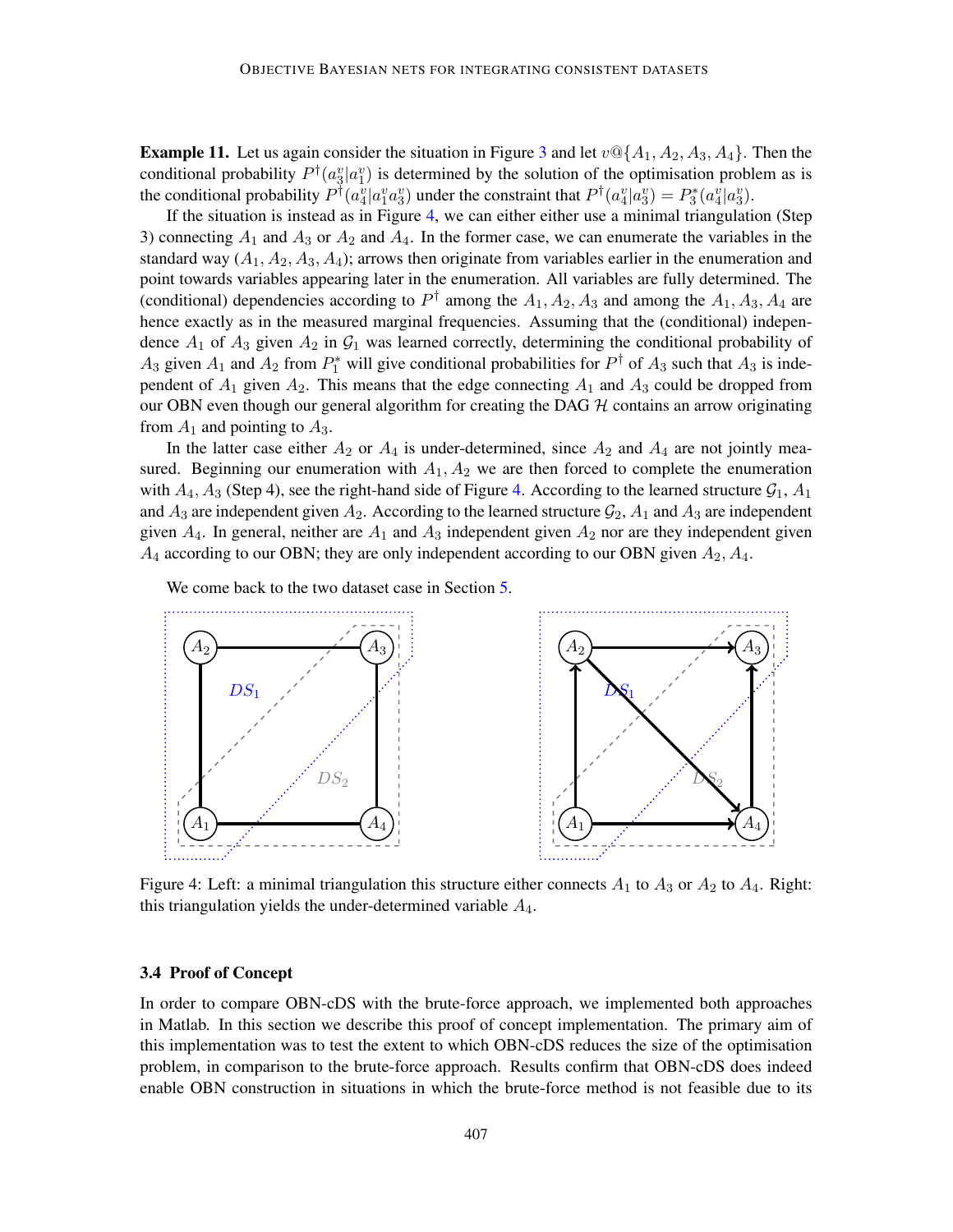computational complexity. While efficiency of implementation was not a primary goal, some results relating to run times are also reported below. Further potential efficiency improvements will be discussed in subsequent sections.

Set up. In order to test our hypothesis we require consistent datasets. We thus created 3 datasets as follows. We first specified a Bayesian network on a set of binary variables  $A_1, A_2, \ldots, A_n$ . We used a density parameter  $d^*$  representing the number of arrows in the DAG. For fixed  $d^*$ , we inserted arrows uniformly at random between variables. The orientation was fixed by directing each arrow from the variable enumerated first to that with the greater index. This ensured that the directed graph is acyclic. Unconditional and conditional probabilities of all variables were assigned uniformly at random in the interval  $[0, 1]$ . A single dataset was created by sampling from this Bayesian network. This Bayesian network was hidden for the remainder of computations.

Next, we assigned every variable in  $V$  to a non-empty set of datasets in which it was measured. To obtain computationally interesting problems we fixed  $A_1$  to be measured by  $DS_1$  and  $DS_2$ ;  $A_2$ to be measured by  $DS_1$  and  $DS_3$ ; and  $A_3$  to be measured by  $DS_2$  and  $DS_3$ . The other variables were assigned uniformly at random to the seven non-empty subsets of the 3 datasets. We then created three clones of the sampled dataset. In all three clones we deleted the columns corresponding to measurements of variables not measured by this dataset. In this way we arrived at our collection of three consistent datasets. The sampled (complete) dataset was then hidden for the remainder of computations. This procedure can be summarised as follows:

Task: Create three consistent datasets with variables  $A_1, A_2, \ldots, A_n$ .

A) Create a Bayesian network representing the data-generating distribution with density parameter  $d^*$ .

- A1) Insert  $d^*$  undirected edges between the variables uniformly at random.
- A2) Orientate edges according to enumeration to obtain DAG.
- A3) Set (conditional) probabilities uniformly at random.
- B) Sample from this network to obtain dataset  $DS_0^1$ .
- C) Create two further copies  $DS_0^2$ ,  $DS_0^3$ .
- D) Assign variables to datasets
	- D1)  $A_1$  measured by  $DS_1$  and  $DS_2$ .
	- D2)  $A_2$  measured by  $DS_1$  and  $DS_3$ .
	- D3)  $A_3$  measured by  $DS_2$  and  $DS_3$ .
	- D4) All other variables are assigned uniformly to the non-empty subsets of the power-set of  ${A_1, A_2, A_3}.$

E) In  $DS_0^i$  delete all measurements of variables not measured by  $DS_0^i$  to give  $DS_i$ .

Output:  $DS_1$ ,  $DS_2$ ,  $DS_3$ .

Step 1 of OBN-cDS was carried out using the Matlab implementation of Tsamardinos et al.  $(2006)$ .<sup>[7](#page-15-0)</sup> No other source code was taken off-the-shelf. The triangulation (Step 3) was implemented

<span id="page-15-0"></span><sup>7.</sup> Implementation and testing on Matlab was chosen over R due to a number of helpful routines in Matlab's Causal Explorer Toolkit. The computational complexity of Step 1 has been investigated in, e.g., Ordyniak and Szeider [\(2013\)](#page-63-13).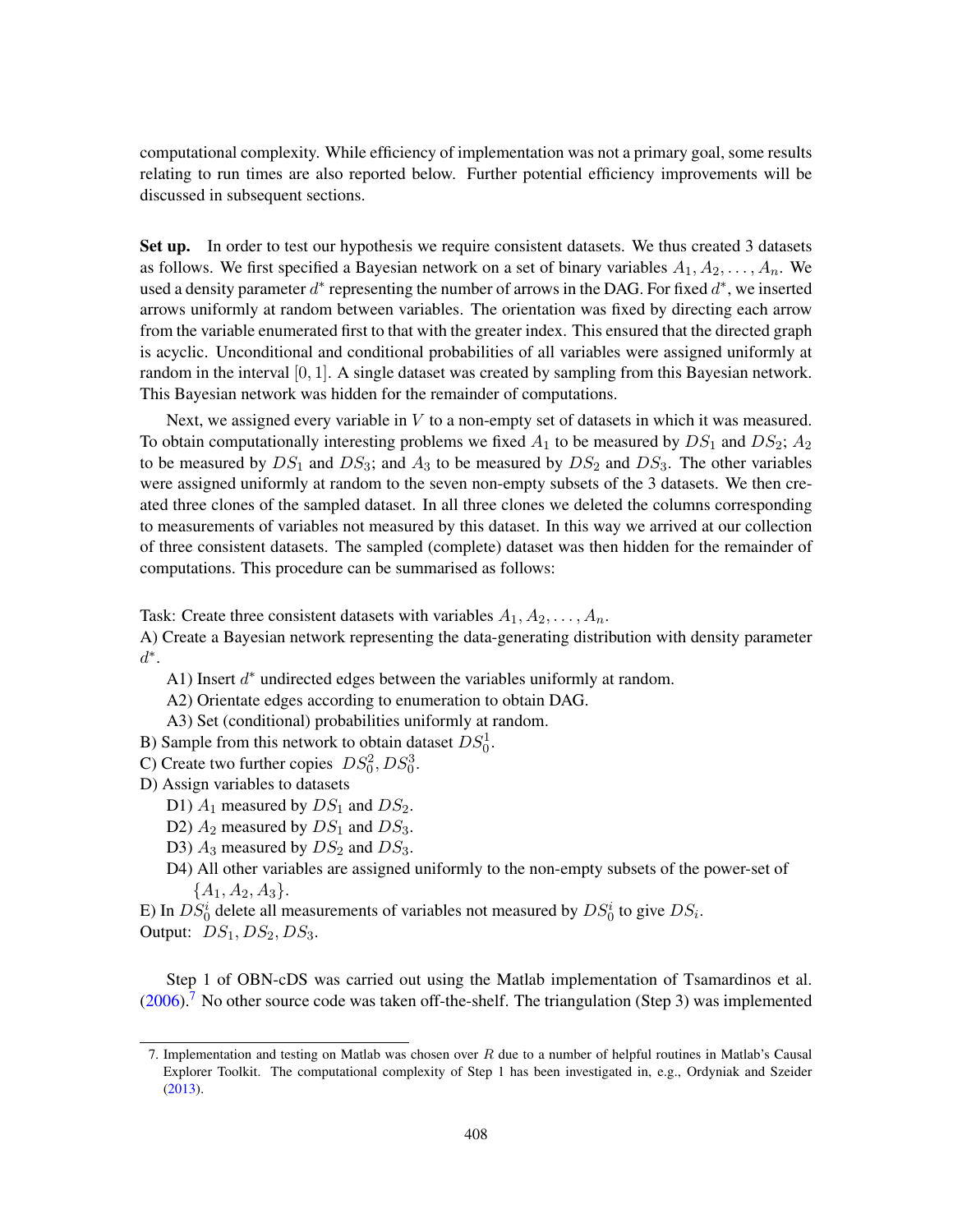<span id="page-16-1"></span>

Figure 5: The number of unknowns needing to be determined by optimisation during Step 5b of OBN-cDS. N is the total number of variables. The chance network from which we sampled three datasets had constant  $d^* \approx 21\%$  of the maximal number of arrows,  $d_{\text{max}}^* := \frac{N \cdot (N-1)}{2}$  $\frac{(N-1)}{2}$ . The maximal number  $2^N$  of unknowns is plotted in blue. Data points for  $N = 10, 13, 15, 18, 20$  are all based on 200 iterations each. Plots are provided for the average observed number of unknowns in red, the maximum in purple and the minimum in yellow. The numerical values are reported in Table [2.](#page-16-0)

<span id="page-16-0"></span>Table 2: The rows 2-5 report numbers of unknowns to be determined by optimisation, as depicted in Figure [5.](#page-16-1) The bottom row reports average run times in seconds to determine the number of unknowns for all 200 iterations in Figure [5.](#page-16-1) Where the number of unknowns is not zero, further computations are required to compute an OBN.

| N         | 10  | 13    | 15     | 18     |           |
|-----------|-----|-------|--------|--------|-----------|
| Average   | 53  | 288   | 930    | 6298   | 27927     |
| Variance  | 60  | 581   | 1555   | 10140  | 41263     |
| Maximum   | 380 | 6140  | 16380  | 81916  | 393212    |
| Minimum   |     |       |        |        | 192       |
| Run times |     | 4.270 | 34.290 | 86.980 | 27,927.41 |

by writing a code for the simple P-Time triangulation algorithm presented by Berry [\(1999\)](#page-60-9).<sup>[8](#page-16-2)</sup> Imple-mentation of the orientation (Step 4) was achieved by applying Williamson [\(2005a,](#page-65-3) Theorem 5.1) as explained in Section [3.3.1.](#page-6-0)

Step 5a was carried out by directly computing conditional probabilities from the datasets as explained in Section [3.3.3.](#page-8-3) Optimisation (Step 5b) was achieved by calling Matlab's optimisation routine 'fmincon'.

<span id="page-16-2"></span><sup>8.</sup> While there are more refined triangulation algorithms with improved worst-case complexity (Berry et al., [2006\)](#page-60-10), we chose to implement the simpler version since in our application calculating triangulations only takes relatively little time compared to solving numerical optimisation problems.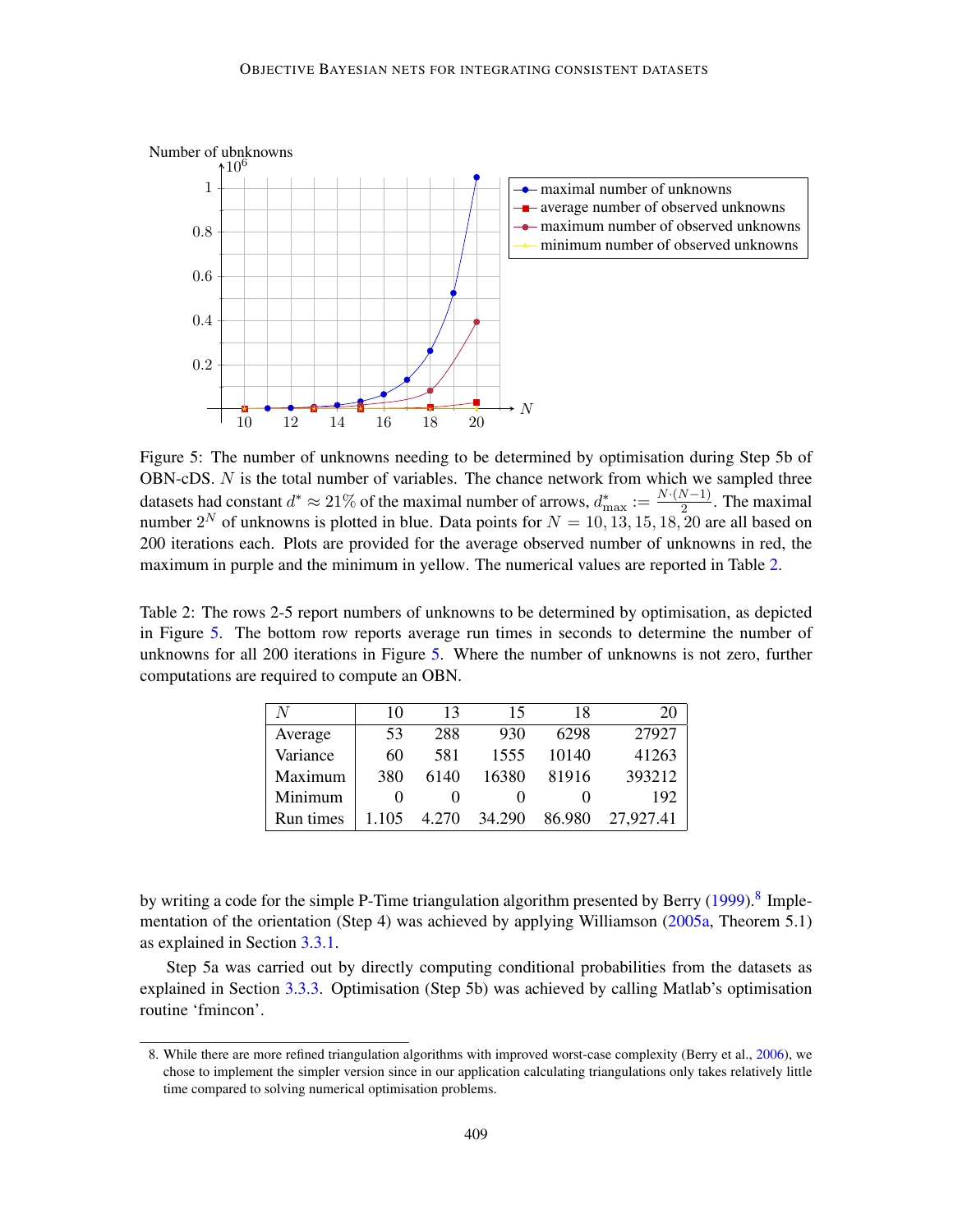Percentage of unknowns relative to maximum



Figure 6: Replot of Figure [5](#page-16-1) in relative rather than absolute terms concerning the unknowns (constant  $d^* \approx 21\% d^*_{\text{max}}$ ) for varying total number of variables N. The green curve displays the sum of the average and the variance.

<span id="page-17-0"></span>

Figure 7: The number of unknowns needing to be determined by optimisation during Step 5b of OBN-cDS.  $N$  is the total number of variables. The chance network from which we sampled three datasets had constant  $d^* \approx 31\%$  of the maximal number  $d^* = \frac{N \cdot (N-1)}{2}$  $\frac{2(1)}{2}$  of arrows. Compare with Figure [5,](#page-16-1) which uses  $d^* \approx 21\%$ . The maximal number of unknowns  $2^N$  is shown in blue. Plotted in red is the Average, in green the variance, in purple the maximum and in yellow the minimum. The data point for  $N = 20$  is based on 35 iterations. Data points for  $N = 10, 13, 15, 18$  are based on 200 iterations each. The numerical values are reported in Table [3.](#page-18-0)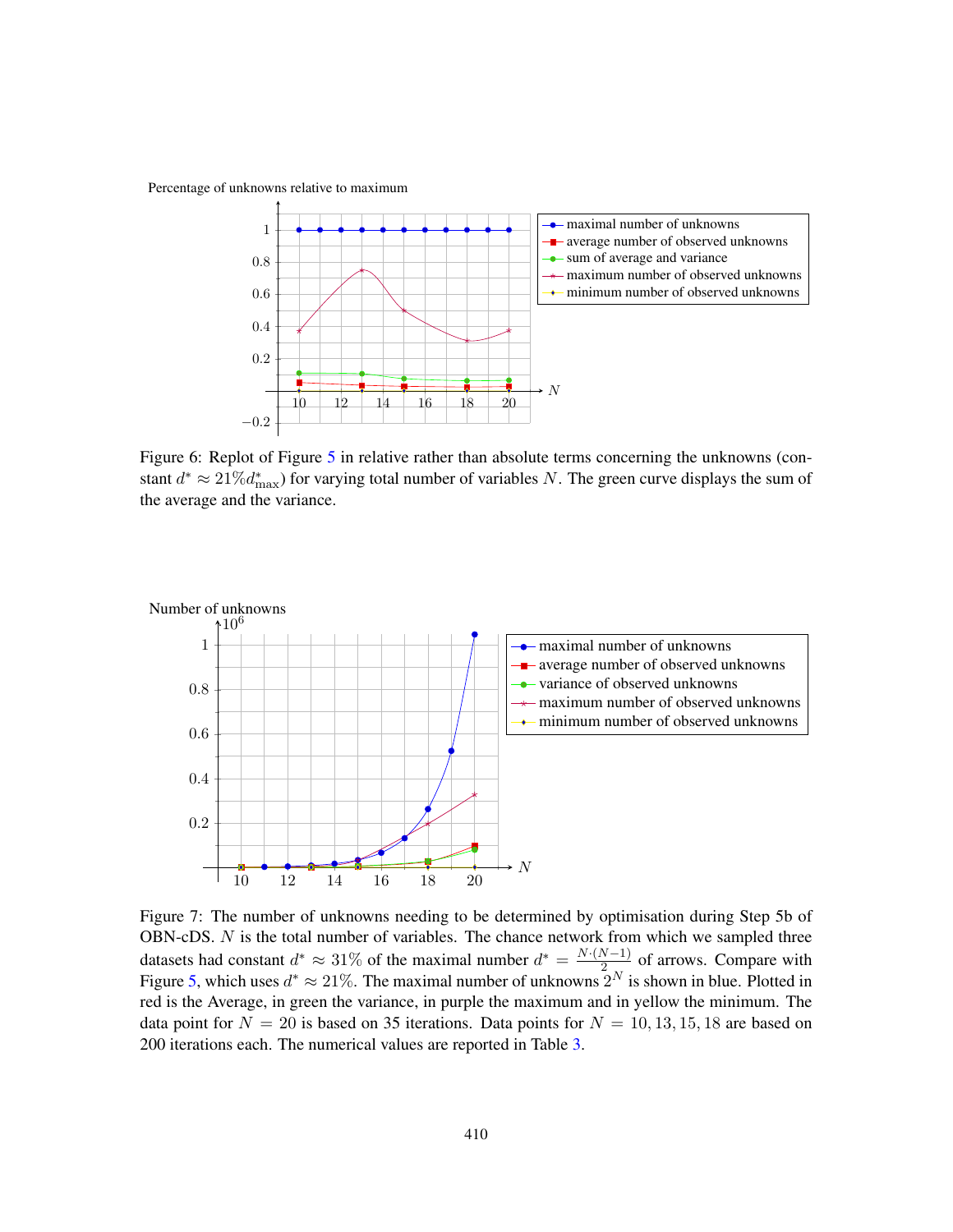<span id="page-18-0"></span>Table 3: The rows 2-5 report numbers of unknowns to be determined by optimisation in Figure [7.](#page-17-0) The bottom row reports average run times in seconds to determine the number of unknowns for all 200 iterations in Figure [5,](#page-16-1) with exception of the final column which is based on 35 iterations. Where the number of unknowns is not zero, further computations are required to compute an OBN.

| N         | 10                | 13     | 15     | 18      | 20         |
|-----------|-------------------|--------|--------|---------|------------|
| Average   | 141               | 1230   | 4854   | 26032   | 96641      |
| Variance  | 163               | 1021   | 5115   | 27899   | 79010      |
| Maximum   | 1020              | 4108   | 32764  | 196604  | 327676     |
| Minimum   | $\mathbf{\Omega}$ |        |        | 120     | 384        |
| Run times | 0.965             | 56.575 | 36.170 | 117.290 | 17,265.543 |

#### Percentage of Unknowns relative to maximum



Figure 8: Replot of Figure [7](#page-17-0) in relative rather than absolute terms concerning the unknowns (constant  $d^* \approx 31\% d^*_{\text{max}}$ ) for varying total number of variables N. The green curve displays the sum of the average and the variance.

<span id="page-18-1"></span>Table 4: The first four rows report percentage of variables that are unknowns and to be determined by optimisation, as depicted in Figure [9.](#page-19-0) The bottom row reports average run times to determine the number of unknowns for all 200 iterations in Figure [9.](#page-19-0) Where the number of unknowns is not zero, further computations are required to compute an OBN.

| $d^*$     | 10    | 14    | 20    | 25    | 30    | 35    | 40    |
|-----------|-------|-------|-------|-------|-------|-------|-------|
| Average   | 5.2   | 13.8  | 41.5  | 52.4  | 60.6  | 65.0  | 71.7  |
| Variance  | 6.5   | 159   | 27.0  | 23.3  | 26.9  | 24.9  | 22.8  |
| Maximum   | 37.1  | 99.6  | 99.6  | 99.6  | 99.6  | 99.6  | 99.6  |
| Minimum   |       |       |       |       | 5 Q   | 10.2  | 24.2  |
| Run times | 1.110 | 0.965 | 1.120 | 1.305 | 1.475 | 1.635 | 1.930 |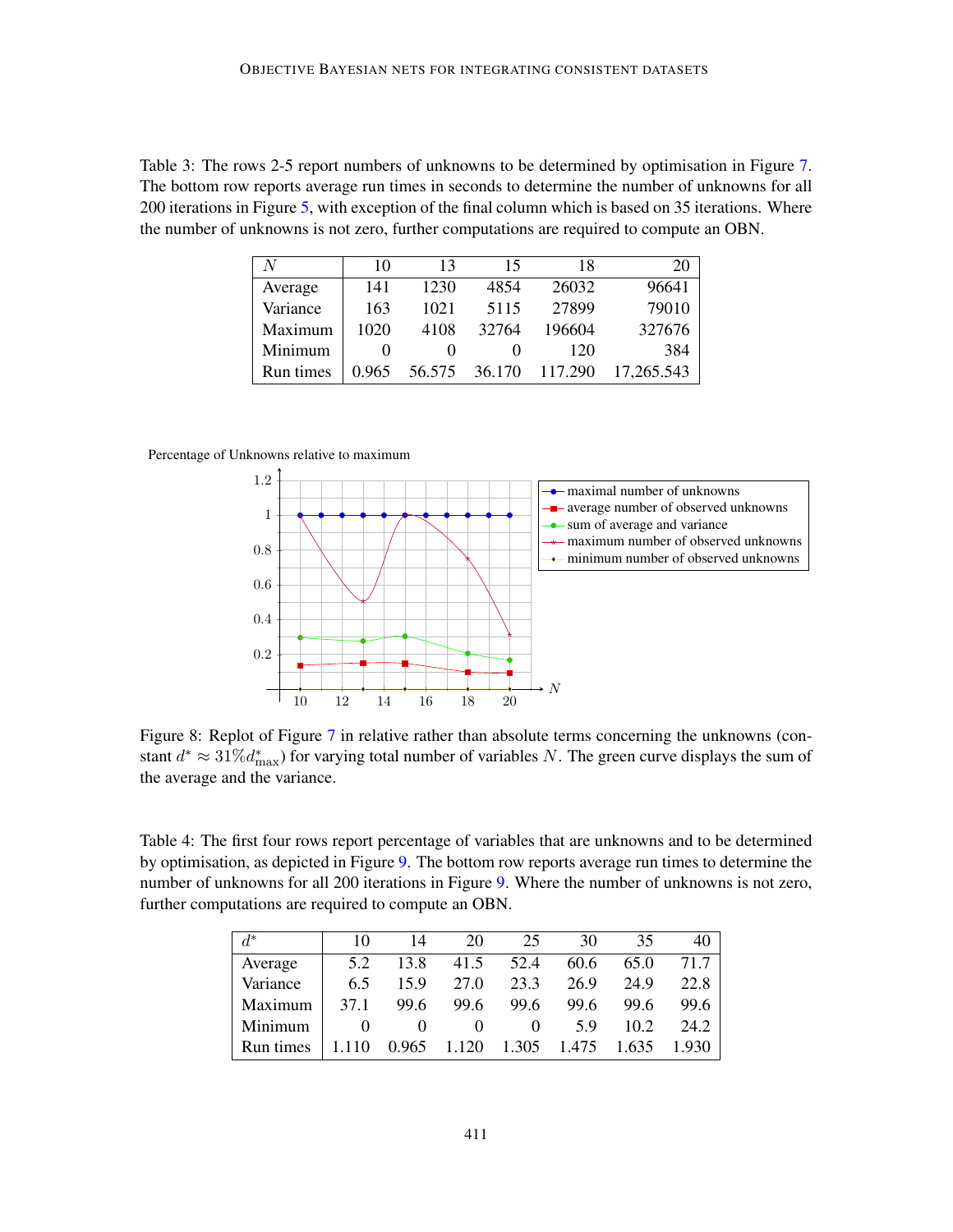<span id="page-19-0"></span>Percentage of unknowns relative to maximum



Figure 9: Here we kept  $N = 10$  fixed and varied the density,  $d^*$ , of the chance net we used for sampling.  $d_{\text{max}}^* = 45$ . We recorded the percentage of unknown variables that needed to be found by optimisation. Maximum number of unknowns of optimisation problem is  $2^N = 1024$ . We show data for  $d^* \in \{10, 14, 20, 25, 30, 35, 40\}$ . The graph depicts the maximal number of unknowns  $2^N$ (in blue), the average (red), the variance (green), the maximum (purple) and the minimum (yellow). Every data point is based on 200 iterations. The numerical values are reported in Table [4.](#page-18-1)

<span id="page-19-1"></span>



Figure 10: We kept  $N = 15$  fixed and varied the density from the chance net,  $d^*$ , we used for sampling. Maximum number of unknowns of optimisation problem is  $2^N = 32768$ . We recorded the percentage of unknown variables in the OBN. Maximum number of unknowns of optimisation problem is  $2^N = 1024$ . We show data for  $d \in \{20, 22, 25, 30, 33, 35, 40, 50, 55, 60\}$ . The maximal number of unknowns  $2^N$  is depicted in blue, the average in red, the variance in green, the maximum in purple and the minimum in yellow. Every data point is based on 200 iterations. The numerical values are reported in Table [5.](#page-20-0)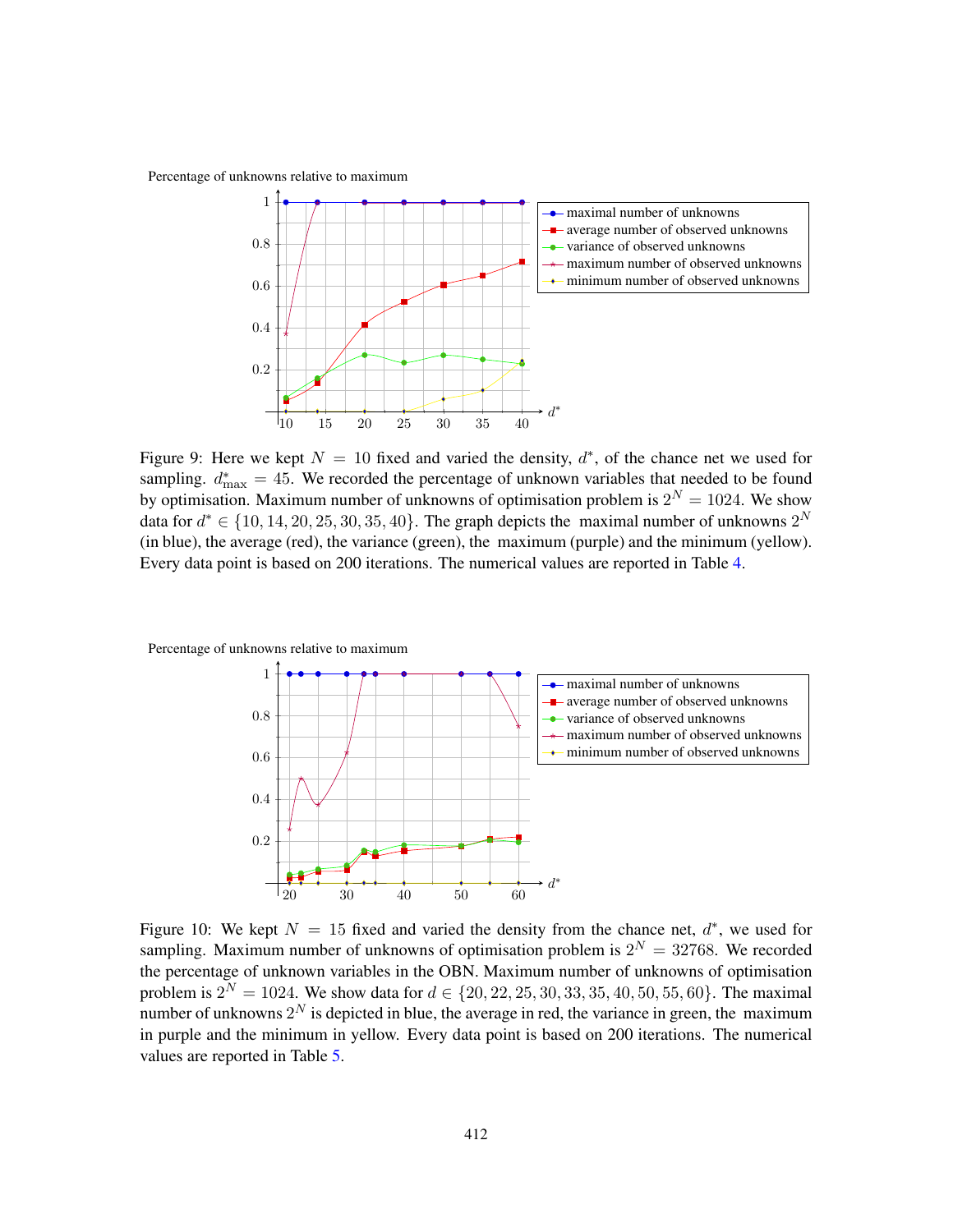<span id="page-20-0"></span>Table 5: The first four rows report the percentage of variables that are unknowns and to be determined by optimisation, as depicted in Figure [10.](#page-19-1) The bottom row reports average run times to determine the number of unknowns for all 200 iterations in Figure [10.](#page-19-1) Where the number of unknowns is not zero, further computations are required to compute an OBN.

| $d^*$     | 20       | 22       | 25    | 30       | 33                   | 35            | 40     | 50     | 55     | 60     |
|-----------|----------|----------|-------|----------|----------------------|---------------|--------|--------|--------|--------|
| Average   | 2.5      | 2.8      | 5.5   | 6.4      | 14.8                 | 13.0          | 15.4   | 17.7   | 21.0   | 22.1   |
| Variance  | 4.1      | 4.7      | 6.7   | 8.5      | 15.6                 | 14.9          | 17.8   | 17.8   | 20.6   | 19.5   |
| Maximum   | 25.7     | 50.0     | 37.5  | 62.5     | 100.0                | 100.0         | 100.0  | 100.0  | 100.0  | 75.0   |
| Minimum   | $\theta$ | $\theta$ |       | $\theta$ | 0.0                  | $0.0^{\circ}$ |        |        |        |        |
| Run times | 4.345    | 4.275    | 3.515 |          | 13.380 31.065 36.170 |               | 45.225 | 46.705 | 64.045 | 57.385 |

Table 6: The time taken to compute an OBN for  $N = 15$  in 8 instances, presented in increasing order. Stated run times here include the time taken for solving the optimisation problem (Step 5b).

| Number of Unknowns    |               |           | эc            | . YO     |              |          |                 | 408   |
|-----------------------|---------------|-----------|---------------|----------|--------------|----------|-----------------|-------|
| Time taken in seconds | $\rightarrow$ | . .506E+3 | $72F+2$<br>87 | .0840E+3 | $4.642E + 3$ | 9.896E+4 | $28E+6$<br>1 X. | 561E+ |

Table 7: Time taken to compute an OBN for  $N = 10$  in 25 instances – put in increasing order. Rows 1 and 3 are the number of unknowns, rows 2 and 4 are the times taken in seconds. Stated run times here include the time taken for solving the optimisation problem (Step 5b).

|   |              |                 | 0 | 0           |    |    |    |                                          |  |
|---|--------------|-----------------|---|-------------|----|----|----|------------------------------------------|--|
|   | <sub>0</sub> | $\sigma$        |   | $6\qquad 7$ |    |    |    |                                          |  |
| 8 | -16          | 16 24 28        |   |             | 36 | 60 | 68 | 188                                      |  |
|   |              | 203 251 210 200 |   |             |    |    |    | 495 1266 9033 4.185E+4 3.312E+5 2.450E+5 |  |

<span id="page-20-1"></span>Table 8: Comparison between the time taken to compute an OBN (Lines 1 and 2) and the time taken to use the brute force approach (Line 3) for  $N = 12$  and  $d^* = 16$  in 9 instances.

| Number of Unknowns $\perp$                                                |  | -32 | 16. | 48. | 108 |       | -316 |       |
|---------------------------------------------------------------------------|--|-----|-----|-----|-----|-------|------|-------|
| Time taken in seconds   $5\,246\,454\,673\,991\,8429\,8629\,78889\,92138$ |  |     |     |     |     |       |      |       |
|                                                                           |  |     |     |     |     | - 362 | 341  | 529 l |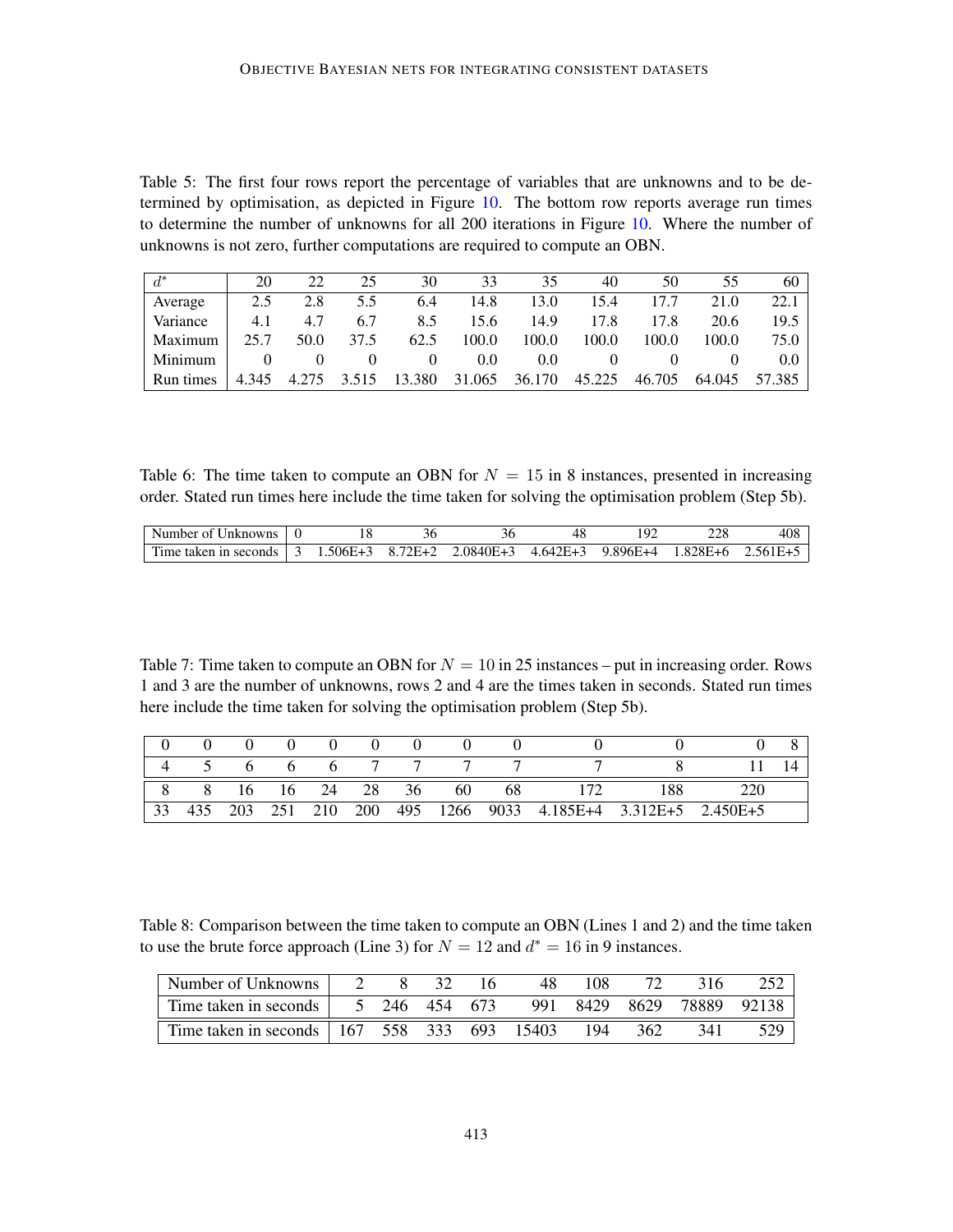Discussion. We used the freely available Matlab implementation of Tsamardinos et al. [\(2006\)](#page-64-11) to learn Bayesian networks from data representing the  $P_i^*$ . Unfortunately, the code is encrypted as a pcode and cannot be modified without a password, which we were not able to obtain. This creates two issues: (i) newer versions of Matlab do not support pcode and (ii) compiling the pcode returns an error message and fails to output a Bayesian network, if there are too few probabilistic dependencies between measured variables. We addressed issue (i) by using an older version of Matlab. Issue (ii) is no real problem for our current application, since problem instances with few probabilistic dependence are the easy cases for OBN-cDS and where its superiority over the brute-force approach to entropy maximisation is apparent. We note that the issue only appeared for instances with twelve or less variables,  $N \leq 12$ . Furthermore, the issue became more frequent the smaller N and the lower the density of the chance network,  $d^*$ . Even for the smallest problems we tested, we saw the error message significantly less than one in ten instances. This means that the bias is washed out as the size  $N$  of the problem increases.

The concern of this section is to provide a proof of concept of OBN-cDS at an abstract level. The reliability of the employed structure learning algorithm (Step 1) is relevant but not of primary interest here, as such structure learning algorithms are already widely studied. The performance of MMHC is discussed by Aliferis et al. [\(2010\)](#page-60-11); Gámez et al. ([2010\)](#page-61-11); Heinze-Deml et al. [\(2018\)](#page-62-11); Nandy et al. [\(2018\)](#page-63-15); Raskutti and Uhler (2018); Tsamardinos et al. [\(2006\)](#page-64-11); Xie and Geng [\(2008\)](#page-65-5). Unsurprisingly, the quality of the learned structure depends on the scoring function used to measure quality (Liu et al., [2012;](#page-62-12) Scutari et al., [2019\)](#page-64-12). Moreover, it has been suggested that whether data sets used for learning were synthetic or from the real world influences the ranking of structure learning algorithms (Malone et al., [2015\)](#page-62-13).

For every problem instance we created in which the pcode executed correctly, OBN-cDS returned a probability function. Matlab's in-built optimisation routine 'fmincon' applied to the maximisation of entropy over  $2^N$  states (the brute-force approach) failed to produce an output for some of these instance because it ran out of memory and terminated calculations prematurely. This is not surprising, as for 13 variables the number of unknowns is equal to 8191.

In instances with few unknowns (under-determined variables), OBN-cDS, in general, outperformed the brute-force approach significantly in terms of computational speed (instances with few under-determined variables in Tables  $3, 4$  $3, 4$  $3, 4$  and  $5$  and as well as the first rows of Table  $8$ ). Numbers of under-determined variables are reported in Figures [5](#page-16-1)[–10.](#page-19-1)

In a small number of instances, the brute-force approach found a probability function consistent with the constraints (within the specified optimisation parameters) which also had greater entropy than the function output by the implementation of OBN-cDS, in a shorter time. Our best explanation is that the brute-force approach poses a convex optimisation problem (convex objective function and linear constraints) while our method poses a potentially non-convex optimisation problem (nonconvex objective function and multi-linear constraints). There are hence, in general, multiple local optima in our method and the optimisation algorithm outputs a local rather than a global optimum.

In sum, OBN-cDS is superior to the brute-force approach where there are few under-determined variables or where the number of variables becomes so large that the brute-force approach is no longer feasible. The speed-up strategies developed in the remainder of this paper are likely to lead to further efficiency savings, although these were not tested here. Our overall recommendation is to apply the brute-force approach where computationally feasible and switch to our algorithm once the brute-force approach is no longer feasible.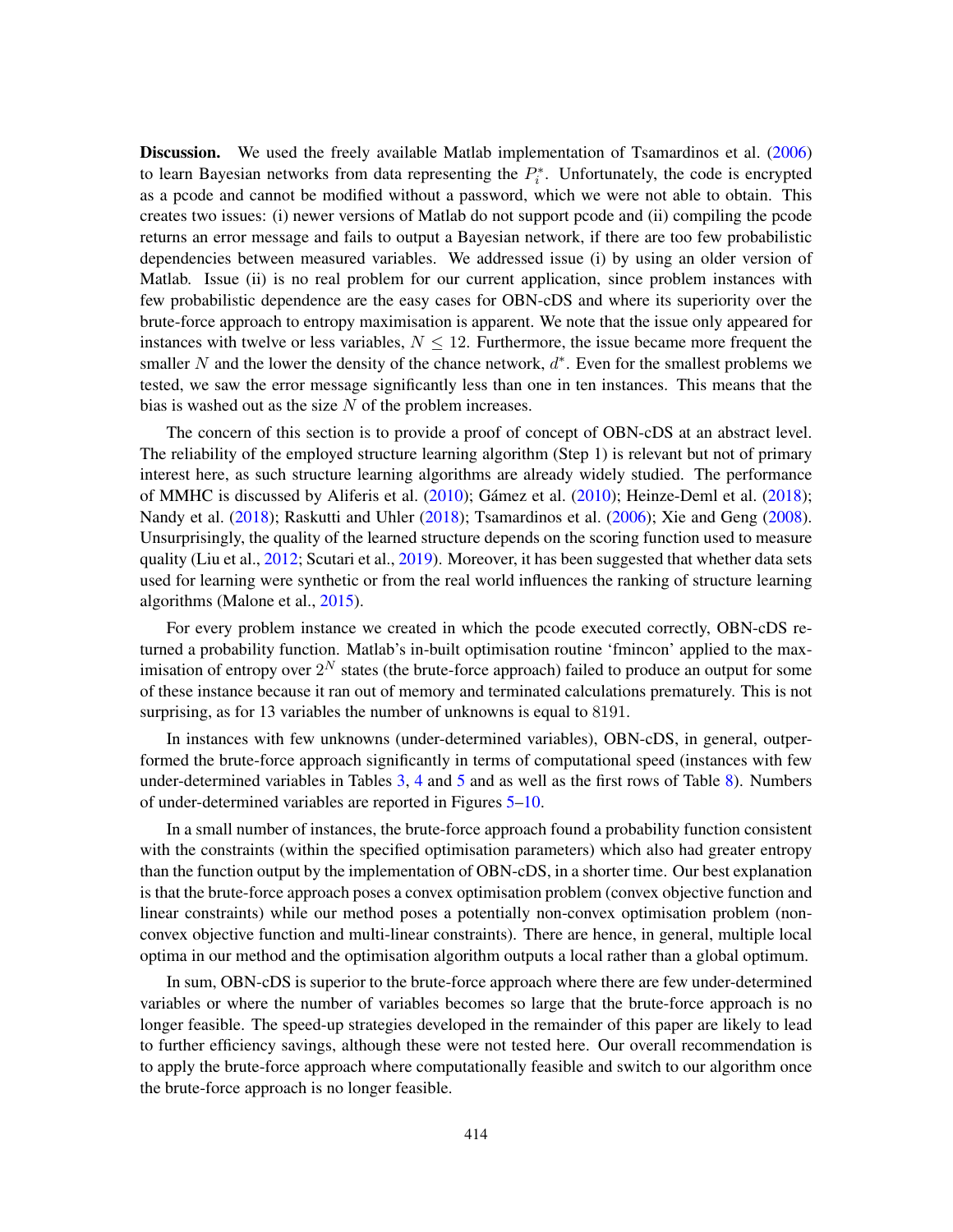Our approach has the added benefit that it determines many of the parameters of the network without needing to solve an optimisation problem. For applications which do not require specifying a probability function over the entire domain, further efficiency savings are possible by parameterising just the part of the OBN that is required in practice.

# <span id="page-22-0"></span>4. Computational Considerations

We now consider general computational questions concerning the general algorithm OBN-cDS. In Sections [4.1–](#page-22-1)[4.4,](#page-26-0) we discuss ways to speed up the algorithm in special cases. Worst-case complexity is discussed in Section [4.5.](#page-27-0)

# <span id="page-22-1"></span>4.1 General Considerations

OBN-cDS allows a number of free choices. In order to reduce the size of the optimisation problem, the following properties are desirable (see Figure [11](#page-23-0) for an example):

- 1. As few under-determined variables as possible.
- 2. Under-determined variables with lower arity, if possible.
- 3. As few fill-in edges as possible.
- 4. A cut vertex<sup>[9](#page-22-2)</sup> of  $\mathcal{G}^T$  with maximal degree<sup>[10](#page-22-3)</sup> as root.
- 5. Under-determined variables as close as possible to the root.
- 6. As few as possible under-determined variables that have an under-determined variable as ancestor/descendant.

These properties are desirable because:

- 1. The fewer under-determined variables there are, the fewer the number of unknowns in [\(1\)](#page-8-2); see Section [3.3.3](#page-8-3) and Section [4.2.](#page-24-0)
- 2. The lower the arity of the under-determined variables, the fewer the number of unknowns in [\(1\)](#page-8-2).
- 3. Sparser graphs are likely to have fewer under-determined vertices, with fewer parents; see Section [3.3.3.](#page-8-3) Also, the sparser the graph, the faster one can compute the objective function [\(1\)](#page-8-2).
- 4. A cut vertex of  $\mathcal{G}^T$  as a root vertex entails that maximising [\(1\)](#page-8-2) can be achieved by independently maximising entropy in the remaining connected components; see Section [4.4](#page-26-0) and Figure [11.](#page-23-0)
- 5. The closer the under-determined vertices are to the root, the fewer terms are in the constraints; see Section [3.3.4.](#page-10-1)

<span id="page-22-2"></span><sup>9.</sup> A cut vertex is a node such that, if one removes this node and all arrows that point to or point from this node, then the number of connected components increases. Intuitively, removing this node and severing all connections with this node cuts the graph into more pieces.

<span id="page-22-3"></span><sup>10.</sup> The *degree* of a vertex is the number of edges incident on this vertex.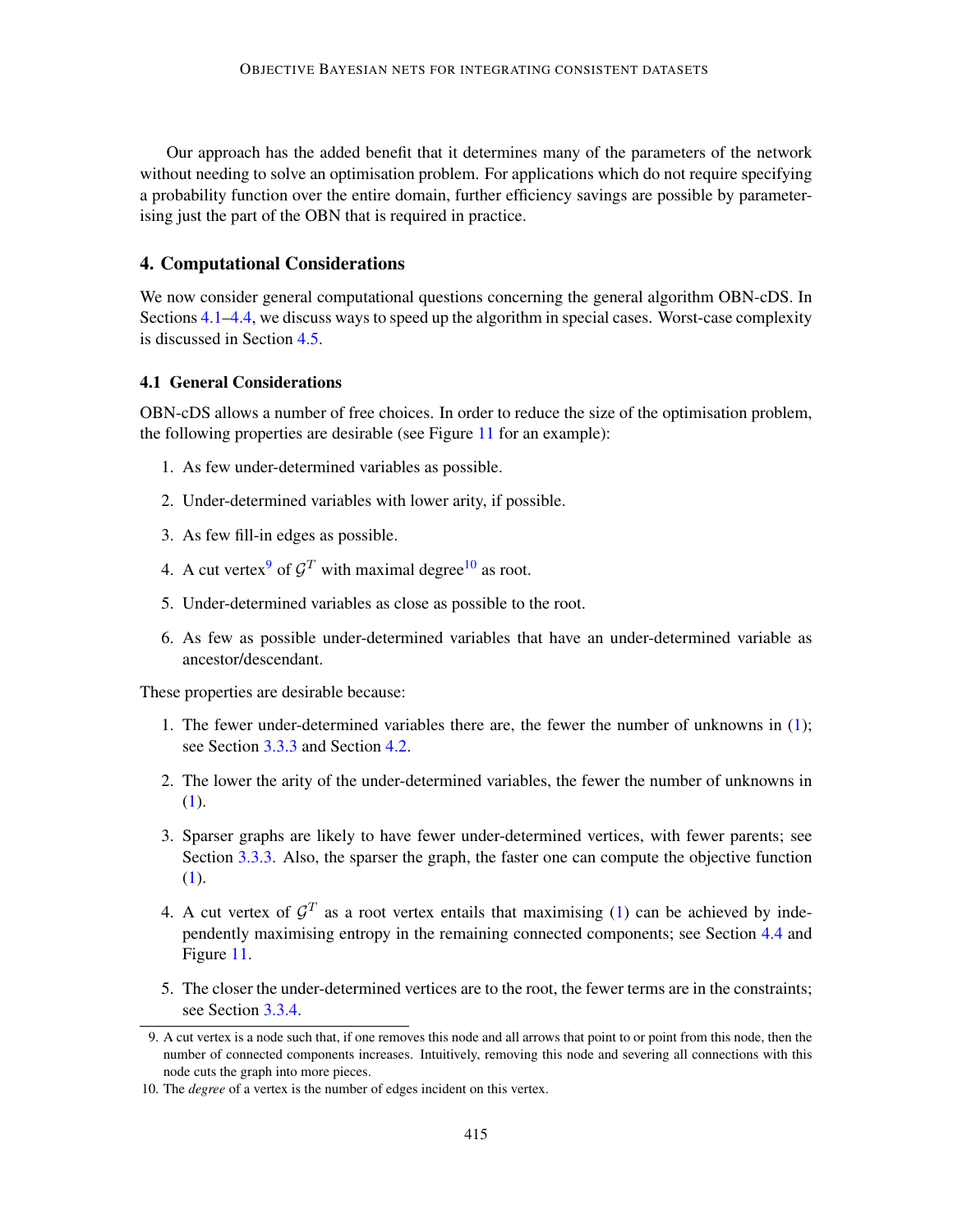6. The more separate pathways the under-determined vertices are on, the more the optimisation problem can be split into *independent* optimisation problems; see Theorem [33.](#page-40-0)

Furthermore, if a y-parameter  $y$  and all its parents are fully determined, then all summands in the objective function which contain the term  $\log y$  consist only of known expressions. Hence, these summands are fixed (irrelevant) for maximising entropy and the objective function can be pruned of these terms.

<span id="page-23-0"></span>Note that it may not be possible for these desiderata to all be attained at the same time. As a rule of thumb, we would suggest minimising the number of under-determined variables first, as this reduces the dimensionality of the optimisation problem.



Figure 11: Top: Undirected graph  $G$  on 7 variables measured by seven datasets. Bottom: Clever choices of an enumeration of variables and orientation of arrows produces the graph of an OBN with only two under-determined variables  $(A_4 \text{ and } A_6)$  which are both relatively close to the root. Also note that both under-determined variables only have two parent variables. Furthermore, the optimisation problem decomposes into two independent problems, since  $A_1$  is a cut vertex.

We should note that in order to address (3), there is one way of avoiding fill-in edges altogether: instead of using the algorithm to determine a Bayesian net, use it to determine a Markov net, which represents the maximum entropy function by means of an undirected graph, rather than a DAG. This would eliminate steps (3) and (4) of OBN-cDS and would require modifying (5). We have not taken this approach in the present paper because Bayesian nets (and triangulated Markov nets) are generally regarded as more convenient for probabilistic inference than Markov nets, but we note this option here as one that offers benefits in terms of the computational complexity of constructing the net.

We next show how to jointly address Properties 1–3.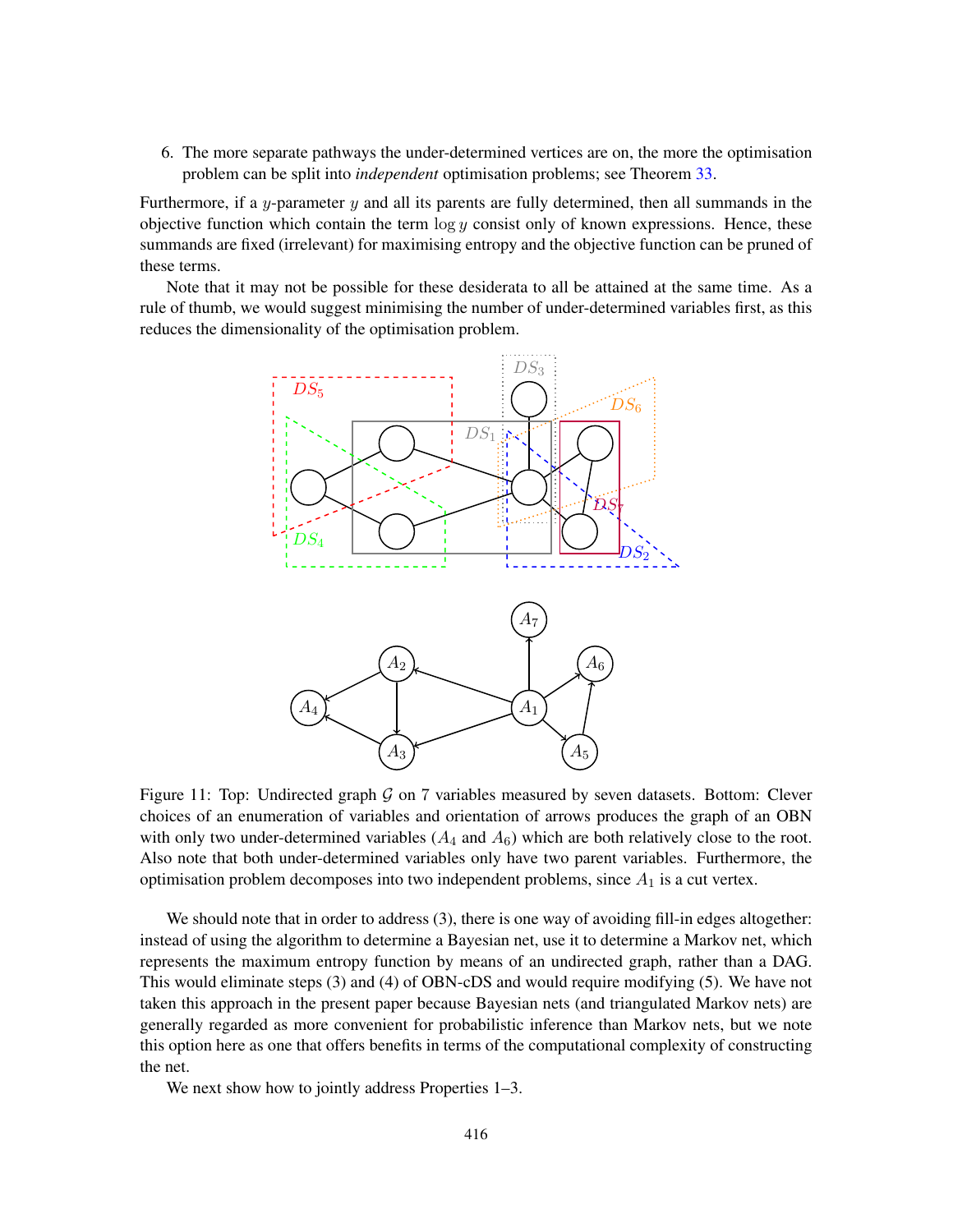# <span id="page-24-0"></span>4.2 Healthy Minimal Triangulations

Ideally, one would like to find a set of fill-in edges (Step 3 of OBN-cDS) which triangulates the overarching Markov net structure  $G$  and which is contained in every other triangulation. Unfortunately, no such canonical fill-in exists, as explained in Figure [2.](#page-9-1) The next best option would be to compute a minimum triangulation, a triangulation with the minimum number of fill-in edges. However, the problem of computing a minimum triangulation is NP-complete.<sup>[11](#page-24-1)</sup> While computing minimum triangulations may be computationally infeasible, computing minimal triangulations is not. Polynomial-time minimal triangulation algorithms are surveyed by Heggernes [\(2006\)](#page-62-10).

Whether or not a variable is under-determined depends on the orientation of arrows which, in turn, depends on the enumeration. A fill-in edge between variables which have not been jointly measured is undesirable since this *inevitably* results in at least one under-determined vertex in the final Bayesian net—regardless of the orientation of the edges. We now show how to avoid one type of these troublesome fill-in edges, which we call an 'unhealthy' edge, by computing a particular minimal triangulation in polynomial time.

**Definition 12.** The *appendix*  $A^i$  of dataset  $DS_i$  in a collection of datasets consists of those variables measured by dataset  $DS_i$  which are not measured in any other dataset. An *unhealthy* edge is an edge which connects two appendices. A graph on V is called *healthy*, if and only if it does not contain an unhealthy edge. Graphs containing an unhealthy edge are said to have *appendicitis*.

**Definition 13.** The *neighbourhood* of a set of vertices  $S$  in an undirected graph,  $N(S)$ , is defined as the set of vertices in the complement of  $S$  which are connected by an edge to  $S$ .

The neighbourhood of an appendix  $A^i$ ,  $N(A^i)$ , consists of those vertices connected by an edge to a vertex in  $A^i$ . In  $\mathcal G$  (Step 3), we trivially have that  $N(A^i) \subseteq DS_i$ .

We now give the first part of an algorithm which, as we show below, quickly computes a minimal and healthy triangulation of  $\mathcal{G}$ :

Input: Undirected graph  $G$  computed in Step 3.

I) For all i and all  $A, B \in N(A^i)$ : compute a fill-in edge between A and B, if and only the edge between A and B is a chord of somesimple cycle  $c$  in  $\mathcal G$  of length four or greater.

II) Add all these fill-in edges to  $G$  yielding graph  $G^-$ .

III) For all *i*: drop all vertices not in  $A^i \cup N(A^i)$  from  $\mathcal{G}^-$  and compute a minimal triangulation.

IV) Drop all vertices contained in some appendix from  $G^-$  and compute a minimal triangulation. V) Add the fill-in edges computed in Step III and Step IV to  $\mathcal{G}^-$  yielding graph  $\mathcal{G}^+$ .

Output: Undirected graph  $\mathcal{G}^+$ .

The total number of runs of a triangulation algorithm is  $2h + 1$  (where h is the number of available datasets). So, the more datasets there are, the more time the algorithm takes. In most applications, when considering large optimisation problems it is the number of variables and/or the number of observations which quickly grow. While the number of datasets  $h$  may also grow, we believe that it is sensible to assume that h *grows at most in a linear rate in terms of the input size*

<span id="page-24-1"></span><sup>11.</sup> Computing a minimum triangulation is NP-complete in terms of the input *graph*. In applications with large datasets and a moderate number of variables, it might be preferable to invest the extra time to compute a minimum triangulation and subsequently obtain a sparser net with fewer under-determined variables.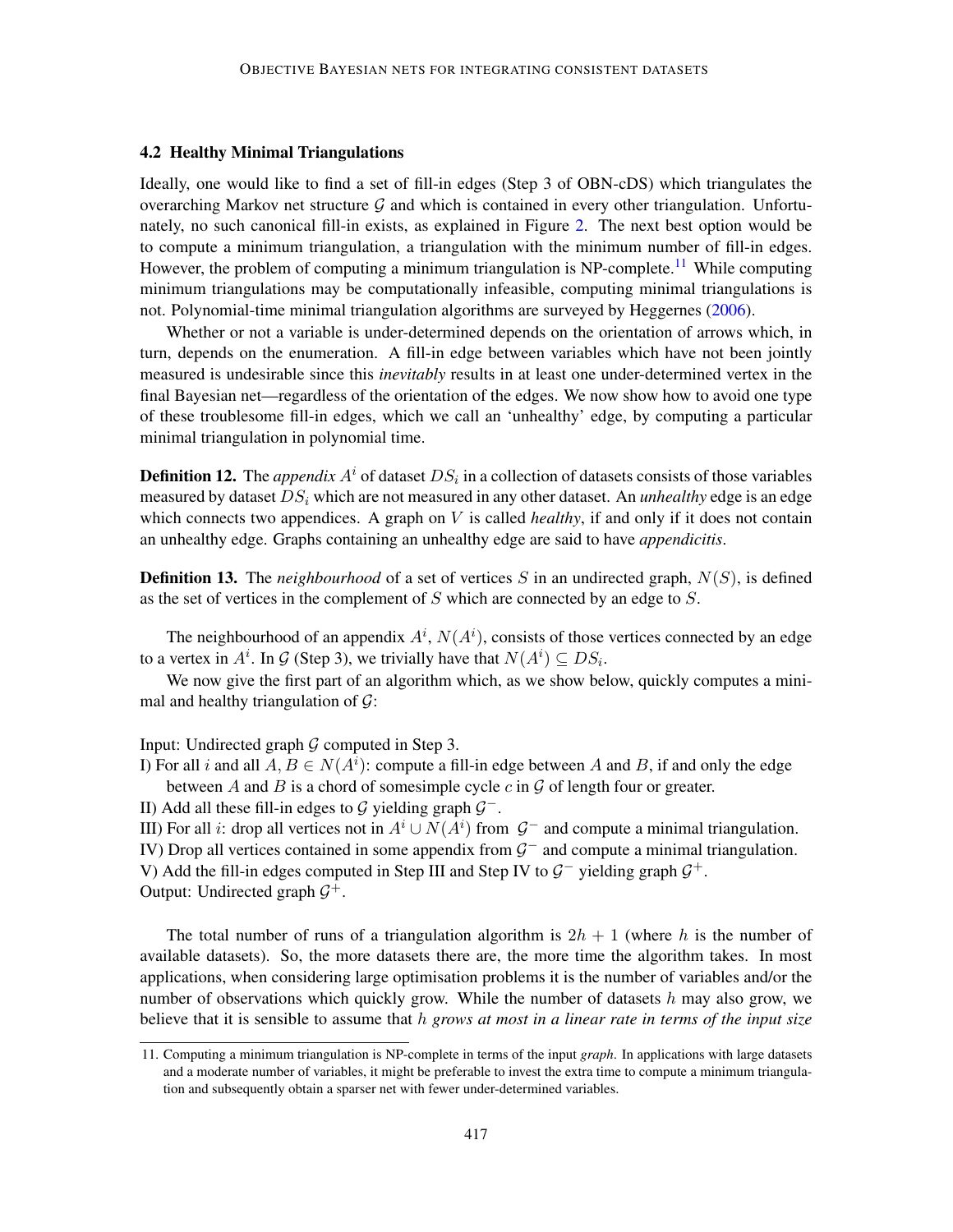*(size of datasets)*. Computing a minimal triangulation is achievable in polynomial time in terms of input graphs (Heggernes, [2006\)](#page-62-10).

**Definition 14** (Separator). A minimal separator of G is a vertex set  $S \subset V$  such that  $V \setminus S$  has at least two components  $C_1, C_2$  such that  $N(C_1) = N(C_2) = S$ . A separator of G is a vertex set which contains a minimal separator.

Note that for non-empty  $A^i$  the sets  $N(A^i)$  and  $N(A^i) \cap N(V \setminus (A^i \cup N(A^i)))$  are both separators of G—not necessarily minimal.

Intuitively, the chords computed in Step 1 cut every simple cycle which connects an appendix with vertices which are not in the neighbourhood of this appendix. One can think of  $\mathcal{G}^-$  as the result of creating separators in the  $N(A<sup>i</sup>)$  which shield the appendices from vertices not in their neighbourhood.

<span id="page-25-2"></span>**Proposition 15.**  $\mathcal{G}^+$  is healthy and  $\mathcal{G}^+$  is a triangulation of  $\mathcal{G}$  which, on input  $\mathcal{G}$ , can be computed *in polynomial time.*

See Appendix **[B](#page-44-0)** for the proof, as well as for the proof of Proposition [16.](#page-25-0)

We now give the second part of our polynomial-time algorithm to compute a triangulation of  $\mathcal G$ which is healthy and minimal.

Input: Undirected graph  $\mathcal{G}^+$ .

VI) Drop all edges added in Step II from  $\mathcal{G}^+$  yielding  $\mathcal{G}_0$ .

VII) Run a polynomial time minimal triangulation algorithm on  $\mathcal{G}_0$  but only add edges which connect two vertices in  $N(A<sup>i</sup>)$ .

Output:  $\mathcal{G}^{++}$ .

<span id="page-25-0"></span>**Proposition 16.**  $\mathcal{G}^{++}$  is a healthy and minimal triangulation of  $\mathcal{G}$  which can be computed in poly*nomial time.*

### 4.3 Resolving Appendices

The number of under-determined variables directly influences the number of unknowns to be computed by optimisation. In order to keep the number of under-determined variables low, it is preferable to avoid arrows in the OBN which originate from one appendix and end in a different appendix. For every such arrow, the variable the arrow points to is under-determined. Furthermore, arrows pointing from a variable in appendix  $A_i \in A^i$  towards a variable  $A_i$  measured in the same dataset but not in the appendix,  $A_l \in DS_i \setminus A^i$ , potentially give rise to an under-determined variable. We now show how to find (the DAG of) an OBN, such that all edges originating in an appendix also point towards a variable in that same appendix.

<span id="page-25-1"></span>Proposition 17 (No Appendicitis). *We can find an OBN in which all arrows beginning in an appendix also end in this same appendix. Furthermore, every variable in an appendix is fully determined.*

In particular, these conditional probabilities in the appendices can be found without having to solve either an optimisation problem or an algebraic problem: they can be obtained directly from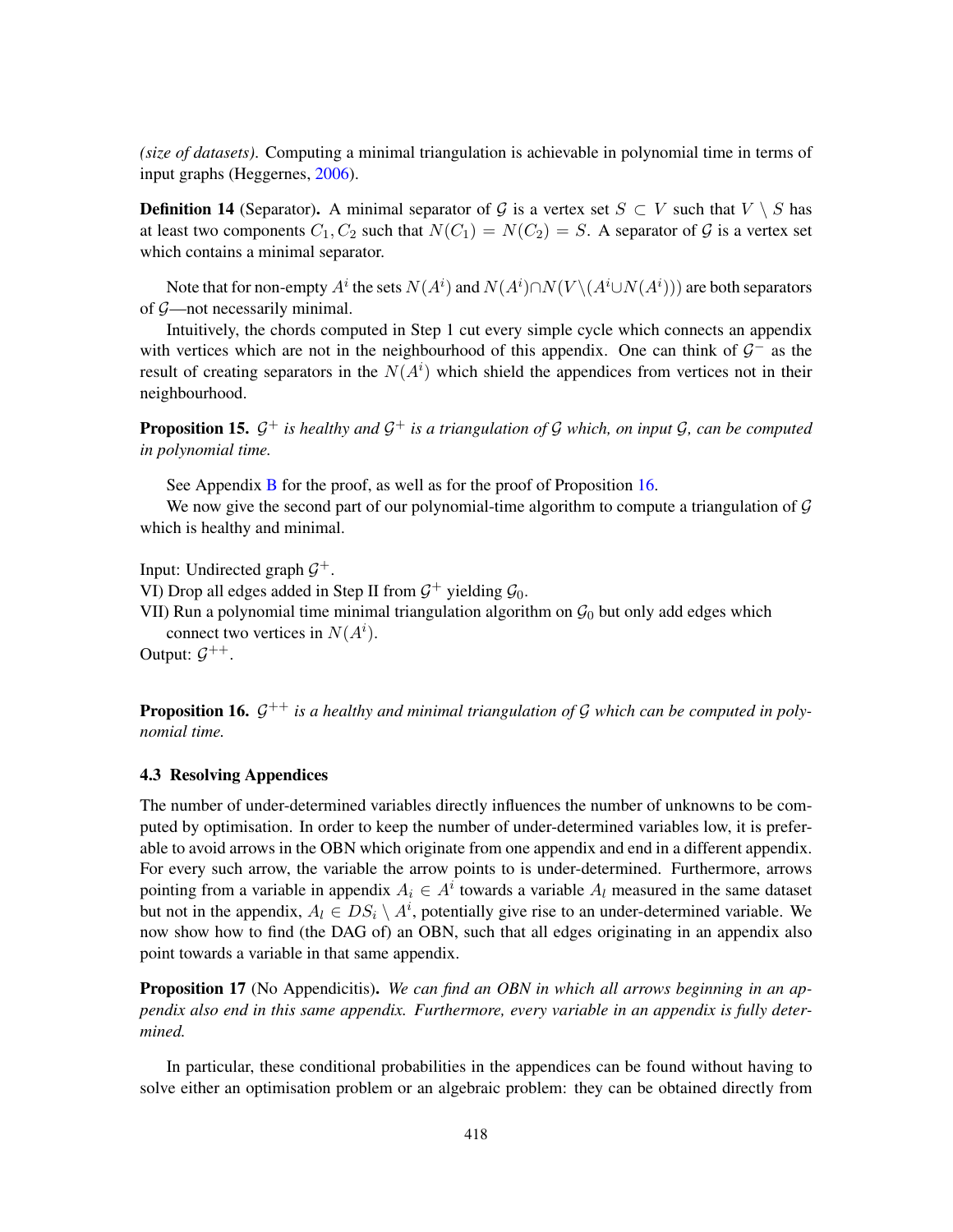the data. Obtaining conditional probabilities in the appendices comes at the cost of adding further edges to  $\mathcal{G}$ .

So, under-determined variables can only be found outside of appendices. Here is the pseudo code.

Input: consistent datasets  $DS_1, \ldots, DS_h$ .

1) For all datasets  $DS_i$  learn a Markov network structure  $\mathcal{G}_i$  from  $DS_i$  representing independences of  $P_i^*$ .

2) Set overarching undirected graph  $G$  as the union of the  $G_i$ .

3) For all datasets  $DS_i$  and all pairs of distinct variables  $A_l$ ,  $A_k$  measured by  $DS_i$  that are not in the appendix  $A^i$  add an undirected edge between  $A_i$  and  $A_l$ .

4) Compute a minimal healthy triangulation of this graph.

5) Pick an enumeration of the variables in Step 4 of OBN-cDS such that for all datasets  $DS_i$  and all variables in its appendix  $A_i \in A^i$  are enumerated after all variables not in the appendix  $A^i$ .

6) Define an orientation of the edges as in OBN-cDS.

Output: DAG of an OBN that is healthy.

The idea is to enumerate variables in appendices only after all other variables in the dataset have been enumerated.

In the worst case, there is no variable which is only measured in a single dataset. Hence, there are no appendices and the above does, in general, not result in any computational speed up. However, the more variables there are which are only measured in a single dataset (the larger the appendices), the more promising the above transformation appears to be in terms of a computational speed up.

# <span id="page-26-0"></span>4.4 Connection Lost—Cut Vertex as Root

The computational hardness of optimisation problems generally increases super-linearly in the number of unknowns to be determined. It is hence preferable to decompose optimisation problems into multiple independent problems. We now show that this is possible here for a class of problems.

If  $\mathcal{G}^T$  has more than one connected component consisting, respectively, of the vertices  $\{A_i | i \in$  $\{A_i | i \in I_2\}, \ldots, \{A_i | i \in I_c\}$  then the objective function of the optimisation problem can be decomposed as follows:

<span id="page-26-1"></span>
$$
-\sum_{r=1}^{c} \sum_{i_r \in I_r} \sum_{v_r \otimes Anc'_{i_r}} \Biggl( \prod_{A_j \in Anc'_{i_r}} y_j^{v_r} \Biggr) \log y_{i_r}^{v_r}.
$$
 (8)

The two inner sums only contain terms pertaining to one single connected component,  $I<sub>r</sub>$ .

Furthermore, the constraints can also be decomposed. We can hence find an OBN by independently maximising entropy on every connected component, that is we solve for non-negative *y*-parameters, for all  $1 \le r \le c$ 

$$
\begin{aligned}\n\text{maximise: } & -\sum_{i_r \in I_r} \sum_{v \otimes \text{Anc}'_{i_r}} \left( \prod_{A_j \in \text{Anc}'_{i_r}} y_j^{v_r} \right) \log y_{i_r}^{v_r} \\
\text{subject to: } & \sum_{g \otimes \{A_i\}} y_i^{gv_r} = 1 \text{ for all } i \in \mathcal{U} \cap I_r,\n\end{aligned}
$$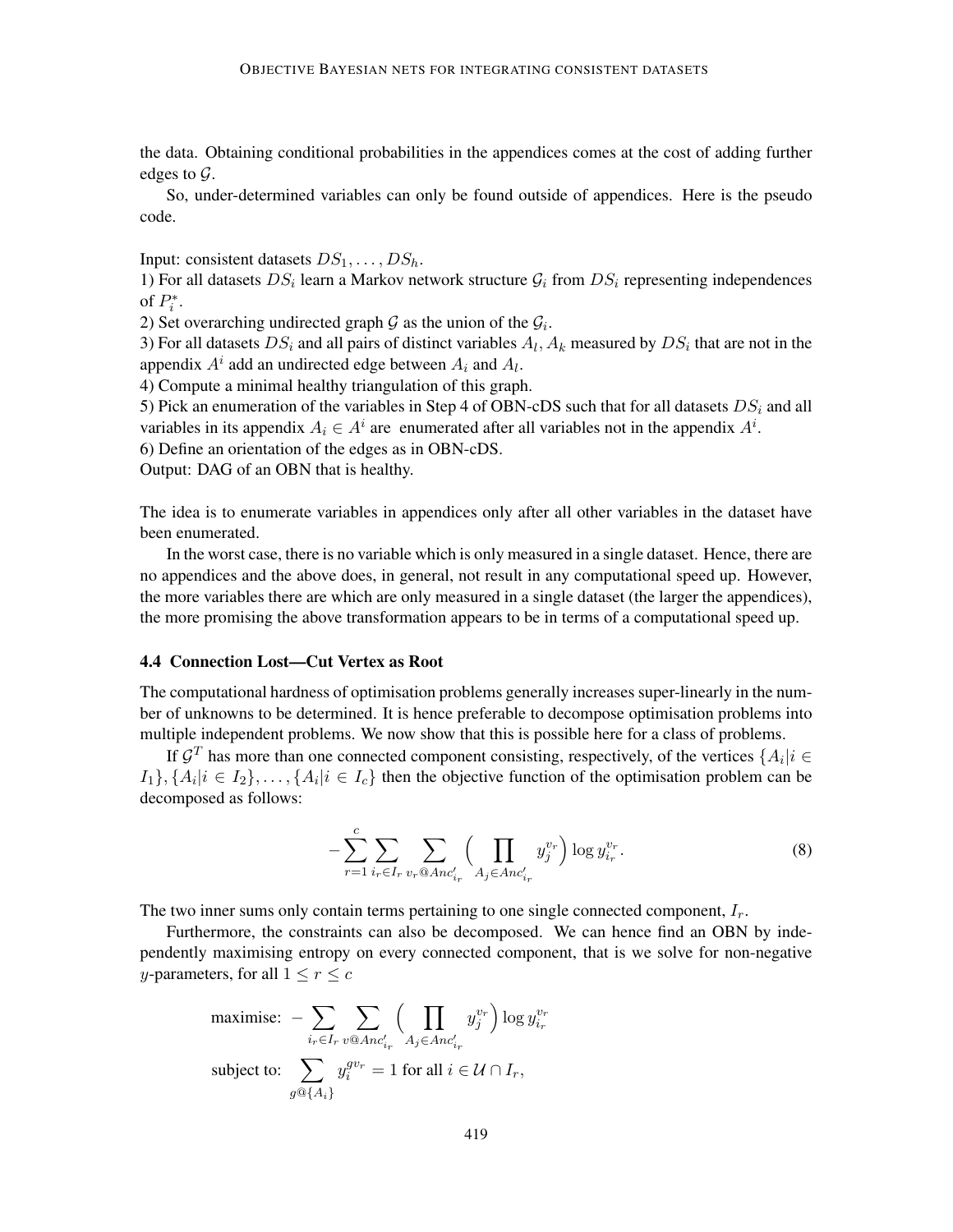$$
\sum_{s \otimes Anc_i \backslash Par_{i:k}} \prod_{A_j \in Anc'_i} y_j^{sv_r} = P_k^*(a_i^v Par_{i:k}^{v_r}) \text{ for all } i \in \mathcal{U} \cap I_r \text{ and }
$$

for all maximal jointly measured sets of the form  $\{A_i\} \cup Par_{i:k}$ .

By choosing a cut vertex of  $\mathcal{G}^T$  as root of the OBN with the connected graph  $\mathcal H$  we can exploit this. Let  $A_0$  be the root and cut vertex. Let  $J_1, \ldots, J_c$  be the connected components which remain after removing  $A<sub>o</sub>$ . Then the objective function equals:

$$
-\sum_{r=1}^{c} \sum_{i_r \in J_r} \sum_{v \otimes Anc'_{i_r}} y_v^v \cdot \left(\prod_{A_j \in Anc'_{i_r}} y_j^{v_r}\right) \log y_{i_r}^{v_r}.\tag{9}
$$

Since the  $y_o^v$  can be obtained via Step 5a we have decomposed the objective function in a way similar to that of [\(8\)](#page-26-1). Clearly, the constraints decompose again, too. We can hence find an OBN by independently solving for c *independent* optimisation problems.

<span id="page-27-1"></span>**Example 18.** Suppose there exists a dataset  $DS_i$  which only measures variables that are not measured by any other dataset  $DS_i$ . This means that all variables measured by  $DS_i$  are in the appendix  $A<sup>i</sup>$ . An OBN is then obtained by (i) determining an OBN for the variables measured by all other datasets  $DS_i$ , (ii) learning an OBN for  $DS_i$  directly from the data and (iii) taking the union of these two OBNs.

# <span id="page-27-0"></span>4.5 Complexity of OBN-cDS

In typical cases,  $\mathcal{G}^T$  is a sparse graph, and maximising [\(1\)](#page-8-2) is computationally much simpler than brute-force maximisation of entropy  $H(P) = -\sum_{v \in V} P(v) \log P(v)$  expressed in terms of exponentially many states of  $V$  (Williamson, [2005a,](#page-65-3) p. 95). Roughly speaking, the sparser the graph, the fewer conditional dependencies there are, and the fewer the  $y$ -parameters there are in [\(1\)](#page-8-2). This leads to an optimisation problem with fewer unknowns. In concrete applications, further simplifications may be achievable by following the recipe given in Section [4.1.](#page-22-1)

We shall now discuss the computational complexity of the general algorithm OBN-cDS.

#### 4.5.1 STEPS 1–5A

Although maximum likelihood learning of Markov nets is NP-complete (Srebro, [2003\)](#page-64-13), this is largely because parameter learning is a complex task (Koller and Friedman, [2009,](#page-62-14) p.950). As Bromberg et al. [\(2009\)](#page-60-8) argue, structure learning can be performed relatively efficiently. This remains the case if Markov net structure learning proceeds via Bayesian net structure learning, as in our proof of concept, discussed in [§3.4.](#page-14-0) The complexity of learning Bayesian networks representing marginal frequencies in Tsamardinos et al. [\(2006\)](#page-64-11) is polynomial, as long as the maximal degree of a vertex is bounded by a polynomial. This algorithm has been implemented in  $R$  and is freely available (Scutari, [2010\)](#page-64-14) and it has also been implemented in Matlab's Causal Explorer Toolkit (Aliferis et al., [2003\)](#page-60-12).

One can find a minimal triangulation in polynomial time (Berry et al., [2004\)](#page-60-13). Maximum cardi-nality search can be completed in linear time (Berry et al., [2004,](#page-60-13) §3). Since  $\mathcal{G}^T$  is triangulated, it has at most  $|V|$  cliques Fulkerson and Gross [\(1965\)](#page-61-12) which can be found in linear time (Berry and Pogorelcnik, [2011\)](#page-60-14). Orienting all arrows is achievable in polynomial time (Dor and Tarsi, [1992\)](#page-61-13). Steps 2–5 are hence computable in polynomial time.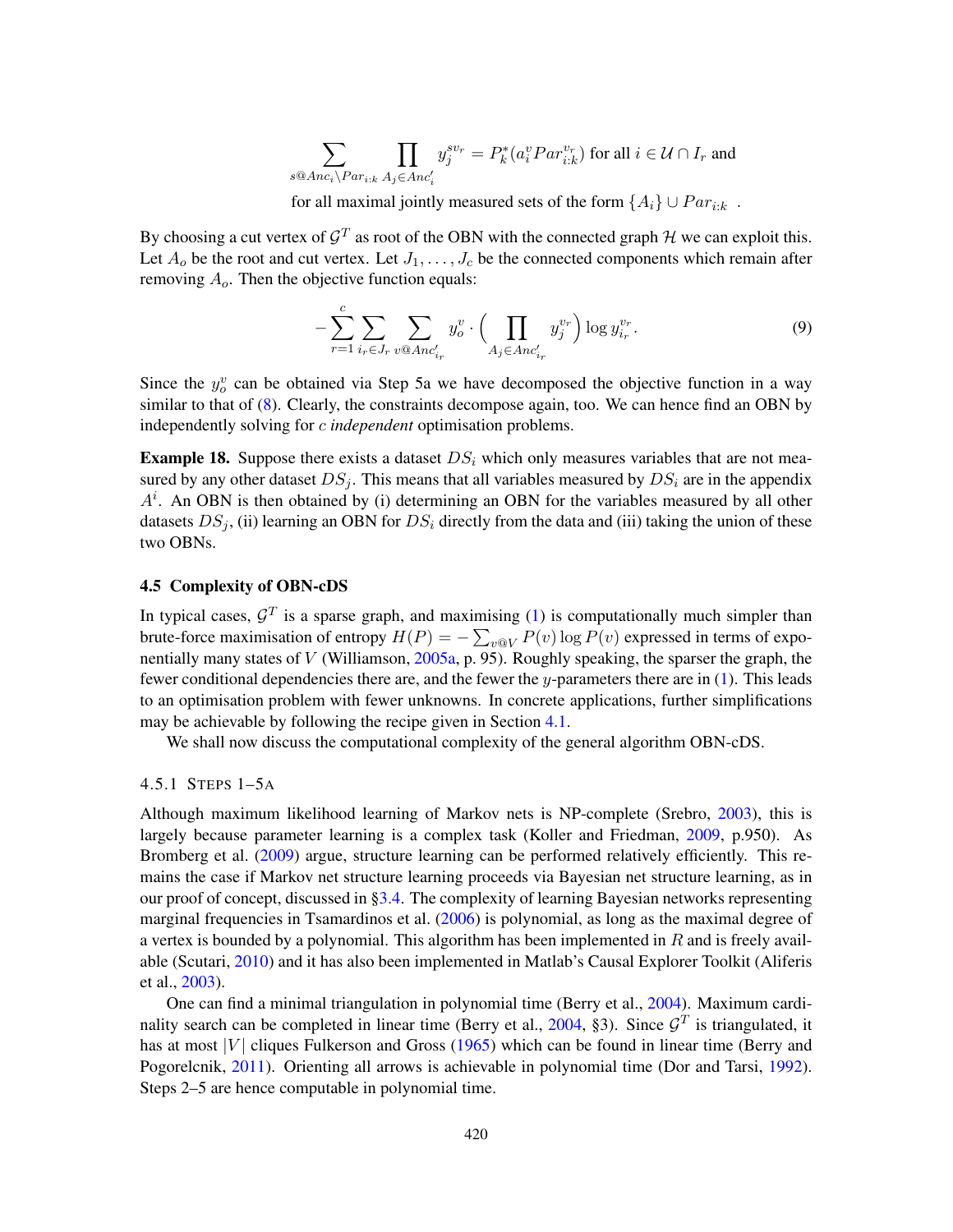Step 5a: Determining the conditional probability of a determined variable requires linear time in the product of i) the number of observations in dataset  $DS_i$  and ii) the number of variables measured in dataset  $DS_i$ : for every observation in the dataset  $DS_i$  determine the value of the variable and the values of the parents. Finally, divide the number of such observations by the total number of observations in  $DS_i$ .

#### 4.5.2 STEP 5B

Denoting by  $|A^i|$  the number of variables in appendix  $A^i$  and by h the number of datasets, we can give an upper bound to the number edges in  $G^{++}$ :

<span id="page-28-0"></span>**Proposition 19.** The number of edges in  $\mathcal{G}^{++}$  is at most

$$
\binom{n}{2} - \sum_{i=1}^{h-1} \sum_{j=i+1}^{h} |A^i| \cdot |A^j|.
$$

**Proof:** There are *n* variables in V. The complete graph on *n* vertices has  $\binom{n}{2}$  $\binom{n}{2}$  edges. Since  $\mathcal{G}^{++}$ does not have appendicitis, no edge connects different appendices. Hence, there is no edge connecting any pair of variables in different appendices. For every fixed pair of different appendices  $A^i$ ,  $A^j$ there are  $|A^i| \cdot |A^j|$  pairs of variables.

A more natural measure of complexity than the number of edges is perhaps the number of  $y$ parameters, which we shall now investigate.

For a fixed OBN let  $Cl_{max}$  be the maximal number such that there exists a dataset  $DS_i$  which measures  $Cl_{max}$  variables which are not in the appendix  $A^i$  such that there is an edge between every two of these variables. Denote such a set by  $Cl$ . So, the graph of the OBN contains a complete graph of size  $Cl_{max}$  as a sub-graph and all variables in this complete graph are jointly measured by  $DS_i$ and none of these variables is only measured by  $DS_i$ . The smaller the number of variables that are measured in appendices, the greater our prospects of being in a situation in which  $Cl_{max}$  is large.

<span id="page-28-1"></span>Corollary 20. *If all variables are binary, then number of* y*-parameters which cannot be determined by Step 5a is in the worst case*

$$
2^{n - \sum_{i=1}^{h} |A^i|} - 2^{Cl_{max}}.\tag{10}
$$

Proof: In the worst case, all variables not in an appendix are connected to each other, which translates into  $2^{n-\sum_{i=1}^h |A^i|}$  possible assignments of these variables.

We can start our maximum cardinality search algorithm at a variable in  $Cl$  and next visit all the other members of  $Cl$ . This means that we can determine the conditional probabilities at the first  $Cl_{max}$  variables in this enumeration by Step 5a. There are  $2^{Cl_{max}}$  fully determined such yparameters.

The brute-force approach to maximising entropy leads to an optimisation problem with  $2<sup>n</sup> - 1$ unknowns. Ceteris paribus, the more appendices there are and the larger they are, the greater is the reduction to the number of unknown parameters of OBN-cDS in the worst-case when compared to the brute-force method. We also want to point out that for the minimal sensible  $h$ ,  $h = 2$ , we will show in Section [5](#page-29-0) that we can compute *all* y-parameters via Step 5a, if both appendices are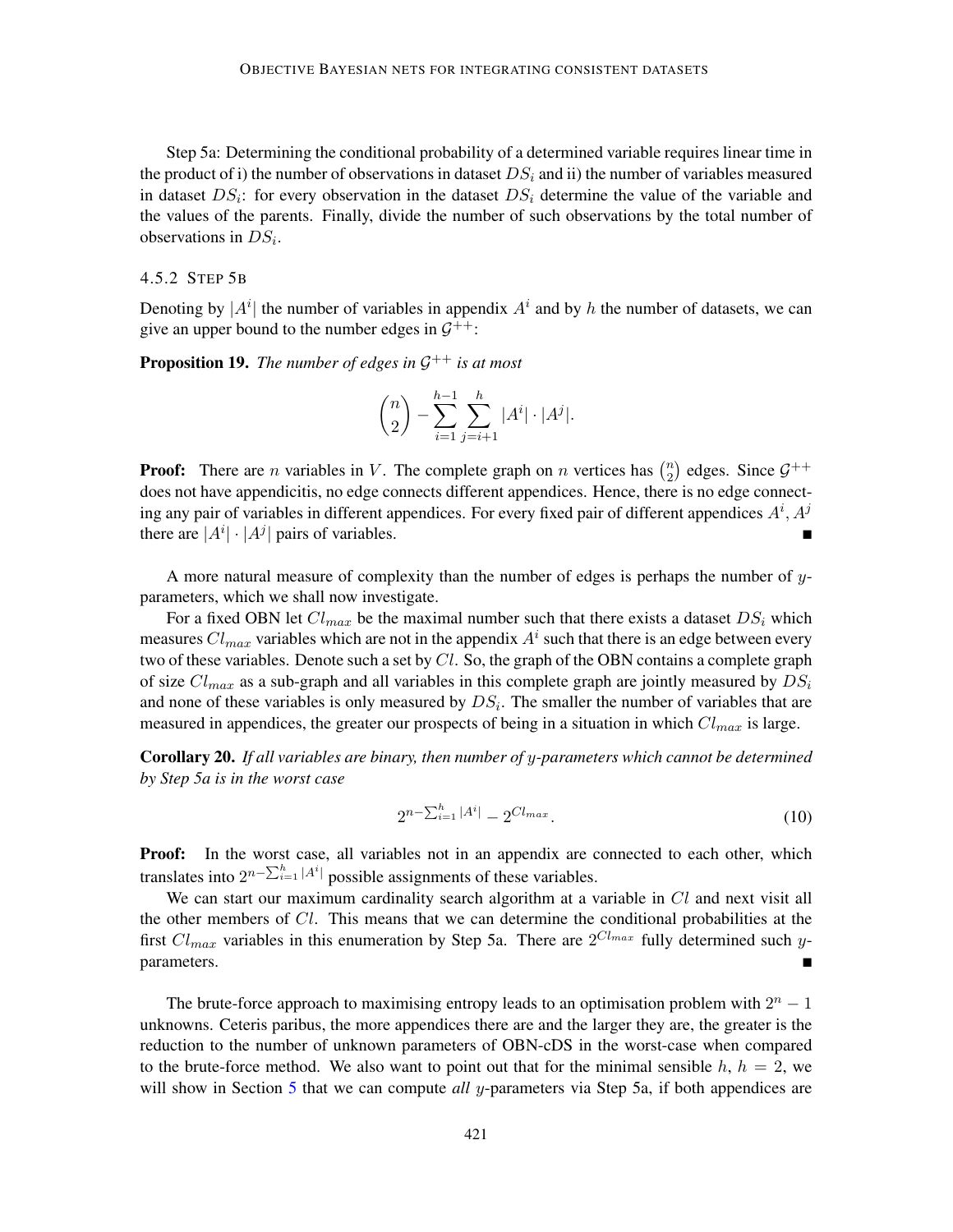non-empty. If both appendices are empty (i.e., there does not exist an appendix), then both datasets measure the exact same set of variables and determining an OBN becomes trivial. If one appendix is empty, then the other dataset measures all variables in  $V$  and determining an OBN becomes trivial.

As soon as the number of datasets is greater or equal than 3 ( $h \geq 3$ ), Step 5a does not, in general, suffice to completely determine an OBN; see Section [7.2.](#page-34-1) It may be the case that there are no appendices. In such a case  $(\sum_{i=1}^{h} |A^{i}| = 0$  and  $Cl_{max}$  small), the worst-case complexity (in terms of the number of unknowns to be determined) of our general approach is not much lower than that of the brute-force approach.

#### 4.5.3 SUMMARY

As long as the maximal degree of a vertex is bounded by a polynomial, the complexity of learning the initial Markov net structures is polynomial (Step 1). Steps 2–4 can be computed in P-Time in terms of *input graphs*. Every application of Step 5a runs in linear time, if arities of variables and the number of parents is bounded by some constant. Step 5b requires the solution of an optimisation problem, which has fewer variables than the brute-force maximum entropy optimisation problem (Propositions [17](#page-25-1) and [19](#page-28-0) and Corollary [20\)](#page-28-1). For these reasons, the computational complexity of OBN-cDS compares favourably with that of the brute-force method (see Section [3.4\)](#page-14-0).

In subsequent sections, we shall on occasion add auxiliary edges to  $G$ ; this does not invalidate any of the relevant formal properties. At worst, adding further edges may lead to a slightly more complex optimisation problem. The remainder of this paper is devoted to finding classes of cases in which—with help of variations of the general algorithm OBN-cDS—we can find an OBN particularly quickly.

# <span id="page-29-0"></span>5. Two Datasets

The simplest case in which data integration becomes non-trivial is the case of two datasets. We explore this case in detail in this section, showing that an OBN can be obtained directly from the input datasets without needing to solve any optimisation problem.

#### 5.1 Problem Description

If the set of variables of one dataset contains those of the other, then trivially, because the datasets are assumed to be consistent, the maximum entropy function is fully determined by the measured frequencies of the larger dataset. If the intersection of variables measured in the two datasets is empty, then the maximum entropy function over  $V$  is simply the product of the measured frequencies (Ex-ample [18\)](#page-27-1). We thus consider two datasets where neither set of measured variables is contained in the other set of measured variables and the intersection of measured variables is non-empty.

We consider two datasets  $DS_1$  and  $DS_2$ , where  $DS_1$  measures variables  $A_1^1, \ldots, A_{l_1}^1, C_1, \ldots, C_k$ we consider two datasets  $D_1$  and  $D_2$ , where  $D_2$  measures variables  $A_1^1, \ldots, A_{l_1}^1, \ldots, A_{l_1}^1, \ldots, A_{l_1}^2$ ,<br>and  $DS_2$  measures the variables  $A_1^2, \ldots, A_{l_2}^2, C_1, \ldots, C_k$  with  $k, l_1, l_2 \ge 1$  and  $A^1 := \{A_1$  $A^2 := \{A_1^2, \ldots, A_{l_1}^2\}$  disjoint. We refer to  $\tilde{C} := \{C_1, \ldots, C_k\}$  as the *centre* and to  $A^1, A^2$  as *appendices*. An example can be found in Table [9,](#page-30-0) and a more abstract depiction is presented in Figure [12.](#page-30-1)

We next show how to obtain an OBN directly from the datasets, without solving any optimisation problem.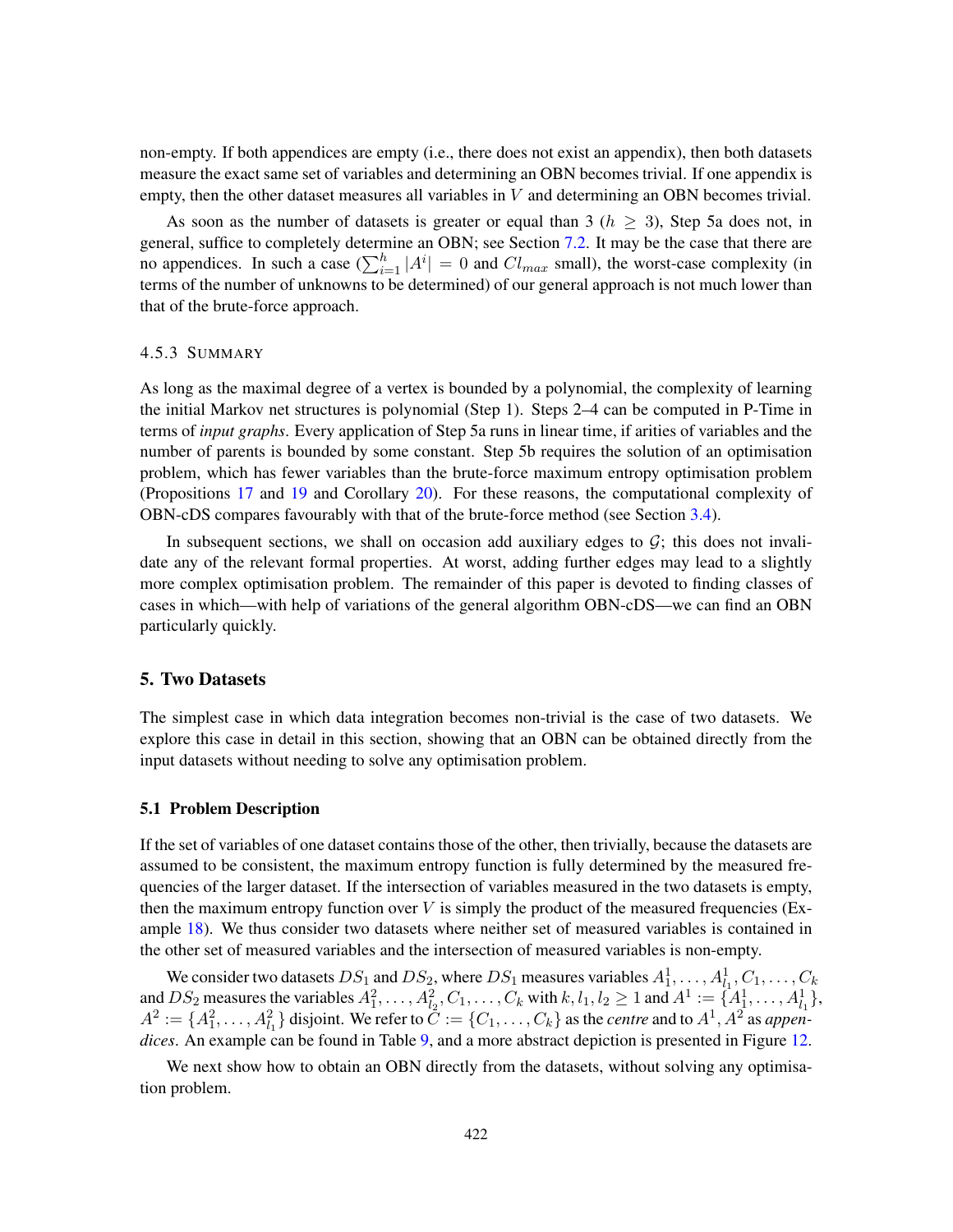<span id="page-30-0"></span>Table 9: Example of two consistent datasets  $(P_1^*(survived) = \frac{2}{3} = P_2^*(survived))$  which between them measure set of variables  $V = \{Sex, Treatment Outcome, Age\}$ . The black cells indicate observations not made.



<span id="page-30-1"></span>Figure 12: Schematic representation of variables for two datasets with non-trivial intersection of measured variables. The healthy graphs are these graphs in which there is no edge connecting  $A<sup>1</sup>$ and  $A^2$ .



### 5.2 OBN-2cDS

We find an OBN from two consistent datasets via the following algorithm, which we call OBN-2cDS:

Input: datasets  $DS_1$ ,  $DS_2$ .

- 1) Run OBN-cDS on centre C to determine OBN  $\mathcal{B}_C$  for C.
- 2) For  $i=1,2$  learn a Markov network structure  $\mathcal{F}_i$  from  $DS_i$ .
- 3) For  $i=1,2$  add edges to  $\mathcal{F}_i$  to ensure that the centre nodes form a clique, yielding  $\mathcal{G}_i$ .
- 4) For *i*=1,2 compute a minimal triangulation  $\mathcal{G}_i^T$  of  $\mathcal{G}_i$ .
- 5) For  $i=1,2$  run maximum cardinality search on  $\mathcal{G}_i^T$ , ensuring that the centre nodes are enumerated before nodes in appendix  $A^i$  and have the same ordering for all i.
- 6) For *i*=1,2 orientate  $\mathcal{G}_i^T$  to give DAG  $\mathcal{H}_i$ .
- 7) For i=1,2 determine conditional probabilities of all variables in  $A<sup>i</sup>$  given their parents in  $\mathcal{H}_i$ directly from  $DS_i$ .
- 8) Obtain overarching DAG H by taking the union of the  $\mathcal{H}_i$  and then replacing the arrows on the centre nodes by those in  $\mathcal{B}_C$ .
- 9) Take as parameters those in  $\mathcal{B}_C$  as well as those obtained in (7).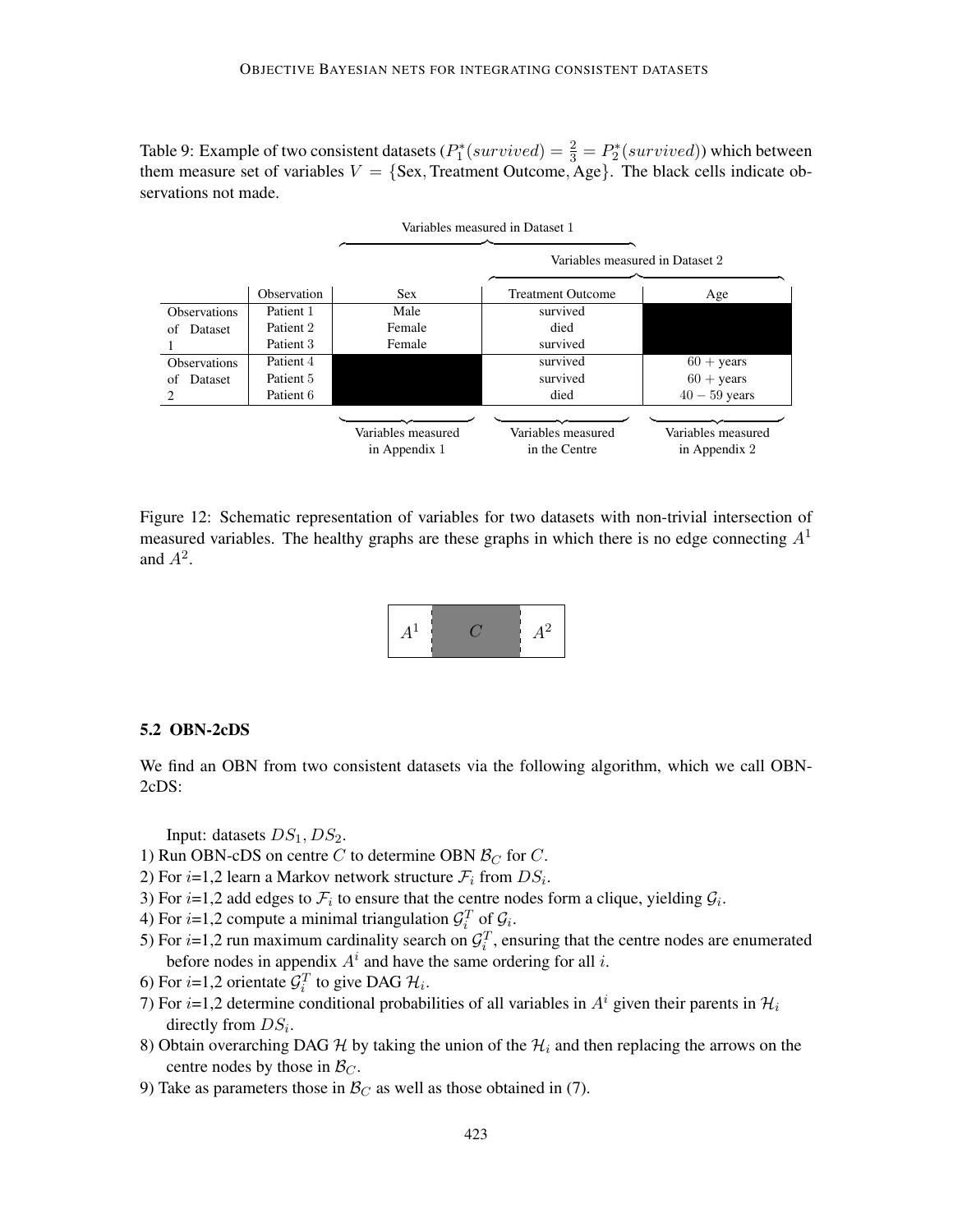Output: Objective Bayesian Net

The correctness of OBN-2cDS is proved below. By inspecting the algorithm, the OBN is obtained directly from the  $DS_i$ . No optimisation problem needs to be solved.

In contrast, running OBN-cDS directly on the two datasets will, in general, require the solution of an optimisation problem. This is because OBN-cDS can place a vertex in the centre with parents in both appendices. This variable would be under-determined and conditional probabilities would have to be found via optimisation.

### <span id="page-31-1"></span>5.3 Analytic Representation of the Maximum Entropy Function

We next determine the analytic representation of the maximum entropy function, which we shall later make use of.

First note that consistency implies that for all  $v_0@C$ ,  $P_1^*(v_0) = P_2^*(v_0)$ . We hence drop the index and simply write  $P^*(v_0)$ .

Two non-empty disjoint sets of variables  $X, Y \subset V$  are conditionally independent given all other variables, according to  $P^{\dagger}$ , if no variable in X occurs in a dataset which mentions a variable in Y (see Section [3.2\)](#page-5-1). To see this, first define an undirected graph with the variables in V as nodes and an edge between each pair of variables that are jointly measured by some dataset. If a subset of variables  $S \subset V$  separates X from Y in this graph, then X and Y are conditionally independent given S, according to  $P^{\dagger}$ ; see Williamson [\(2005a,](#page-65-3) Theorem 5.6).

We hence find that for all assignments  $v_0@C, v_1@A^1, v_2@A^2$  such that  $P^{\dagger}(v_0v_1v_2)$  is non-zero,

<span id="page-31-0"></span>
$$
P^{\dagger}(v_0v_1v_2) = P^{\dagger}(v_1v_2|v_0) \cdot P^{\dagger}(v_0)
$$
  
=  $P^{\dagger}(v_1|v_0) \cdot P^{\dagger}(v_2|v_0) \cdot P^{\dagger}(v_0)$   
=  $P_1^*(v_1|v_0) \cdot P_2^*(v_2|v_0) \cdot P^*(v_0)$  (11)

 $P^{\dagger}(v_0v_1v_2)$  is zero if and only if  $P_1^*(v_0v_1) = 0$  or  $P_1^*(v_0v_2) = 0$ , by the open-mindedness property of  $P^{\dagger}$  (Paris, [1994,](#page-63-0) p. 95). Since [\(11\)](#page-31-0) holds for all such assignments, these conditions fully determine the maximum entropy function  $P^{\dagger}$ .

# 5.4 Correctness of OBN-2cDS

We note that Step 1 of OBN-2cDS determines an OBN for  $P^{\dagger}(v_0) = P^*(v_0)$ ; since the output of the algorithm agrees with Step 1 in the centre, the algorithm correctly outputs a DAG and conditional probabilities in the centre.

To establish correctness of OBN-2cDS, we now turn to the variables in the appendices.

Note that  $\mathcal{H}_i$  is the DAG of an OBN representing  $P_i^*$ . This follows since we constructed  $\mathcal{H}_i$  by the same procedure as that used by OBN-cDS.

We are interested in determining the conditional probabilities  $P_i^*(v_i|v_0)$  for all  $v_i@A^i$ ,  $v_0@C$ . These conditional probabilities have to satisfy the independence relations represented by  $\mathcal{H}_i$ , but they might satisfy further independence relations. The DAG  $H$  of an OBN for  $P^{\dagger}$  is thus obtained by taking as vertices  $C \cup A^1 \cup A^2$  and as arrows all the arrows of  $\mathcal{B}_C$  and those arrows in  $\mathcal{H}_1$  and  $\mathcal{H}_2$  which do not connect two vertices in C.

We now show that  $H$  is acyclic. There cannot be any cycle in the centre, since all directed edges in the centre are those of the DAG  $\mathcal{B}_{C}$ . Similarly, there cannot be any cycle in an appendix, since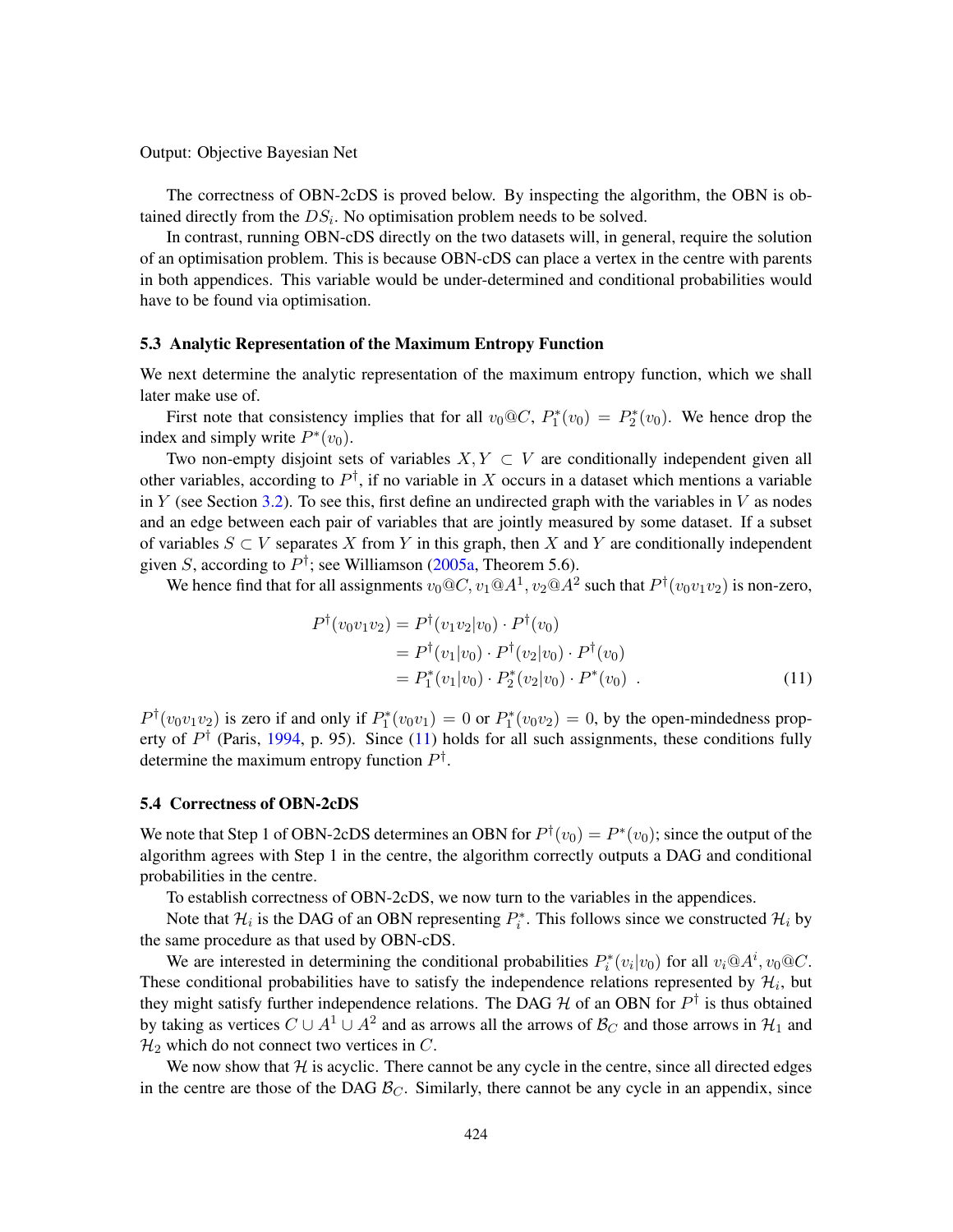all directed edges in an appendix are those of a DAG. If there were a cycle containing a variable in the centre and a variable in an appendix, then there would have to be an arrow originating from an appendix and pointing to the centre. By construction, there is no such arrow. Hence,  $H$  is acyclic.

All conditional probabilities in the centre can be read-off from  $\mathcal{B}_{C}$ . The conditional probabilities in the two appendices are obtained as explained in Section [3.3.3.](#page-8-3) So:

Proposition 21. *In the case of two consistent datasets, OBN-2cDS finds an OBN without underdetermined variables.*

In sum, then, in the two-dataset case, we obtain an OBN directly from the datasets. There is no need to maximise entropy by solving an optimisation problem [\(1\)](#page-8-2).

# <span id="page-32-0"></span>6. Centred Datasets

In this section, we show how the results for two consistent datasets can be generalised to larger collections of datasets. We show that if the datasets are *centred* then an OBN can be found without needing to solve an optimisation problem.

**Definition 22.** A collection of  $h \geq 2$  datasets is *centred*, if and only if there exists a dataset  $DS_m$ such that every variable which is measured in more than one dataset is also measured in  $DS_m$ . The variables in  $DS_m$  are  $A_1^m, \ldots, A_{l_m}^m$  and  $C_1, \ldots, C_k$ . The variables in dataset  $DS_i$  with  $i \neq m$ are the  $A_1^i, \ldots, A_{l_i}^i$ , which are unique to  $DS_i$ , together with some variables from  $C_1, \ldots, C_k$ . All variables are distinct. We extend the notions of the centre C and an appendix  $A<sup>i</sup>$  in the obvious way.

In particular, every collection of two datasets is centred; the centre consists of the variables measured by both datasets. An example of a collection of centred datasets can be found in Figure [13.](#page-32-1)

<span id="page-32-1"></span>Figure 13:  $DS<sub>5</sub>$  measures all variables in the centre; indicated by the dashed line. All other datasets measure the variables in their respective appendix and a subset of the variables in the centre. Every variable measured in two or more datasets is contained in the centre.



Again, we can obtain an OBN directly from the datasets, without solving any optimisation problem. The underlying idea is simple: repeat the argument for two datasets but replace the number 2 by the number of datasets,  $h$ .

# 6.1 OBN-ccDS

For consistent centred datasets, we can find an OBN via the following algorithm, which we call OBN-ccDS: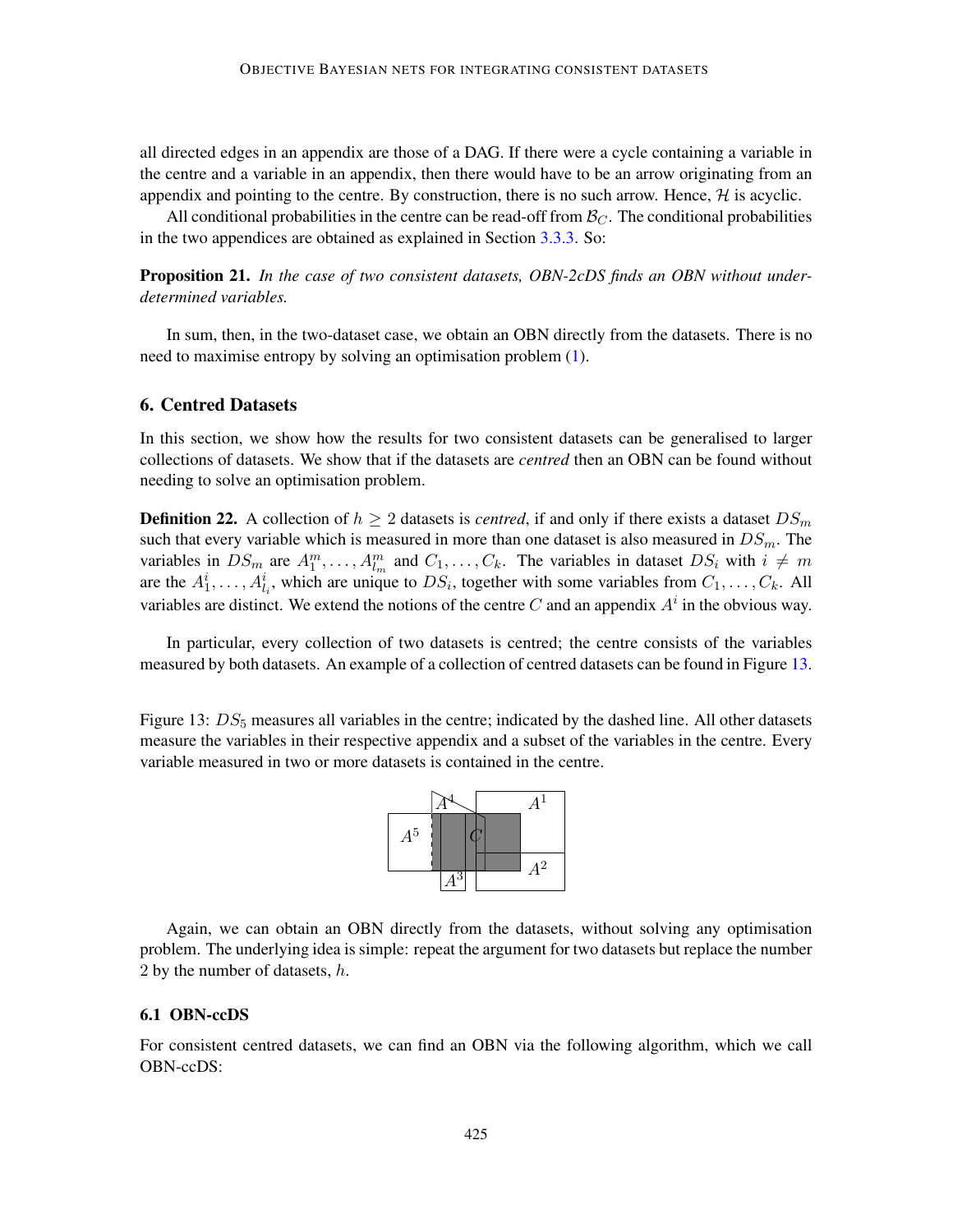Input: centred datasets  $DS_1, DS_2, \ldots, DS_h$ .

- 1) Run OBN-cDS on centre C and determine OBN  $\mathcal{B}_C$  for C.
- 2) For  $i = 1, 2, ..., h$  learn a Markov net structure  $\mathcal{F}_i$  from  $DS_i$ .
- 3) For  $i = 1, 2, ..., h$  add edges to  $\mathcal{F}_i$  to ensure that the centre nodes form a clique, yielding  $\mathcal{G}_i$ .
- 4) For  $i = 1, 2, ..., h$  compute a minimal triangulation  $\mathcal{G}_i^T$  of  $\mathcal{G}_i$ .
- 5) For  $i = 1, 2, ..., h$  run maximum cardinality search on  $\mathcal{G}_i^T$ , ensuring that the centre nodes are enumerated beforenodes in appendix  $A<sup>i</sup>$  and have the same ordering for all i.
- 6) For  $i = 1, 2, ..., h$  orientate  $\mathcal{G}_i^T$  to give DAG  $\mathcal{H}_i$ .
- 7) For  $i = 1, 2, ..., h$  determine conditional probabilities of all variables in  $A<sup>i</sup>$  given their parents in  $\mathcal{H}_i$  from  $DS_i$ .
- 8) Obtain overarching DAG H by taking the union of the  $\mathcal{H}_i$  and then replacing the arrows on the centre nodes by those in  $\mathcal{B}_C$ .
- 9) Take as parameters those in  $\mathcal{B}_C$  as well as those obtained in (7).

Output: Objective Bayesian Net

### 6.2 Analytic Representation of the Maximum Entropy Function

The analytic solution is analogous to the two dataset case. Again, the variables measured in  $DS_i$ which are in the centre C screen off appendix  $A<sup>i</sup>$  from all other variables. This follows exactly as above. Denote by  $v_0^i$  the restriction of an assignment  $v_0@C$  to the variables measured in  $DS_i$ . For assignments all  $v_0 @ C, v_i @ A^i$  such that  $P^{\dagger}(v_0v_1 \dots v_N)$  is non-zero we find

<span id="page-33-0"></span>
$$
P^{\dagger}(v_0v_1...v_N) = P^{\dagger}(v_1...v_N|v_0) \cdot P^{\dagger}(v_0)
$$
  
\n
$$
= P^{\dagger}(v_0) \cdot \prod_{i=1}^N P^{\dagger}(v_i|v_0)
$$
  
\n
$$
= P^{\dagger}(v_0) \cdot \prod_{i=1}^N P^{\dagger}(v_i|v_0^i)
$$
  
\n
$$
= P^*_m(v_0) \cdot \prod_{i=1}^N P^*_i(v_i|v_0^i).
$$
 (12)

 $P^{\dagger}(v_0v_1 \ldots v_N)$  is zero if and only if there exists an  $1 \le i \le N$  such that  $P_i^*(v_0v_i) = 0$ , by the open-mindedness property of  $P^{\dagger}$  (Paris, [1994,](#page-63-0) p. 95). Since [\(12\)](#page-33-0) holds for all such assignments, these conditions fully describe the maximum entropy function  $P^{\dagger}$ .

#### 6.3 Correctness of OBN-ccDS

We note that Step 1 of OBN-ccDS algorithm determines an OBN for  $P^{\dagger}(v_0) = P^*(v_0)$ ; since the output of the algorithm agrees with Step 1 in the centre, the algorithm correctly outputs a DAG and conditional probabilities in the centre.

To establish correctness of OBN-ccDS, we have to take care of the variables in the appendices. The arguments for the two dataset case apply here in exactly the same way. We hence obtain the following:

Proposition 23. *In the case of consistent centred datasets, OBN-ccDS finds an OBN without underdetermined variables.*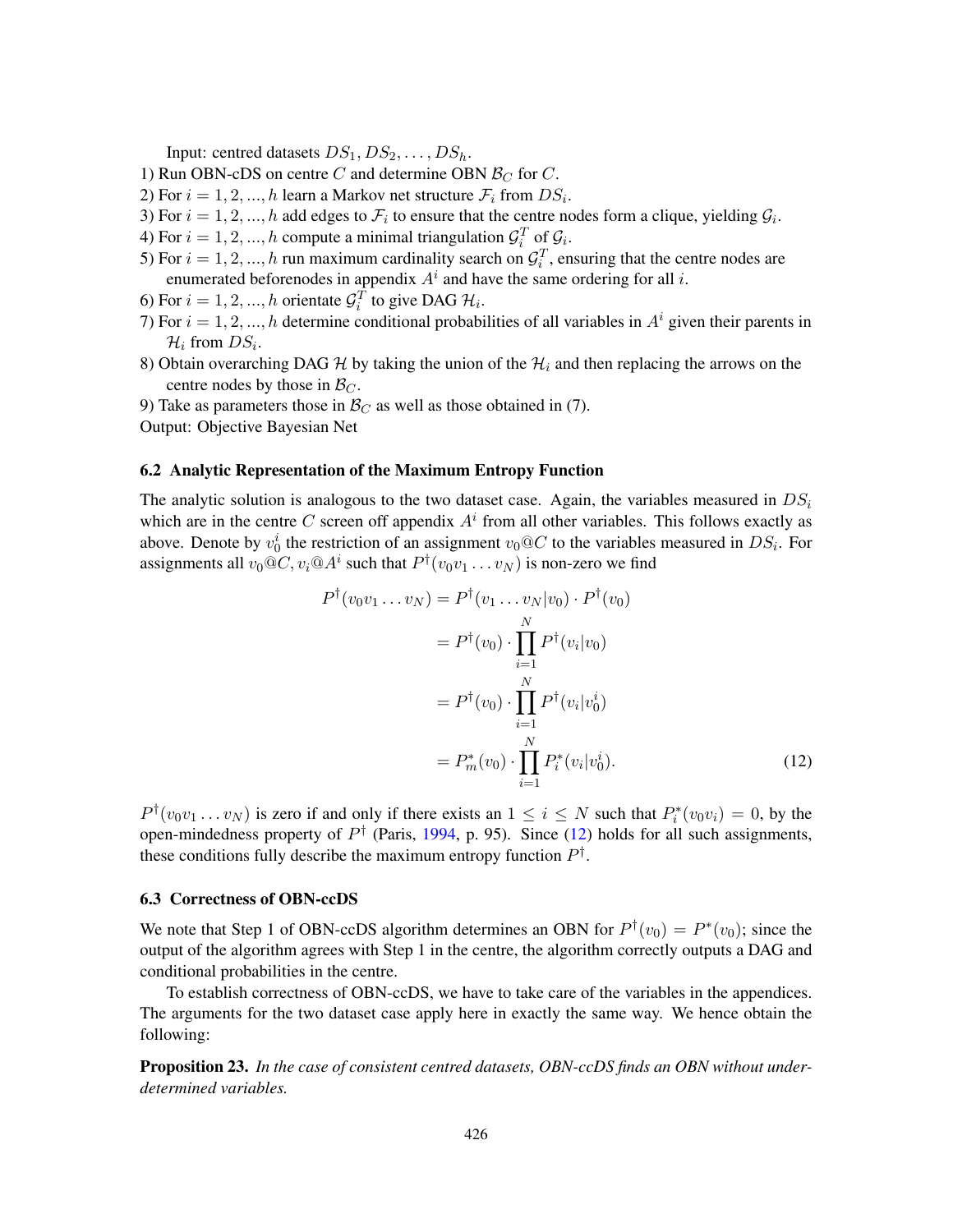In sum, then, in the centred dataset case, an OBN can be obtained directly from the datasets. There is no need to maximise entropy via  $(1)$ .

# <span id="page-34-0"></span>7. Determining Conditional Probabilities Algebraically

As we demonstrated in the previous sections, there are natural classes of cases in which we can avoid Step 5b of OBN-cDS altogether and can parameterise an OBN just by means of Step 5a.

We saw in Figure [3](#page-10-0) that there are cases in which a variable and its parents are not jointly measured by a single dataset. Hence, Step 5a will not yield the conditional probabilities at such a variable in such a case. Determining these probabilities by means of solving an optimisation problem appears to be inevitable.

However, it turns out that in many of these cases we can determine all conditional probabilities in an OBN without solving any optimisation problem. To compute the conditional probabilities we instead need to find the roots of a polynomial of low degree in one variable.

First, we shall investigate relatively simple cases. In Section [8,](#page-39-0) we shall use these simple cases as stepping stones to more complex situations. The computational speed-up obtained by solving an algebraic problem rather than an optimisation problem compares favourably to OBN-cDS presented in Section [3,](#page-3-0) which is already a significant improvement on the brute-force approach.

# 7.1 Sufficient Conditions for an Algebraic Solution

<span id="page-34-2"></span>**Theorem 24.** *If* H *consists of*  $N \ge 3$  *binary variables*  $A_0, A_1, \ldots, A_{N-1}$  *such that*  $A_0$  *is a child of every other* A<sup>i</sup> *and such that every combination of* N − 1 *variables is measured in some dataset (i.e., for all*  $0 \le j \le N - 1$  *there exists a dataset*  $DS_j$  *which measures*  $\{A_0, \ldots, A_{N-1}\} \setminus \{A_j\}$ *, then the conditional probabilities of* P † *can be found by applications of Step 5a and by computing all roots of a polynomial*  $\mathcal{P}(x)$  *of degree*  $2^{N-1} - 1$  *which are in* [0,1]. This polynomial  $\mathcal{P}(x)$  *can be found efficiently.*

The simple case  $N = 3$  will be discussed in more detail in Section [7.2.](#page-34-1) Note that this theorem holds for an arbitrary DAG structure H on the variables  $A_1, \ldots, A_{N-1}$ .

The proof, which is rather long, can be found in Appendix [C.](#page-46-0)

Computational Complexity. Finding all real roots of polynomials with real coefficients can be done quickly. Already in 1970, an algorithm was reported which found all roots of polynomials ranging in degree from 20 to 50, on average in  $2n^2$  milliseconds (Jenkins and Traub, [1970\)](#page-62-15). Computing the polynomial  $\mathcal{P}(x)$  is clearly a polynomial time problem in terms of the right-hand sides of the constraints in our optimisation problem [\(22\)](#page-53-0).

### <span id="page-34-1"></span>7.2 Triangles

We shall now see that for  $N = 3$ , Theorem [24](#page-34-2) allows us to simply read-off  $P^{\dagger}$ , if all variables are binary. As we show thereafter, the assumption of binary variables in Theorem [24](#page-34-2) cannot be weakened.

# 7.2.1 BINARY VARIABLES

The simplest case in which we cannot avoid an under-determined variable arises as follows: Datasets  $DS_1$ ,  $DS_2$ ,  $DS_3$  measure sets of binary variables  $\{A_0, A_1\}$ ,  $\{A_0, A_2\}$  and  $\{A_1, A_2\}$ , respectively,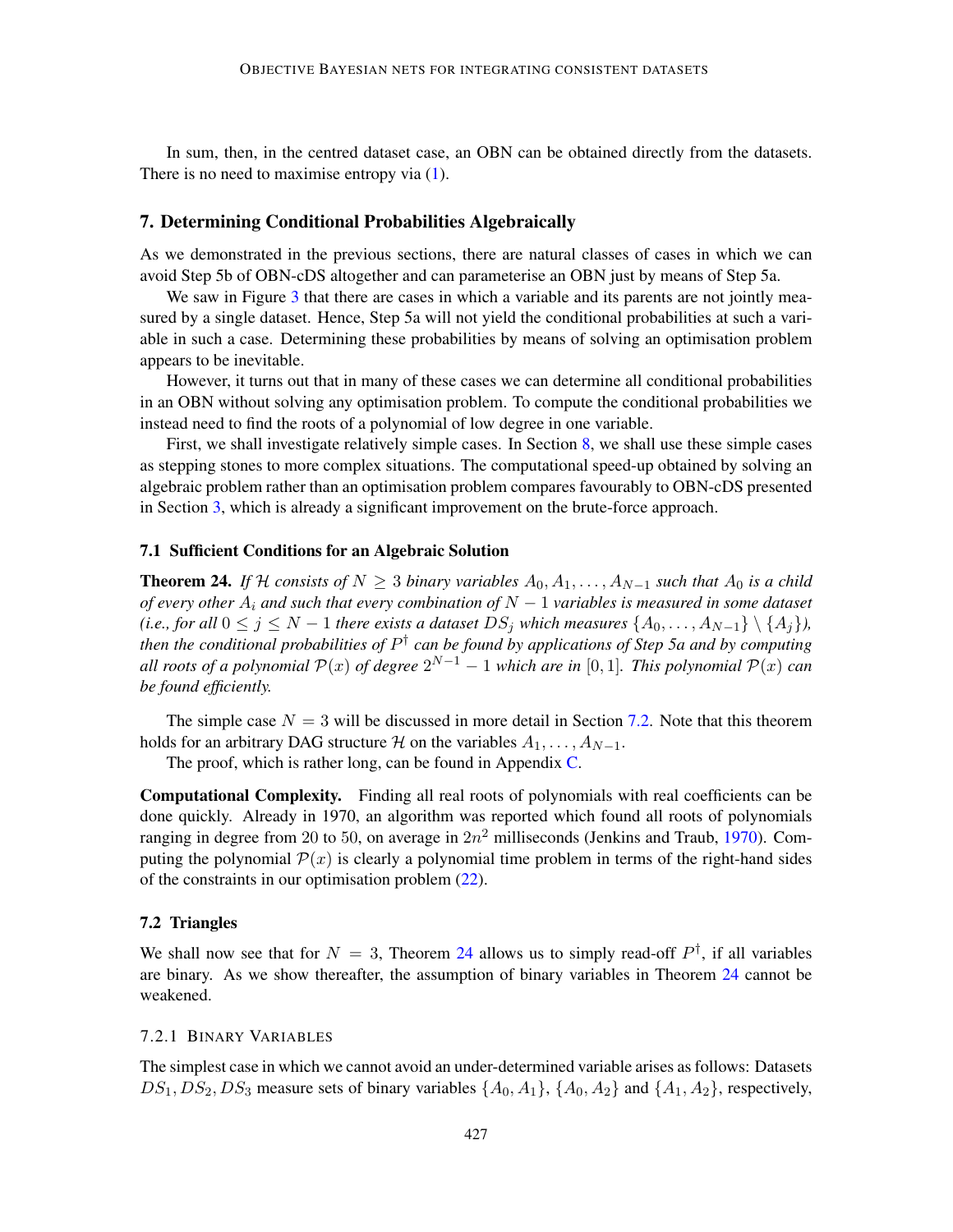with each  $A_i$  taking  $a_i$ ,  $\bar{a}_i$  as possible values. Furthermore, with respect to all marginal measured frequencies all pairs of measured variables are dependent. Hence, there are edges between all three variables in the graph  $G$ . Clearly, this collection of datasets is not centred. Every acyclic orientation of the edges of  $G$  makes one vertex a child of the other two vertices. This variable is under-determined. An example for three such datasets can be found in Table [1.](#page-5-0)

<span id="page-35-1"></span>Proposition 25 (Landes and Williamson [\(2016\)](#page-62-1)). *Under the assumptions of Theorem [24](#page-34-2) and the assumption that* N = 3 *an OBN can be obtained by simple algebraic means without solving an optimisation problem.*

We now give pseudo code for the proof; see Appendix [D](#page-54-0) for a full proof.

Input: Consistent datasets  $DS_1$ ,  $DS_2$ ,  $DS_3$  each measuring two variables,  $\{A_0, A_1\}$ ,  $\{A_0, A_2\}$  and  ${A_1, A_2}$ , respectively.

- 1) Express constraints on the unknown probabilities  $P(v)$  of the eight assignments  $v \mathcal{Q} \{A_0, A_1, A_2\}$ as a system of seven inhomogeneous linear equations.
- 2) Compute the entropy of a probability function  $H(P)$  in terms of a single unknown.
- 3) Take the derivative of this function with respect to this unknown and equate it to zero.
- 4) Collect terms of derivative to obtain a polynomial of degree 3 in a single unknown.
- 5) Determine the possible solutions to this polynomial via basic textbook algebra.
- 6) Find the maximum entropy solution by testing all possible solutions.
- 7) Construct OBN from found maximum entropy solution.
- Output: Unique OBN.

Ceteris paribus, the proof Theorem [24](#page-34-2) has the equivalent of the first 3 steps. In Step 4, the resulting polynomial is of degree  $2^{N-1}$ . The key idea in both proofs is to note that the constraints are only satisfied in an affine linear space of dimension one or zero. Hence, one can express the entropy  $H(P)$  in terms of a single unknown probability.

Two Examples and one Remark. The question arises whether the problem structure is such that the discriminant of the polynomial, ∆, is always strictly greater than zero (equal to zero, strictly less than zero). If this were the case, then computing  $P^{\dagger}$  would be even quicker (since one would have to check fewer possible roots of the polynomial  $\mathcal{P}(x)$ ). Furthermore, if it were the case that  $\Delta = 0$  always holds, then there might be some way of intuitively understand the values of  $P^{\dagger}$  since x<sup>\*</sup> is then particularly simple. However, we have found cases in which  $\Delta < 0, \Delta = 0$  and  $\Delta > 0$ , respectively, see Example [26](#page-35-0) and Example [27](#page-36-1) for  $\Delta \neq 0$ . For  $\Delta < 0$  it seems particularly hard to intuitively grasp the values  $x^*$  can take. Cases with  $\Delta = 0$  arise if  $P_i^*(a_j^v a_k^v) = P_i^*(a_k^v) P_i^*(a_k^v)$  holds for all combinations of  $v \mathbb{Q} V$ , i, j, k where defined and if also one of these measured frequencies equals zero.

Appendix  $\overline{E}$  $\overline{E}$  $\overline{E}$  contains the source code to compute the following examples.

<span id="page-35-0"></span>Example 26 (Negative Discriminant). Three datasets measured the following:

$$
DS_1: \quad P_1^*(a_0a_1) = \frac{55}{100} \qquad P_1^*(a_0\bar{a}_1) = \frac{10}{100} \qquad P_1^*(\bar{a}_0a_1) = \frac{33}{100} \qquad P_1^*(\bar{a}_0\bar{a}_1) = \frac{2}{100}
$$
\n
$$
DS_2: \quad P_2^*(a_0a_2) = \frac{64}{100} \qquad P_2^*(a_0\bar{a}_2) = \frac{1}{100} \qquad P_2^*(\bar{a}_0a_2) = \frac{7}{100} \qquad P_2^*(\bar{a}_0\bar{a}_2) = \frac{28}{100}
$$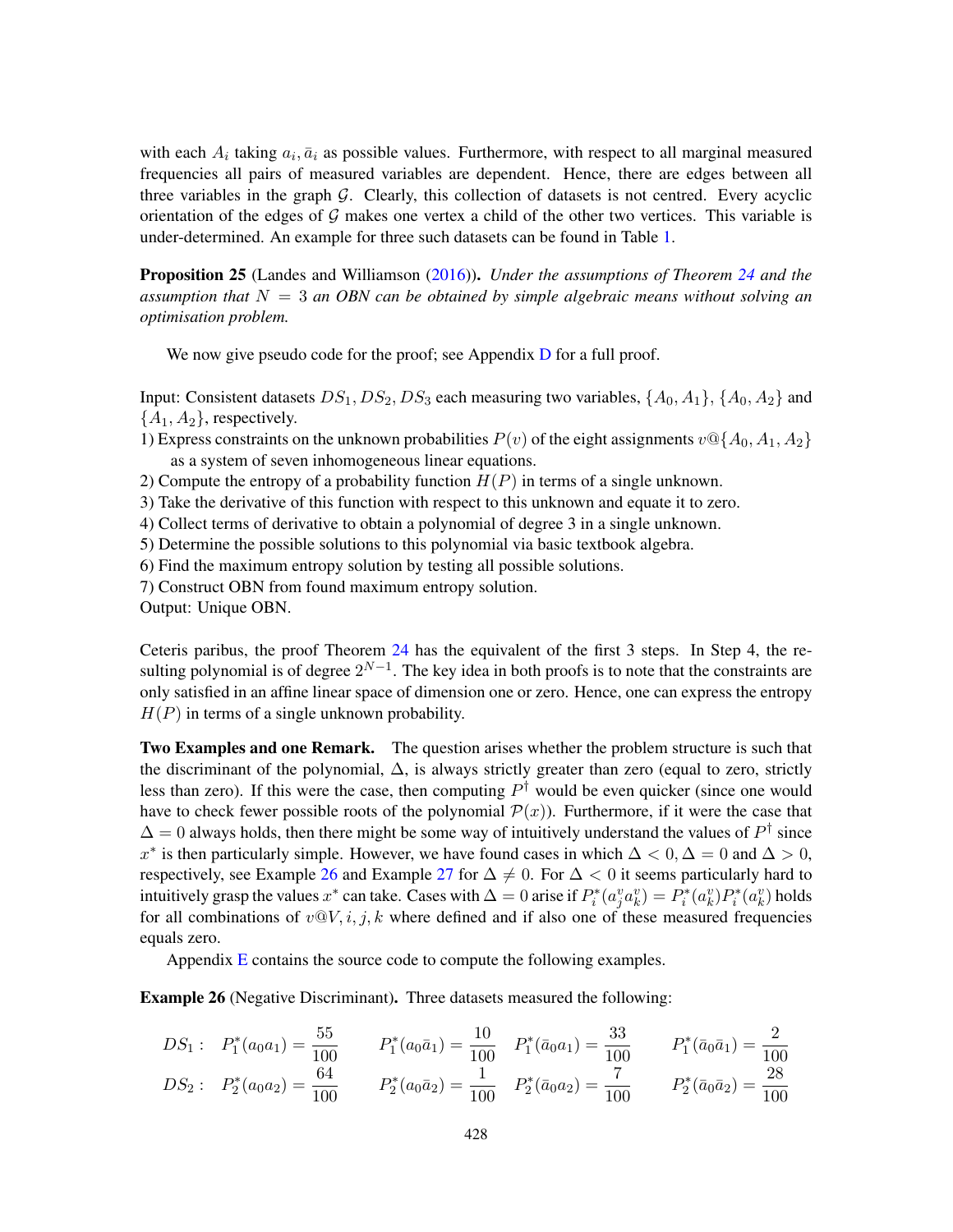$$
DS_3: \quad P_3^*(a_1a_2) = \frac{61}{100} \qquad \quad P_3^*(a_1\bar{a}_2) = \frac{27}{100} \qquad P_3^*(\bar{a}_1a_2) = \frac{10}{100} \qquad \quad P_3^*(\bar{a}_1\bar{a}_2) = \frac{2}{100}
$$
\n
$$
P^*(a_0) = \frac{65}{100} \qquad \qquad P^*(a_1) = \frac{88}{100} \qquad P^*(a_2) = \frac{71}{100}
$$

Matlab computed the discriminant to be equal to  $-1.097210366162764e - 10$  and  $P^{\dagger}(\bar{a}_0\bar{a}_1\bar{a}_2)$  =  $x = 0.01752872708409.$ 

<span id="page-36-1"></span>Example 27 (Positive Discriminant). Three datasets measured the following:

$$
DS_1: P_1^*(a_0a_1) = \frac{1}{13} \t P_1^*(a_0\bar{a}_1) = \frac{3}{13} P_1^*(\bar{a}_0a_1) = \frac{5}{13} P_1^*(\bar{a}_0\bar{a}_1) = \frac{4}{13}
$$
  
\n
$$
DS_2: P_2^*(a_0a_2) = \frac{1}{13} P_2^*(a_0\bar{a}_2) = \frac{3}{13} P_2^*(\bar{a}_0a_2) = \frac{2}{13} P_2^*(\bar{a}_0\bar{a}_2) = \frac{7}{13}
$$
  
\n
$$
DS_3: P_3^*(a_1a_2) = \frac{2}{13} P_3^*(a_1\bar{a}_2) = \frac{4}{13} P_3^*(\bar{a}_1a_2) = \frac{1}{13} P_3^*(\bar{a}_1\bar{a}_2) = \frac{6}{13}
$$
  
\n
$$
P^*(a_0) = \frac{4}{13} P^*(a_1) = \frac{6}{13} P^*(a_2) = \frac{3}{13}
$$

Matlab computed the discriminant to be equal to = 1.525101176783421 $e$  – 08 and  $P^{\dagger}(\bar{a}_0\bar{a}_1\bar{a}_2)$  =  $x = 0.27329803010335.$ 

Setting out, we made the assumption that *marginal frequency distributions are satisfiable by some joint probability function defined on the set* V *of all the variables measured by the datasets.* This might seem like an unecessarily strong assumption. Initially, one might be tempted to only assume that the marginal frequency distributions agree on joint domains. We now show that such a weaker assumption does not suffice for our purposes.

<span id="page-36-0"></span>*Remark* 28*.* There exist three datasets with measured frequencies which agree on common variables which are inconsistent in the sense that there does *not* exist a probability function P defined on the entire domain which agrees with all marginal frequencies.

Proof: The measured frequencies are as follows:

$$
DS_1: P_1^*(a_0a_1) = \frac{55}{100} \t P_1^*(a_0\bar{a}_1) = \frac{10}{100} \t P_1^*(\bar{a}_0a_1) = \frac{33}{100} \t P_1^*(\bar{a}_0\bar{a}_1) = \frac{2}{100}
$$
  
\n
$$
DS_2: P_2^*(a_0a_2) = \frac{64}{100} \t P_2^*(a_0\bar{a}_2) = \frac{1}{100} \t P_2^*(\bar{a}_0a_2) = \frac{7}{100} \t P_2^*(\bar{a}_0\bar{a}_2) = \frac{7}{100}
$$
  
\n
$$
DS_3: P_3^*(a_1a_2) = \frac{70}{100} \t P_3^*(a_1\bar{a}_2) = \frac{18}{100} \t P_3^*(\bar{a}_1a_2) = \frac{1}{100} \t P_3^*(\bar{a}_1\bar{a}_2) = \frac{11}{100}
$$
  
\n
$$
P^*(a_0) = \frac{65}{100} \t P^*(a_1) = \frac{88}{100} \t P^*(a_2) = \frac{71}{100}
$$

From [\(23\)](#page-54-1) we infer that  $x_2 - x_8 = f - g = -0.1$  holds and since  $x_2 \ge 0$  (we are only interested in probabilities) we obtain  $x_8 \ge 0.1$ . Similarly, we have  $x_7 + x_8 = d = 0.02$  and since  $x_7 \ge 0$  we obtain  $x_8 \leq 0.02$ . Contradiction.

Hence, the system of equations [\(23\)](#page-54-1) is not solved by any probability function. This means that there is no probability function defined on  $V = \{A_1, A_2, A_3\}$  which agrees with  $P_1^*, P_2^*$  and  $P_3^*$  on their respective domains.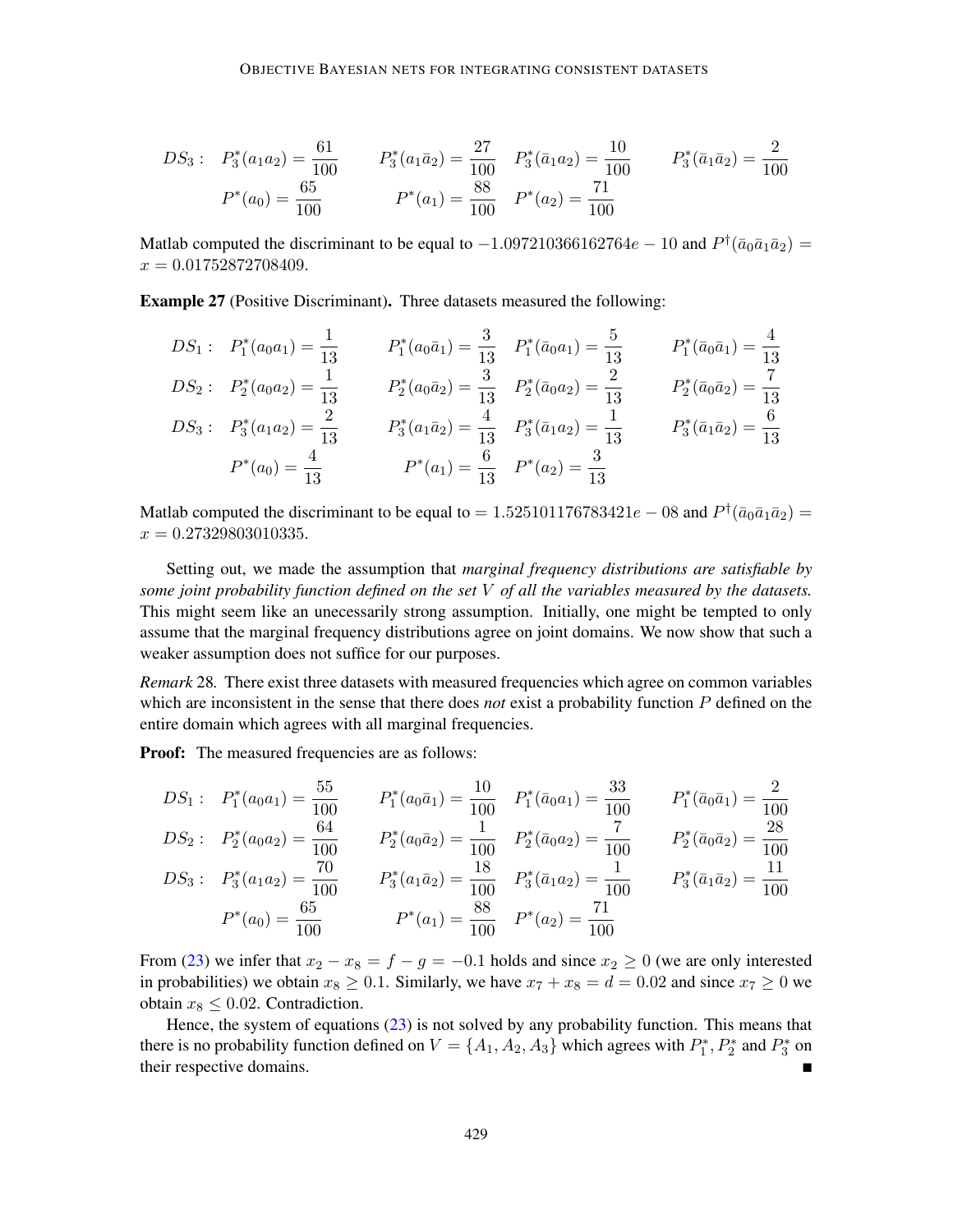In Section [5.3,](#page-31-1) we calculated the maximum entropy function  $P^{\dagger}$  for any two datasets with measured frequencies which agree on common variables, i.e., which agree on the centre. In particular,  $P^{\dagger}$  agrees with  $P_1^*$  and  $P_2^*$  on their respective domains. Given this, and given the above remark, we can now answer the following question: for  $n$  datasets whose measured frequency distributions agree on common variables, does there always exist a probability function defined on the entire domain which agrees with all dataset distributions? If  $1 \le n \le 2$ , then the answer is "yes", if  $n \ge 3$ , the answer is "no".

This remark also explains why we sampled from a probability distribution defined over the entire domain in our Matlab implementation (Section [3.4\)](#page-14-0). Had we instead sampled from multiple distributions agreeing on joint domains, we would have had no guarantee that there exist a probability function consistent with all (in our sense consistent) observations.

#### 7.2.2 NON-BINARY VARIABLES

In Proposition [25,](#page-35-1) we saw that one can determine the parameters of an OBN algebraically, if all variables are binary by inspecting the roots of a cubic polynomial. We now show that this does not extend to the case in which at least one variable is non-binary.

Let us again consider datasets  $DS_1, DS_2, DS_3$  which measure sets of variables  $\{A_1, A_2\}$ ,  ${A_0, A_2}$  and  ${A_0, A_1}$ . However, now one of the variables is at least ternary. Let  $n_i$  denote the arity of  $A_i$ , the number of possible values  $A_i$  can take.

For  $v \mathcal{Q} \{A_0, A_1, A_2\}$  we obtain  $n_0 n_1 + n_0 n_2 + n_1 n_2$  constraints of the form

<span id="page-37-0"></span>
$$
P^{\dagger}(a_1^v a_2^v) = P_1^*(a_1^v a_2^v)
$$
  

$$
P^{\dagger}(a_0^v a_2^v) = P_2^*(a_0^v a_2^v)
$$
  

$$
P^{\dagger}(a_0^v a_1^v) = P_3^*(a_0^v a_1^v).
$$

Restricting attention to constraints for  $DS_1$  of the form  $P^{\dagger}(a_1^v a_2^v) = P_1^*(a_1^v a_2^v)$  we note that none of these constraints is redundant.

On the other hand, for the constraints involving  $P_2^*$  we have for all  $v@{A_2}$ 

$$
\sum_{g \circledcirc \{A_0\}} P^{\dagger}(a_0^g a_2^v) = P^{\dagger}(a_2^v) = P_2^*(a_2^v). \tag{13}
$$

This constraint we have already from  $DS_1$ . So, we have found that  $n_2$  constraints (arity of  $A_2$ ) many) in  $(13)$  are redundant.

Similarly, for the constraints involving  $P_3^*$  we have for all  $v@{A_0}$  and all  $v'@{A_1}$  that

$$
\sum_{g \circledcirc \{A_0\}} P^{\dagger}(a_0^g a_1^v) = P^{\dagger}(a_1^v) = P_3^*(a_1^v)
$$

$$
\sum_{g' \circledcirc \{A_1\}} P^{\dagger}(a_0^{v'} a_1^g) = P^{\dagger}(a_0^{v'}) = P_3^*(a_0^{v'}).
$$

From this third set of constraints we found  $n_0+n_1$  constraints which each can be expressed in terms of previously found constraints. However, not all these newly found constraints are independent. Adding these constraints we obtain

$$
\sum_{v \circledast \{A_0, A_1\}} P^{\dagger}(a_0^v a_1^v) = 1.
$$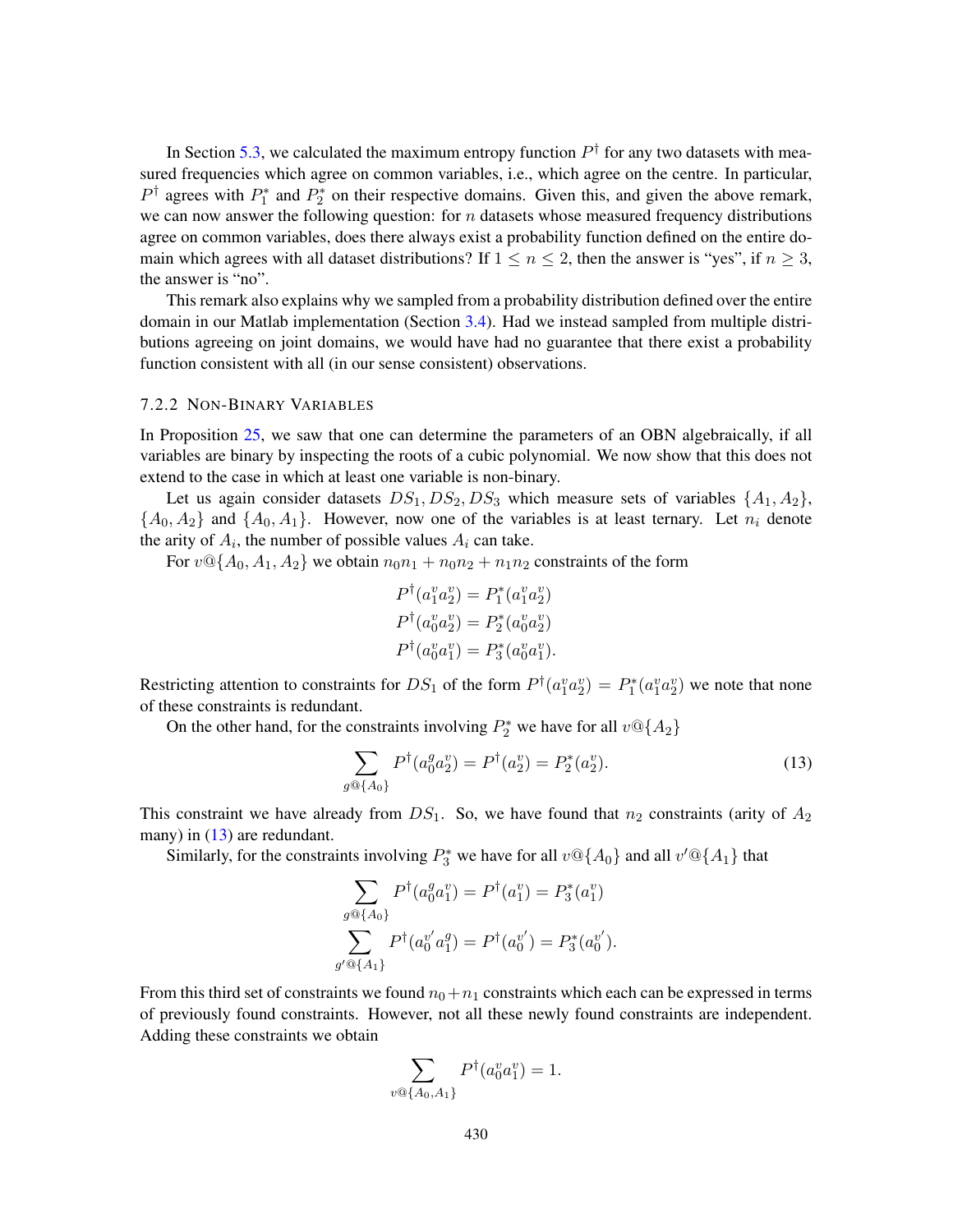So, one constraint can be expressed in terms of the other  $n_1 + n_2 - 1$  constraints. Hence, we showed that at least  $n_0 + n_1 + n_2 - 1$  constraints of the  $n_0n_1 + n_0n_2 + n_1n_2$  constraints are redundant. So, the number of meaningful, i.e., non-redundant, constraints is at most

$$
n_0n_1 + n_0n_2 + n_1n_2 - (n_0 + n_1 + n_2 - 1) .
$$

We now give a simple result in elementary number theory relating this number to the number of unknowns  $(n_0n_1n_2)$ :

**Proposition 29.** For natural numbers  $n_0, n_1, n_2 \geq 2$  it holds that

 $n_0n_1n_2 - (n_0n_1 + n_0n_2 + n_1n_2 - (n_0 + n_1 + n_2 - 1)) = 1$ , *if and only if*  $n_0 + n_1 + n_2 = 6$  $n_0n_1n_2 - (n_0n_1 + n_0n_2 + n_1n_2 - (n_0 + n_1 + n_2 - 1)) \geq 2$ , *if and only if*  $n_0 + n_1 + n_2 \geq 7$ .

Proof: It suffices to note that

$$
n_0n_1n_2 - (n_0n_1 + n_0n_2 + n_1n_2 - (n_0 + n_1 + n_2 - 1)) = (n_0 - 1)(n_1n_2 - n_1 - n_2 + 1)
$$

is strictly increasing in  $n_0, n_1, n_2 \ge 2$  and that for  $n_0 + n_1 + n_2 = 6$  this expression equals 1 and for  $n_0 + n_1 + n_2 = 7$  this expression equals 2.

So, if not all variables are binary  $(n_0 + n_1 + n_2 \ge 7)$ , there are at least two more unknowns than there are constraints. This shows that there is no hope for finding a version of Theorem [24](#page-34-2) with (some) non-binary variables which reduces to an algebraic problem in a *single* unknown.

# 7.3 Unmeasured Substates

Theorem [24](#page-34-2) allows us to quickly calculate certain conditional probabilities. As we saw above, if  $N = 3$ , then, after some linear algebra, we can determine these conditional probabilities without needing to solve an optimisation problem. We shall now see that there is another special case of Theorem [24](#page-34-2) in which the conditional probabilities can be obtained even quicker for arbitrary  $N \geq 3$ .

As we saw in the proof of Theorem [24:](#page-34-2) if  $P^{\dagger}$  assigns some  $v@V$  zero probability, then the set of of possible solutions consists only of a single element,  $P^{\dagger}$ . Exploiting this observation we obtain

Corollary 30. *Under the assumptions of Theorem [24,](#page-34-2) if one measured marginal frequency equals 0, then there exists a unique probability function* P † *, agreeing with all observations, which can be read off from* [\(20\)](#page-52-0)*.*

**Proof:** If one substate generated by the variables of one single dataset has not been measured, then  $P^{\dagger}$  assigns this substate probability zero. But then all states which extend this substate are also assigned probability zero by  $P^{\dagger}$ . But this means that at least two  $x_j$  in [\(20\)](#page-52-0) are equal to zero. Suppose  $j \neq 2^N$ . We can now compute x by  $x_j = 0 = \delta_j x + v_j$ . Substituting  $x = -\delta_j v_j$  in [\(20\)](#page-52-0) we obtain a system of linear equations of the form  $x_i = v''_i$  with  $v''_i \in [0, 1]$ . Having assumed that there exists a probability function which is consistent with all measured frequencies we can now simply read off this function.

The case  $j = 2^N$  is similar.

431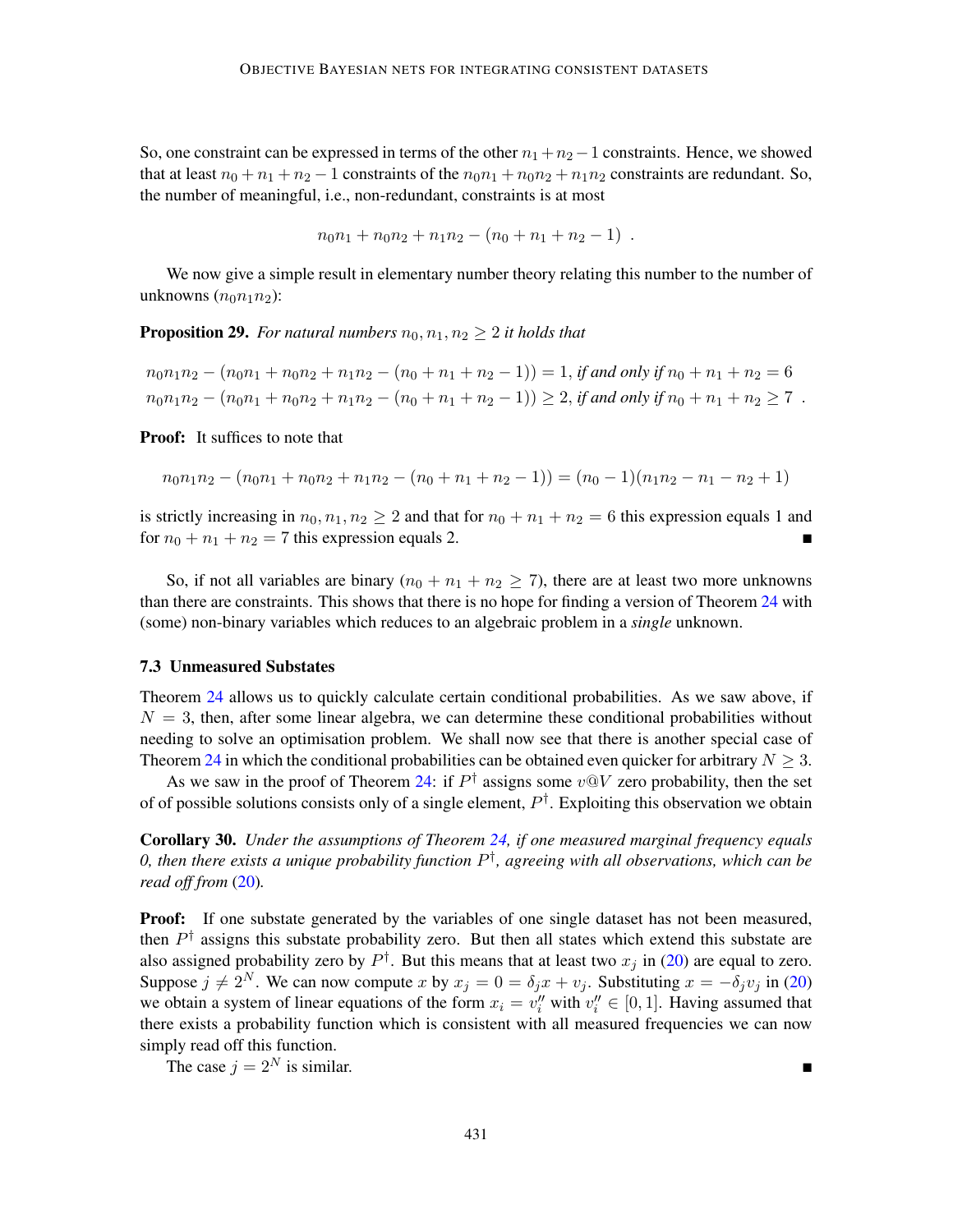<span id="page-39-1"></span>Example 31 (Unmeasured Substate). Consider datasets measuring sets of variables as detailed in Example [26](#page-35-0) and Example [27.](#page-36-1) Also assume that one substate,  $a_0a_1$  has not been measured, i.e.,  $P_1^*(a_0a_1) = 0$ .  $P^{\dagger}$  can be obtained by elementary logic by subsequently observing

$$
P^{\dagger}(a_0a_1a_2) = 0
$$
  
\n
$$
P^{\dagger}(a_0a_1\bar{a}_2) = 0
$$
  
\n
$$
P^{\dagger}(a_0\bar{a}_1a_2) = P^{\dagger}(a_0\bar{a}_1a_2) + P^{\dagger}(a_0a_1a_2) = P^{\dagger}(a_0a_2) = P_2^*(a_0a_2)
$$
  
\n
$$
P^{\dagger}(\bar{a}_0a_1a_2) = P^{\dagger}(a_0a_1a_2) + P^{\dagger}(\bar{a}_0a_1a_2) = P^{\dagger}(a_1a_2) = P_3^*(a_1a_2)
$$
  
\n
$$
P^{\dagger}(a_0\bar{a}_1\bar{a}_2) = P^{\dagger}(a_0\bar{a}_1) - P^{\dagger}(a_0\bar{a}_1a_2) = P_1^*(a_0\bar{a}_1) - P_2^*(a_0a_2)
$$
  
\n
$$
P^{\dagger}(\bar{a}_0a_1\bar{a}_2) = P^{\dagger}(\bar{a}_0a_1) - P^{\dagger}(\bar{a}_0a_1a_2) = P_1^*(\bar{a}_0a_1) - P_3^*(a_1a_2)
$$
  
\n
$$
P^{\dagger}(\bar{a}_0\bar{a}_1a_2) = P^{\dagger}(\bar{a}_0a_2) - P^{\dagger}(\bar{a}_0a_1a_2) = P_2^*(\bar{a}_0a_2) - P_3^*(a_1a_2)
$$
  
\n
$$
P^{\dagger}(\bar{a}_0\bar{a}_1\bar{a}_2) = P^{\dagger}(\bar{a}_0\bar{a}_2) - P^{\dagger}(\bar{a}_0a_1\bar{a}_2) = P_2^*(\bar{a}_0\bar{a}_2) - P_1^*(\bar{a}_0a_1) + P_3^*(a_1a_2).
$$

Applying this to the example in Table [1](#page-5-0) we find that all young patients died and all old patients survived. This allows us to "complete"  $DS_1$  and  $DS_3$  and finally  $DS_2$  as follows (Table [10\)](#page-39-2):

<span id="page-39-2"></span>Table 10: Missing values (in blue) are filled in according to the unique probability function consistent with the datasets from Table [1.](#page-5-0)

|                             |             | Variables measured in Dataset 1 |                          |                                 |
|-----------------------------|-------------|---------------------------------|--------------------------|---------------------------------|
|                             |             |                                 |                          | Variables measured in Dataset 2 |
|                             | Observation | <b>Sex</b>                      | <b>Treatment Outcome</b> | Age                             |
| <b>Observations</b>         | Patient 1   | Male                            | survived                 | $60 + \text{years}$             |
| Dataset<br>οf               | Patient 2   | Female                          | died                     | $40 - 59$ years                 |
|                             | Patient 3   | Female                          | survived                 | $60 + \text{years}$             |
| <b>Observations</b>         | Patient 4   | $P(Male) = P(Female) = 50\%$    | survived                 | $60 + \text{years}$             |
| Dataset<br>of               | Patient 5   | $P(Male) = P(Female) = 50\%$    | survived                 | $60 + \text{years}$             |
| $\mathcal{D}_{\mathcal{L}}$ | Patient 6   | Female                          | died                     | $40 - 59$ years                 |
| <b>Observations</b>         | Patient 7   | Female                          | survived                 | $60 + \text{years}$             |
| Dataset<br>οf               | Patient 8   | Male                            | survived                 | $60 + \text{years}$             |
| 3                           | Patient 9   | Female                          | died                     | $40 - 59$ years                 |
|                             |             |                                 |                          |                                 |
|                             |             | Variable measured               |                          | Variable measured               |
|                             |             | in Dataset 3                    |                          | in Dataset 3                    |

# <span id="page-39-0"></span>8. Optimisation Along Separate Paths

In the previous Section [7,](#page-34-0) we studied, in some detail, graphs with a single under-determined variable. We now show how we can use the techniques developed above to determine conditional probabilities in more complex graphs with multiple under-determined variables.

We shall now see that, if we can find a particular orientation of the arrows (this includes the choice of a root node), then determining an OBN can be reduced to *independently* determining the conditional under-determined variables.

<span id="page-39-3"></span>Proposition 32. *If all under-determined variables of* H *are leaves, then the problem of computing an OBN can be reduced to independently computing the conditional probabilities at these leaves.*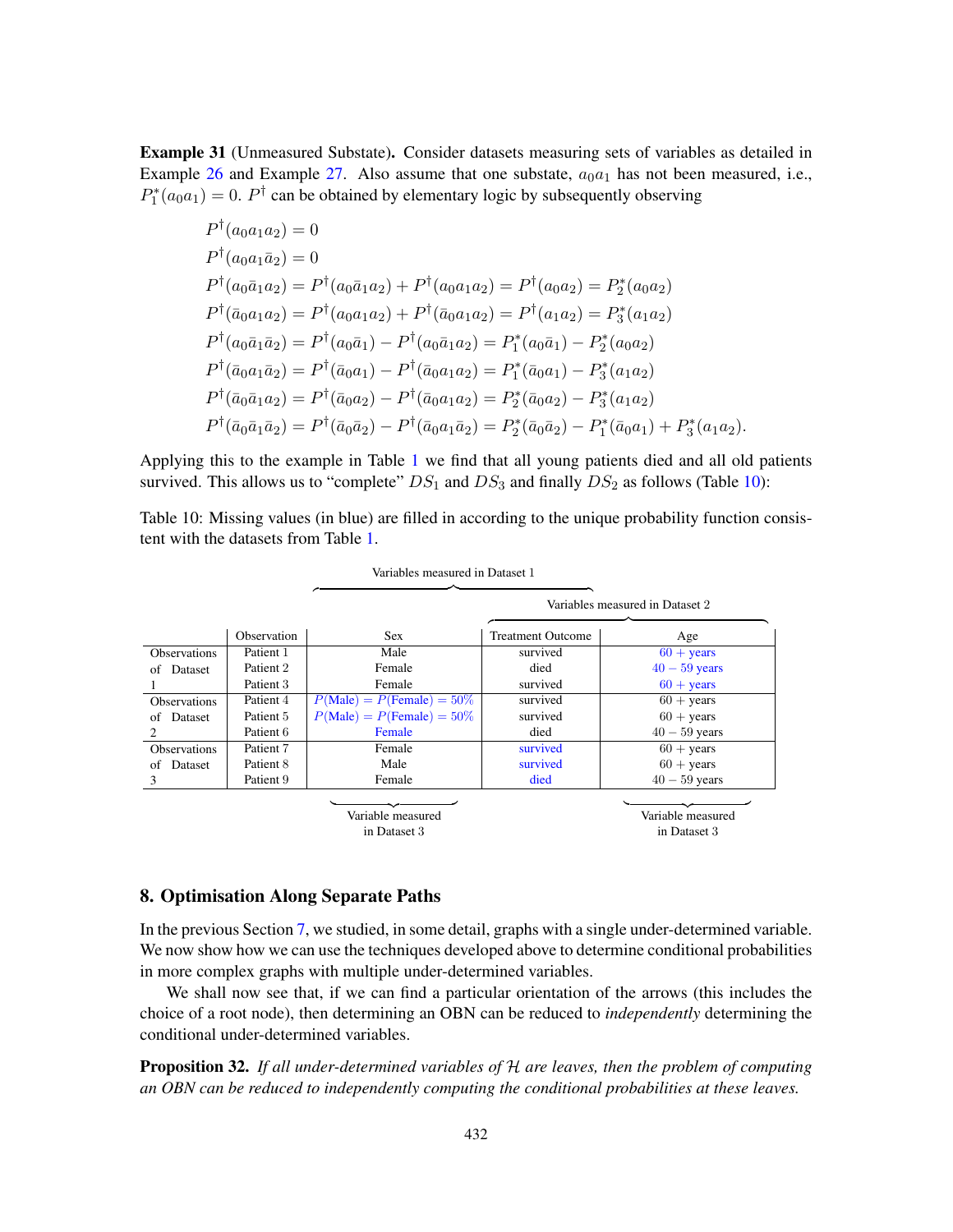**Proof:** Let  $A_k$  be an under-determined variable. Note that the only mention of conditional probabilities at  $A_k$  in [\(1\)](#page-8-2) are in the term

$$
- \sum_{v \otimes Anc'_k} P(a_k^v | Par_k^v) \log(P(a_k^v | Par_k^v)) \prod_{A_j \in Anc_k} P(a_j^v | Par_j^v)
$$
  
= 
$$
- \sum_{v \otimes Anc'_k} y_k^v \log(y_k^v) \prod_{A_j \in Anc_k} y_j^v
$$
 (14)

Ignoring summands which do not contain unknown  $y$ -parameters, the objective function of the optimisation problem can be written as

<span id="page-40-1"></span>
$$
-\sum_{k\in\mathcal{U}}\sum_{v\circledcirc\mathit{Anc'_k}} y_k^v \log(y_k^v) \prod_{A_j\in\mathit{Anc_k}} y_j^v.
$$

Note that all  $y_j^v$  have been determined via Step 5a. Furthermore, note that we can write this sum as follows: no summand contains  $y_k$  and  $y_{k'}$  for different  $k, k' \in \mathcal{U}$ .

The constraints also separate nicely: Note that no constraints contains  $y_k^v$  and  $y_{k'}^w$  for different  $k, k' \in U$  and assignments  $v, w$ .

We can hence find an OBN by independently solving for all  $i \in U$  the following optimisation problems for non-negative  $y^v$ 

$$
\begin{aligned}\n\text{maximise: } & -\sum_{v \text{ } \text{ } 0} y_i^v \log(y_i^v) \prod_{A_j \in \text{} Anc_i} y_j^v \\
\text{subject to: } & \sum_{g \text{ } \text{ } 0} y_i^{gv} = 1 \text{ for all } i \in \mathcal{U}, \\
& \sum_{s \text{ } \text{ } 0} y_i^{gv} \prod_{A_j \in \text{ } Anc_i} y_j^{sv} = P_k^*(a_i^v \text{Par}_{i:k}^v) \text{ for all } i \in \mathcal{U} \text{ and} \\
& \sum_{s \text{ } \text{ } 0} y_i^{av} \prod_{A_j \in \text{ } Anc_i} y_j^{sv} = P_k^*(a_i^v \text{Par}_{i:k}^v) \text{ for all } i \in \mathcal{U} \text{ and}\n\end{aligned}
$$

for all maximal jointly measured sets of the form  $\{A_i\} \cup Par_{i:k}$ 

 $\blacksquare$ 

If one of the under-determined leaves satisfies conditions considered in Section [7,](#page-34-0) then determining conditional probabilities simplifies even further.

<span id="page-40-0"></span>Theorem 33. *If the following four equivalent conditions hold:*

- *every directed path in* H *contains at most one under-determined variable,*
- *no under-determined variable in* H *has an ancestor nor a descendant which is under-determined,*
- *no under-determined variable in* H *has an ancestor which is under-determined,*
- *no under-determined variable in* H *has a descendant which is under-determined,*

*then the problem of computing an OBN can be reduced to independently computing the conditional probabilities at the under-determined variables.*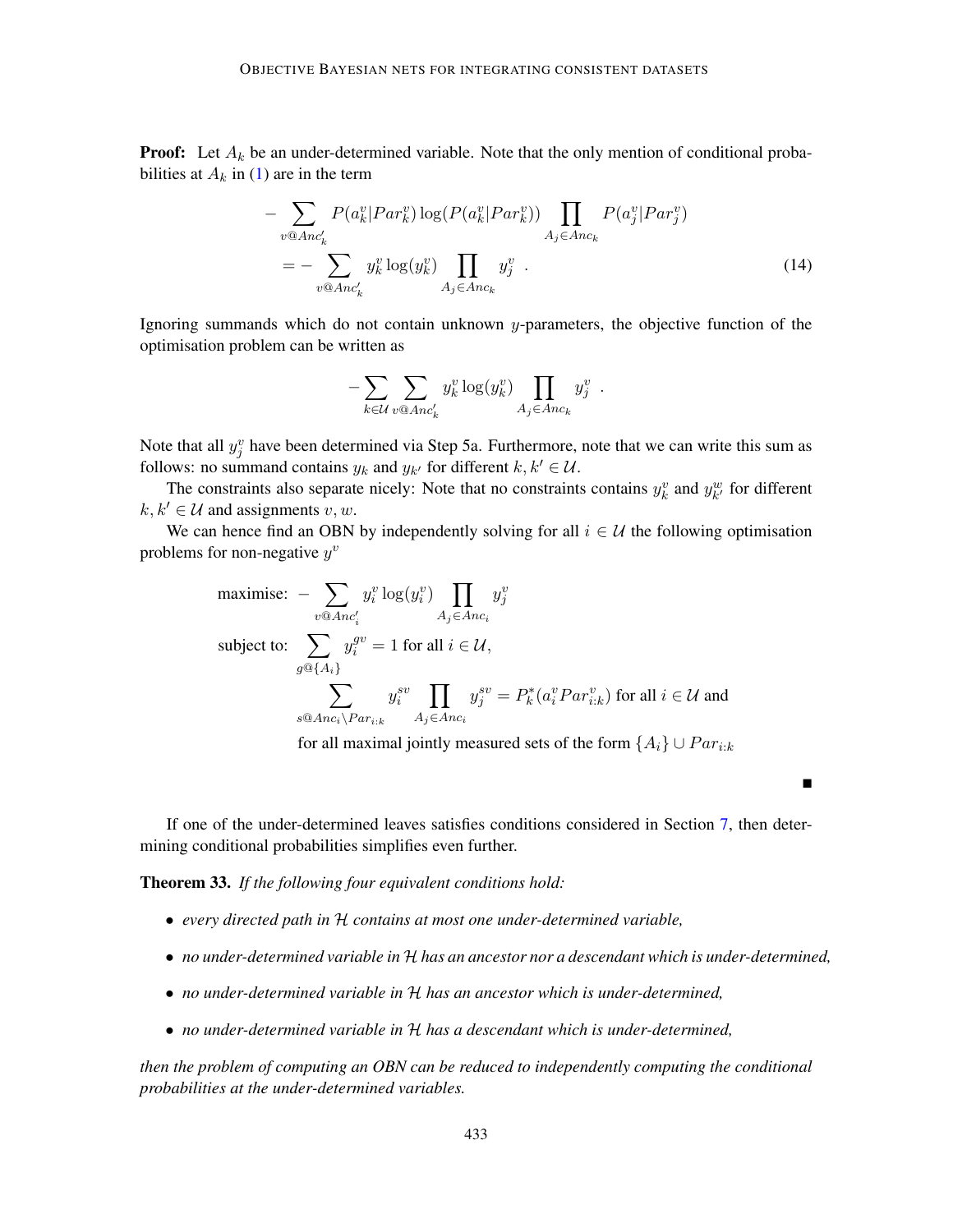As will be clear from the proof, this theorem is a simple instance of the fact that the more separate pathways the under-determined vertices are on, the more the optimisation problem can be split into independent optimisation problems (Section [4.1,](#page-22-1) Property 6).

**Proof:** It is clear that these four conditions are equivalent.

Let us note that were we to drop all descendants of under-determined variables we would obtain a graph in which all under-determined variables are leaves. That is, we would be in the situation investigated in Proposition [32.](#page-39-3)

Hence, the conditional probabilities at an arbitrary under-determined variable  $A_k$  appears in the entropy equation [\(1\)](#page-8-2) in the summands for the descendants of  $A_k$  as well as in terms of the form in [\(14\)](#page-40-1). Let  $A_q$  be a descendant of  $A_k$ . Then such a summand has the form

$$
-\sum_{v \text{ } \text{ } \text{ } \text{ } a \text{ } n c'_g} \Big( \prod_{A_j \in \text{ } \text{ } A_n c'_g} y_j^v \Big) \log(y_g^v) = -\sum_{v \text{ } \text{ } \text{ } \text{ } a \text{ } n c'_g} \Big( y_k^v \prod_{i \in \{1, \ldots, g-1\} \setminus \{k\}} y_i^v \Big) y_g^v \log(y_g^v).
$$

Note that only the  $y_k^v$  are unknown parameters and each  $y_k^v$  appears linearly in the above term. Adding all summands in which an  $y_k^v$  appears we still find that  $y_k^v$  appears linearly with a coefficient that can be directly determined by Step 5a.

Hence, the problem of computing an OBN is of the same order of computational complexity as computing the conditional probabilities at the under-determined variables independently.

# 9. Concluding Remarks

We have explored the question of how to efficiently determine an OBN from consistent datasets. We provided a general algorithm OBN-cDS which has the potential to substantially reduce the dimension of the optimisation problem, in comparison to the brute-force approach. For centred collections of datasets (in particular for any pair of datasets) we showed how to obtain an OBN without needing to solve an optimisation problem. We also discovered cases in which an OBN can be found by algebraic means and cases in which the optimisation problem can be split into independent optimisation problems.

A number avenues for further research stand out to us: (i) to identify further efficiency savings to OBN-cDS; (ii) to extend the methodology to include inconsistent datasets; and (iii) to apply the Matlab implementation to real-world datasets. More specifically, further research could address the optimisation problem we tackled from a computational point of view. For example, how could one calculate or estimate the number of local maxima? Can (the number of) maxima be characterised by the number of unknowns, the DAG of the OBN and/or the geometry of the feasible region? Can we compute some of these maxima relatively quickly? And (iv) to extend the methodology to continuous variables. Statistical matching for continuous variables is an area of active research (Little and Rubin, [2014\)](#page-62-9). Obviously, discretisation is a viable strategy, if a suitable discretisation is available and the datasets are large and reliable to approximate the frequency distribution of the measured variables.

Two questions in the wider research context are also of interest: (v) to trace connections between the OBN approach and the project of explainable AI (Ras et al., [2022\)](#page-63-16). In particular, how is a graphical approach employing Bayesian networks helpful for explanatory purposes and how does the maximum entropy approach compare with statistical matching techniques with respect to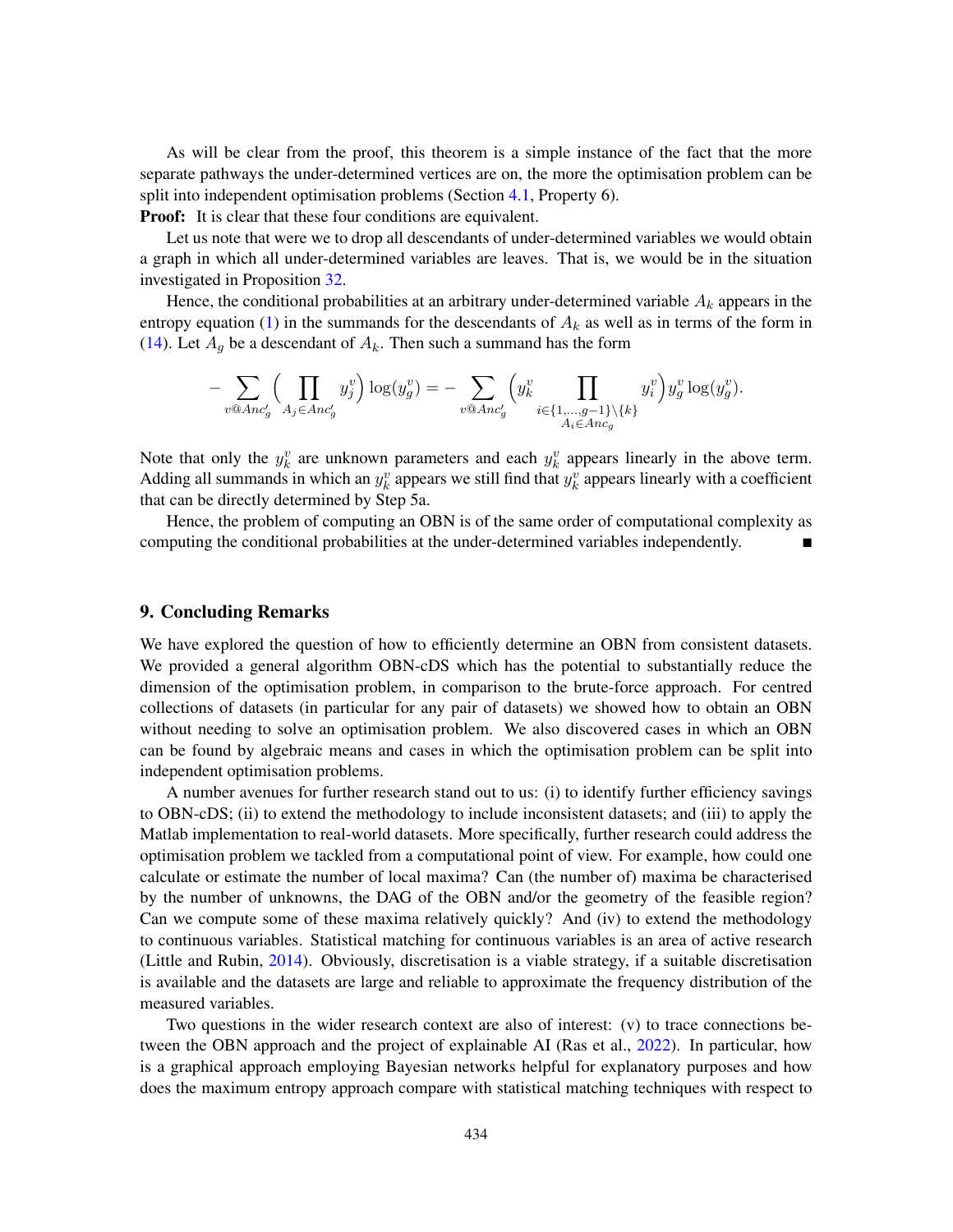explainability? (vi) to tackle the thorny methodological issue of integrating data obtained from observational study designs with data obtained from intervention studies (Hauser and Bühlmann, [2014\)](#page-61-14).

### Acknowledgements

We would like to thank Sylvain Barde for initial advice on the Matlab implementation and Christian Wallmann for providing some Matlab code.

Jürgen Landes gratefully acknowledges funding from the Deutsche Forschungsgemeinschaft (DFG, German Research Foundation) – 405961989 and 432308570, the European Research Council ('PhilPharm' grant 639276) and the UK Arts and Humanities Research Council (AH/I022957/1).

Jon Williamson gratefully acknowledges funding from the Leverhulme Trust (RPG-2019-059), the Deutsche Forschungsgemeinschaft (432308570), and the UK Arts and Humanities Research Council (AH/I022957/1).

### Appendix A. Theoretical Background to OBN-cDS

Here we provide versions of results from Williamson [\(2005a,](#page-65-3) Sections 5.6 and 5.7) that can be used to demonstrate the correctness of the algorithm OBN-cDS.

The task is to maximise entropy subject to the constraints  $P_{|V_i} = P_i^*$ , for  $i = 1, ..., h$ , where  $V_i$  is the subset of variables measured by dataset  $DS_i$ . Each constraint ensures that the agent's probability function P matches a dataset distribution  $P_i^*$ . Each such constraint can be represented as set of equality constraints on probability function x of the form  $\{f_i^{v_i}(x^{v_i}) := x^{v_i} - \overline{P_i^*(v_i)}\}$  $0: v_i \otimes V_i$ , where  $x^{v_i} := x(v_i)$ . Let  $\pi$  be the set of all these equality constraints. We denote the feasible region (i.e., the set of constrained probability functions) by,

$$
\mathbb{P}_{\pi} = \{x \in \mathbb{P} : f_i^{v_i}(x^{v_i}) = 0, v_i @ V_i, i = 1, ..., h \}.
$$

As usual, we assume throughout that the constraints are mutually consistent.  $\mathbb{P}_{\pi}$  is a closed convex set of probability functions and the entropy function is strictly concave, so there is a unique function  $P^{\dagger}$  on  $\mathbb{P}_{\pi}$  with maximum entropy.

Form undirected graph  $\mathcal F$  by taking variables in V as nodes and joining two nodes by an edge, if and only if they are variables measured by the same dataset.

<span id="page-42-0"></span>**Theorem 34.** If Z separates X from Y in F, then  $X \perp \!\!\!\perp_{P^{\dagger}} Y \mid Z$  for the function  $P^{\dagger}$  satisfying the constraints which maximises entropy.

**Proof:** The first step is to use standard Lagrange multiplier optimisation. If  $x \in \mathbb{P}_{\pi}$  is a local maximum of H then there are constants ('multipliers')  $\mu$ ,  $\lambda_i^{v_i} \in \mathbb{R}$  such that

<span id="page-42-1"></span>
$$
\frac{\partial H}{\partial x^v} + \mu + \sum_{i=1}^h \sum_{v_i \otimes V_i} \lambda_i^{v_i} \frac{\partial f_i^{v_i}}{\partial x^v} = 0
$$
\n(15)

 $\sum_{v\otimes V} x^v = 1.$ for each assignment  $v@V$ , where  $\mu$  is the multiplier corresponding to the additivity constraint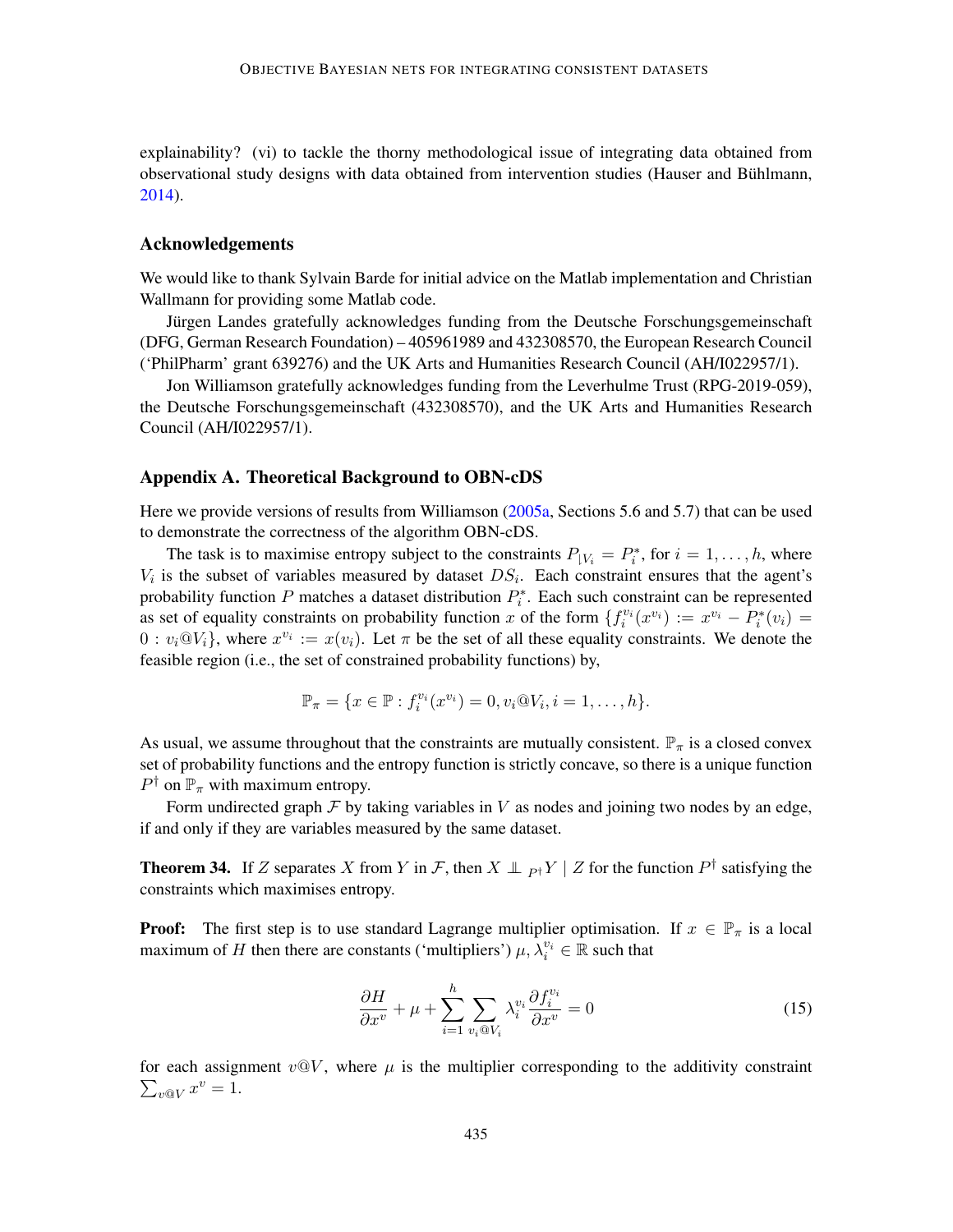Now  $x_i^{v_i} = \sum_{v \otimes V, v \sim v_i} x^v$ , where the sum is over all v consistent with  $v_i$ , so

$$
\frac{\partial f_i^{v_i}}{\partial x^v} = \frac{\partial f_i^{v_i}}{\partial x_i^{v_i}} \frac{\partial x_i^{v_i}}{\partial x^v} = \frac{\partial f_i^{v_i}}{\partial x_i^{v_i}}.1
$$

where  $v_i$  is the assignment to  $V_i$  that is consistent with  $v$ . Furthermore,

$$
\frac{\partial H}{\partial x^v} = -1 - \log x^v,
$$

so Equation [15](#page-42-1) can be written

$$
\log x^v = -1 + \mu + \sum_{i=1}^h \lambda_i^{v_i} \frac{\partial f_i^{v_i}}{\partial x_i^{v_i}}
$$

where  $v_i$  is the assignment to  $V_i$  that is consistent with  $v$ . Thus,

$$
x^{v} = e^{\mu - 1} \prod_{i=1}^{h} e^{\lambda_i^{v_i} \frac{\partial f_i^{v_i}}{\partial x_i^{v_i}}}
$$
 (16)

Hence the local maximum  $x$  is representable as a product of functions, each of which depends only on variables in the  $V_i$  (the leading term is a constant). The probability function x is said to *factorise* according to the sets  $V_1, \ldots V_h$ , and since these sets are complete subsets of  $\mathcal{F}, x$  is said to *factorise* according to  $\mathcal F$  (Lauritzen, [1996,](#page-62-16) pp. 34–35). The *global Markov condition* says that if Z separates X from Y in F, then  $X \perp Y \mid Z$ , and this condition is a straightforward consequence of factorisation according to  $\mathcal F$  (Lauritzen, [1996,](#page-62-16) Proposition 3.8). Thus the theorem follows for all local maxima, and in particular for the global maximum  $P^{\dagger}$ .

Step 2 of OBN-cDS creates an undirected graph G that is a subgraph of  $\mathcal F$ . This replaces each complete graph on  $V_i$  by the Markov network structure  $\mathcal{G}_i$  learned at Step 1. This replacement clearly keeps the above property intact, i.e., if Z separates X from Y in G then  $X \perp_{P} Y \mid Z$  for any  $P^{\dagger}$  satisfying the constraints which maximises entropy.

Steps 3 and 4 produce a directed acyclic graph  $H$  from  $G$ . D-separation (see Pearl, [1988,](#page-63-1) §3.3.1) allows one to read off probabilistic independencies from  $H$ :

<span id="page-43-0"></span>**Theorem 35.** *If*  $Z$  *D-separates*  $X$  *from*  $Y$  *in the directed acyclic graph*  $H$  *then*  $X \perp_{P^{\dagger}} Y \mid Z$  *for the function* P † *satisfying the constraints which maximises entropy.*

**Proof:** Since  $\mathcal{G}^T$  is triangulated, the ordering yielded by maximum cardinality search is a *perfect* ordering (for each vertex, the set of its adjacent predecessors is complete in the graph) (Neapolitan, [1990,](#page-63-7) Theorem 3.2). Because the cliques are ordered according to highest labelled vertex where the vertices have a perfect ordering, the clique order has the *running intersection property* (for each clique, its intersection with the union of its predecessors is contained in one of its predecessors) (Neapolitan, [1990,](#page-63-7) Theorem 3.1). Now  $P^{\dagger}$  factorises according to the cliques of  $\mathcal{G}^T$ , since it factorises according to  $V_1, \ldots, V_h$  and these sets are complete in  $\mathcal{G}^T$  and so are subsets of its cliques. These three facts imply that  $P(v) = \prod_{i=1}^{l} P(f_i^v | e_i^v)$  for each  $v \mathbb{Q}V$ , where  $f_i^v, e_i^v$  are the assignments to  $F_i$ ,  $E_i$  respectively which are consistent with v (Neapolitan, [1990,](#page-63-7) Theorem 7.4).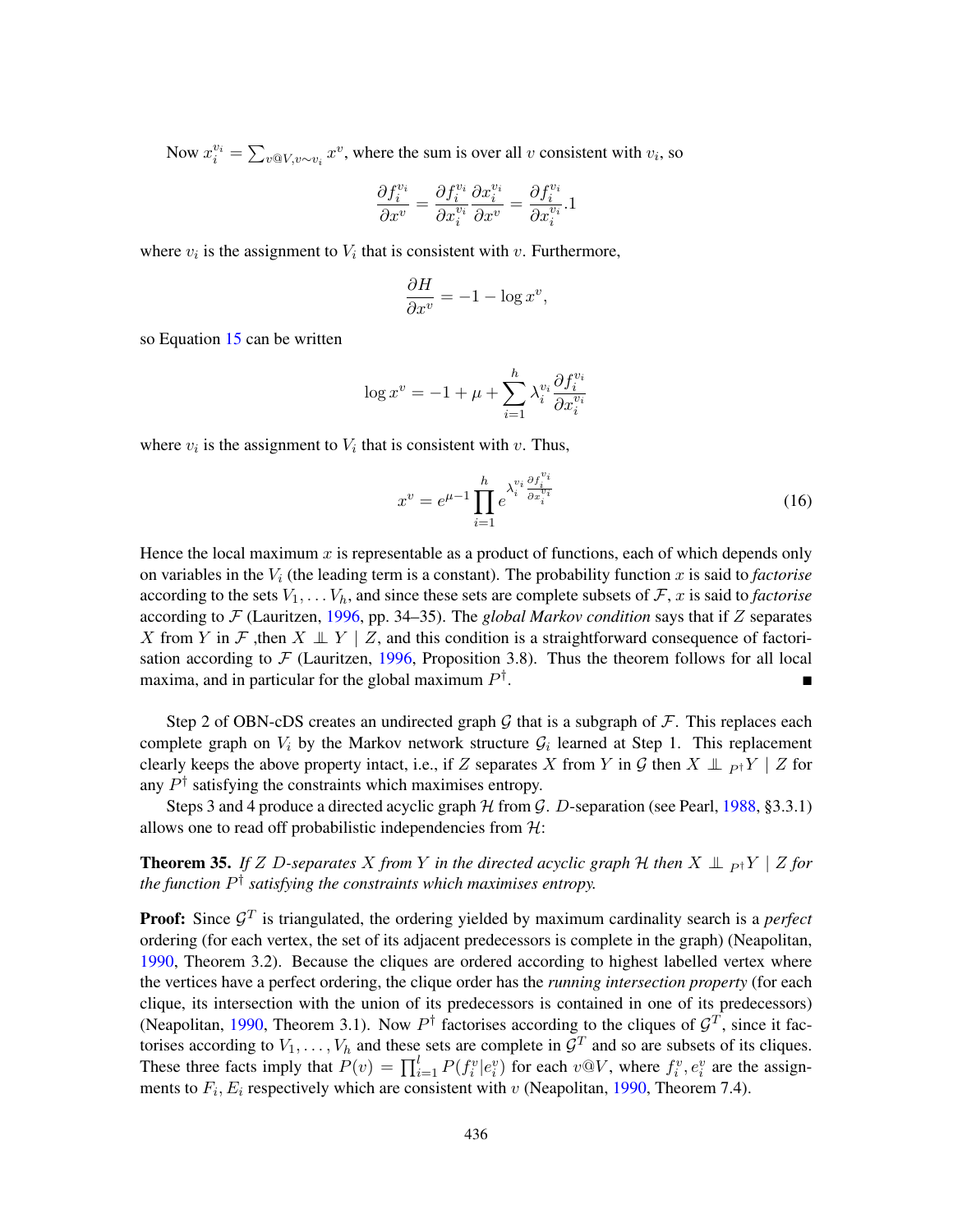Take an arbitrary component  $P(f_i^v|e_i^v)$  of this factorisation. Each member of  $E_i$  is a parent (in H) of each member of  $F_i$  and the members of  $F_i$  form a complete subgraph of H so we can write  $F_i = \{A_{i_1}, \dots, A_{i_k}\}\$  where the parents of  $A_{i_j}$  are  $Par_{i_j} \stackrel{\text{df}}{=} E_i \cup \{A_{i_1}, \dots, A_{i_{j-1}}\}\$ . Hence,

<span id="page-44-1"></span>
$$
P(f_i^v|e_i^v) = P(a_{i_1} \cdots a_{i_k}|e_i)
$$
  
= 
$$
\prod_{j=1}^k P(a_{i_j}|e_i a_{i_1} \cdots a_{i_{j-1}})
$$
  
= 
$$
\prod_{j=1}^k P(a_{i_j}|par_{i_j}),
$$

where  $a_{i_j}$  and  $par_{i_j}$  are the assignments to  $A_{i_j}$ ,  $Par_{i_j}$  respectively that are consistent with v. Furthermore, each variable  $V_i$  occurs in precisely one  $F_j$ , so

$$
P(v) = \prod_{i=1}^{n} P(a_i | par_i)
$$
\n(17)

for each  $v@V$ . When [\(17\)](#page-44-1) holds, P is said to *factorise* with respect to H, and H together with the specified values of  $P(a_i|par_i)$  form a Bayesian network. It follows that if  $Z$  D-separates  $X$  from *Y* in *H*, then *X*  $\perp$   $p$ <sub>†</sub>*Y* | *Z* (see Neapolitan, [1990,](#page-63-7) Theorem 6.2). ■

Thus the algorithm does indeed correctly produce a graph  $H$  that can feature as the graph of a Bayesian network representation of the maximum entropy function  $P^{\dagger}$ . See [§3.3](#page-6-1) for justification of Step 5 of the algorithm, which obtains the parameters of the Bayesian network.

### <span id="page-44-0"></span>Appendix B. Proof of Propositions [15,](#page-25-2) [16](#page-25-0) and [17](#page-25-1)

Proposition [15.](#page-25-2) G <sup>+</sup> *is healthy and* G <sup>+</sup> *is a triangulation of* G *which, on input* G*, can be computed in polynomial time.*

**Proof:** In no step have we added an unhealthy edge. Hence,  $G^+$  is healthy.

First, note that all fill-in edges added to  $G$  are chords of simple cycles of  $G$  of length four or greater.

Furthermore, note that no fill-in edge computed in Step III connects two vertices in the same set  $N(A^i)$ , since we added all these chords in Step II. Likewise, no fill-in edge computed in Step IV connects two vertices in the same set  $N(A<sup>i</sup>)$ , since we added all these chords in Step II.

We next show that  $\mathcal{G}^+$  is triangulated. Let c be a simple cycle in  $\mathcal{G}^+$  which contains at least four vertices. We need to show that it possesses a chord.

If  $c$  does not contain a vertex in an appendix, then no edge of this cycle has been computed in Step III. So, all its edges are in  $G^-$ . Hence, a chord was computed in Step IV and added in Step V.

If c lies fully within  $A^i \cup N(A^i)$  for some i, then no edge nor chord of c has been computed in Step IV and added in Step V. So, all its edges are in  $G^-$ . Hence, a chord was computed in Step I or Step III and added in Step II or Step V.

Finally, suppose that c contains a vertex A in some appendix  $A^i$  and a vertex B not in  $A^i \cup$  $N(A^i)$ . Recall that  $N(A^i)$  separates  $A^i$  from  $V \setminus (A^i \cup N(A^i))$ . Since c is a simple cycle and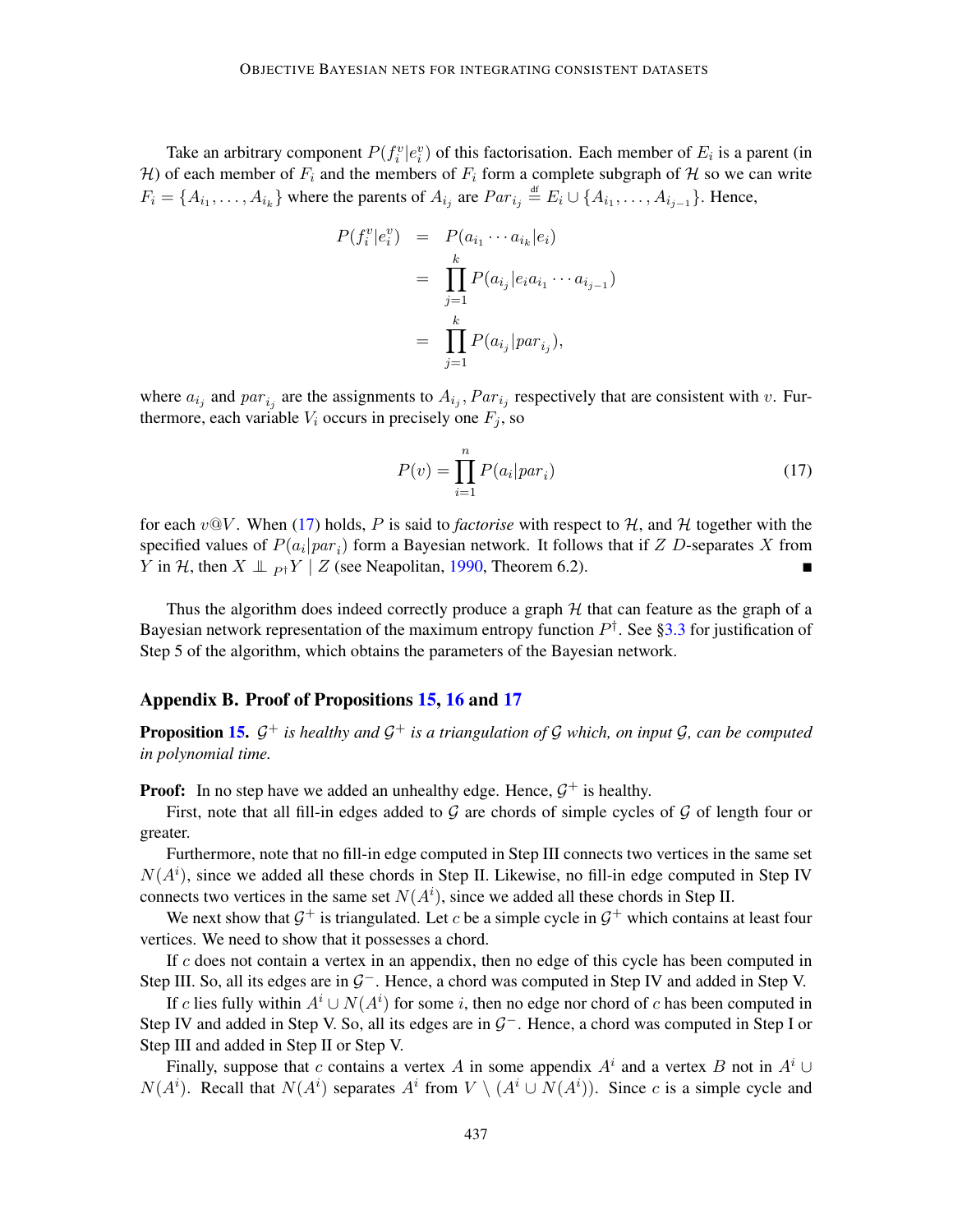$N(A^i)$  is a separator, c has to contain two different vertices  $B_1, B_2 \in N(A^i)$ . An edge between  $B_1, B_2$  is either in  $\mathcal G$  or it has been computed in Step I and added in Step II.

To complete the proof it suffices to observe that  $G$  and  $G^+$  are undirected graphs on V and that the latter contains every edge contained in the former. Hence,  $G^+$  is a triangulation of  $G$ .

Given  $G$ ,  $G^+$  can be computed in polynomial time, since computing a minimal triangulation is achievable in polynomial time (Heggernes, [2006\)](#page-62-10).

**Proposition [16.](#page-25-0)**  $\mathcal{G}^{++}$  is a healthy and minimal triangulation of  $\mathcal{G}$  which can be computed in poly*nomial time.*

**Proof:**  $\mathcal{G}^{++}$  consists of edges contained in  $\mathcal{G}^+$  and of edges within the  $N(A^i)$ . Hence,  $\mathcal{G}^{++}$  is healthy.

From the above proposition we know that  $\mathcal{G}^+$  is a triangulation of  $\mathcal{G}$ . Recall that all edges added in Step II connect two variables in  $N(A^i)$ . We can hence successively add such edges to  $\mathcal{G}_0$  until we obtain a triangulation of  $\mathcal{G}_0$ . Hence,  $\mathcal{G}^{++}$  is triangulated. Since  $\mathcal{G}^{++}$  contains all the edges of  $\mathcal{G}$ it follows that  $\mathcal{G}^{++}$  is a triangulation of  $\mathcal{G}$ .

We now turn to the minimality claim. All edges in  $G^+$  which are not in G are chords of simple cycles of  $G$ . In Step III and Step IV we computed further chords which were minimal in the following sense: After adding chords to  $G$  in Step II, dropping any subset of chords computed in Step III and Step IV would have resulted in a non-triangulated graph (recall that the triangulations in Step III and Step IV were *minimal*). Hence,  $\mathcal{G}_0$  is either a minimal triangulation of  $\mathcal{G}$ —in which case our algorithm terminates—, or  $\mathcal{G}_0$  is a strict sub-graph of a minimal triangulation of  $\mathcal{G}$ .

For the latter case recall that  $G^+$  is a healthy triangulation of G which strictly contains  $\mathcal{G}_0$ . Furthermore, every edge in  $\mathcal{G}^+$  which is not in  $\mathcal{G}_0$  connects two variables in  $N(A^i)$ . Hence, adding such edges successively, we eventually reach a triangulated graph.

VII: We can run, for instance, Berry's algorithm; see Berry [\(1999\)](#page-60-9); but only add fill-in edges with start and end point in some  $N(A<sup>i</sup>)$ . We then stop since we have found the minimal triangulation  $\mathcal{G}^{++}.$ 

Clearly,  $G^{++}$  can be computed in polynomial time.

Proposition [17.](#page-25-1) *We can find an OBN in which all arrows beginning in an appendix also end in this same appendix. Furthermore, every variable in an appendix is fully determined.*

**Proof:** We begin by executing Steps 1–3 of OBN-cDS. Next, further undirected edges to  $\mathcal{G}$  are added: for all datasets  $DS_i$  connect all variables measured in  $DS_i$  which are not in the appendix  $A^i$ by an edge, if they not already connected by an edge. Note that the resulting undirected graph  $\mathcal{G}'$  is healthy.

Next, we compute a minimal healthy triangulation  $\mathcal{G}^T$  of  $\mathcal{G}'$  (Step 3). The existence of such a triangulation is shown in Proposition [16.](#page-25-0) For the remainder of this proof we shall focus on an arbitrary connected component of  $\mathcal{G}^T$ .

In Step 5, we chose an enumeration which first enumerates all variables measured in  $DS_i$  which are not in  $A^i$  and only afterwards enumerates the variables in  $A^i$ . This is possible for the following reasons: The variable  $A \in DS_i$  appearing first in the enumeration is not in the appendix  $A^i$ , unless we begin our enumeration in  $A<sup>i</sup>$ . However, we can clearly choose to begin the enumeration elsewhere in the connected component of  $\mathcal{G}^T$ . Recall that the variables measured in  $DS_i$  which are not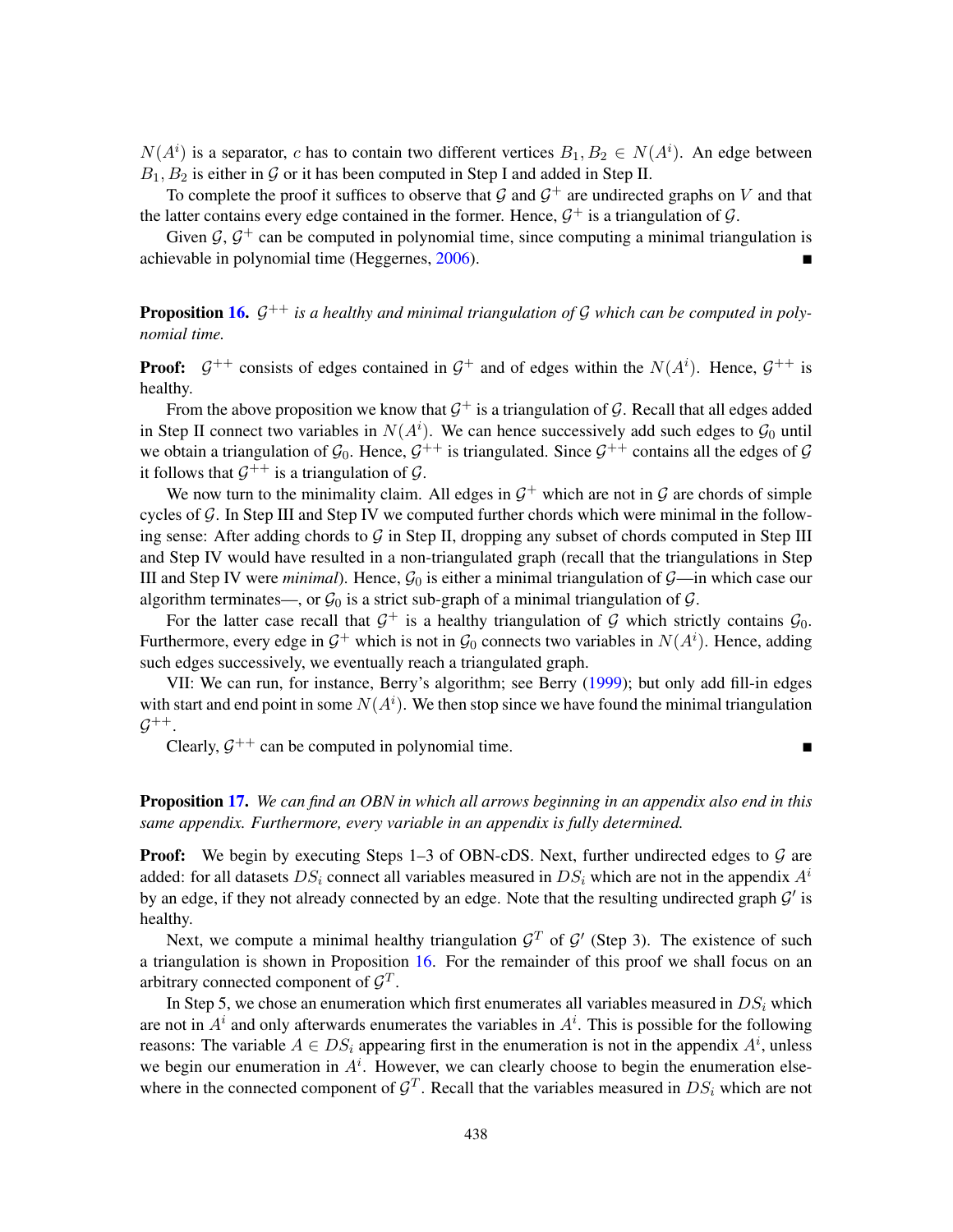in  $A^i$  are all connected by edges (they form a complete sub-graph). For every fixed set  $S \subset V$  of variables measured in DS<sub>i</sub> containing A such that  $S \cap A^i = \emptyset$  and every variable  $B \in DS_i \backslash \{S, A^i\}$ it holds that B is connected to all variables in S. For every variable  $A_i \in A^i$  it holds that B has more or equally many neighbours in  $S$  than  $B$ . We can hence chose to execute a maximum cardinality search which enumerates B prior to all variables in the appendix  $A^i$ .

It follows that all arrows connecting  $A^i$  with a variable outside of  $A^i$  point towards  $A^i$ . These arrows all originate from some variable measured in  $DS_i$ . We can hence determine the conditional probabilities at the variables in appendix  $A<sup>i</sup>$  directly from  $DS<sub>i</sub>$  as explained in Section [3.3.3.](#page-8-3)

Determine all other conditional probabilities as described in Step 5.

This procedure correctly determines an OBN: it differs from OBN-cDS by adding further edges and the choice of a particular enumeration. Neither modification changes the fact that the output Bayesian network is an OBN.

# <span id="page-46-0"></span>Appendix C. Proof of Theorem [24](#page-34-2)

**Theorem [24.](#page-34-2)** *If* H *consists of*  $N \geq 3$  *binary variables*  $A_0, A_1, \ldots, A_{N-1}$  *such that*  $A_0$  *is a child of every other* A<sup>i</sup> *and such that every combination of* N − 1 *variables is measured in some dataset (i.e., for all*  $0 \le j \le N - 1$  *there exists a dataset*  $DS_j$  *which measures*  $\{A_0, \ldots, A_{N-1}\} \setminus \{A_j\}$ *), then the conditional probabilities of* P † *can be found by applications of Step 5a and by computing all roots of a polynomial*  $\mathcal{P}(x)$  *of degree*  $2^{N-1} - 1$  *which are in* [0,1]. This polynomial  $\mathcal{P}(x)$  *can be found efficiently.*

The simple case  $N = 3$  is discussed in more detail in Section [7.2.](#page-34-1)

Note that this theorem holds for an arbitrary DAG structure H on the variables  $A_1, \ldots, A_{N-1}$ . **Proof:** The proof consists of two parts. In the first part, we show that the problem of computing the conditional probabilities reduces to maximising a function of a single variable. In the second part, we show that this function is a polynomial of degree less or equal to  $2^{N-1} - 1$ .

First of all, note that  $A_0$  is the only under-determined variable since  $DS_0$  measures all parents of A<sub>0</sub>. Hence, the conditional probabilities at  $A_1, \ldots, A_{N-1}$  can directly be obtained by applications of Step 5a since there exists a dataset which jointly measures all these variables. This leaves us with the task of determining the conditional probabilities at the under-determined variable  $A_0$ .

There are  $2^N$  states generated by the binary variables  $A_0, \ldots A_{N-1}$ . So, in order to compute the conditional probabilities at  $A_0$  we determine probabilities of  $2^N - 1$  states. The probability of the last remaining state follows from the fact that the sum over the probabilities of all states has to equal one.

We denote these states as follows:

$$
\omega_1 := a_0 \wedge \bigwedge_{i=1}^{N-1} a_i
$$
  

$$
\omega_2 := a_0 \wedge \bar{a}_{N-1} \wedge \bigwedge_{i=1}^{N-2} a_i
$$
  

$$
\omega_3 := a_0 \wedge \bar{a}_{N-2} \wedge a_{N-1} \wedge \bigwedge_{i=1}^{N-3} a_i
$$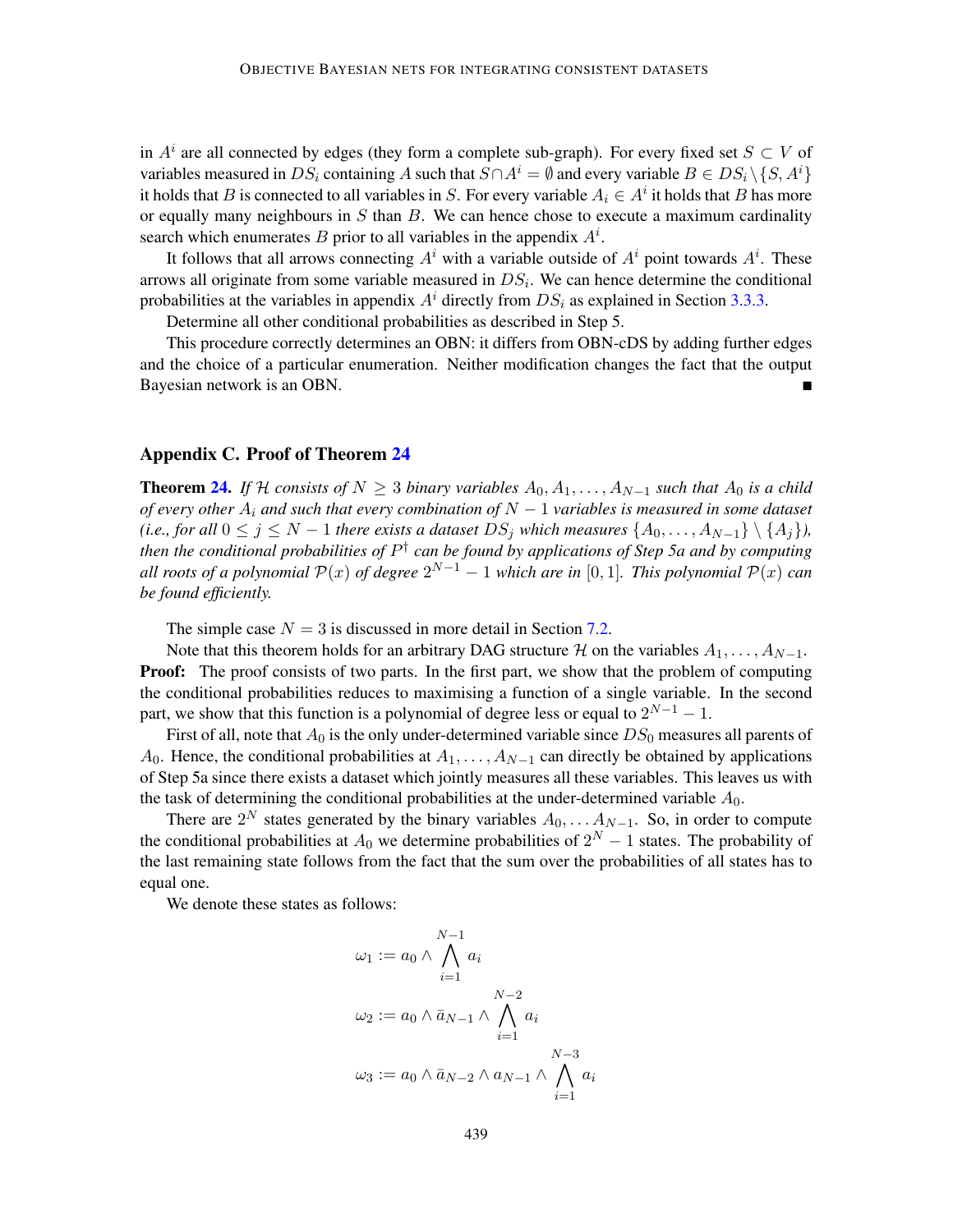$$
\omega_4 := a_0 \wedge \bar{a}_{N-2} \wedge \bar{a}_{N-1} \wedge \bigwedge_{i=1}^{N-3} a_i
$$

and so on.

To simplify notation we define the unknowns, probabilities of states, as  $x_u := P^{\dagger}(\omega_u)$  for all  $1 \le u \le 2^N$ . Let  $a_i^0 := \bar{a}_i$  and  $a_i^1 := a_i$ .

Furthermore, define the states generated by variables measured in 
$$
DS_j
$$
 for all  $0 \le j \le N - 1$ 

$$
\Psi_j := \{a_0^{\epsilon_0} \wedge a_1^{\epsilon_1} \wedge \ldots \wedge a_{j-1}^{\epsilon_{j-1}} \wedge a_{j+1}^{\epsilon_{j+1}} \wedge \ldots \wedge a_{N-1}^{\epsilon_{N-1}} \; : \epsilon_i \in \{0,1\}, i \in \{0,\ldots,N-1\} \setminus \{j\}\}.
$$

To simplify notation we enumerate for all  $1 \le q \le 2^{N-1}$  the  $\psi^j \in \Psi_j$  as follows:  $\psi_1^j$  $j_1$  is the  $\psi \in \Psi_j$ for which all  $\epsilon$  are equal to one, i.e.,  $\psi_1^j$  $j_1$  does not contain a negation symbol. In  $\psi_2^j$  $\frac{3}{2}$  all  $\epsilon$  but the last equal 1, i.e., only the last variable is negated. In  $\psi_{2^{N-1}}^j$  all  $\epsilon_i$  are equal to 0.

For all  $0\leq j\leq N-1$  and all  $\psi_q^j\in \Psi_j$   $(1\leq q\leq 2^{N-1})$  it needs to hold that

<span id="page-47-0"></span>
$$
P^{\dagger}(a_j \wedge \psi_q^j) + P^{\dagger}(\bar{a}_j \wedge \psi_q^j) = P^{\dagger}(\psi_q^j) = P^*_j(\psi_q^j)
$$
\n(18)

since the marginal frequency of  $\psi_q^j \in \Psi_j$  has been measured in  $DS_j$ .

Observe that for all probability functions  $P$  which satisfy the constraints in [\(18\)](#page-47-0) for all  $j$  and all  $\psi^j \in \Psi_j$  are calibrated to the evidence, i.e., such a P satisfies all constraints. In other words, there are no further constraints  $P^{\dagger}$  needs to satisfy.

From  $DS_{N-1}$  measuring  $\{A_0, \ldots, A_{N-2}\}$  we obtain for all  $0 \le s \le 2^{N-1} - 1$  the following constraints on  $P^{\dagger}$ 

$$
x_{2s+1} + x_{2s+2} = P^{\dagger}(\omega_{2s+1}) + P^{\dagger}(\omega_{2s+2})
$$
  
= 
$$
P^{\dagger}(\psi_{s+1}^{N-1} \wedge a_{N-1}) + P^{\dagger}(\psi_{s+1}^{N-1} \wedge \bar{a}_{N-1})
$$
  
= 
$$
P^{\dagger}(\psi_{s+1}^{N-1}) = P_{N-1}^{*}(\psi_{s+1}^{N-1}) .
$$

From  $DS_{N-2}$  measuring  $\{A_0, \ldots, A_{N-3}, A_{N-1}\}$  we obtain for all  $0 \leq s \leq 2^{N-2} - 1$  the following constraints on  $P^{\dagger}$ 

$$
x_{2^2s+1} + x_{2^2s+3} = P^{\dagger}(\omega_{2^2s+1}) + P^{\dagger}(\omega_{2^2s+3})
$$
  
=  $P^{\dagger}(\psi_{2s+1}^{N-2} \wedge a_{N-2}) + P^{\dagger}(\psi_{2s+1}^{N-2} \wedge \bar{a}_{N-2})$   
=  $P^{\dagger}(\psi_{2s+1}^{N-2}) = P_{N-2}^*(\psi_{2s+1}^{N-2})$ 

and

$$
x_{2^2s+2} + x_{2^2s+4} = P^{\dagger}(\omega_{2^2s+2}) + P^{\dagger}(\omega_{2^2s+4})
$$
  
=  $P^{\dagger}(\psi_{2s+2}^{N-2} \wedge a_{N-2}) + P^{\dagger}(\psi_{2s+2}^{N-2} \wedge \bar{a}_{N-2})$   
=  $P^{\dagger}(\psi_{2s+2}^{N-2}) = P_{N-2}^*(\psi_{2s+2}^{N-2})$ .

For the constraints arising from  $DS_0$ ,  $DS_1$  we can write the matrix consisting of the left hand sides of these two sets of constraints as

$$
M = \begin{array}{c|cccc}\nA & O & O & \dots & O \\
\hline\nO & A & O & \dots & O \\
\hline\nO & O & A & \dots & O \\
\hline\n\vdots & \vdots & \vdots & \ddots & \vdots \\
\hline\nO & O & O & \dots & A\n\end{array}
$$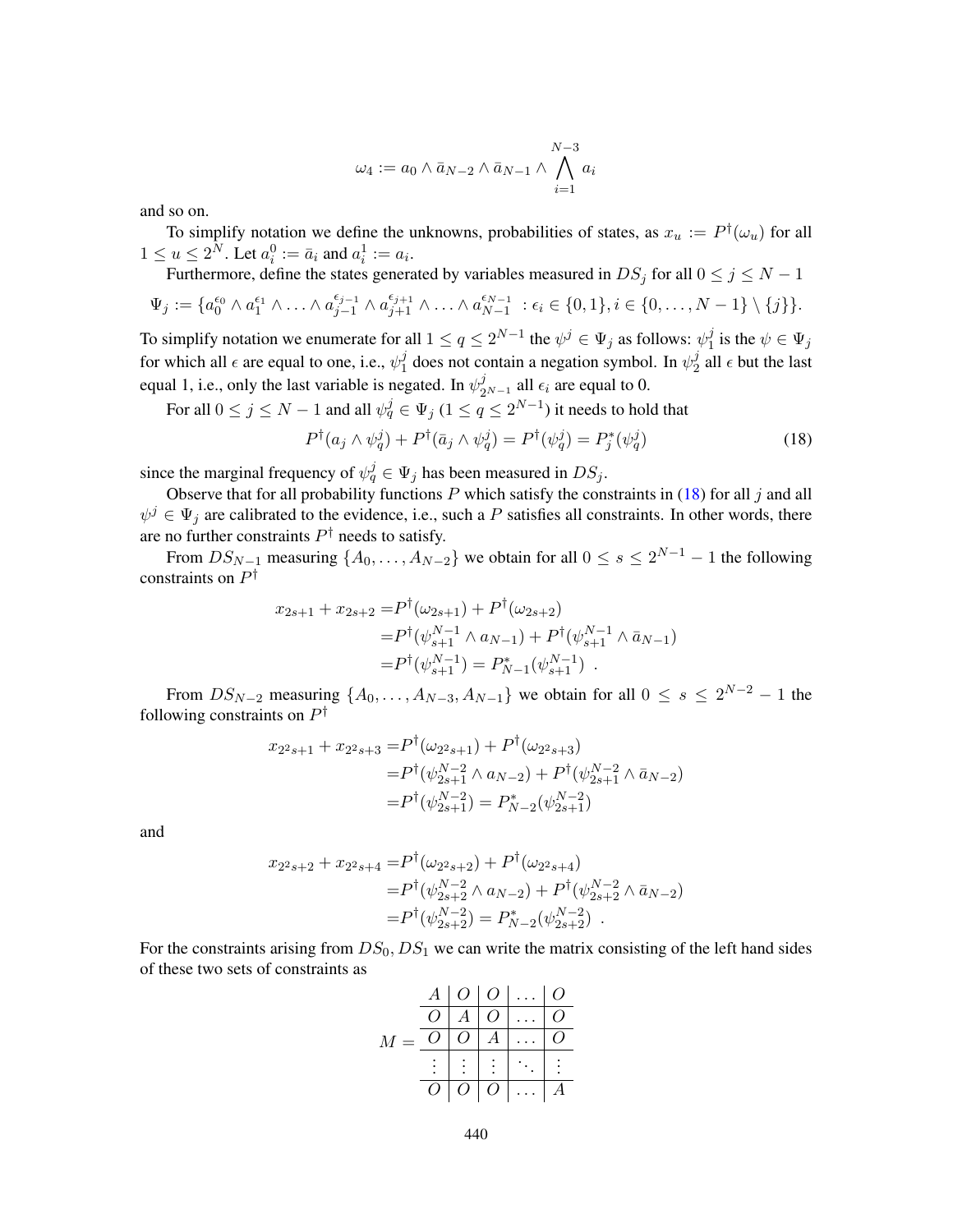where

$$
A = \frac{\begin{array}{c|cccc} 1 & 1 & 0 & 0 \\ \hline 0 & 0 & 1 & 1 \\ \hline 1 & 0 & 1 & 0 \\ \hline 0 & 1 & 0 & 1 \end{array}}{\begin{array}{c|cccc} 1 & 0 & 0 & 0 \\ \hline 0 & 1 & 0 & 1 \\ \hline \end{array}}
$$

of which there are  $\frac{N}{4}$  matrices. O is the four-dimensional zero-matrix:

$$
O = \frac{\begin{array}{c|cccc} 0 & 0 & 0 & 0 \\ \hline 0 & 0 & 0 & 0 \\ \hline 0 & 0 & 0 & 0 \\ \hline 0 & 0 & 0 & 0 \end{array}}{\begin{array}{c|cccc} 0 & 0 & 0 & 0 \\ \hline 0 & 0 & 0 & 0 \\ \hline \end{array}}
$$

Note that we can transform A into the equivalent  $A'$  as follows (the last row equals the sum of the first two rums minus the third row)

|    |   |                 |                | $1 \mid 0 \mid 0 \mid -1$ |  |
|----|---|-----------------|----------------|---------------------------|--|
| A' | 0 | $1 \mid 0$      |                |                           |  |
|    | 0 | $\vert 0 \vert$ | $\overline{1}$ |                           |  |
|    |   | 0   0   0       |                | O                         |  |

For the remainder we drop the last row which represents the vacuous constraint  $0 = 0$ .

We hence obtain a set of left-hand sides of the constraints, which we write as a matrix  $M'$ , which is equivalent to M

|        |                |                |                    | $A'   O   O   \ldots   O$ |          |  |
|--------|----------------|----------------|--------------------|---------------------------|----------|--|
|        | O <sub>1</sub> |                | $A' \mid O$        |                           | $\Omega$ |  |
| $M' =$ | $\overline{O}$ | O <sub>1</sub> | $A^{\overline{I}}$ |                           |          |  |
|        |                |                |                    |                           |          |  |
|        | $\Omega$       |                | $O \mid O$         | $\vert \ldots \vert$      | A'       |  |

We now show by an inductive argument on the number of variables  $N$  that the constraints of equalling measured marginal frequencies gives rise to a system of  $2^N - 1$  linear inhomogeneous equations. In matrix notation, the left-hand-side of these equations can be represented by

|                      |                           |        |                  | 0                |                      |        | $+1$ |  |
|----------------------|---------------------------|--------|------------------|------------------|----------------------|--------|------|--|
|                      | U                         |        |                  |                  |                      |        | $+1$ |  |
|                      | U                         |        |                  |                  |                      |        |      |  |
| $M_{\text{final}} =$ | $\overline{0}$            |        |                  | 1                |                      |        |      |  |
|                      | ٠<br>$\ddot{\phantom{0}}$ | ٠<br>٠ | ٠                | ٠<br>٠<br>٠      |                      | ٠<br>٠ |      |  |
|                      | 0                         | 0      | $\boldsymbol{0}$ | $\boldsymbol{0}$ | $\ddot{\phantom{0}}$ | 1      |      |  |

The column vector consisting of the first  $\frac{2^N}{2} - 1$  entries in the last row is the  $-1$ -multiple of the column vector formed out of the last  $\frac{2^N}{2} - 1$  entries in the last column. The entry in between equals +1.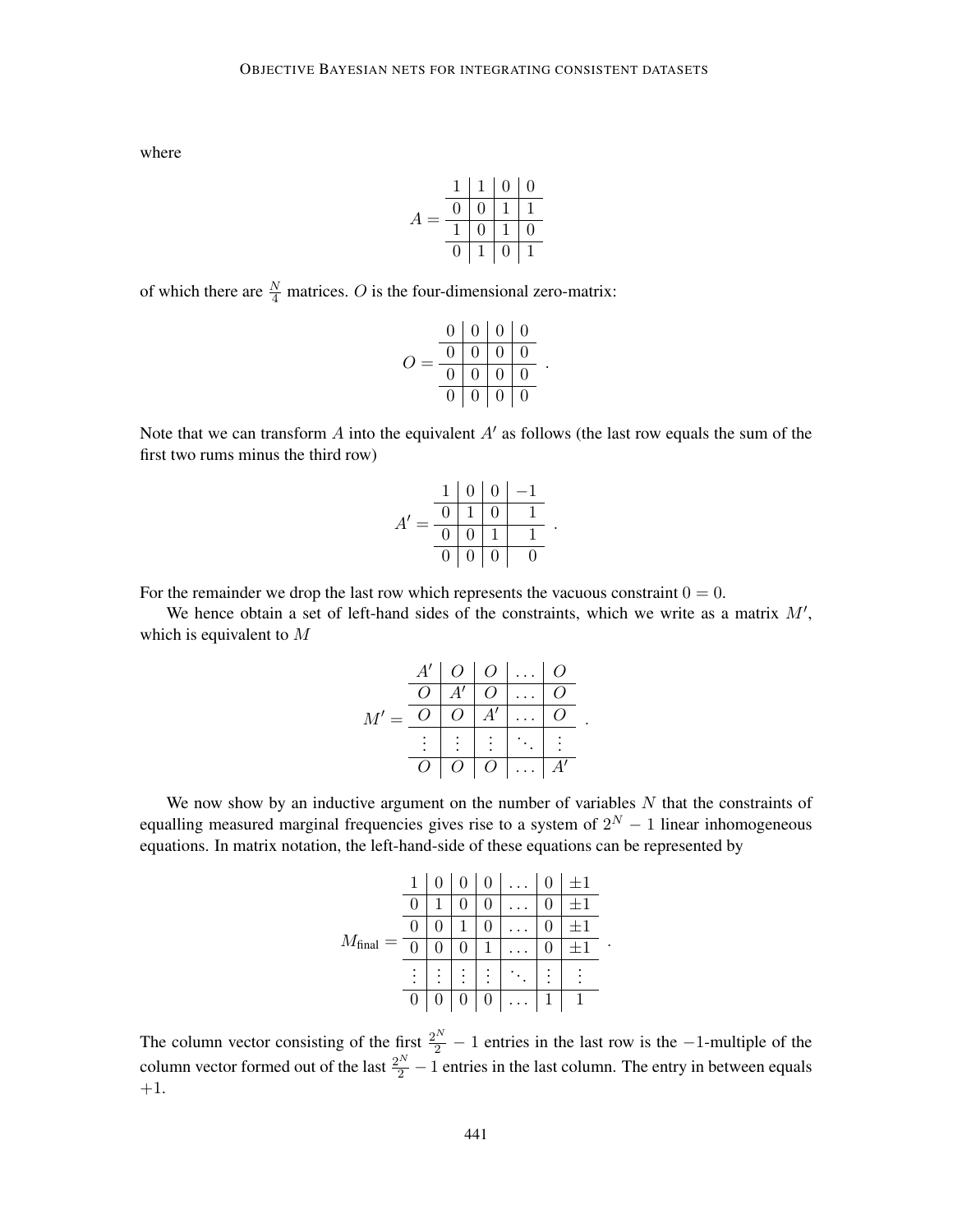Our argument proceeds in  $N-2$  further steps. At each further stage j, constraints arising from datasets  $DS_{N-1}, \ldots, DS_{N-j-2}$  are taken into account. Constraints arising from  $DS_{N-j-2}$  are added to the system of left-hand-sides. The equation system at stage  $j$  takes the form

|         | $A_i$          |         | $O \mid O \mid \ldots$ |          | $\theta$ |  |
|---------|----------------|---------|------------------------|----------|----------|--|
|         | $\overline{O}$ |         | $A_j \mid O$           |          |          |  |
| $M_i =$ |                | O       | $A_j$                  |          |          |  |
|         |                |         |                        |          |          |  |
|         | O              | $O_{-}$ | $\overline{O}$         | $\cdots$ | $A_i$    |  |

where  $A_j$  is a matrix with  $2^{j+1} - 1$  rows and  $2^{j+1}$  columns. The first  $2^{j+1} - 1$  and  $2^{j+1} - 1$  columns are the identity matrix. The condition on the last column applies to  $A_i$  with  $j + 1$  replacing N.

**First step:**  $j = 1$ ,  $DS_{N-2-j} = DS_{N-3}$ . From  $DS_{N-3}$  measuring  $\{A_0, \dot{A}_1, \ldots, A_{N-4}, A_{N-2}, A_{N-1}\}$  we obtain for all  $0 \le s \le 2^{N-3} - 1$ the following constraints on  $P^{\dagger}$  (there are further constraints arising which are considered separately below)

$$
x_{2^3s+2^2} + x_{2^3s+2^3} = P^{\dagger}(\omega_{2^3s+2^2}) + P^{\dagger}(\omega_{2^3s+2^3})
$$
  
=  $P^{\dagger}(\psi_{2^2s+2^2}^{N-3} \wedge a_{N-3}) + P^{\dagger}(\psi_{2^2s+2^2}^{N-3} \wedge \bar{a}_{N-3})$   
=  $P^{\dagger}(\psi_{2^2s+2^2}^{N-3}) = P_{N-3}^*(\psi_{2^2s+2^2}^{N-3})$ .

We now group matrices of type  $A'$  in  $M'$  pairs, the first pair are the two uppermost  $A'$ , the next pair are the third and fourth uppermost A', and so on. The constraints arising from  $DS_{N-3}$  can be represented by the fourth row in the following matrix

|          | 1              |                  | $-1 \mid 0$      |                |                  |              |              |
|----------|----------------|------------------|------------------|----------------|------------------|--------------|--------------|
|          | 0              | 0                | $\mathbf{1}$     | $\overline{0}$ | $\boldsymbol{0}$ |              | 0            |
|          | $\theta$       | 1                | $\mathbf{1}$     | $\Omega$       |                  |              | $\Omega$     |
| $A'_1 =$ | $\overline{0}$ | $\boldsymbol{0}$ | $\overline{1}$   | 0              |                  |              |              |
|          | $\overline{0}$ | $\boldsymbol{0}$ | $\boldsymbol{0}$ | 1              | $\boldsymbol{0}$ |              |              |
|          | 0              | $\theta$         | $\theta$         | $\Omega$       | 1                |              |              |
|          | 0              | $\vert 0 \vert$  | $0 \mid 0$       |                | $\vert 0 \vert$  | $\mathbf{1}$ | $\mathbf{1}$ |

.

After some trivial matrix algebra we find an equivalent matrix  $A_1$ 

|         | 1 | 0 | $\overline{0}$ | $\overline{0}$   | 0            | $\boldsymbol{0}$ | $\theta$ |  |
|---------|---|---|----------------|------------------|--------------|------------------|----------|--|
|         | 0 |   |                | 0                |              | 0                | 0        |  |
|         | 0 |   |                | $\overline{0}$   | 0            | 0                | 0        |  |
| $A_1 =$ | U | 0 | 0              | 1                | $\mathbf{0}$ | 0                | 0        |  |
|         | 0 |   | U              | 0                | 1            | 0                | 0        |  |
|         | 0 |   |                | 0                | 0            | 1                | 0        |  |
|         | 0 |   | 0              | $\boldsymbol{0}$ | 0            | $\boldsymbol{0}$ | 1        |  |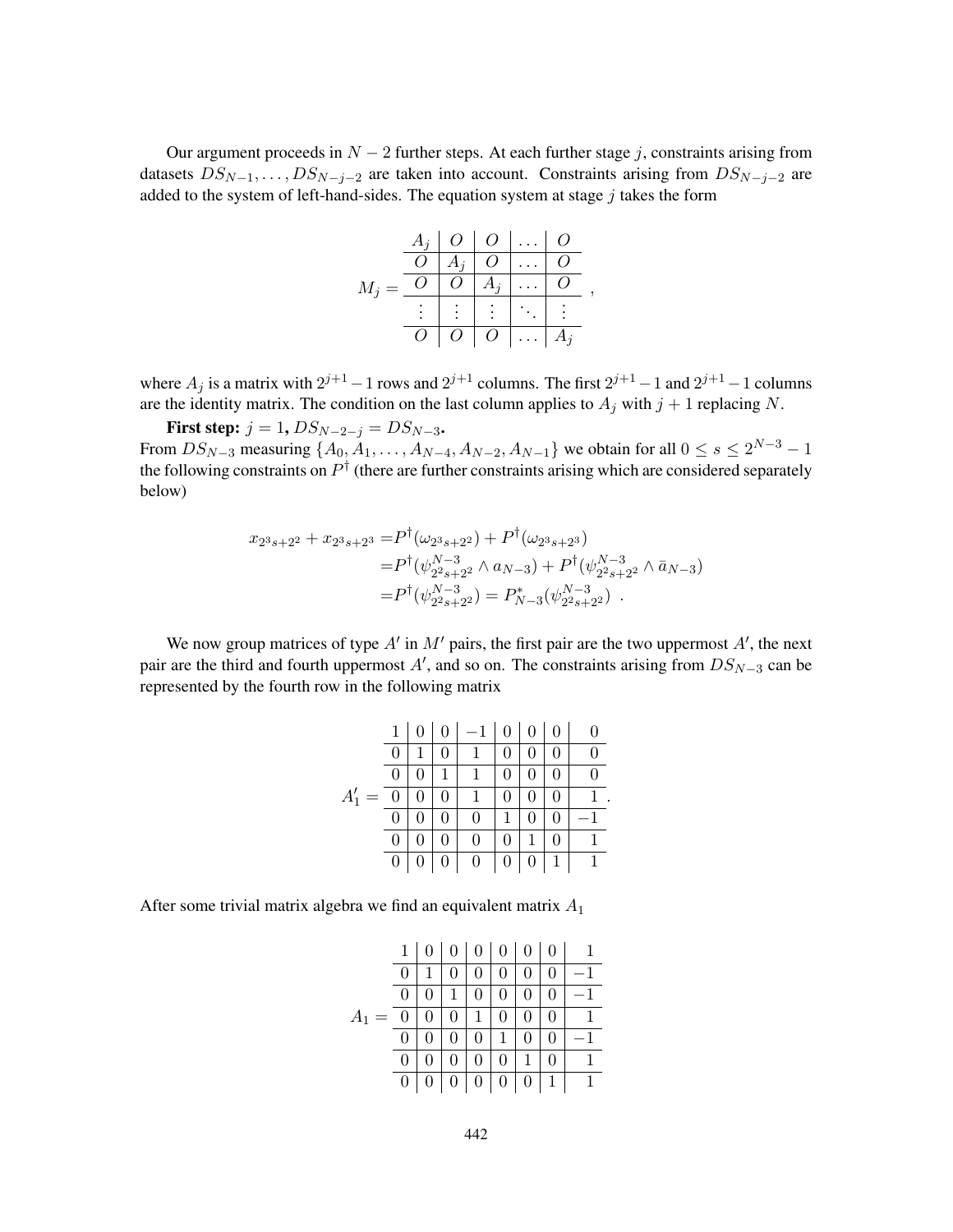and so

$$
M_1 = \begin{array}{c|cccc} A_1 & O & O & \dots & O \\ \hline O & A_1 & O & \dots & O \\ \hline O & O & A_1 & \dots & O \\ \vdots & \vdots & \vdots & \ddots & \vdots \\ O & O & O & \dots & A_1 \end{array}
$$

.

This concludes the proof of the first step,  $j = 2$ .

General step:  $j \geq 2$ ,  $DS_{N-2-j}$ . Note that for all  $0 \le s \le 2^{N-j}-1$  we obtain the following constraints from  $DS_{N-2-j}$  measuring  ${A_0, A_1, \ldots, A_{N-1}} \setminus {A_{N-2-j}},$  on  $P^{\dagger}$ 

$$
x_{2j+1_{s+2}j} + x_{2j+1_{s+2}j+1} = P^{\dagger}(\omega_{2j+1_{s+2}j}) + P^{\dagger}(\omega_{2j+1_{s+2}j+1})
$$
  
\n
$$
= P^{\dagger}(\psi_{2j_{s+2}j}^{N-2-j} \wedge a_j) + P^{\dagger}(\psi_{2j_{s+2}j}^{N-2-j} \wedge \bar{a}_j)
$$
  
\n
$$
= P^{\dagger}(\psi_{2j+1_{s+2}j}^{N-2-j}) = P_{N-2-j}^{*}(\psi_{2j+1_{s+2}j}^{N-2-j}) .
$$

Adding such a constraint to the two matrices of type  $A_{j-1}$  in  $M_{j-1}$  which concern the unknowns  $x_{2^{j+1}s+1}, \ldots, x_{2^{j+1}s+2^{j+1}}$  we obtain the following left-hand sides:

| 1                | 0 | 0 | 0 | 0 | $\pm 1$        | 0      | 0      | 0 | 0 |           | 0 |                  |
|------------------|---|---|---|---|----------------|--------|--------|---|---|-----------|---|------------------|
| $\Omega$         | 1 | 0 | 0 | 0 | $\pm 1$        | 0      | 0      | 0 | 0 | . .       | 0 | $\Omega$         |
| $\overline{0}$   | 0 | 1 | 0 | 0 | $\pm 1$        | 0      | 0      | 0 | 0 |           | 0 | $\overline{0}$   |
| $\theta$         | 0 | 0 | 1 | 0 | $\pm 1$        | 0      | 0      | 0 | 0 |           | 0 | $\boldsymbol{0}$ |
|                  |   |   |   |   | ٠              | 0      | 0      | 0 | 0 | $\bullet$ | 0 | 0                |
| $\theta$         | 0 | 0 | 0 | 1 | 1              | 0      | 0      | 0 | 0 |           | 0 | 0                |
| $\bf{0}$         | 0 | 0 | 0 | 0 | 1              | 0      | 0      | 0 | 0 | . .       | 0 | 1                |
| $\theta$         | 0 | 0 | 0 | 0 | $\overline{0}$ | 1      | 0      | 0 | 0 |           | 0 | $\pm 1$          |
|                  |   |   |   |   |                |        |        |   |   |           |   |                  |
| $\boldsymbol{0}$ | 0 | 0 | 0 | 0 | $\overline{0}$ | 0      | 1      | 0 | 0 | $\cdot$ . | 0 | $\pm 1$          |
| $\theta$         | 0 | 0 | 0 | 0 | 0              | 0      | 0      | 1 | 0 |           | 0 | $\pm 1$          |
| $\theta$         | 0 | 0 | 0 | 0 | 0              | 0      | 0      | 0 | 1 | $\cdot$ . | 0 | $\pm 1$          |
|                  | ٠ |   |   |   |                | ٠<br>٠ | ٠<br>٠ | ٠ | ٠ |           |   |                  |

.

The constraint arising from  $DS_j$  is set in bold.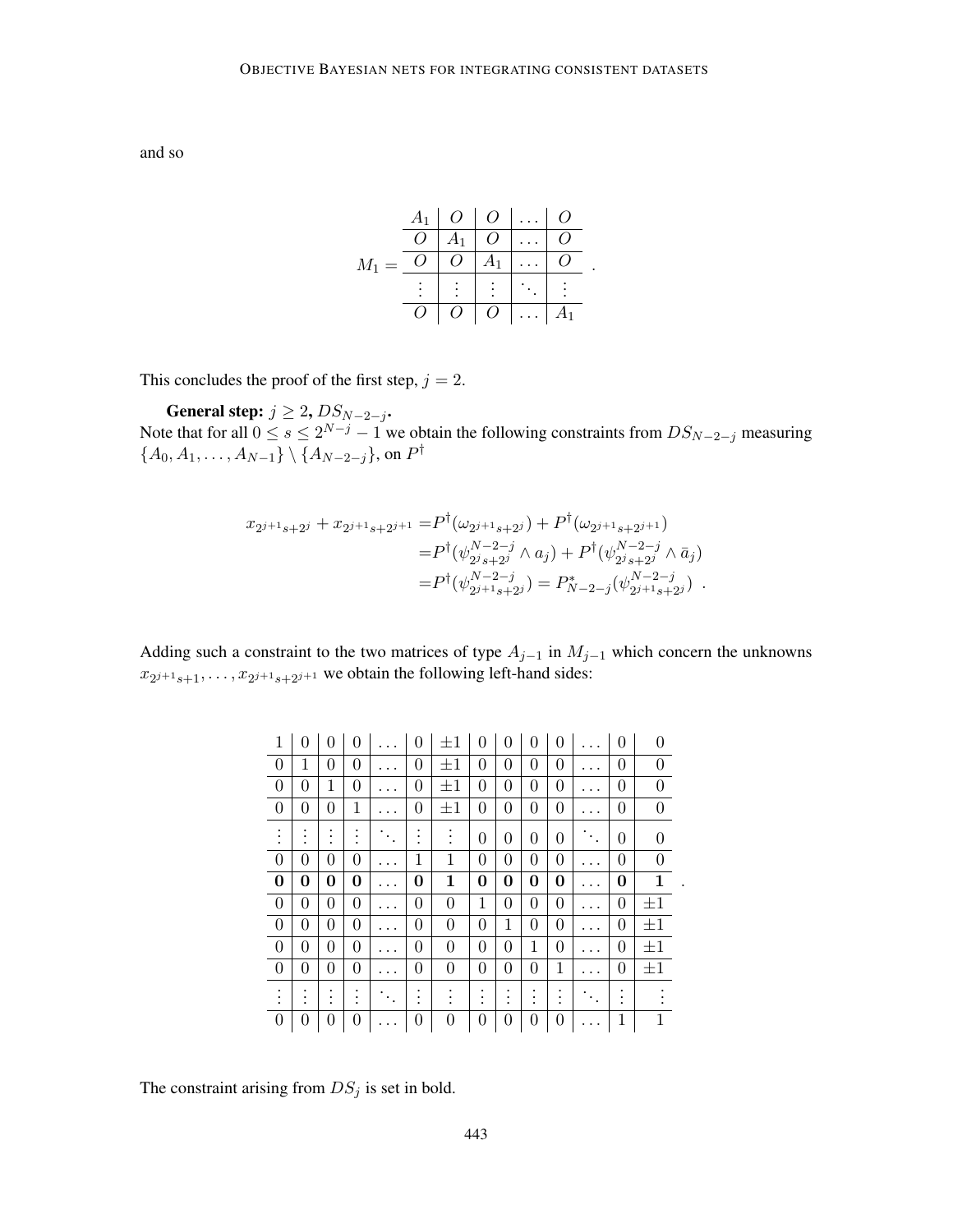Now it is straightforward to transform these left-hand sides of a system of linear inhomogeneous equations into the desired form

| 1                    | 0                | 0 | 0              |         | 0 | 0                | 0              | 0              | 0              | 0                    |                        | 0              | $\mp 1$     |
|----------------------|------------------|---|----------------|---------|---|------------------|----------------|----------------|----------------|----------------------|------------------------|----------------|-------------|
| $\overline{0}$       | 1                | 0 | 0              |         | 0 | $\boldsymbol{0}$ | 0              | $\overline{0}$ | 0              | $\boldsymbol{0}$     |                        | 0              | $\mp 1$     |
| $\overline{0}$       | 0                | 1 | 0              |         | 0 | 0                | 0              | $\overline{0}$ | 0              | 0                    |                        | 0              | $+1$        |
| $\boldsymbol{0}$     | $\overline{0}$   | 0 | 1              |         | 0 | $\overline{0}$   | $\overline{0}$ | $\overline{0}$ | $\overline{0}$ | 0                    |                        | 0              | $+1$        |
| $\ddot{\phantom{0}}$ | $\bullet$        |   | $\bullet$      |         |   | ٠<br>$\bullet$   |                | ٠<br>$\bullet$ |                | $\ddot{\phantom{a}}$ |                        | $\ddot{\cdot}$ | $+1$        |
| $\overline{0}$       | 0                | 0 | 0              |         | 1 | $\overline{0}$   | 0              | $\overline{0}$ | 0              | 0                    |                        | 0              | $^{-1}$     |
| $\bf{0}$             | 0                | 0 | 0              |         | 0 | 1                | 0              | 0              | 0              | 0                    |                        | 0              | 1           |
| $\boldsymbol{0}$     | 0                | 0 | 0              | $\cdot$ | 0 | $\boldsymbol{0}$ | 1              | $\overline{0}$ | 0              | 0                    | $\ddot{\phantom{0}}$   | 0              | $\pm 1$     |
| $\boldsymbol{0}$     | $\boldsymbol{0}$ | 0 | $\overline{0}$ |         | 0 | $\boldsymbol{0}$ | $\overline{0}$ | 1              | 0              | $\boldsymbol{0}$     |                        | 0              | $\pm 1$     |
| $\overline{0}$       | 0                | 0 | 0              |         | 0 | 0                | 0              | $\overline{0}$ | 1              | 0                    |                        | 0              | $\pm 1$     |
| $\boldsymbol{0}$     | $\overline{0}$   | 0 | $\overline{0}$ | $\cdot$ | 0 | $\boldsymbol{0}$ | $\overline{0}$ | $\overline{0}$ | $\overline{0}$ | 1                    | $\cdot$ .              | 0              | $\pm 1$     |
| $\ddot{\phantom{0}}$ |                  |   |                | ٠       |   | ٠<br>٠           |                | ٠<br>٠         |                |                      | $\ddot{\phantom{a}}$ . |                |             |
| $\boldsymbol{0}$     | 0                | 0 | 0              |         | 0 | $\boldsymbol{0}$ | 0              | 0              | 0              | 0                    |                        | $\mathbf 1$    | $\mathbf 1$ |

. (19)

The condition on the last column clearly holds.

We hence obtain the matrix representation  $M_i$  as required.

Continuing this process until finally  $j = N - 2$  we obtain  $M_{\text{final}}$ .

A constraint concerning a  $\psi^{N-j-2} \in \Psi_{N-j-2}$  for  $N-2 \geq j \geq 0$ , arising from calibrating to measured frequencies measured in  $DS_{N-j-2}$ , that we have not yet considered has a left-hand side of the form:  $x_r + x_{r+2}$  such that there exists some natural number m with  $m2^{l+1} + 1 \le r <$  $r + 2^j \le (m+1)2^{j+1}$ . Summing rows r and  $r + 2^j$  of  $M_{\text{final}}$  we obtain  $x_r + x_{r+2j}$ . Note there is no  $x_{2N}$ -term since  $x_r$  appears in the top half of some  $A_{N-j-2}$  and  $x_{r+2j}$  in the bottom half of this  $A_{N-j-2}$  (2<sup>j</sup> rows further down). When we add these rows, the  $x_{2^N}$ -terms have different signs and hence cancel out. That is, the left hand side of the not yet considered constraint is present in our system of equations represented by  $M_{final}$ .

Since all datasets are consistent, the right-hand sides of the constrained arising from  $\psi^l$  and the sum of these rows have to agree. We have hence expressed all constraints as a system of linear inhomogeneous equations in  $2^N$  variables. This means that  $M_{final}$  represents all meaningful constraints on  $P^{\dagger}$ —other than  $P^{\dagger} \in \mathbb{P}$ .

We can hence use a single parameter,  $x$  say, to parametrise the entire solution set. This concludes the first part of the proof.

**Second Part.** We now identify the set of probability functions on  $\omega_1, \ldots, \omega_{2^N}$  with the subset of points in  $\mathbb{R}^{2^N}$  whose components are non-negative and sum to 1, this simplex is denoted by  $\mathbb{P}$ . We can now infer from  $M_{\text{final}}$  that the set of points in  $\mathbb{R}^{2^N}$  which solve all equations simultaneously is a hyperplane of dimension one, a line,  $\mathcal{L}$ . Since all datasets are consistent, there has to exist at least one probability function in  $\mathcal{L}$ . The set of probability functions consistent with the evidence is the intersection of  $\mathcal L$  and this simplex.

For convenience, we let  $x := x_{2^N} = P^{\dagger}(\bigwedge_{i=0}^{N-1} \bar{a}_i)$ . We now express all other unknowns in terms of x by using  $M_{\text{final}}$ . Let  $\vec{v}$  be the column vector consisting of the right-hand sides of the system of equations with left hand side  $M_{\text{final}}$ . For all  $1 \leq j \leq 2^{N-1} - 1$  we obtain

$$
x_j = \delta_j x + v_j
$$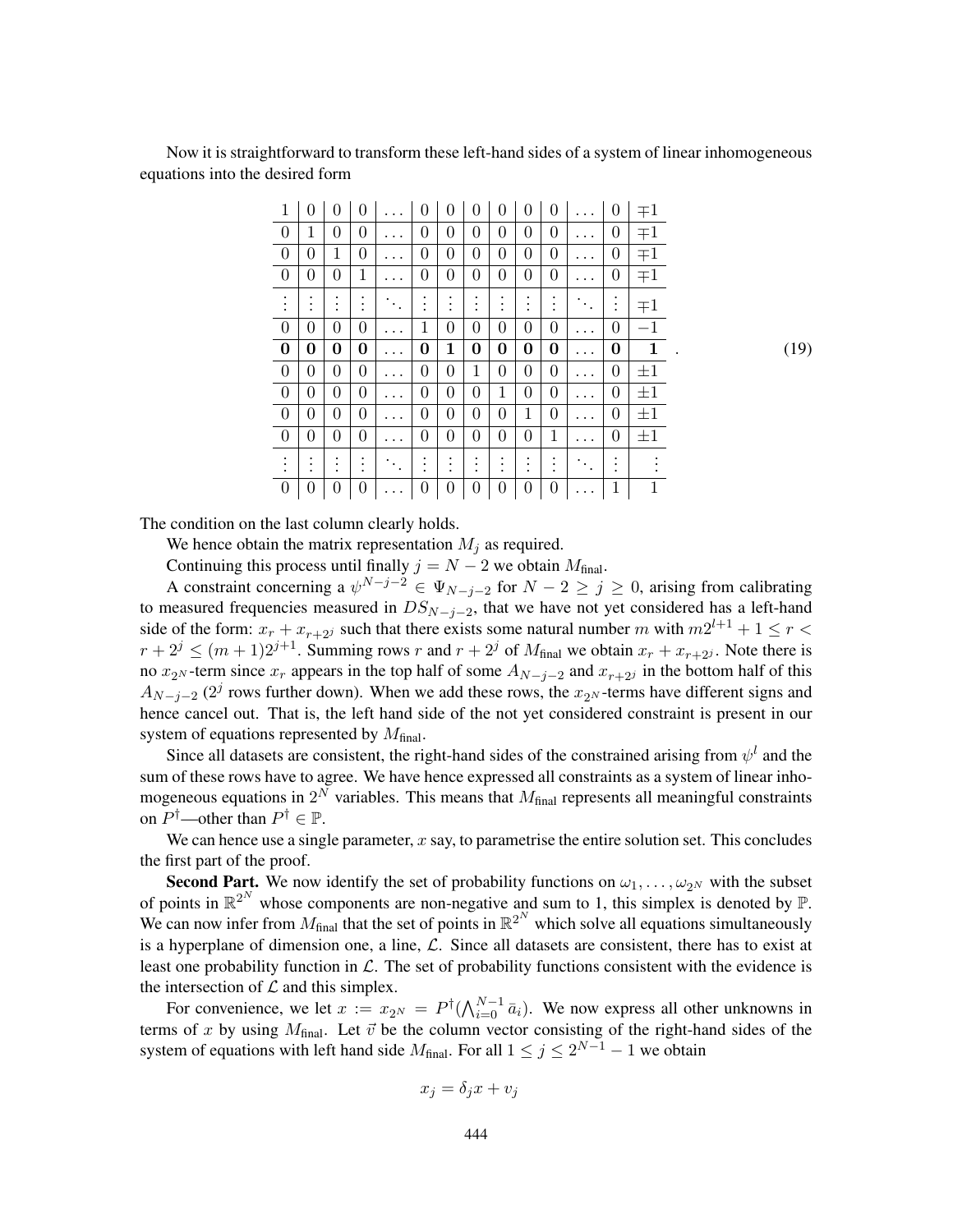<span id="page-52-0"></span>
$$
x_{j+2^{N-1}} = -\delta_j x + v_{j+2^{N-1}}
$$
  
\n
$$
x_{2^{N-1}} = -x + v_{2^{N-1}}
$$
  
\n
$$
x_{2^N} = x \quad ,
$$
\n(20)

where  $\delta_j \in \{-1,+1\}$ . For later use we now let  $D \subset \{1,\ldots,2^{N-1}-1\}$  be the index set with  $\delta_j = +1$  and  $E \subset \{1, \ldots, 2^{N-1}-1\}$  be the index set with  $\delta_j = -1$ . Note that  $|D \cup E| = 2^{N-1}-1$ .

If there exist two different points  $\vec{l}, \vec{l}' \in \mathcal{L}$  that have the same  $x_{2^N}$  coordinate,  $l_{2^N} = l'_{2^N}$ , then it has to hold for all  $1\leq j\leq 2^N-1$  that

$$
l_j = v_j \pm \delta_j l_{2^N} = v_j \pm \delta_j l'_{2^N} = l'_j.
$$

And so  $\vec{l} = \vec{l'}$ . Contradiction.

On the other hand, suppose there exist different  $\vec{l}, \vec{l}' \in \mathcal{L}$  which have the same  $x_j$  coordinate for some  $1 \le j \le 2^{N-1} - 1$ ,  $l_j = l'_j$ . But this means that  $\vec{l}$  and  $\vec{l}'$  have the same last coordinate  $l_{2^N} = l'_{2^N}$ . We already saw that this cannot be so. The case for  $2^{N-1} \le j \le 2^N - 1$  is similar.

For later use we note that, this means that no coordinate is constant along the line  $\mathcal{L}$ , if  $\mathbb{P} \cap \mathcal{L}$ contains two or more points. We can hence use any coordinate in  $\mathbb{R}^{2^N}$  as a parameter to parametrise  $\mathcal{L}$ . We shall use  $x = x_{2N}$  as our coordinate of  $\mathcal{L}$ .

*Geometry of the solution set of*  $M_{\text{final}}$ *:* There are two cases of how  $\mathbb P$  and  $\mathcal L$  can be situated.

*First case:*  $\mathbb{P} \cap \mathcal{L}$  does not contain an interior point of  $\mathbb{P}$ . That is,  $\mathbb{P} \cap \mathcal{L}$  is a subset of the boundary of P.

If  $\mathbb{P}\cap\mathcal{L}$  contained two different points  $\vec{l}, \vec{l}'$ , then for all  $\lambda \in (0,1)$  it has to hold that  $\lambda\vec{l} + (1-\lambda)\vec{l}$  $\lambda$ ) $\vec{l}' \in \mathbb{P} \cap \mathcal{L}$ . All these convex combinations have to be points on the boundary of  $\mathbb{P}$ . Since they lie on a line segment in the boundary of  $\mathbb P$  there has to exists some index  $1 \leq j \leq 2^N$  such that  $(\lambda \vec{l} + (1 - \lambda)\vec{l})_j = 0$ . Hence,  $l_j = l'_j$ . Recall, that we showed above that two different elements of P have to differ on *all* coordinates. We have hence derived a contradiction.

If  $\mathbb{P} \cap \mathcal{L}$  consists of a single point, then this point is, of course,  $P^{\dagger}$ . Computing whether  $\mathbb{P} \cap \mathcal{L}$ consists of a single point is the case can be done very quickly. For all  $1 \le j \le 2^N$  we check whether there exists a probability function which solves the constraints with  $x_j = 0$ . This can be done by solving [\(20\)](#page-52-0). We hence do *not* have to solve an optimisation problem, all we need to do is check the very simple system of equations  $(20)$  at most  $2<sup>N</sup>$  times.

So, the first case only consists of one sub-case which is trivial. The second case is not so simple. *Second case:*  $\mathbb{P} \cap \mathcal{L}$  contains an interior point of  $\mathbb{P}$ . This means that there exists some probability function consistent with the constraints which assigns all  $\omega_1, \dots, \omega_{2^N}$  non-zero probability. The maximum entropy function is well-known to assign non-zero probabilities whenever possible, see

for example Paris and Vencovská ([1997\)](#page-63-2). Hence, the maximum entropy function of  $\mathcal L$  is non-zero everywhere on  $\omega_1, \ldots, \omega_{2^N}$ .

The entropy of a probability function on the solution set of  $M_{final}$  can now be expressed in terms of the single unknown  $x$  as

$$
H(x) = \sum_{d \in D} -(x + v_d) \log(x + v_d) - (-x + v_{d+2^{N-1}}) \log(-x + v_{d+2^{N-1}})
$$
  
+ 
$$
\sum_{e \in E} -(-x + v_e) \log(-x + v_e) - (x + v_{e+2^{N-1}}) \log(x + v_{e+2^{N-1}})
$$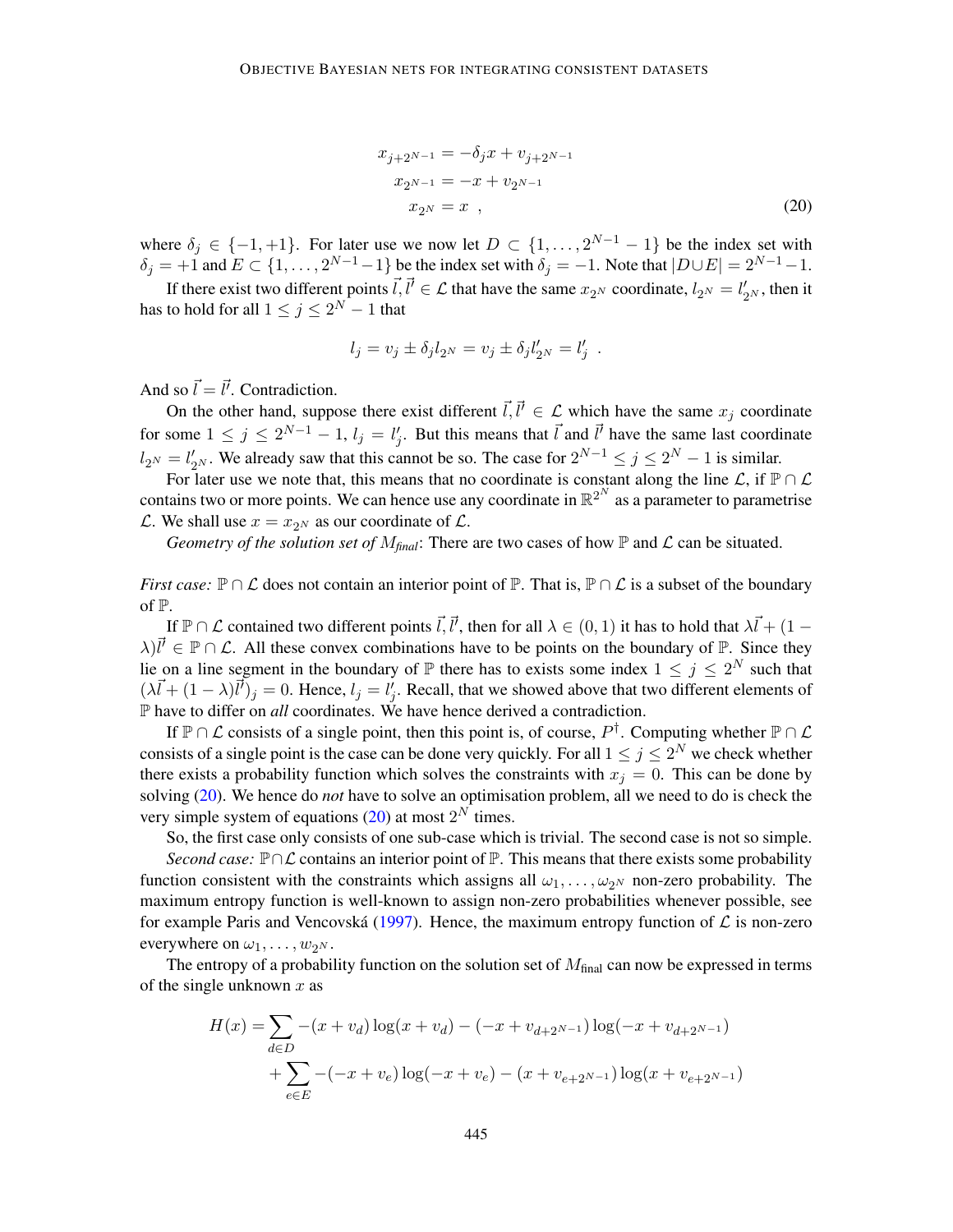<span id="page-53-1"></span>
$$
-(-x + v_{2^{N-1}})\log(-x + v_{2^{N-1}}) - x\log(x) . \tag{21}
$$

In the current, second, case, we know that the maximum entropy function does not assign zero probabilities. Hence, where the entropy is maximal in  $\mathbb{P} \cap \mathcal{L}$  the above terms between the above brackets are all in the open interval  $(0, 1)$ . So, all logarithms are well-defined and the first derivative of [\(21\)](#page-53-1) with respect to  $x \in (0,1)$  exists and is continuous in a neighbourhood of the absolute maximum.

Taking the derivative with respect to  $x$  we obtain (recall our convention of a logarithm with base e in Definition [2](#page-4-1) to simplify the derivative of  $H(x)$  with respect to x)

$$
\frac{d}{dx}H(x) = \sum_{d \in D} -(1 + \log(x + v_d)) + 1 + \log(-x + v_{d+2^{N-1}})
$$
\n
$$
+ \sum_{e \in E} 1 + \log(-x + v_e) - (+1 + \log(x + v_{e+2^{N-1}}))
$$
\n
$$
+ 1 + \log(-x + v_{2^{N-1}}) - (1 + \log(x))
$$
\n
$$
= \sum_{d \in D} \log(-x + v_{d+2^{N-1}}) + \sum_{e \in E} \log(-x + v_e)
$$
\n
$$
+ \sum_{d \in D} -\log(x + v_d) + \sum_{e \in E} -\log(x + v_{e+2^{N-1}})
$$
\n
$$
+ \log(-x + v_{2^{N-1}}) - \log(x)
$$
\n
$$
= \log((-x + v_{2^{N-1}}) \cdot \prod_{d \in D} (-x + v_{d+2^{N-1}}) \cdot \prod_{e \in E} (-x + v_e))
$$
\n
$$
- \log((x) \cdot \prod_{d \in D} (x + v_d) \cdot \prod_{e \in E} (x + v_{e+2^{N-1}}) \cdot \prod_{e \in E} \frac{-x + v_e}{x + v_{e+2^{N-1}}})
$$

This expression equals 0, if and only if the term in between the brackets equals 1. This is the case, if and only if the nominator equals the denominator. This happens, if and only if

<span id="page-53-0"></span>
$$
0 = (-x + v_{2^{N-1}}) \cdot \prod_{d \in D} (-x + v_{d+2^{N-1}}) \cdot \prod_{e \in E} (-x + v_e)
$$
  
- (x) 
$$
\cdot \prod_{d \in D} (x + v_d) \cdot \prod_{e \in E} (x + v_{e+2^{N-1}}) =: \mathcal{P}(x)
$$
 (22)

Both products comprise of  $2^{N-1}$  factors (recall that  $|D \cup E| = 2^{N-1} - 1$ ) which is an even number. Expressing each product as a sum we obtain two polynomials of degree  $2^{N-1}$ . Both polynomials in x have a leading coefficient of  $+1$  (1 ·  $x^{2^{N-1}}$ ). Hence, the difference of these polynomials is a polynomial  $\mathcal{P}(x)$  of maximal degree  $2^{N-1} - 1$ . The exact degree of the polynomial may be even lower, if events conspire so that further terms cancel out. Whether this happens or not depends on the numerical values of the coefficients  $v_d$ , which represent the right hand side of the constraints in [\(7\)](#page-13-2).

To determine  $P^{\dagger}$  we now need to find all solutions of  $\mathcal{P}(x)$  which are in [0, 1]. After resubstituting for the  $x_j = P^{\dagger}(\omega_j)$ , exactly one of these solutions gives rise to  $x_j$  which are all in the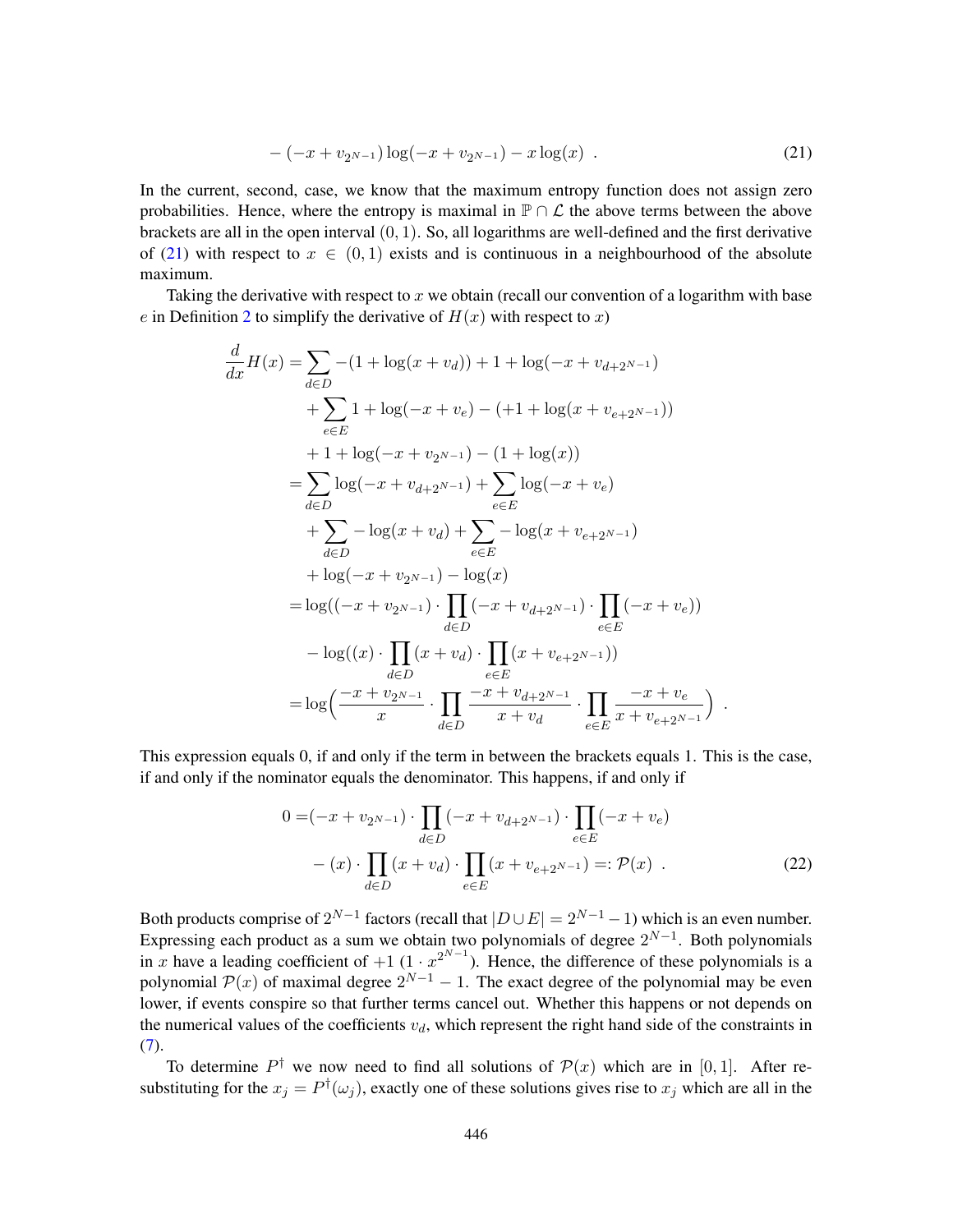unit interval  $[0, 1]$  and which solve  $(20)$ , because the entropy function is convex on line-segments in  $\mathbb P$  and there hence exists a unique maximum in the interior of  $\mathbb P \cap \mathcal L$ .

# <span id="page-54-0"></span>Appendix D. Proof of Proposition [25](#page-35-1)

**Proposition [25.](#page-35-1)** *Under the assumptions of Theorem [24](#page-34-2) and the assumption that*  $N = 3$  *an OBN can be obtained by simple algebraic means without solving an optimisation problem.*

**Proof:** Enumerate the eight assignments  $v \mathbb{Q} \{A_0, A_1, A_2\}$  as follows: assignment  $v_1$  is  $a_0 a_1 a_1$ ,  $v_2$  is  $a_0a_1\bar{a}_2$ , and so on. Since  $P^{\dagger}$  has to match the marginal the distributions  $P_i^*$ , where they are defined,  $P^{\dagger}$  has to satisfy the following 12 linear constraints and no further constraints:

 $\lambda$ 

 $\mathbf{r}$ 

constraints from 
$$
DS_1
$$
 on  $P^{\dagger}$ 

\n
$$
\begin{cases}\nP^{\dagger}(v_1) + P^{\dagger}(v_2) = P_1^*(a_0a_1) =: a \\
P^{\dagger}(v_3) + P^{\dagger}(v_4) = P_1^*(a_0\bar{a}_1) =: b \\
P^{\dagger}(v_5) + P^{\dagger}(v_6) = P_1^*(\bar{a}_0a_1) =: c \\
P^{\dagger}(v_7) + P^{\dagger}(v_8) = P_1^*(\bar{a}_0\bar{a}_1) =: d\n\end{cases}
$$
\nconstrains from  $DS_2$  on  $P^{\dagger}$ \n
$$
\begin{cases}\nP^{\dagger}(v_1) + P^{\dagger}(v_3) = P_2^*(a_0a_2) = a + b - f \\
P^{\dagger}(v_2) + P^{\dagger}(v_4) = P_2^*(a_0\bar{a}_2) =: f \\
P^{\dagger}(v_5) + P^{\dagger}(v_7) = P_2^*(\bar{a}_0a_2) = c + d - e \\
P^{\dagger}(v_6) + P^{\dagger}(v_8) = P_2^*(\bar{a}_0\bar{a}_2) =: e \\
P^{\dagger}(v_1) + P^{\dagger}(v_5) = P_3^*(a_1a_2) = a + c - e - f + g \\
P^{\dagger}(v_2) + P^{\dagger}(v_6) = P_3^*(a_1\bar{a}_2) = e + f - g \\
P^{\dagger}(v_3) + P^{\dagger}(v_7) = P_3^*(\bar{a}_1a_2) = b + d - g \\
P^{\dagger}(v_4) + P^{\dagger}(v_8) = P_3^*(\bar{a}_1\bar{a}_2) =: g\n\end{cases}
$$

The constraint that  $P^{\dagger}$  is a probability function,  $\sum_{i=1}^{8} P^{\dagger}(v_i) = 1$ , is entailed by the above constraints, since  $a + b + c + d = 1$ .

Following the proof of Theorem [24](#page-34-2) we first obtain the system of logically equivalent system of seven inhomogeneous equations for eight variables

| $x_1 - x_4 = a - f$ | $x_5 - x_8 = c - e$ |
|---------------------|---------------------|
| $x_2 + x_4 = f$     | $x_6 + x_8 = e$     |
| $x_3 + x_4 = b$     | $x_7 + x_8 = d$     |
| $x_4 + x_8 = g$ ,   |                     |

which we transform to the following system of equations

<span id="page-54-1"></span>
$$
x_1 + x_8 = a - f + g
$$
  
\n
$$
x_2 - x_8 = f - g
$$
  
\n
$$
x_3 - x_8 = b - g
$$
  
\n
$$
x_4 + x_8 = g
$$
  
\n
$$
x_4 + x_8 = g
$$
  
\n
$$
x_5 - x_8 = c - e
$$
  
\n
$$
x_6 + x_8 = e
$$
  
\n
$$
(23)
$$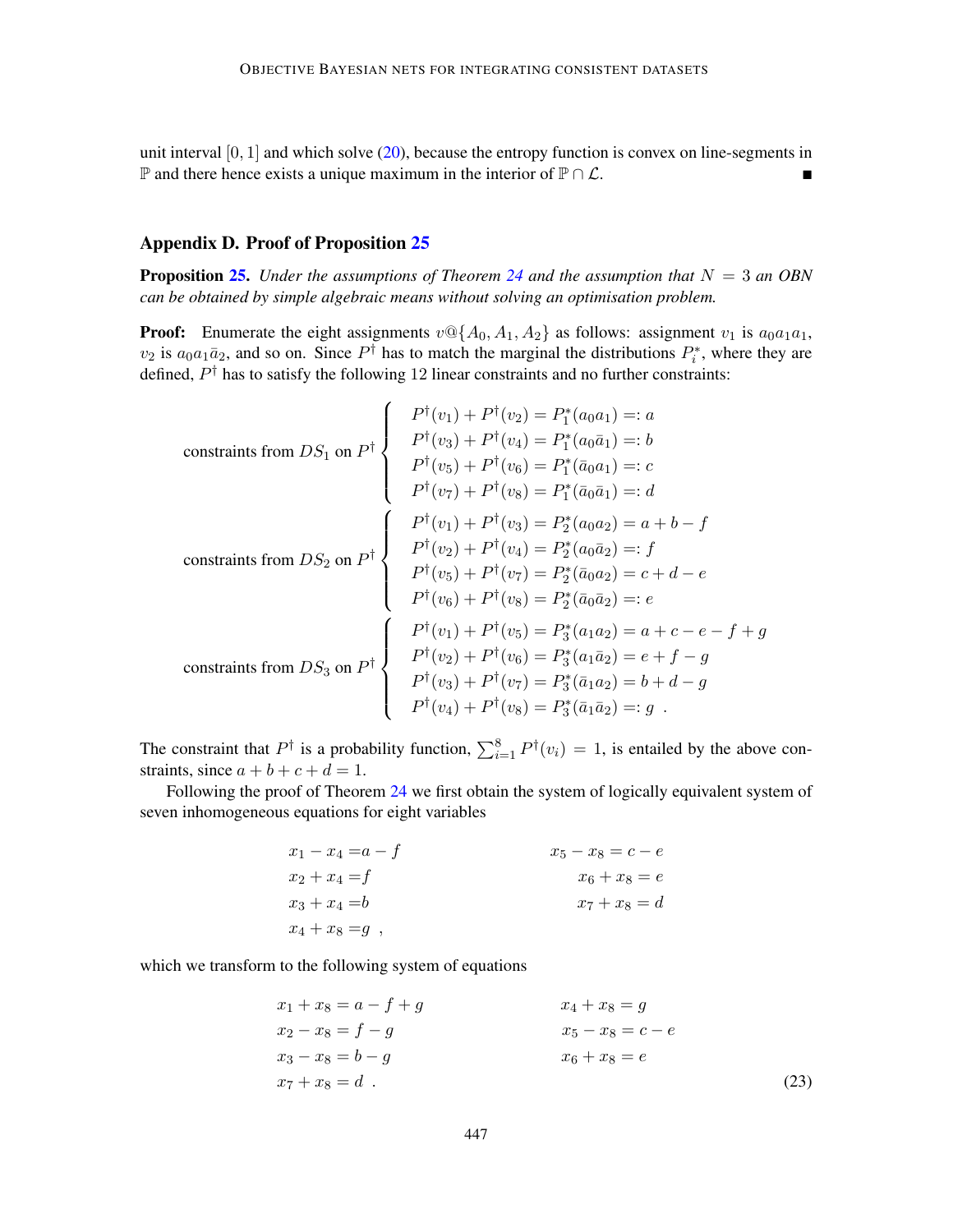Letting  $x := x_8$  we can express the entropy of a probability function P solving this system of equations as

$$
H(x) = -(a - f + g - x) \log(a - f + g - x) - (f - g + x) \log(f - g + x)
$$
  
- (b - g - x) \log(b - g + x) - (g - x) \log(g - x) - (c - e + x) \log(c - e + x)  
- (e - x) \log(e - x) - (d - x) \log(d - x) - x \log(x).

Equating the derivative of  $H(x)$  with respect to x to 0 we obtain

$$
0 = \log(a - f + g - x) - \log(f - g + x) - \log(b - g + x) + \log(g - x)
$$
  
- 
$$
\log(c - e + x) + \log(e - x) + \log(d - x) - \log(x)
$$
,

which holds, if and only if

$$
1 = \frac{-a+f-g+x}{f-g+x} \cdot \frac{-g+x}{b-g+x} \cdot \frac{-e+x}{c-e+x} \cdot \frac{-d+x}{x} .
$$

To ease the notation we let  $\varphi_1 := -a + f - g$ ,  $\varphi_2 := -g$  and  $\varphi_3 := -e$  and obtain

$$
1 = \frac{\varphi_1 + x}{a + \varphi_1 + x} \cdot \frac{\varphi_2 + x}{b + \varphi_2 + x} \cdot \frac{\varphi_3 + x}{c + \varphi_3 + x} \cdot \frac{-d + x}{x}
$$

We obtain the polynomial  $P(x)$  as

$$
\mathcal{P}(x) = x^3 + \beta x^2 + \gamma x + \delta = 0\tag{24}
$$

.

with

$$
\beta := ab + ac + bc + \varphi_1 + \varphi_2 + \varphi_3 - \varphi_1 a - \varphi_2 b - \varphi_3 c
$$
  

$$
\gamma := abc + \varphi_1 bc + \varphi_2 ac + \varphi_3 ab + (1 - a - b)\varphi_1 \varphi_2 + (1 - a - c)\varphi_1 \varphi_3 + (1 - b - c)\varphi_2 \varphi_3
$$
  

$$
\delta := \varphi_1 \varphi_2 \varphi_3 d.
$$

If  $x_*$  is a double root of  $\mathcal{P}(x)$ , then  $H(x_*)$  is a saddle-point. We are looking for the unique maximum of  $H(x)$  and can hence ignore double roots of  $\mathcal{P}(x)$ . The solutions of the cubic  $\mathcal{P}(x)$  which are not saddle-points can be found in many textbooks, for example in (Press et al., [2007,](#page-63-17) p. 228).

The discriminant  $\Delta$  of the polynomial  $\mathcal{P}(x)$  and the auxiliary values p, q are defined as follows

$$
\Delta := \frac{27\delta^2 + 4\beta^3 \delta - 18\beta \gamma \delta + 4\gamma^3 - \beta^2 \gamma^2}{108} \np := \frac{9\gamma - 3\beta^2}{9} = \frac{3\gamma - \beta^2}{3} \nq := \frac{2\beta^3 - 9\beta \gamma + 27\delta}{27} \n\Delta = (q/2)^2 + (p/3)^3 .
$$

If  $\Delta > 0$ , then

$$
x^* = \sqrt[3]{-\frac{q}{2} + \sqrt{\Delta}} + \sqrt[3]{-\frac{q}{2} - \sqrt{\Delta}} - \frac{\beta}{3} ,
$$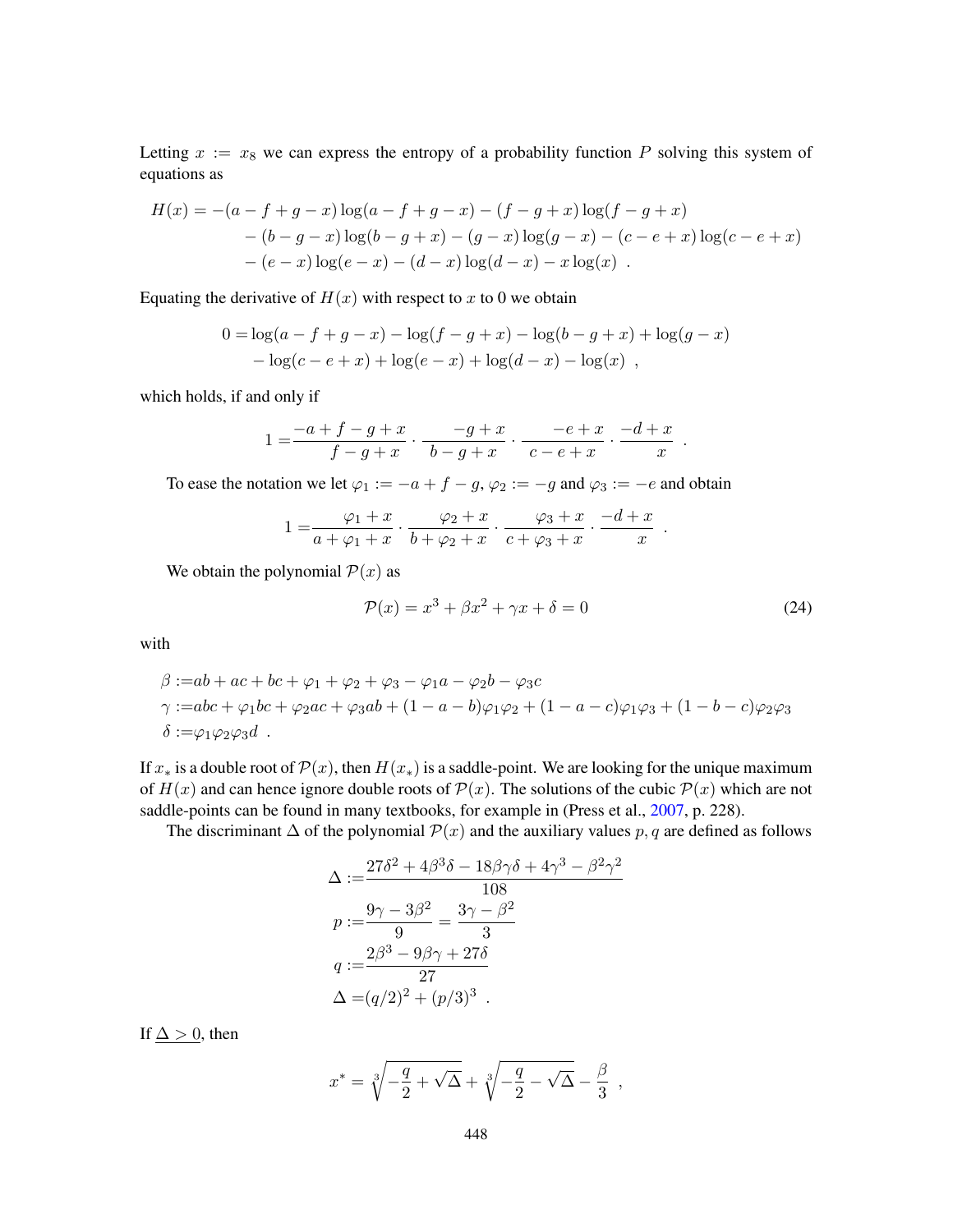where the third roots must be the real roots.

If  $\Delta = 0$ , then the roots of  $\mathcal{P}(x)$  are

$$
x^* = \begin{cases} -\frac{\beta}{3} & \text{if } \Delta = p = q = 0\\ \frac{\beta^3 - 4\beta\gamma + 9\delta}{3\gamma - \beta^2} & \text{if } \Delta = 0 \text{ and } p^2 + q^2 > 0 \end{cases}.
$$

If  $\Delta$  < 0, then  $x^*$  is one of the following three values

$$
x^* = \begin{cases} - & \sqrt{-\frac{4p}{3}} \cdot \cos\left(\frac{\pi}{3} + \frac{1}{3}\arccos\left(-\frac{q}{2} \cdot \sqrt{-\frac{27}{p^3}}\right)\right) - \frac{\beta}{3} \\ & \sqrt{-\frac{4p}{3}} \cdot \cos\left(\frac{1}{3}\arccos\left(-\frac{q}{2} \cdot \sqrt{-\frac{27}{p^3}}\right)\right) - \frac{\beta}{3} \\ & - & \sqrt{-\frac{4p}{3}} \cdot \cos\left(-\frac{\pi}{3} + \frac{1}{3}\arccos\left(-\frac{q}{2} \cdot \sqrt{-\frac{27}{p^3}}\right)\right) - \frac{\beta}{3} \end{cases}
$$

 $P^{\dagger}$  can now quickly be computed. Simply check which of the six possible values for  $x^*$  is a root of  $\mathcal{P}(x)$  and gives rise to a probability function, i.e.,  $0 \le x_i \le 1$  for all  $1 \le i \le 8$ . In particular, we find  $P^{\dagger}$  without solving an optimisation problem.

.

# <span id="page-56-0"></span>Appendix E. Matlab Code for the Examples

We here give the Matlab code for our examples. First we provide the code for the m.file:

```
function [x,fval,exitflag,output,lambda,grad,hessian] =
maxent(N, Aineqinput, bineqinput, Aeqinput, beqinput)
% Returns [P m] where P achives maximum entropy m
% Input dimentions of the probabity function
% and optional inequality constraints (Aineq,bineq)
% and optional equality constraints (Aeq,beq)
tic
if nargin<=4
    Aeqinput=[];
    beqinput=[];
end
if nargin<=2
   Aineqinput=[];
    bineqinput=[];
end
x0 = ones(1,N)/N;Ai = eye(N) . * -1;bi = zeros(1,N);
Aineq = [Ai; Aineqinput];
bineq = [bi bineqinput];
Ae = ones(1,N);be = [1];
Aeq = [Ae; Aeqinput];
beg = [be beginning];lb = zeros(1,N);
```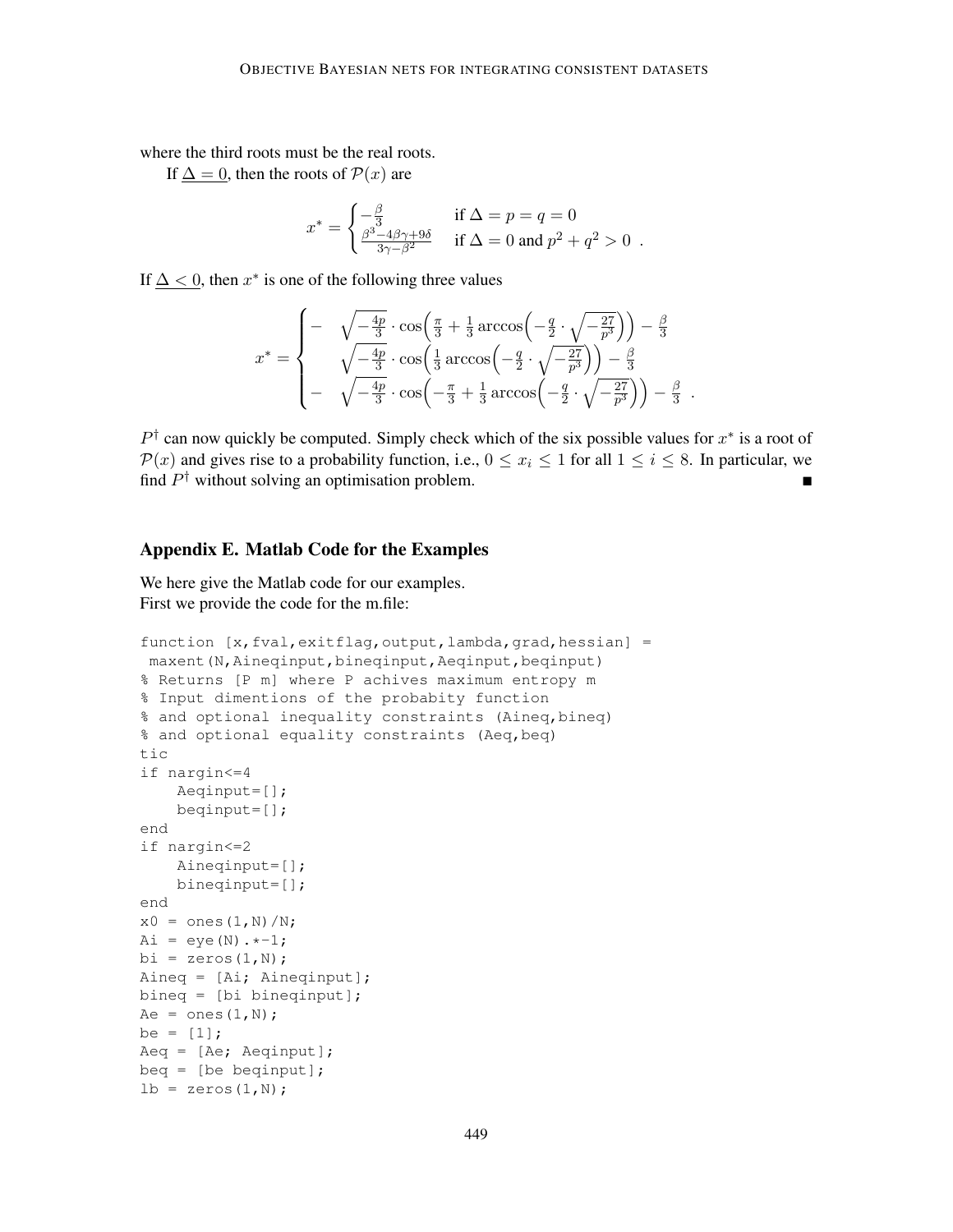```
options = optimset;
options = optimset(options,'Display', 'off');
options = optimset(options,'FunValCheck', 'on');
options = optimset(options,'Algorithm', 'interior-point', 'MaxIter', 1000);
[x, fval, exitflag, output, lambda, grad, hessian] = ...fmincon(@NegEntropy,x0,Aineq,bineq,Aeq,beq,lb,[],[],options);
t \cap C
```
Next we present the code to run Example [26.](#page-35-0) First the brute-force computation of  $P^{\dagger}$ :

```
clear variables
format long
maxenttictoc([8],[],[],...
[...
1 1 0 0 0 0 0 0;...
0 0 1 1 0 0 0 0;...
0 0 0 0 1 1 0 0;...
0 0 0 0 0 0 1 1;...
1 0 1 0 0 0 0 0;...
0 1 0 1 0 0 0 0;...
0 0 0 0 1 0 1 0; \ldots0 0 0 0 0 1 0 1;...
1 0 0 0 1 0 0 0;...
0 1 0 0 0 1 0 0;...
0 0 1 0 0 0 1 0;...
0 0 0 1 0 0 0 1;...
],...
[55/100 10/100 33/100 2/100 64/100 1/100 7/100 28/100
61/100 27/100 10/100 2/100])
Pˆdagger=0.542471272915907 0.007528727084093 0.097528727084093
         0.002471272915907 0.067528727084093 0.262471272915907
         0.002471272915907 0.017528727084093
```
The polynomial  $P(x)$ , the auxiliary parameters and the roots:

```
format long
clear variables
a=55/100; b=10/100; c=33/100; d=2/100; e=28/100; f=1/100; g=2/100;
phi_1=-a+f-g;phi_2=-g;phi_3=-e;
beta=a * b+a * c+b * c+phi_1+phi_2+phi_3-phi_1 * a-phi_2 * b-phi_3 * c;
gamma=a * b * c+phi_1 * b * c+phi_2 * a * c+phi_3 * a * b+(1-a-b) ...
* phi_1 * phi_2+(1-a-c) * phi_1 * phi_3...
+(1-b-c) * phi_2 * phi_3;delta=phi_1*phi_2*phi_3 * d;
Discreminant=(27 * delta<sup>2+4</sup> * beta<sup>3</sup> * delta-18 * beta * gamma ...
* delta+4 * gammaˆ3-betaˆ2 * gammaˆ2)/108
p=(9 \star \text{gamma}-3 \star \text{beta}^2)/9q=(1/27) * ((2 * beta^3)-(9 * beta * gamma)+(27 * delta))
```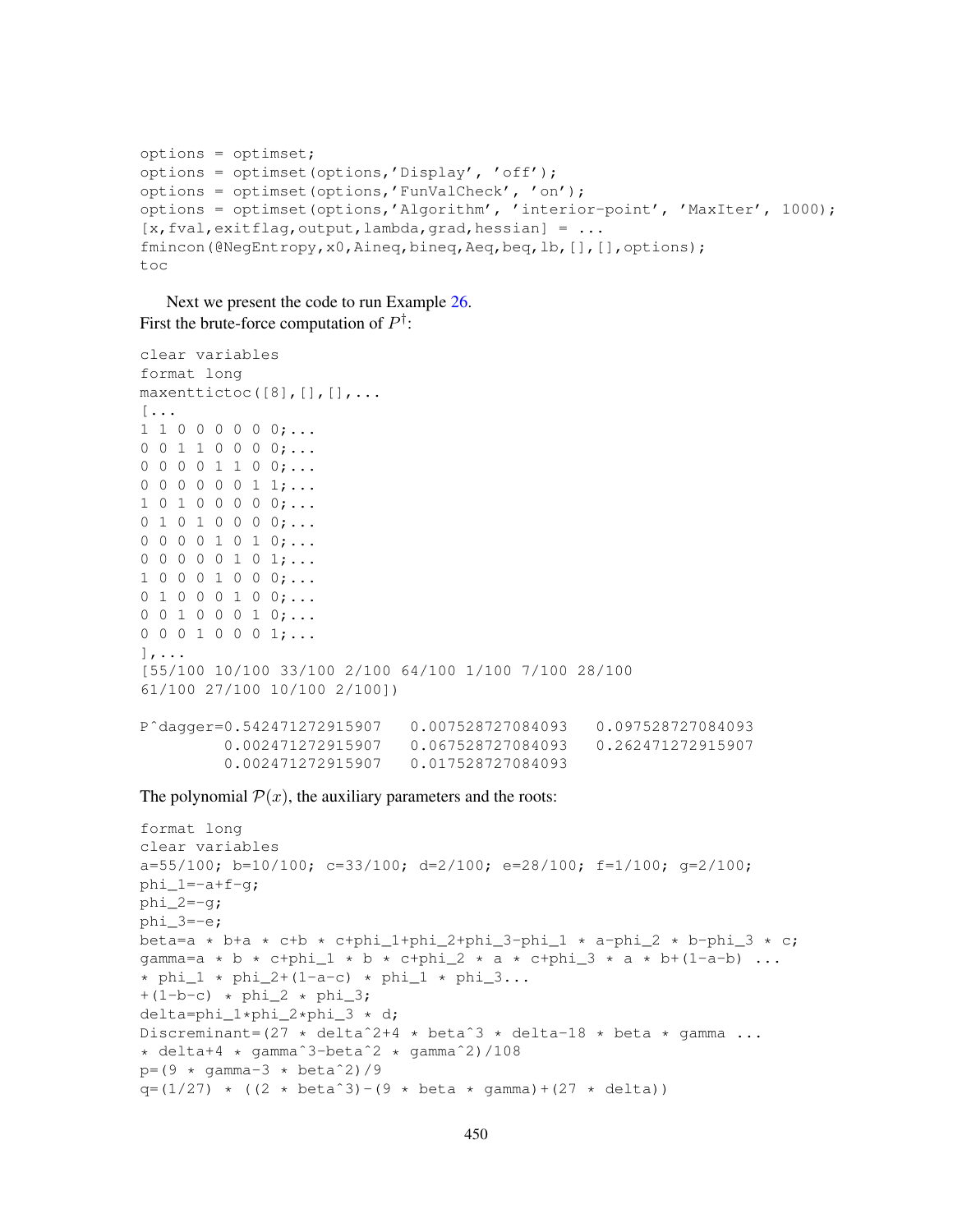```
-sqrt(-(4*p)/3)*cos((1/3)*acos(-(q/2)*sqrt(-27/p^3))+(pi/3))-beta/3-sqrt(-(4*p)/3)*cos((1/3)*acos(-(q/2)*sqrt(-27/p^3))-(pi/3))-beta/3sqrt(-(4*p)/3)*cos((1/3)*acos(-(q/2)*sqrt(-27/p^3)))-beta/3
```

```
Discreminant=-1.097210366162764e-10
p = -0.005225870000000q = -1.438901660000006e-04ans =0.024494218202939
ans =0.017529189605105
ans =0.146076592191956
```
Computations of the entropy are executed as follows:

```
0.542471272915907.*log(0.542471272915907)...
+0.007528727084093.*log(0.007528727084093)...
+0.097528727084093.*log(0.097528727084093)...
+0.002471272915907.*log(0.002471272915907)...
+0.067528727084093.*log(0.067528727084093)...
+0.262471272915907.*log(0.262471272915907)...
+0.002471272915907.*log(0.002471272915907)...
+0.017528727084093.*log(0.017528727084093)
```

```
x=0.017528727084093;
a=55/100; b=10/100; c=33/100; d=2/100; e=28/100; f=1/100; g=2/100;
(a-f+g-x) \cdot *log(a-f+g-x)+(f-g+x) \cdot *log(f-g+x)+(b-g+x) \cdot *log(b-g+x) \ldots+(q-x) \cdot *log(q-x)+(c-e+x) \cdot *log(c-e+x)+(e-x) \cdot *log(e-x)+(d-x) \cdot .... *log(d-x) + x. *log(x)
```
Example [27.](#page-36-1) Here is the code for the brute-force computation of  $P^{\dagger}$ :

```
clear variables
format long
maxentictoc([8],[|,[],...
[...
1 1 0 0 0 0 0 0;...
0 0 1 1 0 0 0 0;...
0 0 0 0 1 1 0 0;...
0 0 0 0 0 0 1 1;...
1 0 1 0 0 0 0 0;...
0 1 0 1 0 0 0 0;...
0 0 0 0 1 0 1 0; \ldots0 0 0 0 0 1 0 1;...
1 0 0 0 1 0 0 0;...
0 1 0 0 0 1 0 0; \ldots0 0 1 0 0 0 1 0;...
0 0 0 1 0 0 0 1;...
],...
[1/13 3/13 5/13 4/13 1/13 3/13 2/13 7/13 2/13 4/13 1/13 6/13])
Pˆdagger=0.034394277588952 0.042528799334125 0.042528799334124
         0.188240431435106 0.119451876257201 0.265163508358183
         0.034394277588952 0.273298030103355
```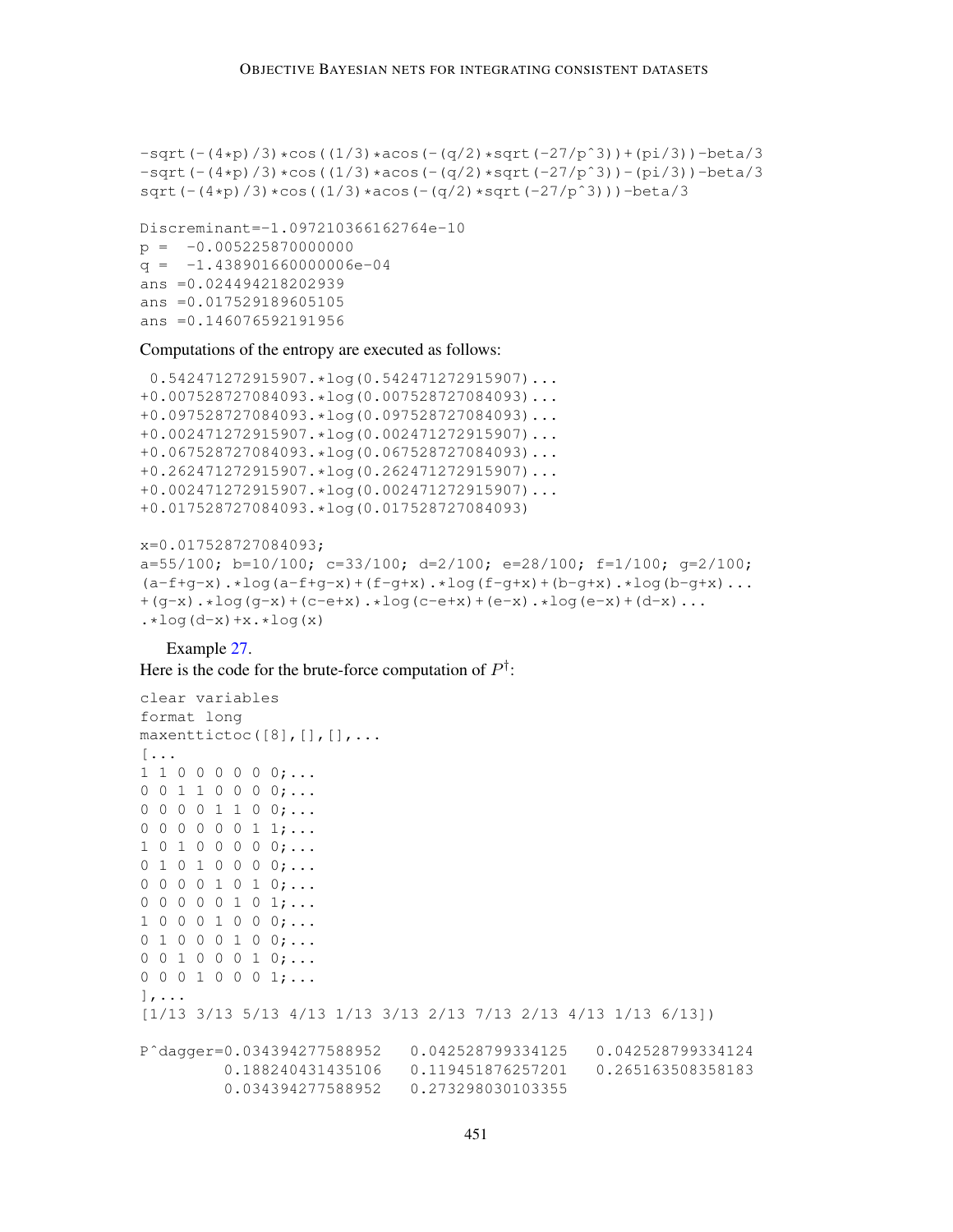The polynomial  $P(x)$ , the auxiliary parameters and the roots:

```
tic
format long
clear variables
a=1/13; b=3/13; c=5/13; d=4/13; e=7/13; f=3/13; g=6/13;
phi 1=-a+f-q;
phi_2=-g;phi3=-e;
beta=a * b+a * c+b * c+phi_1+phi_2+phi_3-phi_1 * a-phi_2 * b-phi_3 * c;
gamma=a * b * c+phi_1 * b * c+phi_2 * a * c+phi_3 * a * b+(1-a-b) ...
\star phi_1 \star phi_2+(1-a-c) \star phi_1 \star phi_3...
+(1-b-c) * phi_2 * phi_3;delta=phi_1*phi_2*phi_3 * d;
Discreminant=(27 * deltaˆ2+4 * betaˆ3 * delta-18 * beta * gamma ...
* delta+4 * gammaˆ3-betaˆ2 * gammaˆ2)/108
p=(9 * qamma-3 * beta^2)/9q=(1/27) * ((2 * beta<sup>3</sup>)-(9 * beta * gamma)+(27 * delta))
root=(-q/2+(Discrement)^(1/2))^(1/3) \ldots-(+q/2+(Discrement)^(1/2))^(1/3)-(beta/3)toc
Discreminant =1.525101176783421e-08
p = 0.007387696509226q = 3.563430829767589e-05root =0.273298090801853
```
Computations of the entropy are executed as follows:

```
0.034394277588952.*log(0.034394277588952)...
+0.042528799334125.*log(0.042528799334125)...
+0.042528799334124.*log(0.042528799334124)...
+0.188240431435106.*log(0.188240431435106)...
+0.119451876257201.*log(0.119451876257201)...
+0.265163508358183.*log(0.265163508358183)...
+0.034394277588952.*log(0.034394277588952)...
+0.273298030103355.*log(0.273298030103355)
x=0.273298090801853;
a=1/13; b=3/13; c=5/13; d=4/13; e=7/13; f=3/13; g=6/13;
(a-f+g-x) \cdot *log(a-f+g-x)+(f-g+x) \cdot *log(f-g+x)+(b-g+x) \cdot *log(b-g+x) \ldots+(g-x) \cdot *log(g-x)+(c-e+x) \cdot *log(c-e+x)+(e-x) \cdot *log(e-x) \ldots+(d-x) \cdot *log(d-x) + x \cdot *log(x)
```
# References

- <span id="page-59-1"></span>Abramov, R. V. (2010). The multidimensional maximum entropy moment problem: a review on numerical methods. *Communications in Mathematical Sciences*, 8(2):377–392.
- <span id="page-59-0"></span>Adamčík, M. (2016). On the Applicability of the 'Number of Possible States' Argument in Multi-Expert Reasoning. *Journal of Applied Logic*, 19, Part 1:20–49.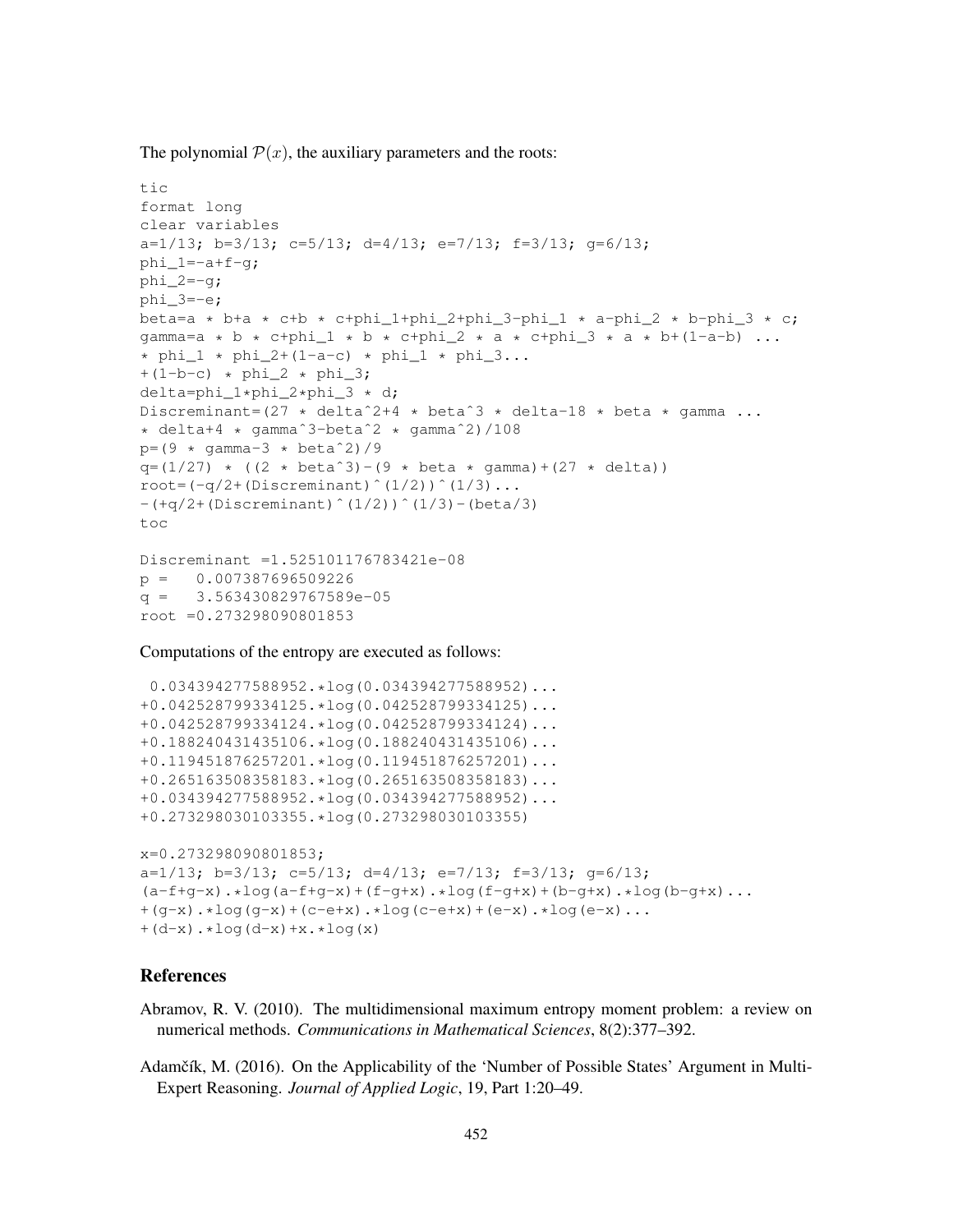- <span id="page-60-11"></span>Aliferis, C. F., Statnikov, A., Tsamardinos, I., Mani, S., and Koutsoukos, X. D. (2010). Local Causal and Markov Blanket Induction for Causal Discovery and Feature Selection for Classification Part I: Algorithms and Empirical Evaluation. *Journal of Machine Learning Research*, 11(7):171–234.
- <span id="page-60-12"></span>Aliferis, C. F., Tsamardinos, I., Statnikov, A., and Brown, L. E. (2003). Causal explorer: a causal probabilistic network learning toolkit for biomedical discovery. In Valafar, F., editor, *Proceedings of the 2003 International Conference on Mathematics and Engineering Techniques in Medicine and Biological Sciences (METMBS)*, Athens, Georgia. CSREA Press.
- <span id="page-60-0"></span>Bai, J. P. and Abernethy, D. R. (2013). Systems pharmacology to predict drug toxicity: integration across levels of biological organization. *Annual review of pharmacology and toxicology*, 53:451– 473.
- <span id="page-60-3"></span>Balasubramanian, V. (2005). MDL, Bayesian Inference, and the Geometry of the Space of Probability Distributions. In Grüwald, P. D., Myung, I. J., and Pitt, M. A., editors, *Advances in Minimum Description Length*, chapter 3, pages 81–98. MIT Press.
- <span id="page-60-5"></span>Balestrino, A., Caiti, A., and Crisostomi, E. (2006). Efficient numerical approximation of maximum entropy estimates. *International Journal of Control*, 79(9):1145–1155.
- <span id="page-60-7"></span>Bareinboim, E. and Pearl, J. (2016). Causal inference and the data-fusion problem. *Proceedings of the National Academy of Sciences*, 113(27):7345–7352.
- <span id="page-60-4"></span>Berger, A., Della Pietra, S., and Della Pietra, V. (1996). A maximum entropy approach to natural language processing. *Computational Linguistics*, 22(1):39–71.
- <span id="page-60-9"></span>Berry, A. (1999). A wide-range efficient algorithm for minimal triangulation. In *Proceedings of SODA*.
- <span id="page-60-13"></span>Berry, A., Blair, J. R. S., Heggernes, P., and Peyton, B. W. (2004). Maximum cardinality search for computing minimal triangulations of graphs. *Algorithmica*, 39(4):287–298.
- <span id="page-60-10"></span>Berry, A., Bordat, J.-P., Heggernes, P., Simonet, G., and Villanger, Y. (2006). A wide-range algorithm for minimal triangulation from an arbitrary ordering. *Journal of Algorithms*, 58(1):33–66.
- <span id="page-60-14"></span>Berry, A. and Pogorelcnik, R. (2011). A simple algorithm to generate the minimal separators and the maximal cliques of a chordal graph. *Information Processing Letters*, 111(11):508–511.
- <span id="page-60-6"></span>Borenstein, M., Hedges, L., Higgins, J., and Hannah, R. (2009). *Introduction to Meta-Analysis*. Wiley, Chichester.
- <span id="page-60-8"></span>Bromberg, F., Margaritis, D., and Honavar, V. (2009). Efficient Markov Network Structure Discovery Using Independence Tests. *Journal of Artificial Intelligence Research*, 35:449–484.
- <span id="page-60-2"></span>Caticha, A. (2013). Towards an Informational Pragmatic Realism. *Minds and Machines*, 24(1):37– 70.
- <span id="page-60-1"></span>Caticha, A. (2014). Entropic Dynamics: an inference approach to quantum theory, time and measurement. *Journal of Physics: Conference Series*, 504(1):012009.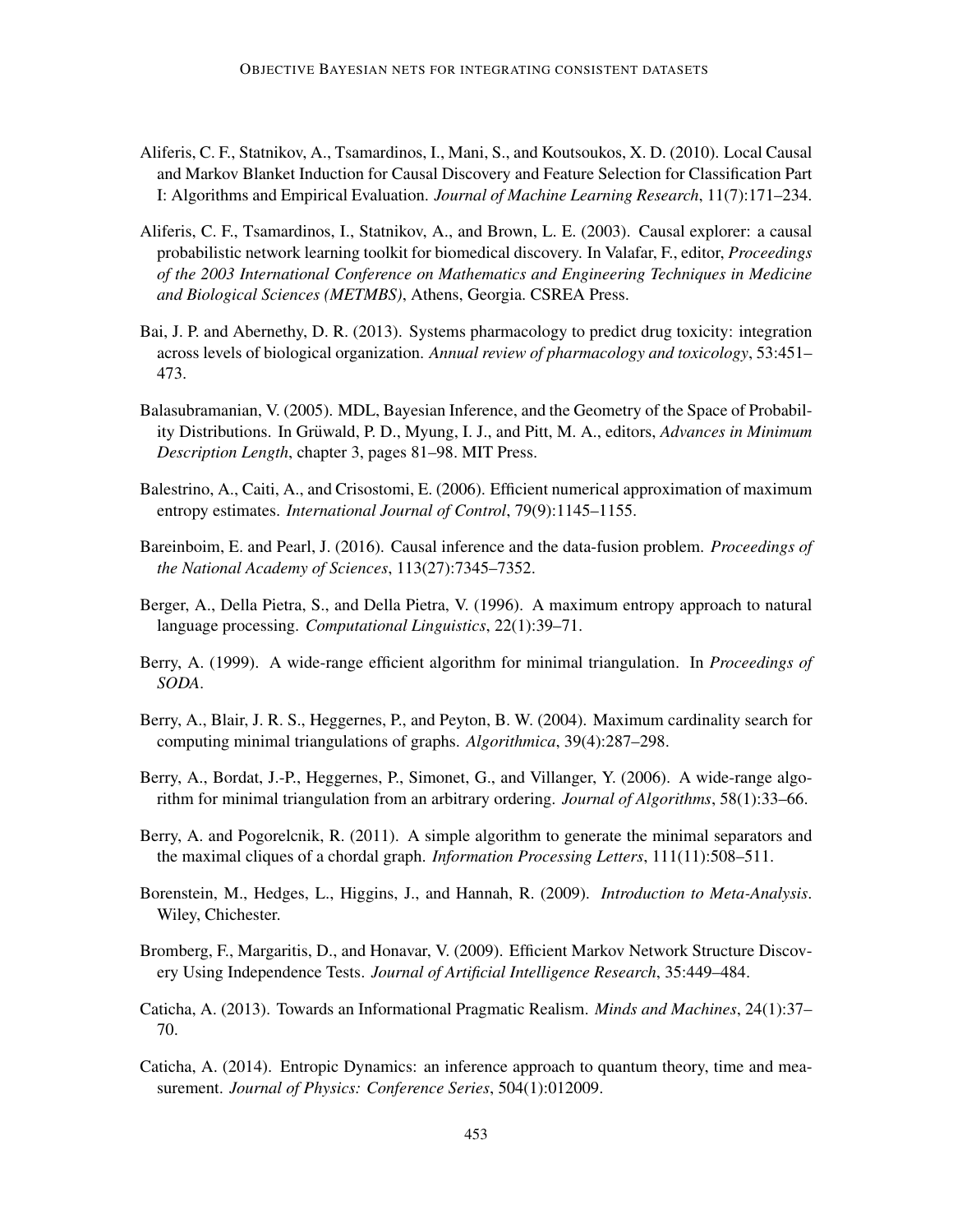- <span id="page-61-3"></span>Cheeseman, P. (1983). A method of computing generalised Bayesian probability values for expert systems. In *Proceedings of the 8th International Joint Conference on Artificial Intelligence*, pages 198–202. William Kaufmann, Los Altos CA.
- <span id="page-61-6"></span>Chen, B., Hu, J., and Zhu, Y. (2010). Computing maximum entropy densities: A hybrid approach. *Signal Processing: An International Journal*, 4(2):114–122.
- <span id="page-61-7"></span>Danks, D. (2002). Learning the Causal Structure of Overlapping Variable Sets. In Lange, S., Satoh, K., and Smith, C. H., editors, *Proceedings of DS*, pages 178–191. Springer.
- <span id="page-61-8"></span>Danks, D., Glymour, C., and Tillman, R. E. (2008). Integrating Locally Learned Causal Structures with Overlapping Variables. In Koller, D., Schuurmans, D., Bengio, Y., and Bottou, L., editors, *Proceedings of NIPS*, pages 1665–1672. Curran Associates.
- <span id="page-61-0"></span>De Pretis, F., Landes, J., and Peden, W. J. (2021). Artificial Intelligence Methods For a Bayesian Epistemology-Powered Evidence Evaluation. *Journal of Evaluation in Clinical Practice*, 27(3):504–512.
- <span id="page-61-13"></span>Dor, D. and Tarsi, M. (1992). A simple algorithm to construct a consistent extension of a partially oriented graph. Technical report, UCLA.
- <span id="page-61-9"></span>D'Orazio, M., Di Zio, M., and Scanu, M. (2006). *Statistical Matching: Theory and Practice*. Wiley.
- <span id="page-61-10"></span>Endres, E. and Augustin, T. (2016). Statistical Matching of Discrete Data by Bayesian Networks. In Antonucci, A., Corani, G., and de Campos, C. P., editors, *Proceedings of PGM*, volume 52, pages 159–170.
- <span id="page-61-12"></span>Fulkerson, D. R. and Gross, O. (1965). Incidence matrices and interval graphs. *Pacific Journal of Mathematics*, 15(3):835–855.
- <span id="page-61-11"></span>Gámez, J. A., Mateo, J. L., and Puerta, J. M. (2010). Learning Bayesian networks by hill climbing: efficient methods based on progressive restriction of the neighborhood. *Data Mining and Knowledge Discovery*, 22(1-2):106–148.
- <span id="page-61-4"></span>Goldman, S. A. (1987). Efficient methods for calculating maximum entropy distributions. Master's thesis, Electrical Engineering and Computer Science, Massachusetts Institute of Technology.
- <span id="page-61-5"></span>Goldman, S. A. and Rivest, R. (1988). A non-iterative maximum entropy algorithm. In Kanal, L. and Lemmer, J., editors, *Uncertainty in Artificial Intelligence 2*, pages 133–148. Elsevier, North-Holland.
- <span id="page-61-1"></span>Grove, A. J., Halpern, J. Y., and Koller, D. (1994). Random Worlds and Maximum Entropy. *Journal of Artificial Intelligence Research*, 2(1):33–88.
- <span id="page-61-2"></span>Halpern, J. Y. and Koller, D. (2004). Representation Dependence in Probabilistic Inference. *Journal of Artificial Intelligence Research*, 21:319–356.
- <span id="page-61-14"></span>Hauser, A. and Bühlmann, P. (2014). Jointly interventional and observational data: estimation of interventional markov equivalence classes of directed acyclic graphs. *Journal of the Royal Statistical Society: Series B (Statistical Methodology)*, 77(1):291–318.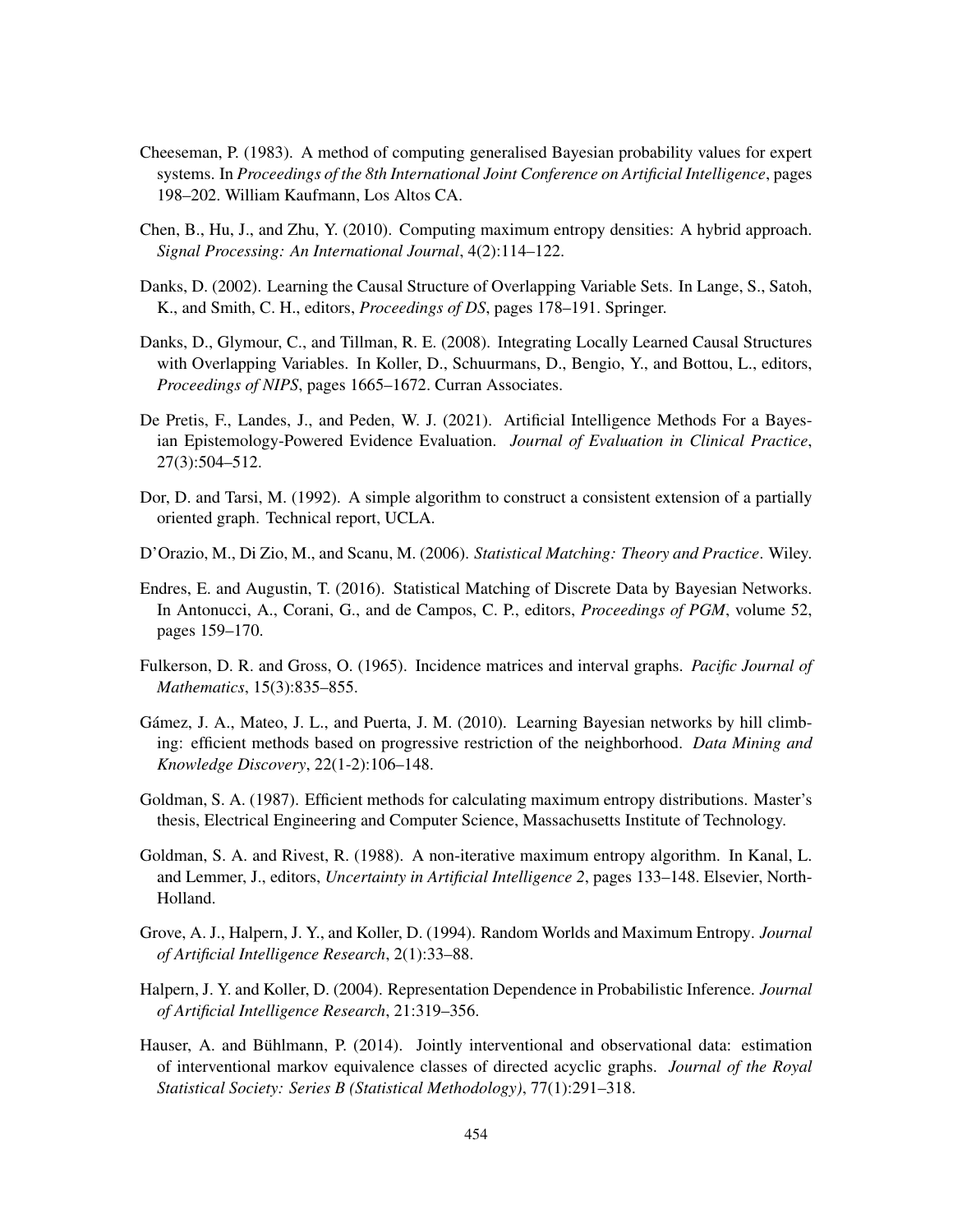- <span id="page-62-10"></span>Heggernes, P. (2006). Minimal triangulations of graphs: A survey. *Discrete Mathematics*, 306(3):297–317.
- <span id="page-62-11"></span>Heinze-Deml, C., Maathuis, M. H., and Meinshausen, N. (2018). Causal Structure Learning. *Annual Review of Statistics and Its Application*, 5(1):371–391.
- <span id="page-62-2"></span>Jaynes, E. T. (1957). Information theory and statistical mechanics. *The Physical Review*, 106(4):620–630.
- <span id="page-62-0"></span>Jaynes, E. T. (2003). *Probability theory: the logic of science*. Cambridge University Press, Cambridge.
- <span id="page-62-15"></span>Jenkins, M. A. and Traub, J. F. (1970). A Three-Stage Algorithm for Real Polynomials Using Quadratic Iteration. *SIAM Journal on Numerical Analysis*, 7(4):545–566.
- <span id="page-62-5"></span>Kern-Isberner, G. (1998). Characterizing the principle of minimum cross-entropy within a conditional-logical framework. *Artificial Intelligence*, 98(1-2):169–208.
- <span id="page-62-7"></span>Kern-Isberner, G. and Lukasiewicz, T. (2004). Combining probabilistic logic programming with the power of maximum entropy. *Artificial Intelligence*, 157(1-2):139–202.
- <span id="page-62-6"></span>Kern-Isberner, G. and Rödder, W. (2004). Belief revision and information fusion on optimum entropy. *International Journal of Intelligent Systems*, 19(9):837–857.
- <span id="page-62-14"></span>Koller, D. and Friedman, N. (2009). *Probabilistic graphical models*. MIT Press, Cambridge, MA.
- <span id="page-62-3"></span>Landes, J. and Williamson, J. (2013). Objective Bayesianism and the maximum entropy principle. *Entropy*, 15(9):3528–3591.
- <span id="page-62-4"></span>Landes, J. and Williamson, J. (2015). Justifying objective Bayesianism on predicate languages. *Entropy*, 17(4):2459–2543.
- <span id="page-62-1"></span>Landes, J. and Williamson, J. (2016). Objective Bayesian nets from consistent datasets. In Giffin, A. and Knuth, K. H., editors, *Proceedings of MaxEnt*, volume 1757, pages 020007–1 – 020007–8. AIP.
- <span id="page-62-16"></span>Lauritzen, S. L. (1996). *Graphical models*. Clarendon Press, Oxford.
- <span id="page-62-9"></span>Little, R. J. and Rubin, D. A. (2014). *Statistical Analysis with Missing Data*. Wiley, Hoboken, 2 edition.
- <span id="page-62-12"></span>Liu, Z., Malone, B., and Yuan, C. (2012). Empirical evaluation of scoring functions for Bayesian network model selection. *BMC Bioinformatics*, 13(S15).
- <span id="page-62-8"></span>Lukasiewicz, T. (2000). Credal Networks under Maximum Entropy. In *Proceedings of UAI*, pages 363–370, San Francisco. Morgan Kaufmann.
- <span id="page-62-13"></span>Malone, B., Järvisalo, M., and Myllymäki, P. (2015). Impact of Learning Strategies on the Quality of Bayesian Networks: An Empirical Evaluation. In *Proceedings UAI*, pages 562–571, Arlington, Virginia, USA. AUAI Press.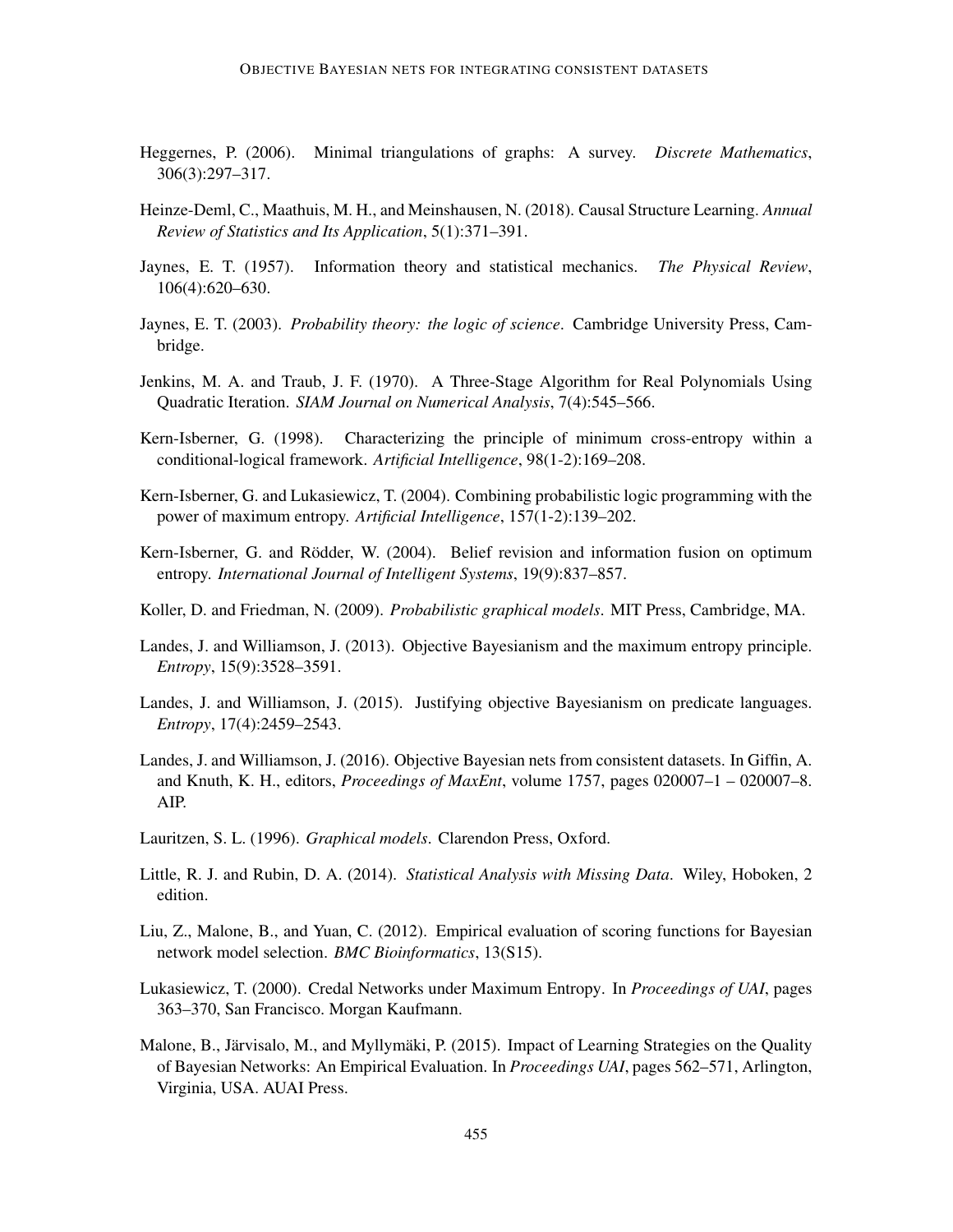- <span id="page-63-6"></span>Maung, I. and Paris, J. B. (1990). A note on the infeasibility of some inference processes. *International Journal of Intelligent Systems*, 5(5):595–603.
- <span id="page-63-10"></span>Mayo-Wilson, C. (2019). Causal identifiability and piecemeal experimentation. *Synthese*, 196:3029–3065.
- <span id="page-63-8"></span>Nagl, S., Williams, M., and Williamson, J. (2008). Objective Bayesian Nets for Systems Modelling and Prognosis in Breast Cancer. In Holmes, D. and Jain, L., editors, *Innovations in Bayesian Networks*, volume 156 of *Studies in Computational Intelligence*, pages 131–167. Springer.
- <span id="page-63-14"></span>Nandy, P., Hauser, A., and Maathuis, M. H. (2018). High-dimensional consistency in score-based and hybrid structure learning. *Annals of Statistics*, 46(6A):3151–3183.
- <span id="page-63-7"></span>Neapolitan, R. E. (1990). *Probabilistic reasoning in expert systems: theory and algorithms*. Wiley, New York.
- <span id="page-63-12"></span>Neapolitan, R. E. (2003). *Learning Bayesian Networks*. Pearson, Upper Saddle River.
- <span id="page-63-11"></span>Nielsen, R. A. (2016). Case Selection via Matching. *Sociological Methods & Research*, 45(3):569– 597.
- <span id="page-63-13"></span>Ordyniak, S. and Szeider, S. (2013). Parameterized Complexity Results for Exact Bayesian Network Structure Learning. *Journal of Artificial Intelligence Research*, 46:263–302.
- <span id="page-63-5"></span>Ormoneit, D. and White, H. (1999). An efficient algorithm to compute maximum entropy densities. *Econometric Reviews*, 18(2):127–140.
- <span id="page-63-0"></span>Paris, J. B. (1994). *The Uncertain Reasoner's Companion*. Cambridge University Press, Cambridge.
- <span id="page-63-9"></span>Paris, J. B. (2005). On filling-in missing conditional probabilities in causal networks. *International Journal of Uncertainty, Fuzziness and Knowledge-Based Systems*, 13(3):263–280.
- <span id="page-63-4"></span>Paris, J. B. (2014). What you see is what you get. *Entropy*, 16(11):6186–6194.
- <span id="page-63-3"></span>Paris, J. B. and Vencovská, A. (1990). A note on the inevitability of maximum entropy. *International Journal of Approximate Reasoning*, 4(3):183–223.
- <span id="page-63-2"></span>Paris, J. B. and Vencovská, A. (1997). In defense of the maximum entropy inference process. *International Journal of Approximate Reasoning*, 17(1):77–103.
- <span id="page-63-1"></span>Pearl, J. (1988). *Probabilistic reasoning in intelligent systems: networks of plausible inference*. Morgan Kaufmann, San Mateo CA.
- <span id="page-63-17"></span>Press, W. H., Teukolsky, S. A., Vetterling, W. T., and Flannery, B. P. (2007). *Numerical Recipes*. Cambridge University Press, Cambridge.
- <span id="page-63-16"></span>Ras, G., Xie, N., Gerven, M. V., and Doran, D. (2022). Explainable Deep Learning: A Field Guide for the Uninitiated. *Journal of Artificial Intelligence Research*, 73:329–397.
- <span id="page-63-15"></span>Raskutti, G. and Uhler, C. (2018). Learning directed acyclic graph models based on sparsest permutations. *Stat*, 7(1):e183.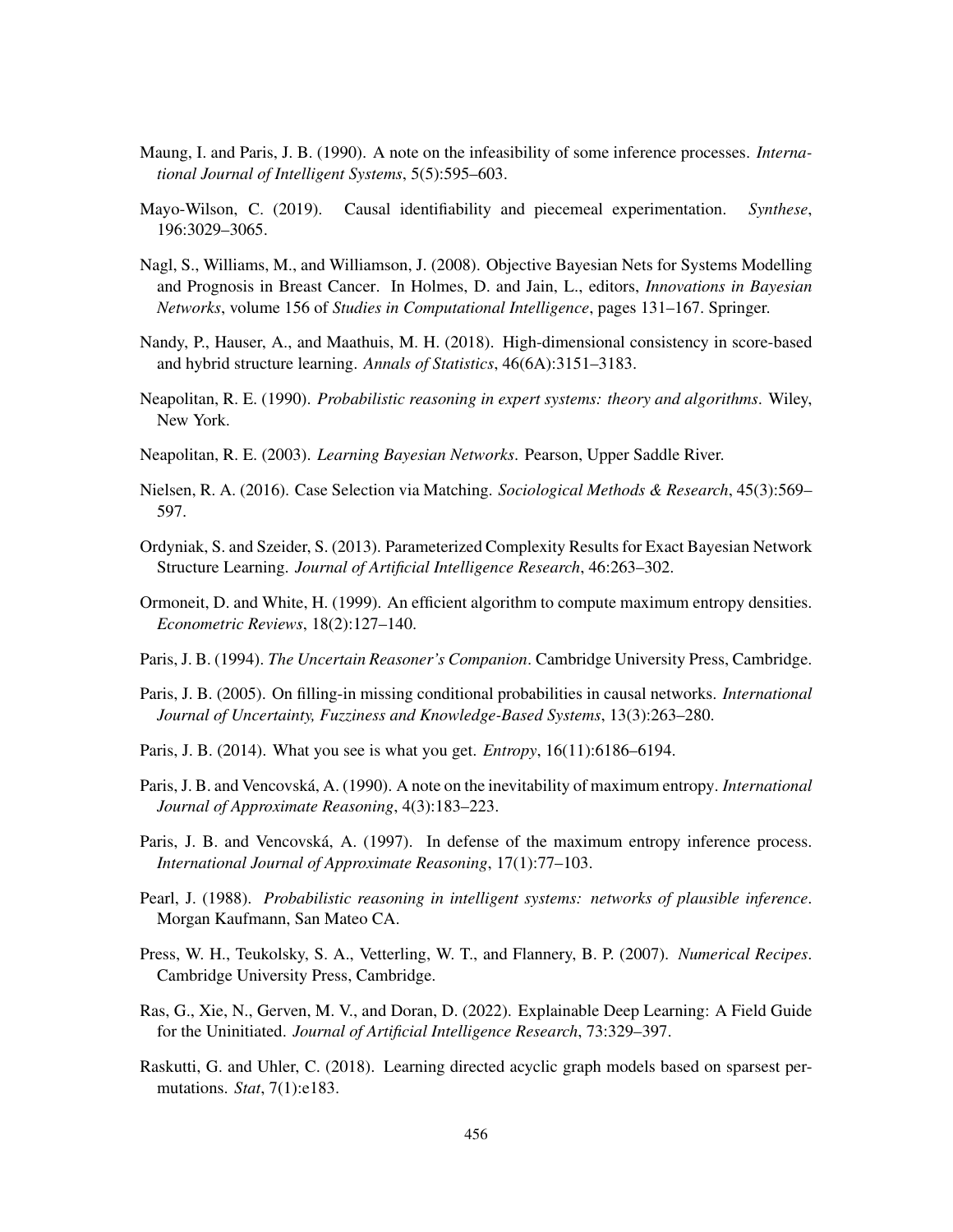- <span id="page-64-2"></span>Rosenkrantz, R. D. (1977). *Inference, method and decision: towards a Bayesian philosophy of science*. Reidel, Dordrecht.
- <span id="page-64-10"></span>Schleicher, J., Eklund, J., Barnes, M. D., Geldmann, J., Oldekop, J. A., and Jones, J. P. G. (2020). Statistical matching for conservation science. *Conservation Biology*, 34(3):538–549.
- <span id="page-64-14"></span>Scutari, M. (2010). Learning bayesian networks with the bnlearn R package. *Journal of Statistical Software*, 35(i03).
- <span id="page-64-12"></span>Scutari, M., Graafland, C. E., and Gutiérrez, J. M. (2019). Who learns better Bayesian network structures: Accuracy and speed of structure learning algorithms. *International Journal of Approximate Reasoning*, 115:235–253.
- <span id="page-64-13"></span>Srebro, N. (2003). Maximum likelihood bounded tree-width markov networks. *Artificial Intelligence*, 143(1):123 – 138.
- <span id="page-64-3"></span>Thimm, M., Finthammer, M., Loh, S., Kern-Isberner, G., and Beierle, C. (2010). A System for Relational Probabilistic Reasoning on Maximum Entropy. In Guesgen, H. W. and Murray, R. C., editors, *Proceedings FLAIRS*. AAAI Press.
- <span id="page-64-6"></span>Tillman, R. and Spirtes, P. (2011). Learning equivalence classes of acyclic models with latent and selection variables from multiple datasets with overlapping variables. *JMLR Workshop and Conference Proceedings*, 15.
- <span id="page-64-7"></span>Tillman, R. E. and Eberhardt, F. (2014). Learning causal structure from multiple datasets with similar variable sets. *Behaviormetrika*, 41(1):41–64.
- <span id="page-64-8"></span>Triantafillou, S. and Tsamardinos, I. (2015). Constraint-based Causal Discovery from Multiple Interventions over Overlapping Variable Sets. *Journal of Machine Learning Research*, 16:2147– 2205.
- <span id="page-64-4"></span>Triantafillou, S., Tsamardinos, I., and Tollis, I. (2010). Learning Causal Structure from Overlapping Variable Sets. *Journal of Machine Learning Research*, 9:860–867.
- <span id="page-64-1"></span>Tribus, M. (1969). *Rational descriptions, decisions and designs*. Pergamon Press, New York.
- <span id="page-64-0"></span>Tricco, A. C., Antony, J., Soobiah, C., Kastner, M., MacDonald, H., Cogo, E., Lillie, E., Tran, J., and Straus, S. E. (2016). Knowledge synthesis methods for integrating qualitative and quantitative data: a scoping review reveals poor operationalization of the methodological steps. *Journal of Clinical Epidemiology*, 73:29–35.
- <span id="page-64-11"></span>Tsamardinos, I., Brown, L., and Aliferis, C. (2006). The max-min hill-climbing Bayesian network structure learning algorithm. *Machine Learning*, 65(1):31–78.
- <span id="page-64-5"></span>Tsamardinos, I., Triantafillou, S., and Lagani, V. (2012). Towards Integrative Causal Analysis of Heterogeneous Data Sets and Studies. *Journal of Machine Learning Research*, 13:1097–1157.
- <span id="page-64-9"></span>Vantaggi, B. (2008). Statistical matching of multiple sources: A look through coherence. *International Journal of Approximate Reasoning*, 49(3):701–711.